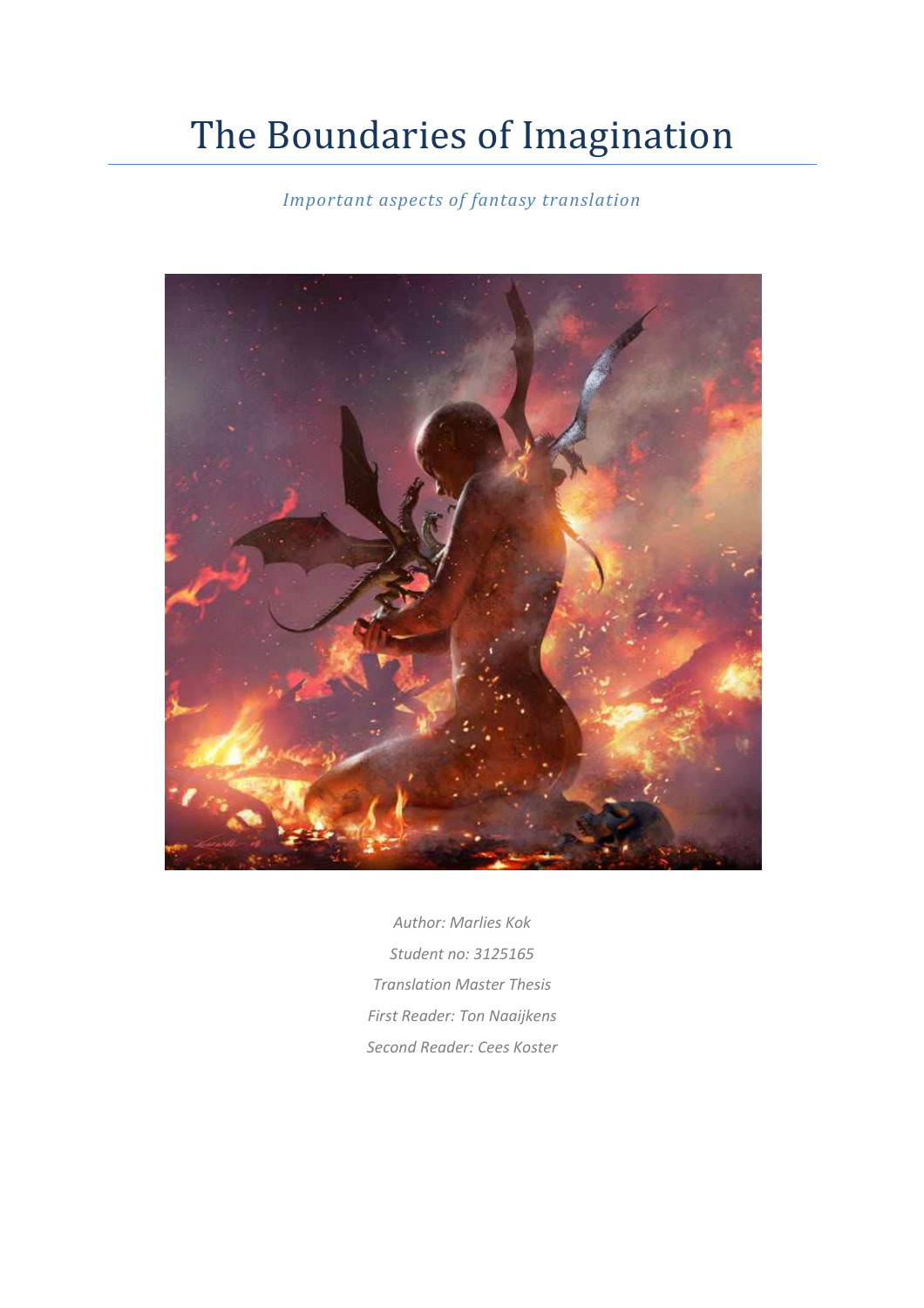## **Table of Contents**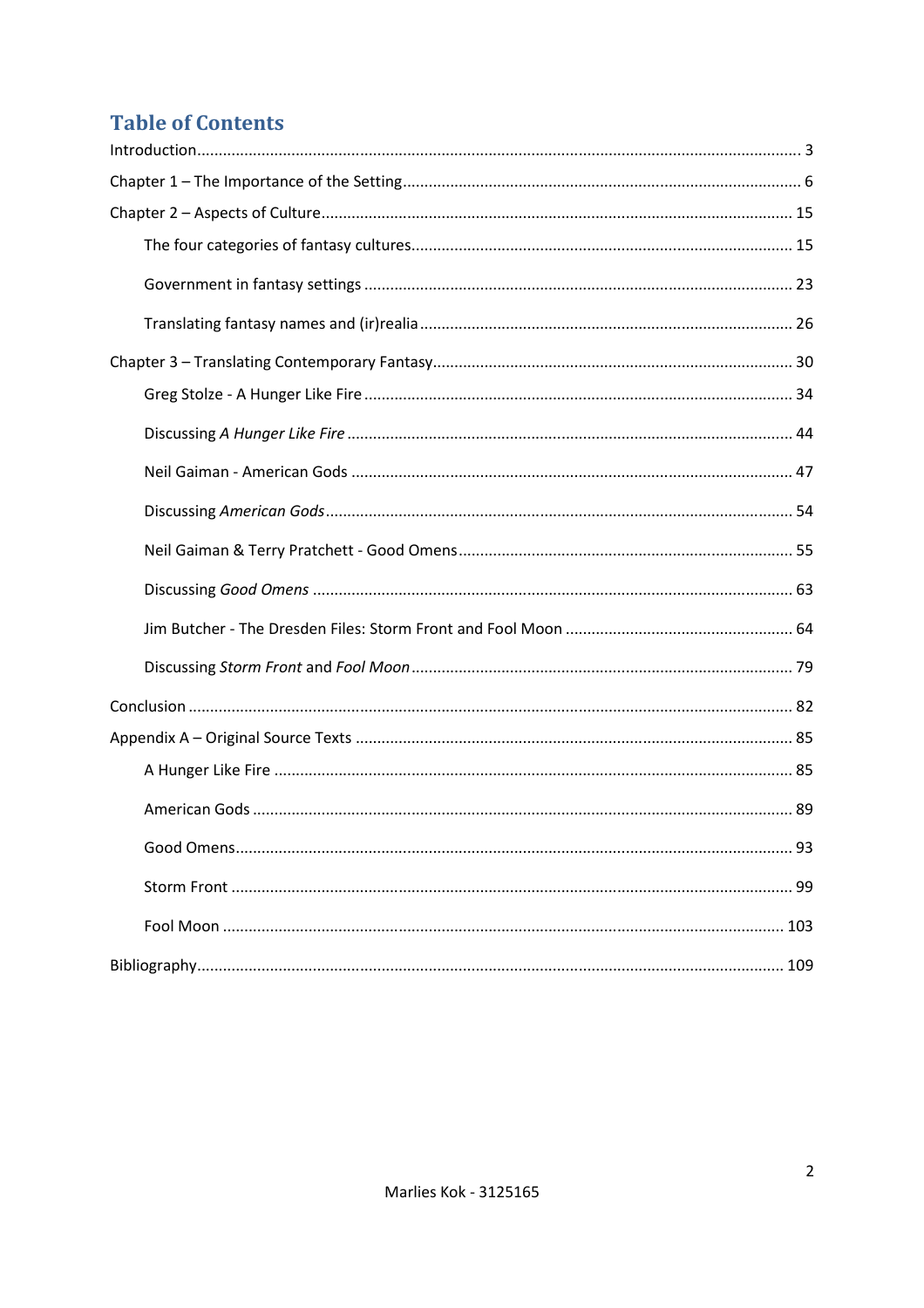### **Introduction**

The literary genre of fantasy is not new, but in the thousands of years of literature, the concept of fantasy literature is relatively long; it has been around for at about a century in its modern definition, since the publication of J.R.R. Tolkien's *The Hobbit*. Though at that time it may not yet have been called such, it is said by some today that Tolkien was the father of all modern fantasy, though names such as Edith Nesbit and Lewis Carroll are also mentioned in that role (Nikolajeva, 139). Some might say the genre is older than just a century, having been present since the arrival of the Gothic novel, the fairytales of medieval times or the mythology of the old world, the Greek, Irish, or Scandinavian folk tales. Most of these examples certainly tick the boxes of what are today considered to be hallmarks of a fantasy novel, but mostly because they were the greatest source of inspiration for the eclectic genre that is fantasy (Nikolajeva, 139). Magic, powerful gods, strange creatures, other worlds even, all are tropes to be found in those traditional tales as well as our modern fantasy. Fantasy is part of man, as old as the world itself perhaps, but its current written form, the modern fantasy genre, has only gained in popularity in the last sixty years.

 The novels that have been written since Tolkien first wrote about that hobbit that lived in a hole in the ground are numerous, and especially in the last twenty years more and more fantasy authors have come out of the woodworks. And of these many authors, only a handful has written their novels for children; the main target audience of the largest contributors to the genre are (young) adults. It is strange then, that in modern translation studies, adult fantasy translation seems to be a suppositious child. Scrolling through any translation studies database with the 'fantasy' keyword in the search machine will give up pages and pages of articles and books about translating children's literature and the role of fantasy in them, but next to nothing about translating fantasy for adults, even though those novels come with their own set of problems. They can be thrillers, spy mysteries or might fall into many other genres; dramatic stories set in a completely different world and often very graphic in content, with violence and sexuality. Sometimes such a world serves only as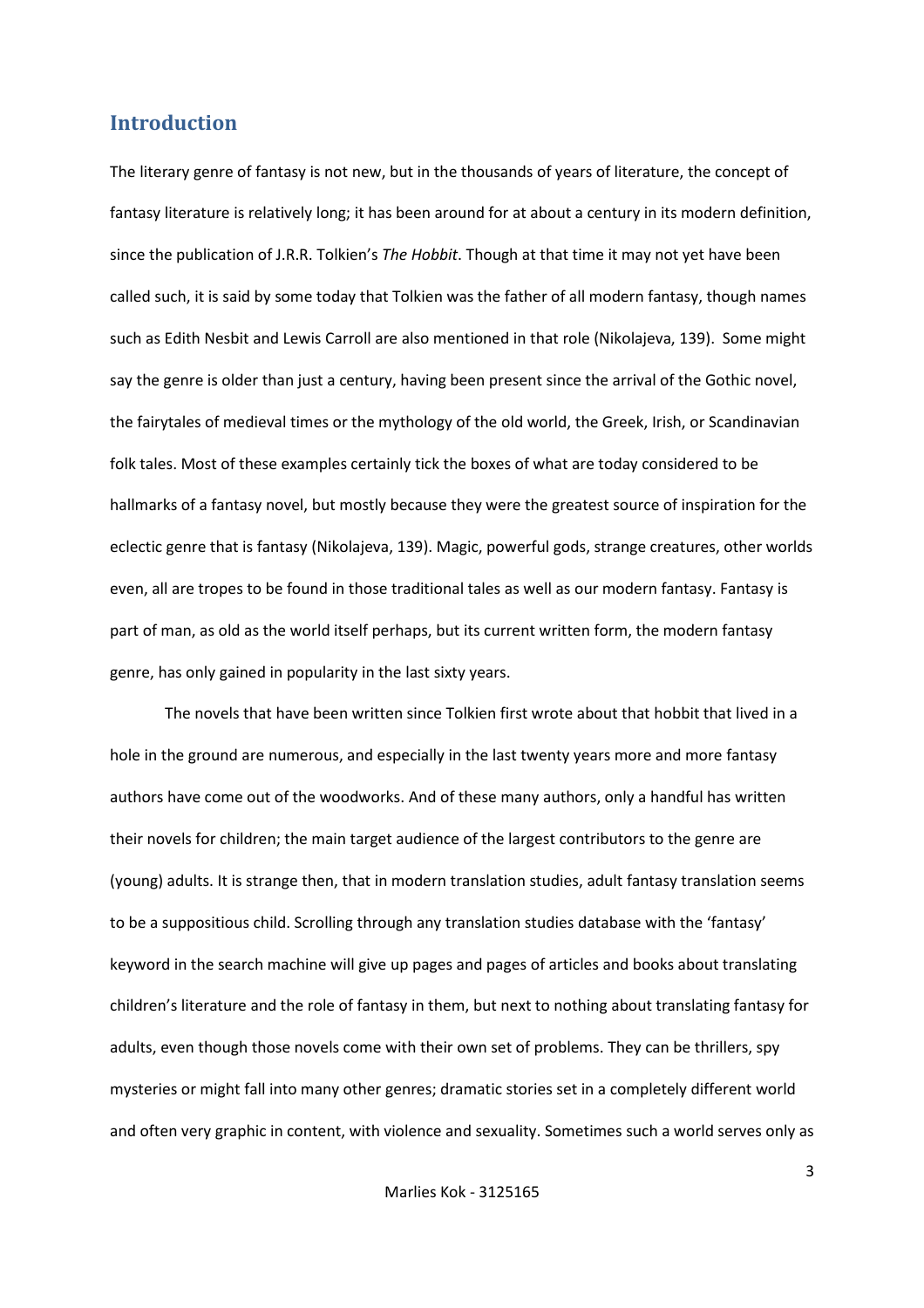a new framework in which to tell the tale, but more often than not the world itself is an intricate part of the plot, the field for great feats of magic, political intrigue or titanic power struggles which would not fit into our own world. And with these worlds come new, unknown parameters within which the translator must stay, and they are far stricter parameters than in fantasy children's literature. For children, the main purpose of a fantasy tale is to amuse, and a secondary purpose might be to teach. However, fantasy novels with an adult audience are often created to cast a critical eye on a specific source culture, historic events or human behaviour (Loponen, 165). To keep these allusions or metaphors recognisable for the target audience, the translator must be aware of the framework in which the novel was written. For if the parameters are not kept, and the world is not believably translated within the framework the author imagined for it, then the adult fantasy reader could fail to recognise the underlying intention of the author and the novel might lose its momentum.

 Then why has the translation of adult fantasy been so ignored in the translation studies? The answer might be found in the way literary scientists view the genre; it is not considered 'proper' literature and therefore not worthy of such attention. That attitude is certainly misplaced, however. A fantasy author is not any less of an author than any other, or any less read. As mentioned above, they often handle the same subjects as those acclaimed literary authors, only against the backdrop of an unknown world which gives them more freedom in writing, for they do not have to worry about the cultural parameters of our own world; they can create their own. For example, Terry Goodkind writes about how one type of people wishes to annihilate the other, to create the perfect human race in his *Sword of Truth* series. Philip Pullman investigates what the world would look like if the Church ruled it in his *His Dark Materials* trilogy, as well as playing with the many-worlds theory from quantum physics. He even goes as far as killing God in the last instalment, a scene that caused great outrage amongst the religious community. J.R.R. Tolkien's *The Lord of the Rings* may be one of the most undervalued literary works of the last century, considering its subject matter touches on many things, from an epic struggle between good and evil to the personal struggles of many of its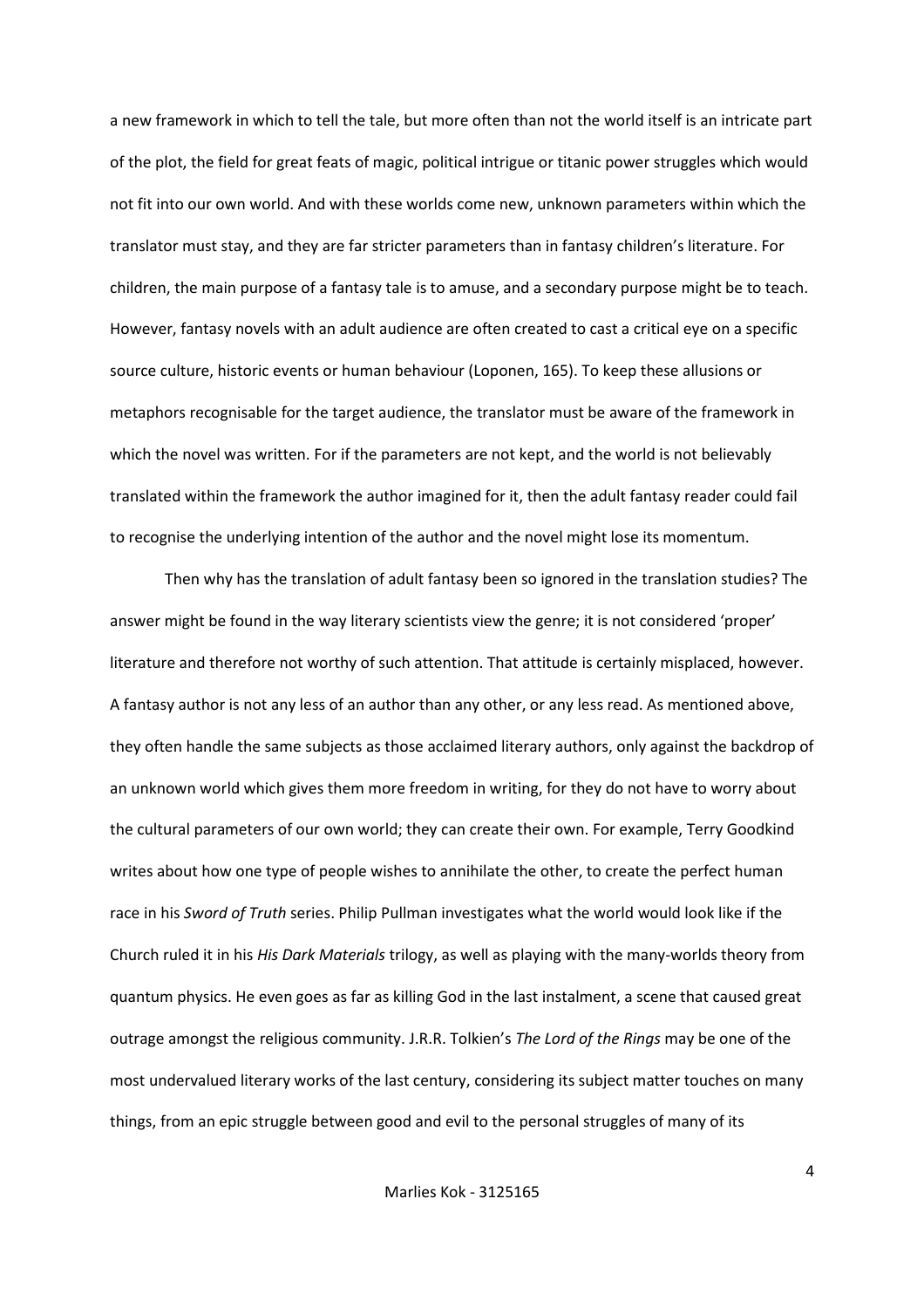characters. However, titles of fantasy have rarely found their way into scholarly discussions, and it is not so strange then that in translation studies, the fantasy genre is also underrepresented.

 This thesis will be an attempt to change this. It will investigate the challenges provided by translating contemporary fiction and fantasy fiction for adults, with a special focus on contemporary fantasy, and attempt to list the important aspects of a fantasy novel that a translator will have to take into account. The biggest challenge of any fantasy author is to keep the setting and story believable, logic and consistent, and to lead the reader into the stage of willing suspension of disbelief for full enjoyment of the story. The translator's challenge is to retain this feeling in the translation. It is the goal of this thesis to aid the fantasy translator into meeting this challenge by attempting to list the aspects of the novel to which the translator should pay attention from the outset. Its focus will be on the different parameters in contemporary fiction and fantasy fiction, the cultural differences in source and target language as well as the existing world versus the fantasy world, and the role a fantasy world may or may not play in the general plot of the novel. In reviewing the translation process of adult fantasy, the main focus will be on the fantasy setting, government and politics, and realia. These common aspects of a fantasy have been gathered by extensive reading of the genre and translating several excerpts from (contemporary) fantasy fiction. This thesis will strive to combine all findings to conclude which are the most important aspects to take into account while translating fantasy, with the hope that it will shed some light on this somewhat obscure corner of translation.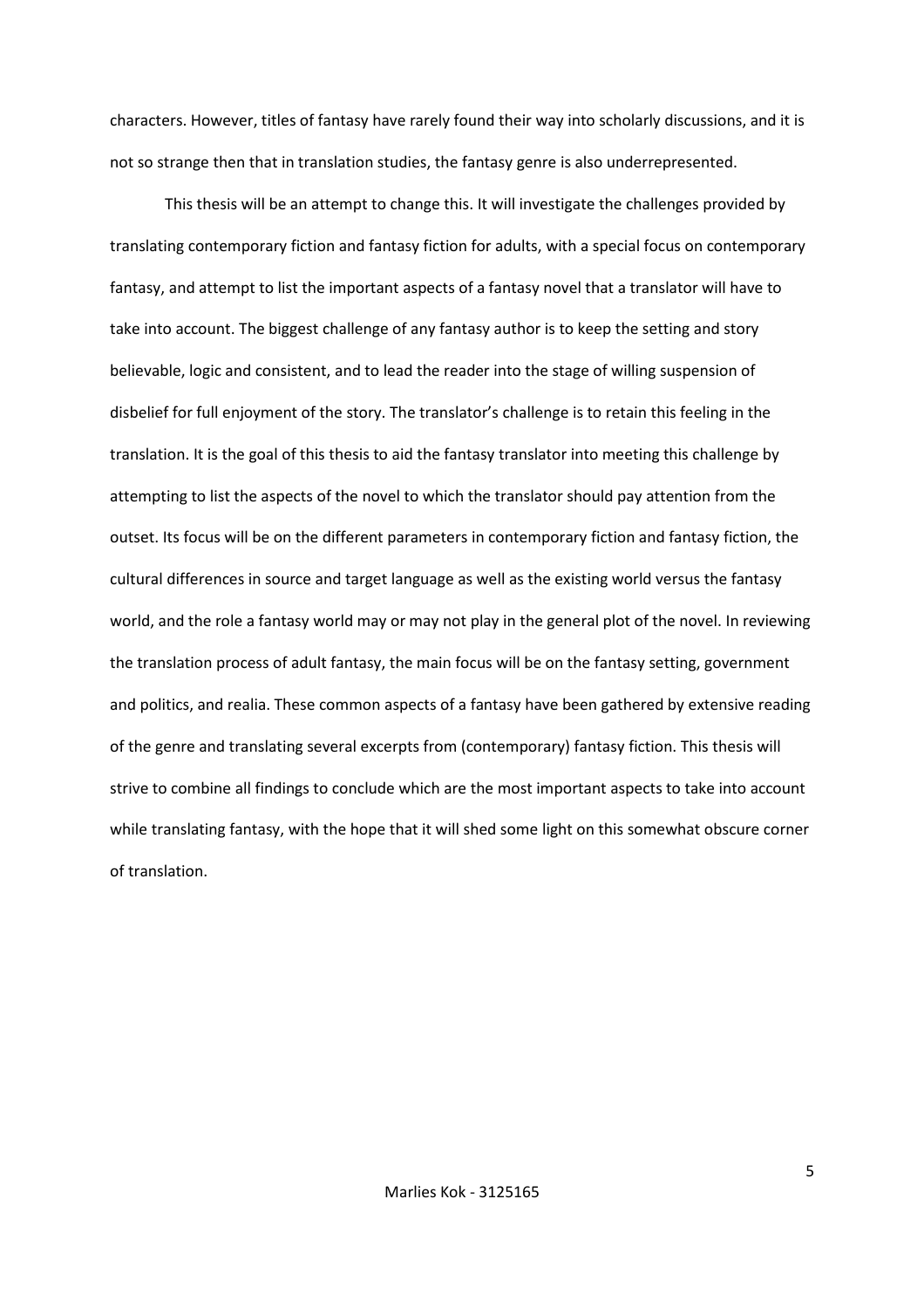## **Chapter 1 – The Importance of the Setting**

The literary genre of modern fantasy has been gaining strength, momentum and popularity among readers in the last twenty years and in Hollywood in the last ten. With the influx of fantasy novels, the translation of the genre has also taken flight. Nearly all novels mentioned in this thesis have been translated to Dutch and many other languages, and books like the *Harry Potter*-series by J.K. Rowling and the *Twilight*-series by Stephanie Meyer are immensely popular amongst a broad audience. Other popular writers that have been translated to Dutch are Raymond E. Feist, Robin Hobb, George R.R. Martin, Robert Jordan and J.R.R. Tolkien. While translating a fantasy novel, one of the first things the translator has to familiarize themselves with is the setting. This chapter will, using many original fantasy works as an example, discuss the importance of that element of the novel , as it is essentially that which denote whether the novel is part of the fantasy genre or not. It will explain the characteristics of fantasy as well as discuss the different ways in which the setting can add to the story.

The commonplace characteristics of the genre are simple: a fantasy novel contains elements that are impossible in the realistic world. The most common occurrence of unrealism is the supernatural such as magic and gods who interact with the world, or creatures such as werewolves, vampires and elves (Clute, "Fantasy" 338). The story will most likely be set in a world other than our own, a fantasy world sprung from the imagination of the author, but that is the case in only part of the novels falling under the genre; for example the sub-genre of contemporary fantasy mixes fantasy with our own contemporary world (Clute and Kaveney, 225), while urban fantasy does the same, but in an urban setting (Clute, "Urban Fantasy" 975).

In most fantasy novels, the imagined setting is often based on our own world, with humans inhabiting it in a feudal world reminiscent of a (romanticised) medieval western Europe, as in Raymond E. Feist's Midkemia from the novel *Magician* or George R.R. Martin's Seven Kingdoms in his *A Song of Ice and Fire* series, or other historic cultures, such as feudal Japan in Feist's *Empire Trilogy*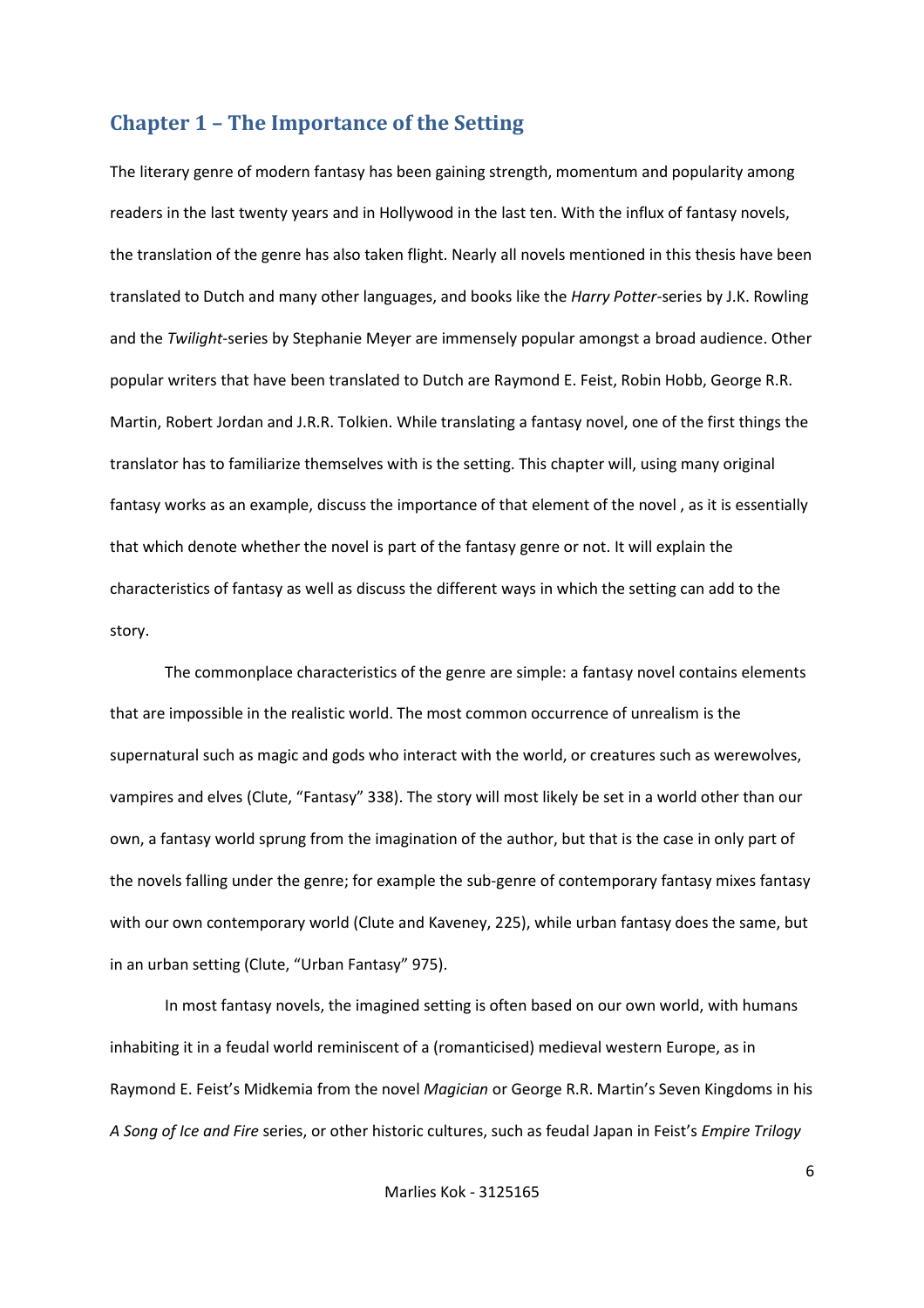or the Mongol-like Dothraki in *A Song of Ice and Fire*. Sometimes the world is completely different from ours, such as the world of the mulefa - sentient animals whose four legs are set in a diamond fashion: one in the front and back, one to each side - in Philip Pullman's *His Dark Materials* trilogy. The world can be inhabited by only humans or have such fantasy creatures as elves, dwarves, orcs and goblins appear in it as well. The most important characteristic of the fantasy genre however is that it only describes the setting in which the novel is set. Within this fantasy setting, many types of stories can be told. Thrillers, murder mysteries, comedies, political intrigue, dramas, all can and have been set against a fantastical background, providing a wide variety of tastes for the reader of fantasy. The fantasy setting is therefore one of the most important aspects to take into account while translating a fantasy novel, as it is a unique backdrop to the story with both similarities and differences to known cultures and countries. The choice of a fantasy setting instead of the existing world is usually one of significance, and it is therefore paramount that the setting loses nothing in translation.

According to Josip Novakovich, author of the *Fiction Writer's Workshop*, the setting is a very important aspect of the novel as it answers two of the six questions – who, what, when, where, how and why – an author must answer for themselves before starting to write the novel. Whether this is a real or imagined setting makes little difference, as long as it is vivid and descriptive enough to be as complete a background for the story as possible (Novakovich, 27). A setting can have various functions, each of importance to the whole. It can function as the groundwork for the story, the starting point from which the rest, the characters and the plot, will sprout. This is most likely the case with every imagined setting; first the author creates the world (the setting), then he creates an image of the people inhabiting it (the characters) and finally he thinks about how these people interact with each other (the plot) (id. 28). The setting can also function as the antagonist (id. 30) or it can influence the plot simply be being there and being menacing, or deadly, or difficult to traverse. The antagonist can be the intense cold of the North Pole, or the intense heat of a desert, or the pathless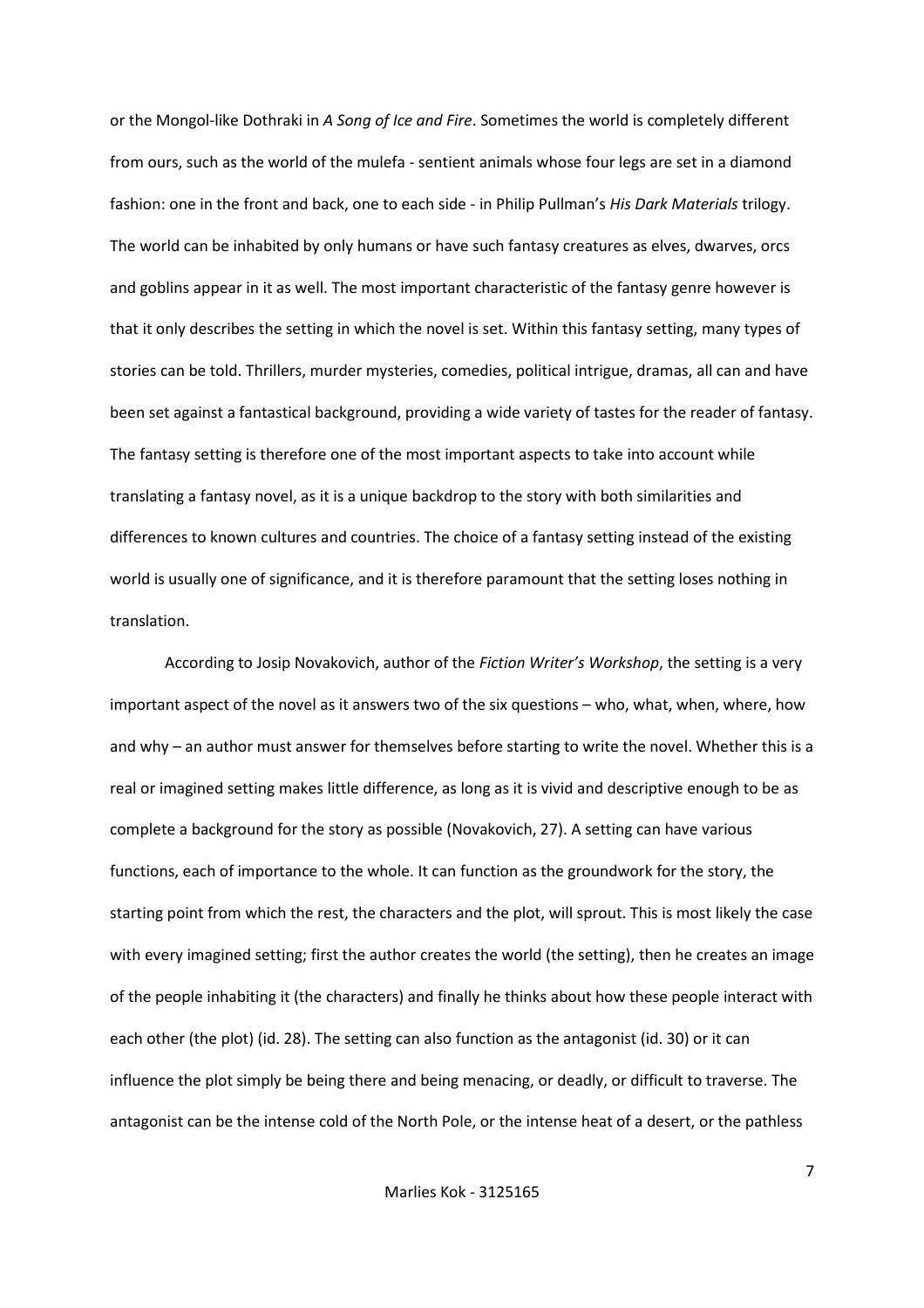tracks of a deep dark forest. It can be a new and big city that seems hostile towards the protagonist, or a strange place full of mysteries that is dangerous to the ignorant. In Terry Goodkind's *Sword of Truth* series for example, there are several magical boundaries separating the different lands of the world. The starting point of the first novel is Westland, a magic-less medieval-like country that is peaceful and quiet but for the looming Boundary Mountains, which pose a danger to everyone who comes near. For those mountains are actually the Underworld, and its creatures might cross the boundary between life and death at night to snatch the unwary. It is an antagonistic piece of the setting, which sprouted characters such as the Boundary Wardens, the men responsible to keep everyone well clear from the hunting grounds of death's creatures. Further on in the series there is also a magical boundary between the north and the south of the continent, which drives all who go through it insane through visions and hallucinations of their worst fears and nightmares or their best hopes and wishes, drawing them in never to come out, unless the magic – a fickle power – 'decides' to let the person pass unscathed. In Pratchett's and Gaiman's *Good Omens* a part of the setting turns against its maker, in the excerpt shown in Appendix A, by becoming one of the biggest obstacles on his path. The demon Crowley designed the M25 around London to be a truly hellish highway, but because the Apocalypse is nigh and the world is going crazy, the road has turned exactly as he intended, hellish, so much so that even the demon would get in trouble if he were to cross it, even though he must to get to his goal, the Anti-Christ. The setting can be a powerful tool to motivate characters or signify important plot, but it can also be used to underline a character's mindset, for example by showing the setting through that character's eyes, and colouring it through the character's thoughts and words.

Without the proper background it could be difficult to make the plot and the characters alive, for they don't only interact with each other but of course also with their surroundings; in a fantasy setting, to make the characters and the plot believable and enjoyable, the setting has to be believable and consistent too. In a way, while the fantasy setting does not necessarily have to *be*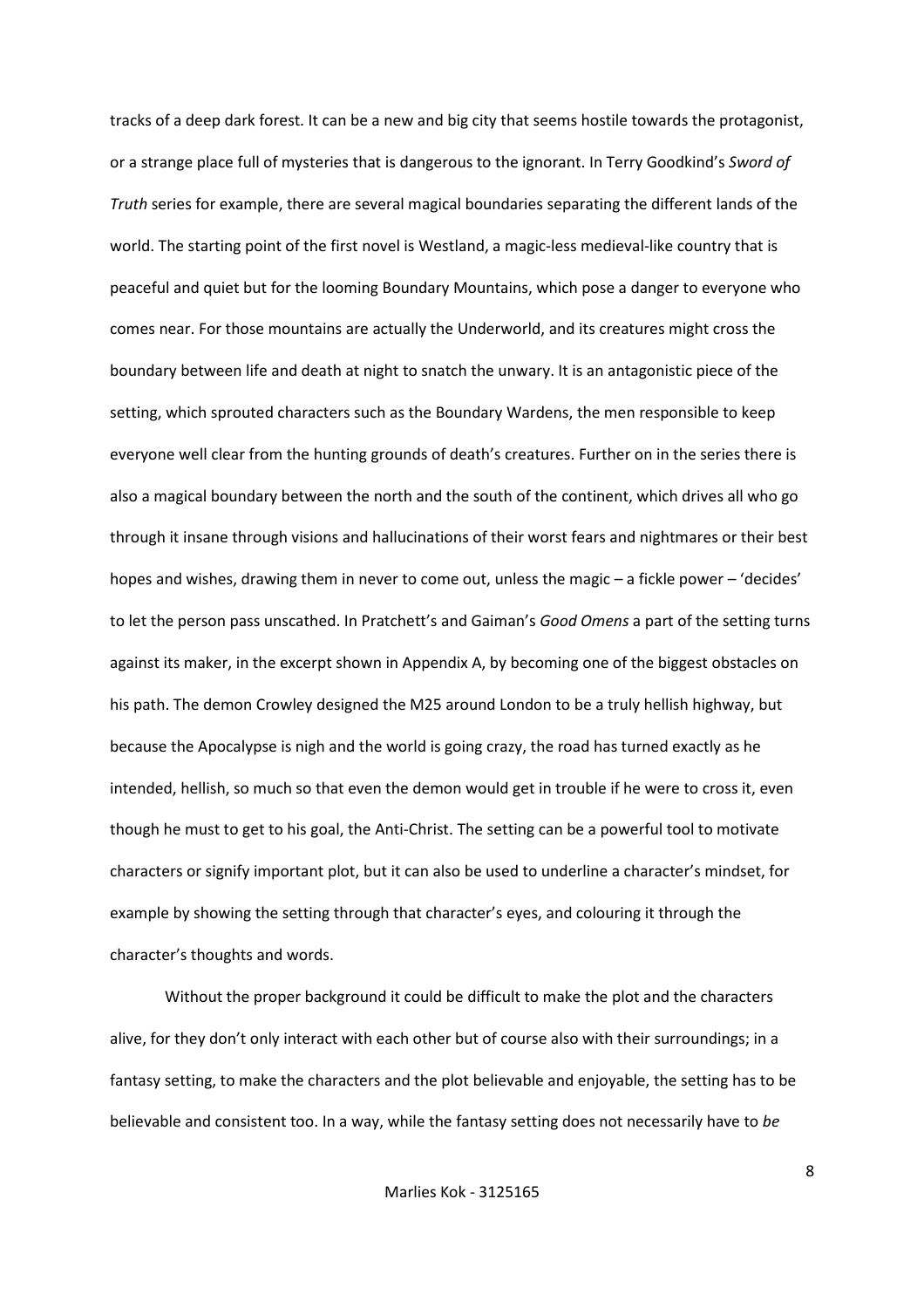realistic, it has to *feel* realistic enough for the reader to believe it. The author must take special caution that his setting is logical and inherently functional, being a world upon itself and a holistic entity (Loponen, 166). Even if it is the most fantastical place ever imagined, if the reader does not sense any logic to it, he might give it up as a bad job. The translator must pay heed to this, for if the novel loses its sense of feigned realism in the translation, the characters and plot could suffer from it; mistakes in character-setting interaction could be breaking the suspension of disbelief which, as Nikolajeva describes, is the willingness of the reader to accept that which it reads as 'true' for the purpose of the story (Nikolajeva, 152).

 The contemporary world, the earth in the late twentieth and early twenty-first centuries, is the setting in most novels written these past two decades. The advantage of a contemporary setting is that "you will be rooted; you will draw new inspirations out of the houses and streets" (Novakovich, 27). The advantage of an imagined setting as an author is that there are no boundaries to take into account, but complete freedom in what things will be and look like. However, either contemporary or imaginative, Novakovich underlines the importance of a well-written and vivid background. He states that "without a strong sense of place, it's hard to achieve suspense and excitement – which depend on the reader's sensation of being right there, where the action takes place" (id. 26). In short, the reader must be able to go into a willing suspense of disbelief and see the story in his mind's eye, against a detailed background. This is very important for the translator to keep in mind; if the translation fails to attain the same standard of description, if it is not expressed as good in translation as it is in the source language, then the story loses momentum, for the background frames the characters and the plot, and without a good idea of the background, important aspects of the characters and plot might be lost.

 There are several things in translating background descriptions that are the same in both contemporary and fantasy settings. With a contemporary setting, it is often a place the author is very familiar with, while the translator generally is not, having not visited every small town in America, for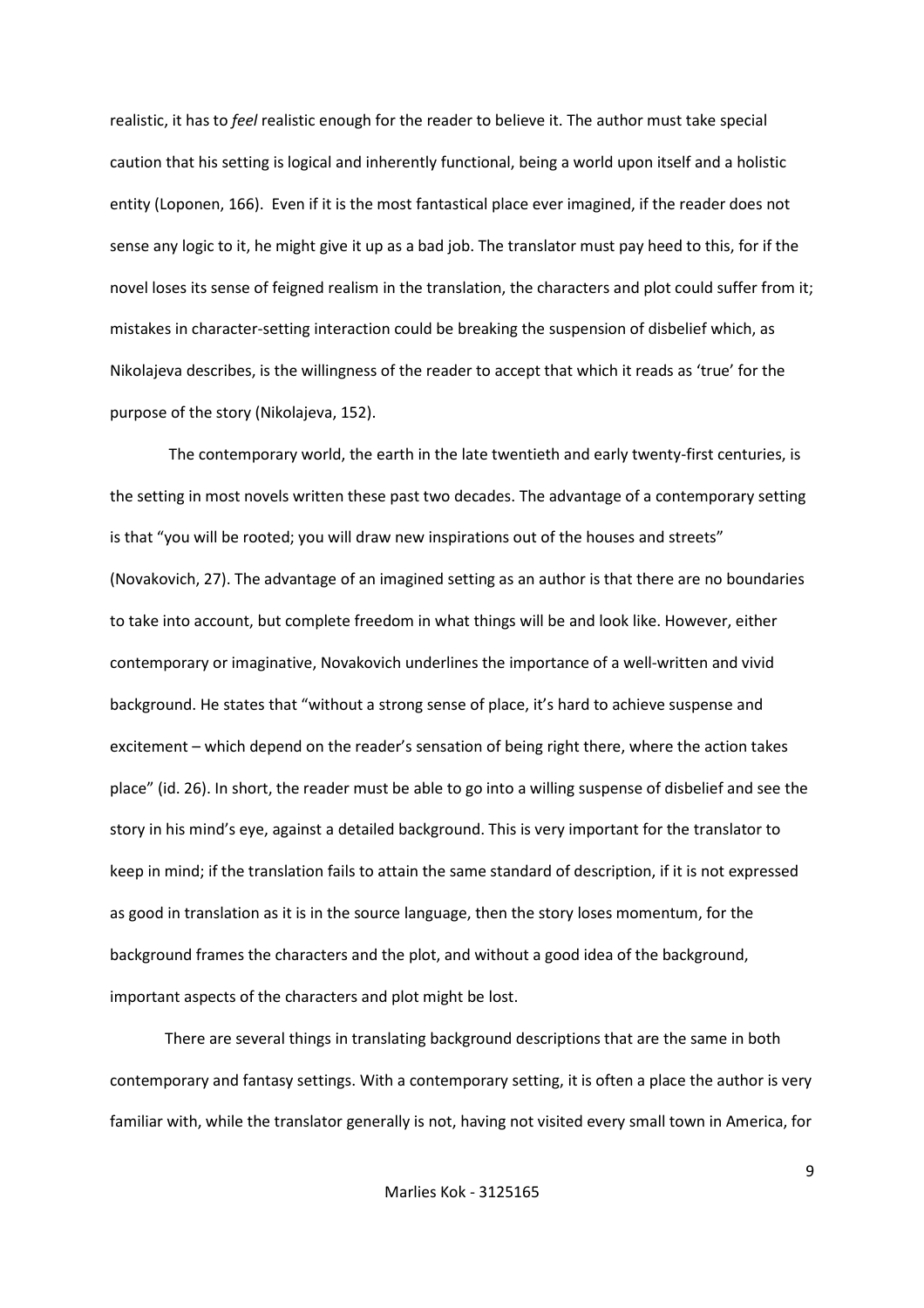example. Sometimes, if the setting is a famous or a very big place, it may be that the translator has experienced some of it through television or a visit, but more often than not it is a place grounded in the author's mind and strange to the translator's mind. To try to reconstruct an unknown image from the source language to the target language is possible, but the translation will most likely be coloured by the translator's own subjective view of that image if he or she is unfamiliar with it, as Jiri Levý describes in his essay "Translation as a Decision Process." Whenever the translator needs to make a choice between one or more possible translations, then he will (hopefully) choose with the author's wishes and background in mind, but the final choice will be influenced by his own background and ideas. Once the choice is made, all future choice will go along a similar path with the intent to keep the text cohesive (Levý, 136).

The same can be said for a fantasy setting. The author of a fantasy novel generally has a good idea of the world he's writing and will have notes and maps about the important places and aspects to keep all the facts straight to create the image in his head. The translator only has the information provided in the novel itself to go on. Novakovich's statement that a setting should be vivid is especially true for an imagined setting, where the reader does not have many handholds of reality to fall back on if the setting description falls short of complete. In translating both settings the translator is bound to the parameters provided by the author, but in a contemporary setting the translator is also bound by the parameters of the real world and cannot go beyond them. In a fantasy setting however, those parameters may give a little more leeway, for they are unknown and uncertain and it is not likely to be noticed by many if the translator strays a little from the path to embellish a point or a place, to make it feel more alive, especially if the author does not give all the information in the novel itself but keeps some things at hand to reveal at a later date. For example, in Martin's *A Song of Ice and Fire*, it is not completely clear how the seasons work; they are not as the seasons in the real world, each lasting about three months of the year in a set cycle that keeps repeating itself. In Westeros, the setting for the series, the seasons are controlled by something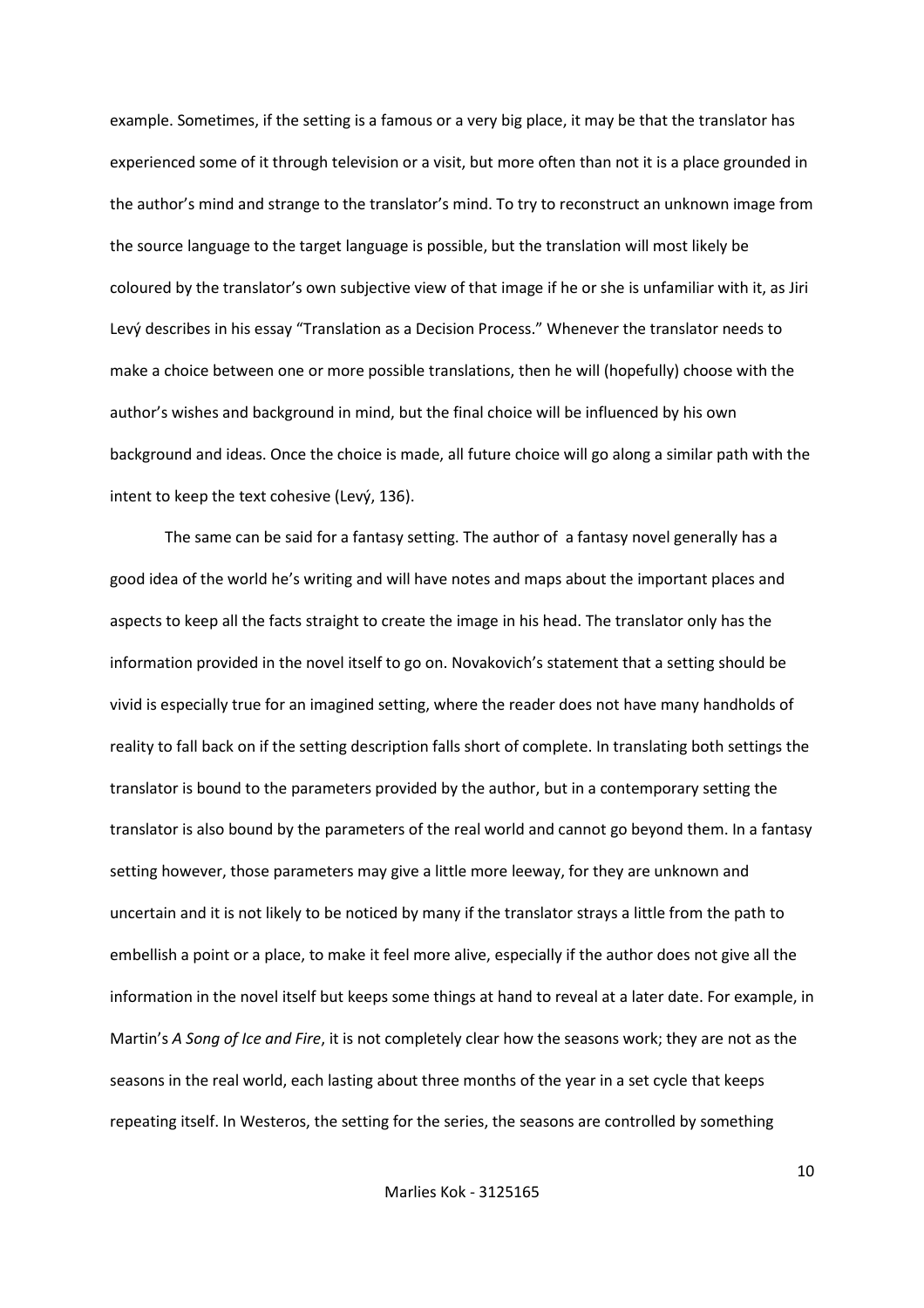magical that as of yet has not been revealed. At the start of the first novel, *Game of Thrones*, what the characters call 'the long summer' is just starting to turn into fall, and that summer lasted nine years. In the world's past there has been a winter that lasted for decades (called 'the Long Night') and throughout the novel the characters speak of such things as 'the year of false spring' and how sometimes autumn lasted only a little while before turning into winter.

A difference between a contemporary and a fantasy setting is the presence of magic and the supernatural in the latter. The presence of magic can be volatile, especially if the author is not careful to keep it logical and reasonable. In novels where magic is present in abundance, there is the danger of the setting or the plot becoming unbalanced. Some authors may want to give their protagonists the best tools to defeat their enemies, and then have to think of something even bigger and worse to give his characters something to fight in the next novel. Goodkind's series are a good example of such, where in each novel the antagonists are trying to achieve the end of the world or the destruction of all the protagonist holds dear by even bigger means. It is difficult to keep a world consistent in that way, which makes it more difficult for the translator to keep track of it all as well. Especially if the story extends over several different novels it is probably best to keep it all with one translator, for they already have their own notes and thoughts about the setting, which helps to keep things consistent in the translation. Again however, if there is use of magic in the novel, it has to feel believable, consistent and logic to the reader and that sense must be retained in translation. As the author has to make sure his setting is inherently logical and functional, so does the translator with the translation. A magical fire blast should not 'destroy' in one scene and 'devour' in the next if it is the same spell, for destroying and devouring are words with two different outcomes.

Translating occurrences of magic could be as difficult as walking a tight rope, especially if the magic forms itself around a prophecy. Prophecies are oft-used plot devices in fantastical settings, often a magical incentive to go one way or the other, and the so-called self-fulfilling prophecy a la Oedipus is a common occurrence. When a prophecy is mentioned, they always come true later on in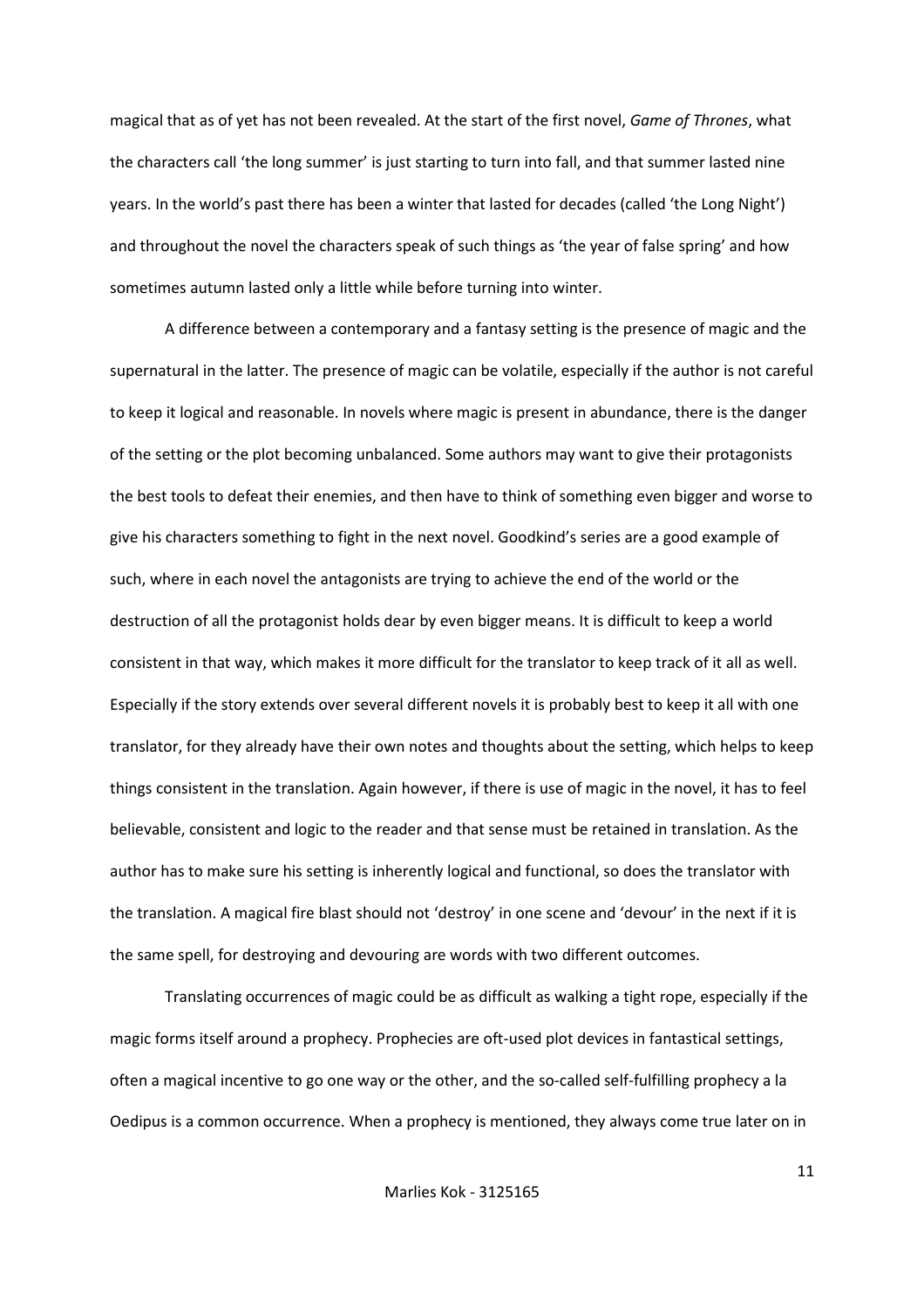the story (Bell and Langford, 789). Translating prophecies is extremely difficult, for they are often layered with hidden meanings, and finding all the right words to convey those hidden meanings might take hours. Since sometimes the eventual outcome of the prophecy might not even be in the same novel, the translator might have to rely on guesswork to finish such a fickle occurrence of magic, only to discover later that his interpretation was wrong. Communication with the author would help in such a situation, but this is not always possible. Such occurrences in an imagined setting only help to underwrite the importance of having as complete an understanding of the setting as possible when translating it.

The last difference between a contemporary and fantasy setting is the amount of knowledge residing with the readers that the translator has to take into account. With a contemporary setting the translator can rely on some general knowledge present in the target audience and can use that in his translation. With a fantasy setting, he cannot rely on this, and also sometimes the author may decide to go off the beaten path of what's common fantasy knowledge in an attempt to be more original than the others. This is for example the case in Stephanie Meyer's *Twilight* series, in which the vampires, commonly accepted as pale humanlike creatures that can only walk at night, drink human blood to survive and wither and die when faced with the sun, can walk the earth by day, sustain themselves with animal blood and sparkle in direct sunlight, a controversial change in vampire methodology. In Jim Butcher's *Fool Moon*, the common werewolf is divided into five different categories: the voluntary werewolf, the involuntary werewolf, the Hexenwolf, the lycanthrope and the loup-garou. The author uses several foreign terms denoting werewolf and gives each different traits to recognize them by. None of them are able to infect other people with the disease through biting them – it's actually not a disease, according to Butcher, but a magic spell, an inbred ability or a curse – and only one of them, the loup-garou, is impervious to all weaponry except silver, and then it has to be inherited silver. The other categories can be killed with normal weaponry. This clashes with the knowledge and expectations most people have when starting to read such a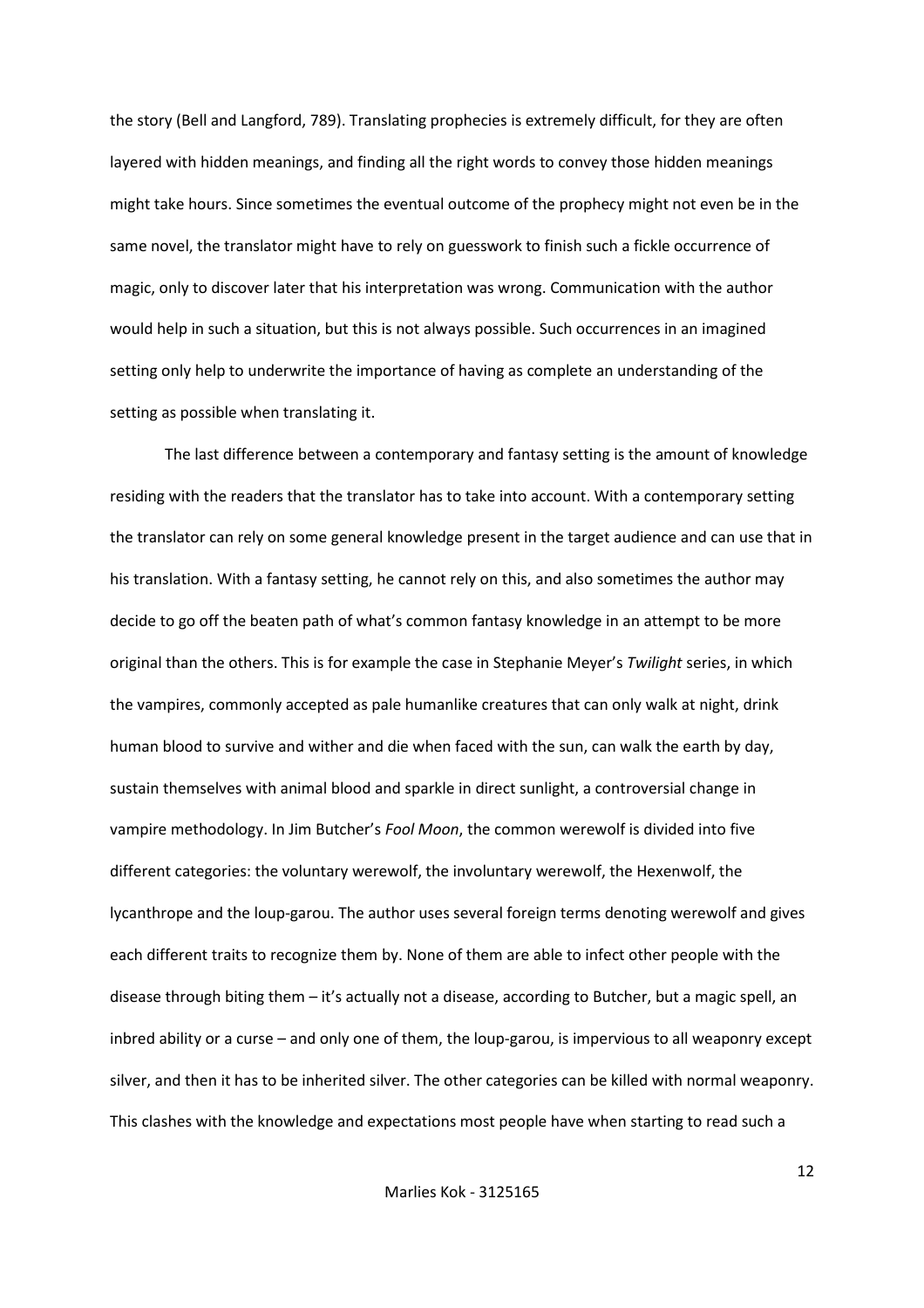novel, and if the author has managed to believably sell his new take on werewolves, it is up to the translator to live up to that, also by keeping each category of werewolf distinct and true to its description throughout the novel. The same is true for all other supernatural beings. When writing about Elves, Dwarves or Orcs, most people will link them in their minds to the Elves, Dwarves an Orcs in the forerunner of modern-day fantasy, The Lord of the Rings, but most authors attempt to make their portrayal of the race quite different from their forerunners. George R.R. Martin called his 'elves' the Children of the Forest, made them smaller, rather unwarlike and most of all old spirits of nature, long dead (or so it is said) but not forgotten. His dwarves are not the fantasy type dwarves but the real world type dwarves, physically handicapped beings who were born stunted and have to make their way in a world which is extremely hostile to anyone different from the norm. And Stan Nicholls with his *Orcs: First Blood* series portrays a group of orcs not as the senseless murdering beings of Tolkien but as rounded characters suffering a slave collar, with likes, dislikes, fears, hopes and likeable character traits, while also retaining the more barbarous character traits like bloodlust and aggression.

In short, whilst comparing a contemporary setting with a fantasy setting there are many differences but also quite a few similarities to take into account. Both have characteristics which might make it more challenging for the translator to find the right tone in which to translate the novel, and both need to be thoroughly researched and read to create a believable and realistic setting in translation. When translating a contemporary setting the real world parameters are clear borders within which a translator must stay, while with a fantasy setting those borders are less clearly drawn and to help the translation along the translator might cross those uncertain parameters in an attempt to keep the setting grounded in logic. Without the strong sense of scene and display of (feigned) realism and functionality, a setting might not be able to support the rest of the novel (Loponen, 166). Keeping as close to the source text while translating a contemporary or a fantasy setting is important in both cases, and more so when the novel is of the sub-genre of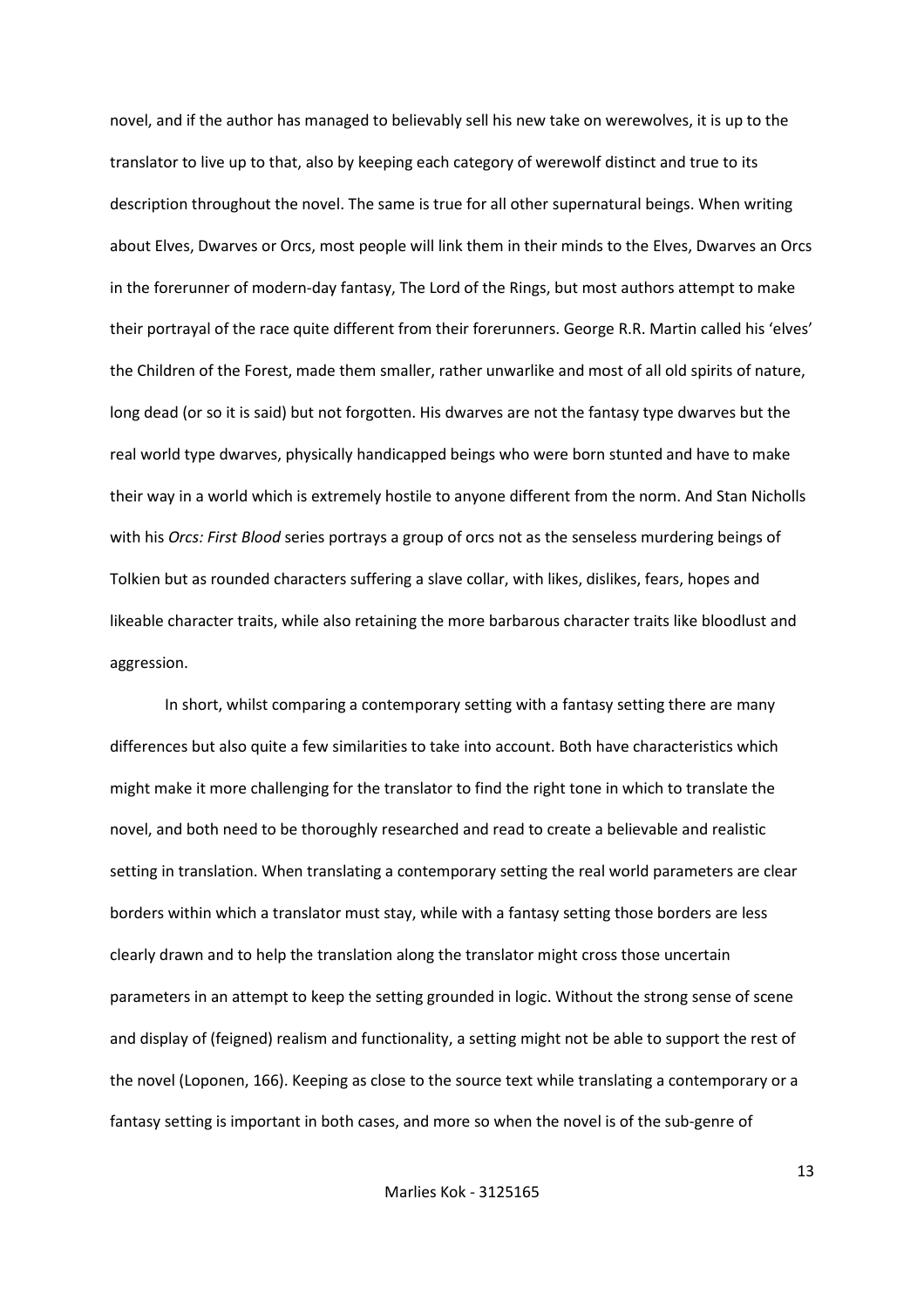contemporary fantasy, when both characteristics are blended into one to create a world half grounded in realism and half in feigned realism. To understand the inherent rules of the setting is important for both reader and translator.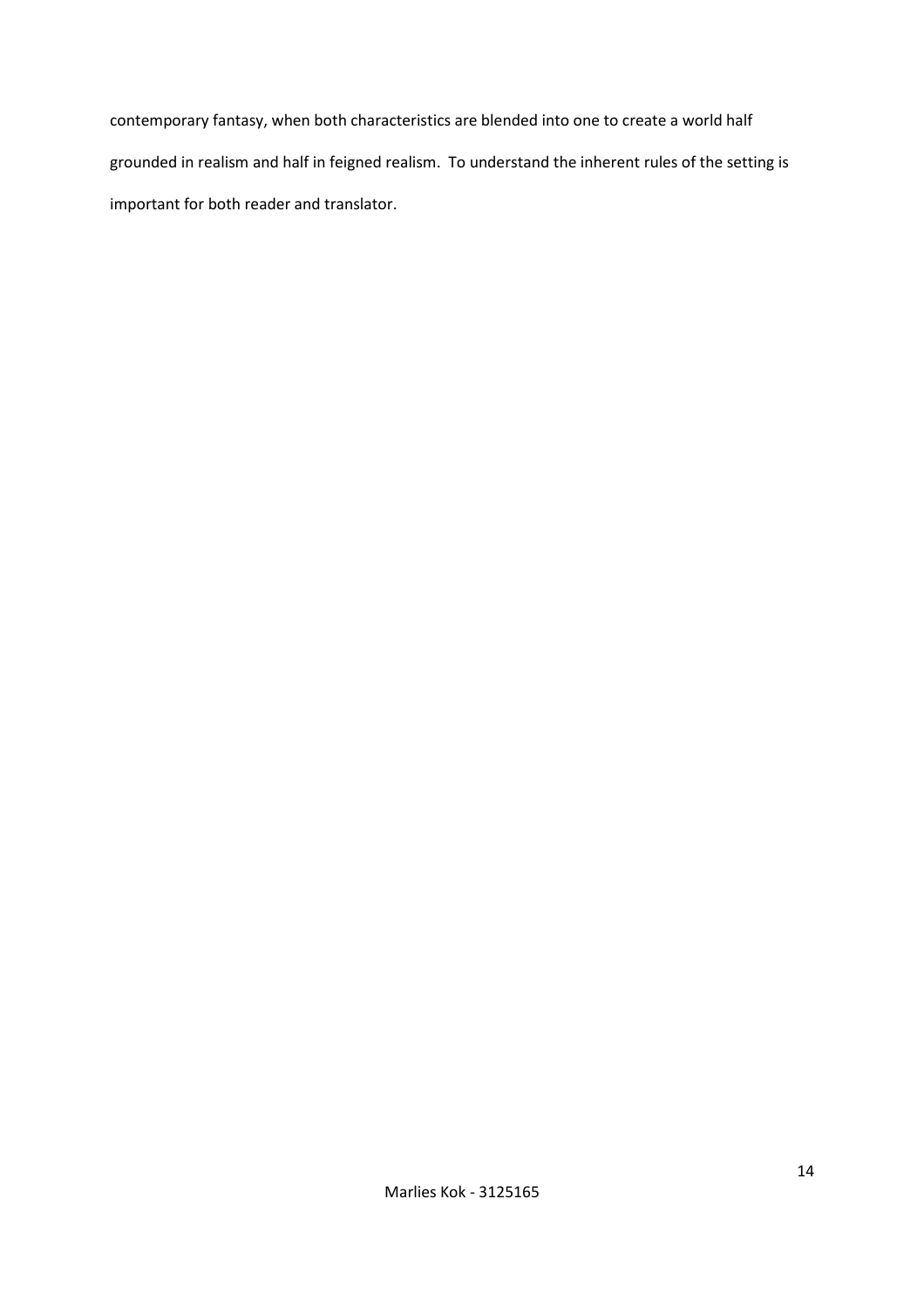## **Chapter 2 – Aspects of Culture**

As discussed in chapter one, the setting is considered the basis of a novel. However, the sum makes the parts, and the setting is more than just the lay of the land and the existence of strange supernatural creatures and/or magic. The culture or cultures in which the story takes place are an important element of the setting, as it is that which comprises the rules of interaction between the characters and the environment. For example, in a culture where no magic is known, the sudden introduction of it would yield from its characters quite different reactions than from their counterparts who were raised in a magical environment. The culture in which the protagonist grew up will have great effect on his actions and decisions, and his interaction with his surroundings is based upon that background which has shaped him or her. Authors often use cultural differences to initiate interesting scenes of inter-culture interaction when the protagonist first encounters something new, a plot device used by fantasy authors such as Raymond E. Feist, Terry Goodkind, George R.R. Martin and many others. The origin of the cultures described in fantasy novels can be very different, as will be described in the sub-chapter below. This chapter will also discuss some specific cultural elements, namely the form of government used in the fantasy world and the cultural realia that are part of the imagined reality and therefore have no basis in reality for translation.

#### **The four categories of fantasy cultures**

It is commonly accepted that the translator has to take the cultural differences between source and target culture into account while translating a novel, which Nord defines as the culturespecific translation problems that appear because of differences between norms and conventions of both cultures (Nord, 237). In novels set in a contemporary setting, this is a common occurrence that can be solved by researching these differences in realia in relation to the problem at hand, and then choosing one of seven translation strategies as defined by Grit: retention, calque, approximation, description or definition, core translation, adaption, omission or a combination of two or more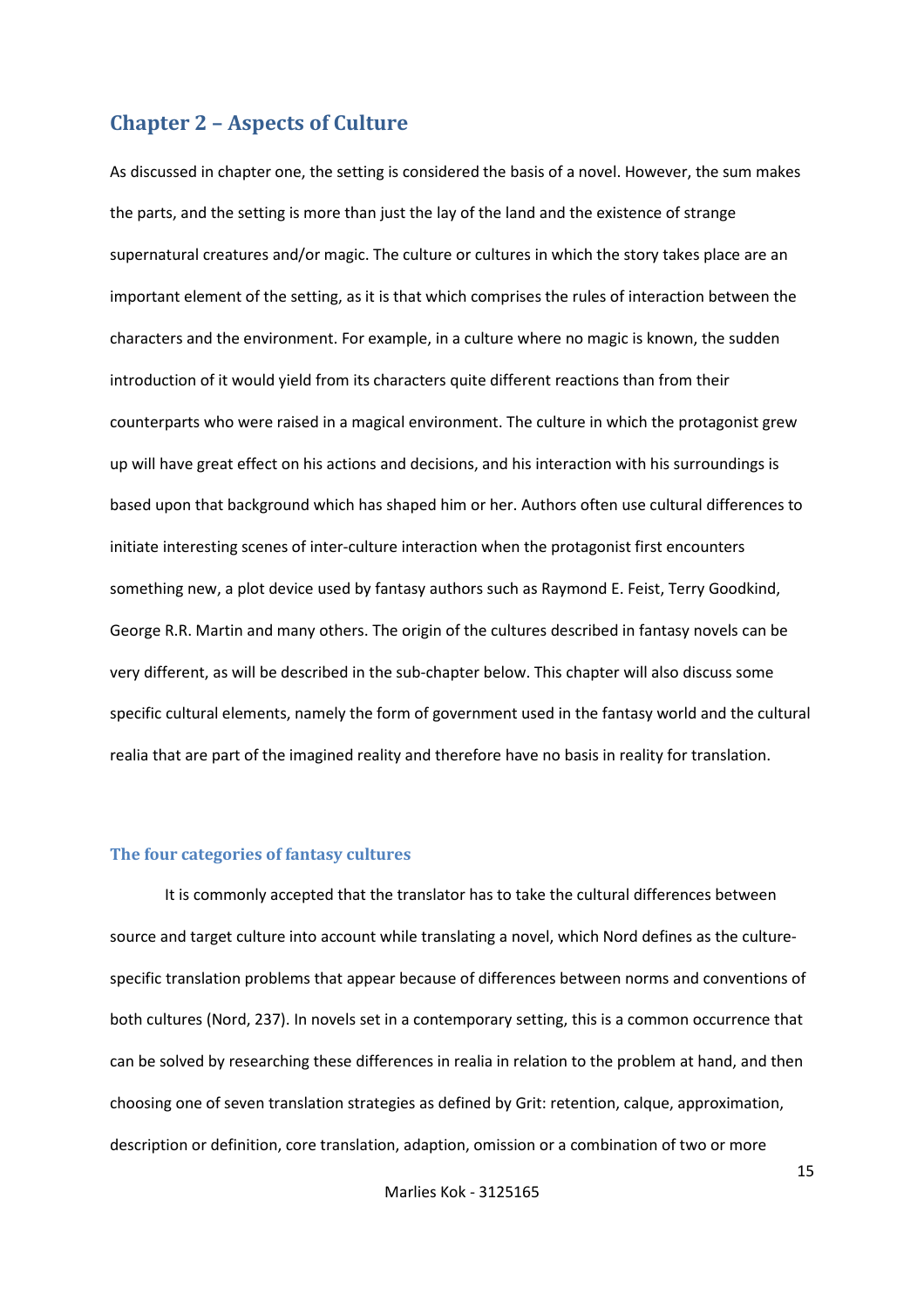strategies, based on whether the connotation or denotation is important for the target audience and what would be the best way to relate that connotation or denotation (Grit, 281-284). This strategy can also be applied to novels in a fantasy setting, but a fantasy translator might be confronted with more than just one strange culture in such a novel. Fantasy settings may be based in or on real world cultures to a bigger or lesser extent, may be a mix of several cultures both old and new, may be a mix between existing cultures and original elements or may be a completely original world with no notable connection to any country, historical setting or culture to help the author in translating the pages. Below I will attempt to definite these categories of fantasy cultures based on personal observation and reading.

#### *1. The historical setting*

The first one is the historical setting, in which the fantasy setting is based on an existing historical culture with added elements of fantasy, such as magic or elves. The most common historical culture used is that of medieval Western Europe, with its feudal system of nobility, clergy and commoners, sometimes with the addition of the middle class if it is a late medieval historical setting. An example of that is The Kingdom of the Isles in Feist's *Riftwar Cycle* - consisting out of dozens of books, the first being *Magician* - in which lesser nobility owes fealty to their betters and all are owed fealty to the King. The clergy (of a polytheistic pantheon) is not as powerful as it was in medieval Europe but they had influence and power, some churches more than others, and the middle class and commoners have their place as well. A similar system exists in Martin's *A Song of Ice and Fire* series in the kingdom of Westeros. The advantages of this are that a lot of realia, like titles, are the same as in real history. Squires remain squires, dukes remain dukes – though in Westeros there are only kings and queens, princes, lords, knights and squires, with lesser lords having no specifically lesser title – and the translations therefore already exist in most target languages that have had a similar historical feudal culture. Small things may be changed - like that knights in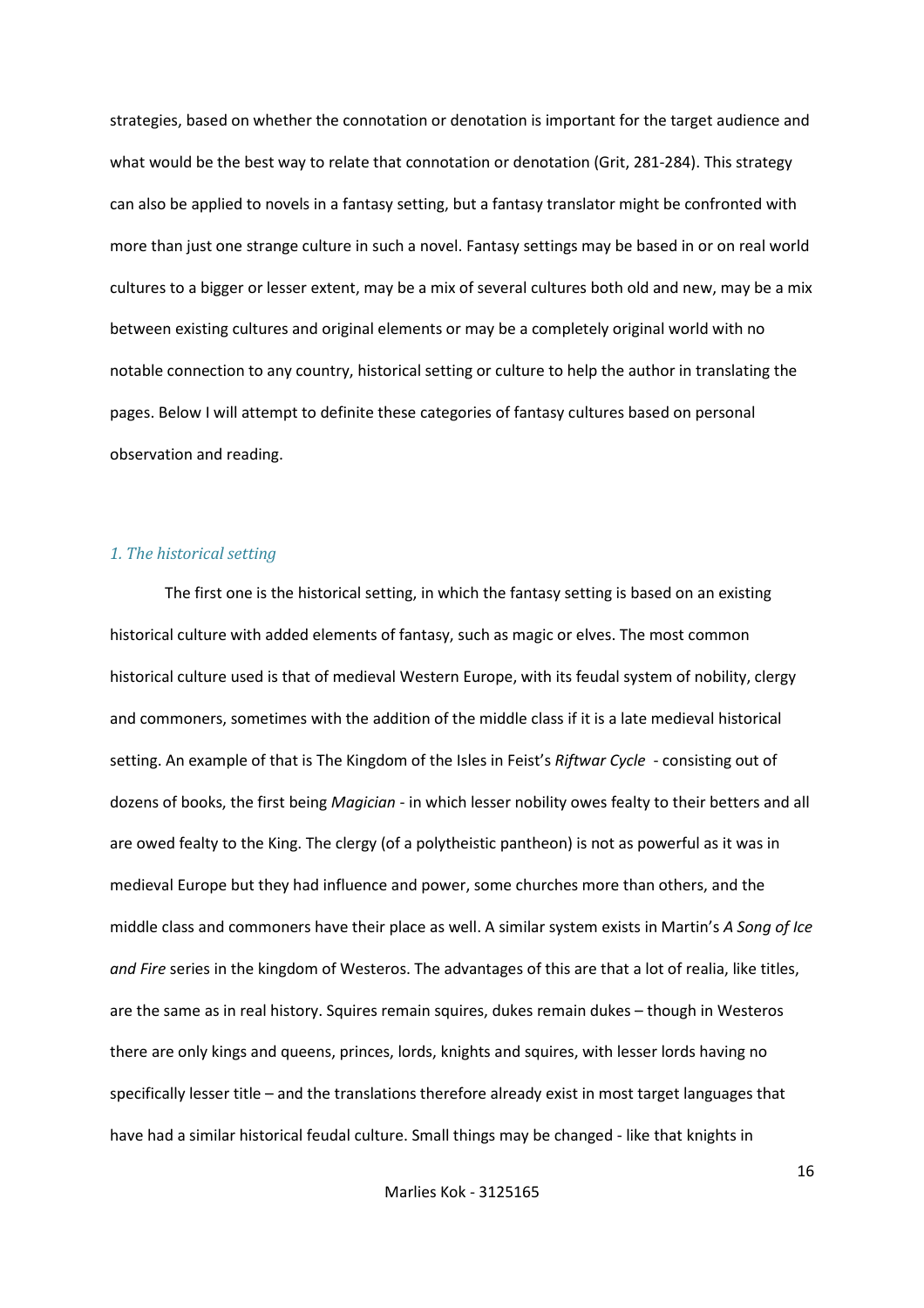Westeros are called 'Ser' and not 'Sir' – but overall, if the translator searches for knowledge about the historic culture it will be of help in translating the fantasy setting. If the historic culture that a fantasy culture is based on is somewhat more obscure or unknown, such as Martin's Dothraki being based on Mongol horse lords of which most European translators have little knowledge, it may require more of an effort to get a clear outline of the culture, but then the translator still has some handholds in historic fact.

In the case of a fantasy culture based on a well known historic culture, the audience will most likely recognise the source of the culture and deviations from historic fact might be more obvious to the reader. If that is the intention of the author then it will most likely be apparent from the original text, though the translator must take care to remain consistent with the changes. With more obscure cultures, there might be a little more leeway in translation, for most readers simply accept what they have been given for the sake of willing suspension of disbelief and will not look up the minor details.

#### *2. The eclectic historical setting*

The second is a fantasy setting that is a mix of several historical cultures. Such a setting might make it more confusing for the translator, especially if he is not acquainted with some cultures and will therefore not recognise it as such, the danger then being that the translator then assumes there are original fantasy elements and translates accordingly. Often when a fantasy author mixes cultures he takes two or more that lie relatively close together, but he might also try to merge two completely different historic cultures to make his own a more complex one. More often than not one fantasy world has different countries and/or continents that each has their own (mix of) cultures, just like each country in our world has different cultural denominators. An example of a setting based on more than one culture is the great Empire of Kesh in the *Riftwar Cycle*, which is a blend of many African cultures, reminiscent of what would have happened if the ancient Egyptians would have conquered nearly the entire continent. The culture of the ruling people of the Empire, the Keshians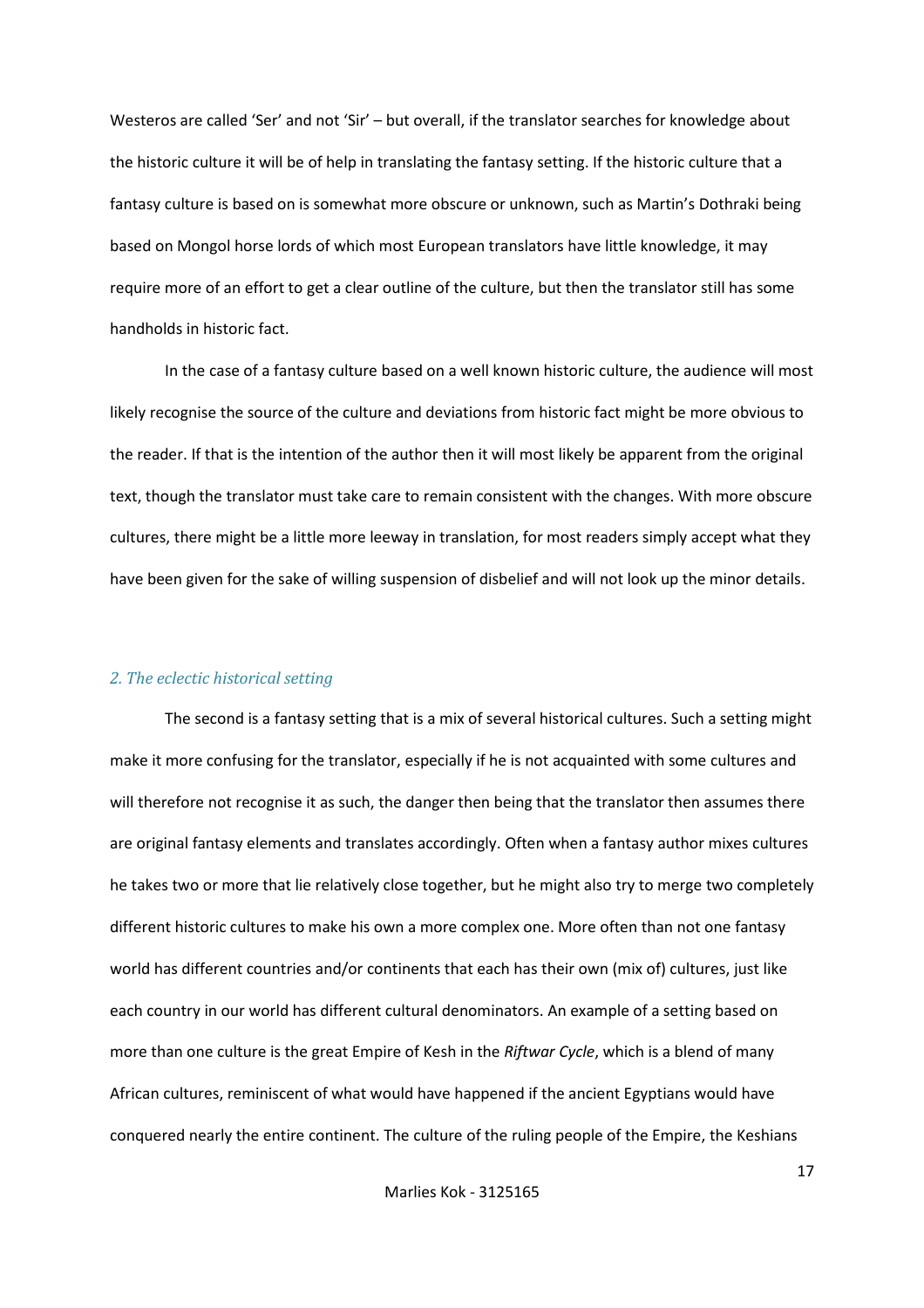or 'Trueblood', is based on Ancient Egypt – down to their gods having animal heads and aspects – with the Emperor or Empress being both temporal and divine ruler of the land. Their subjects range from sophisticated Arab-like desert people to barbaric-seeming tribesmen from the more backwater regions. The odd ones out seem the Shing Lai people, which are more reminiscent of an Asian culture, though the reference to that culture is too brief and superficial to define its source. Kesh is an Empire containing many conquered lands, and each new conquest has added new elements to its general culture, since the cultures influence each other, that makes the whole a little daunting and confusing, and challenging to translate if the translator is unfamiliar with the many cultures being introduced in for example Feist's *Prince of the Blood*, in which the protagonist travels from the outskirts of the Empire to its capital and meets many of the different inhabitants on the way. Each subject of Kesh has values that are strange and values that are common to all subjects, like how the Trueblood rulers are being treated.

 Translating such a mix of cultures might be challenging because the realia might clash, with several different characters using different words to denote the same thing, or the different way in which one people for example treat women, and how people from another cultural background respond to such. A telling scene in *Prince of the Blood* is one where the Ashuntai, who treat their women like slaves and cattle, clash with the Brijaners, who are raised in a matriarchal society and think all women are holy. These blatant differences between cultures can cause friction between characters and is therefore a common plot device. Keeping the many cultures straight could be a challenge, especially if there might a lack of consistency or logic within the novel itself, with the extra work of investigating the more unknown historical cultures the author uses in his setting. If the author himself has not properly researched the cultures he is basing his fantasy setting on then inconsistencies within the novel or deviation from (historic) fact might occur as well.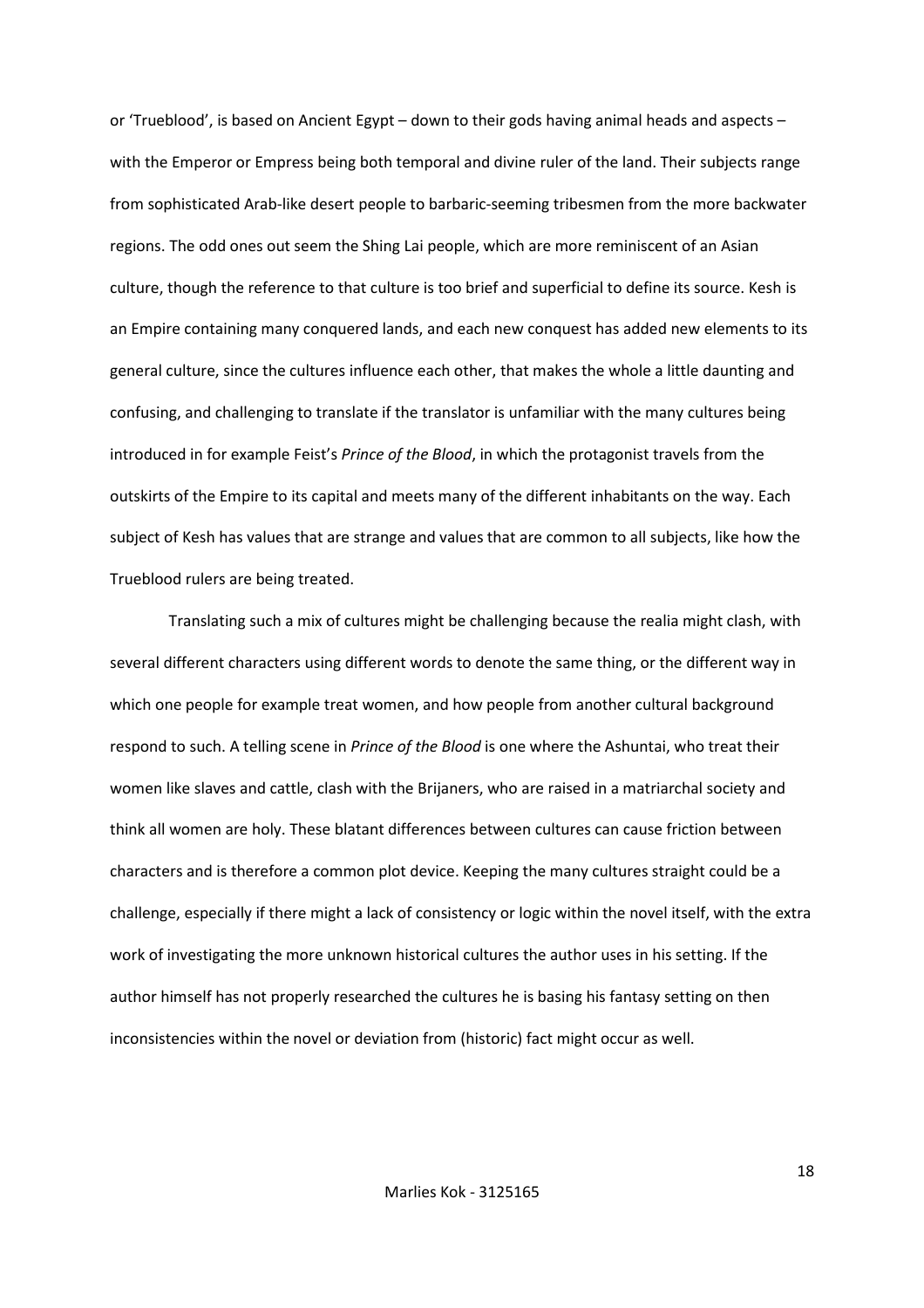#### *3. The part historical, part original setting.*

The third category is fantasy settings that part existing historic culture(s), part original setting, and one of the most common occurrences of a fantasy setting. Often the author borrows from known cultures and embellishes upon it through their own imagination to create something relatively new. In such a novel, the translator has to investigate both the set parameters from the known culture and the new, unknown parameters from the original content. Most often the author has already worked at blending both together into a believable setting, and then all the translator has to do is retain that status quo. This seems easy, but might be more of a challenge if the existing culture is unknown to the translator, so that he might not be able to successfully differentiate between what is borrowed and what is original.

A example for this would be the world Kelewan in Raymond E. Feist and Janny Wurts's *Empire Trilogy*. The main culture in these novels is that of the Tsurani and the empire of Tsuranuanni. The Tsurani culture is Asian in origin, based mainly on feudal Japan and in lesser extent on old Korean cultural aspects. Tsuranuanni is ruled by the Emperor, who like in feudal Japan is more of a ceremonial and religious figurehead than an actual ruler. The land is ruled by the High Council, the congregation of all Ruling Lords and Ladies (akin to a Japanese daimyo) that each rules their own estate like it is a small kingdom. The Ruling Families quarrel, through politics and through warfare, and the military aspects of the empire are under the care of the Warlord (akin to the Japanese shogun), the semi-democratically chosen leader of the High Council. Their culture is based on the concept of honour as it was in feudal Japan, where following the Way of the Warrior (Bushido), fighting prowess and prowess in advancement of one's house can gain a Family or a person honour, and shame and defeat can lose them honour, up to the point where honour might be regained through ritual suicide, the ritual of seppuku or hari-kiri in feudal Japan. They also believe in the Buddhist way of Samsara, or the cycle of suffering and rebirth in which one must lead an exemplary life according to the station – layer of the hierarchy – they were born in, in order to attain a higher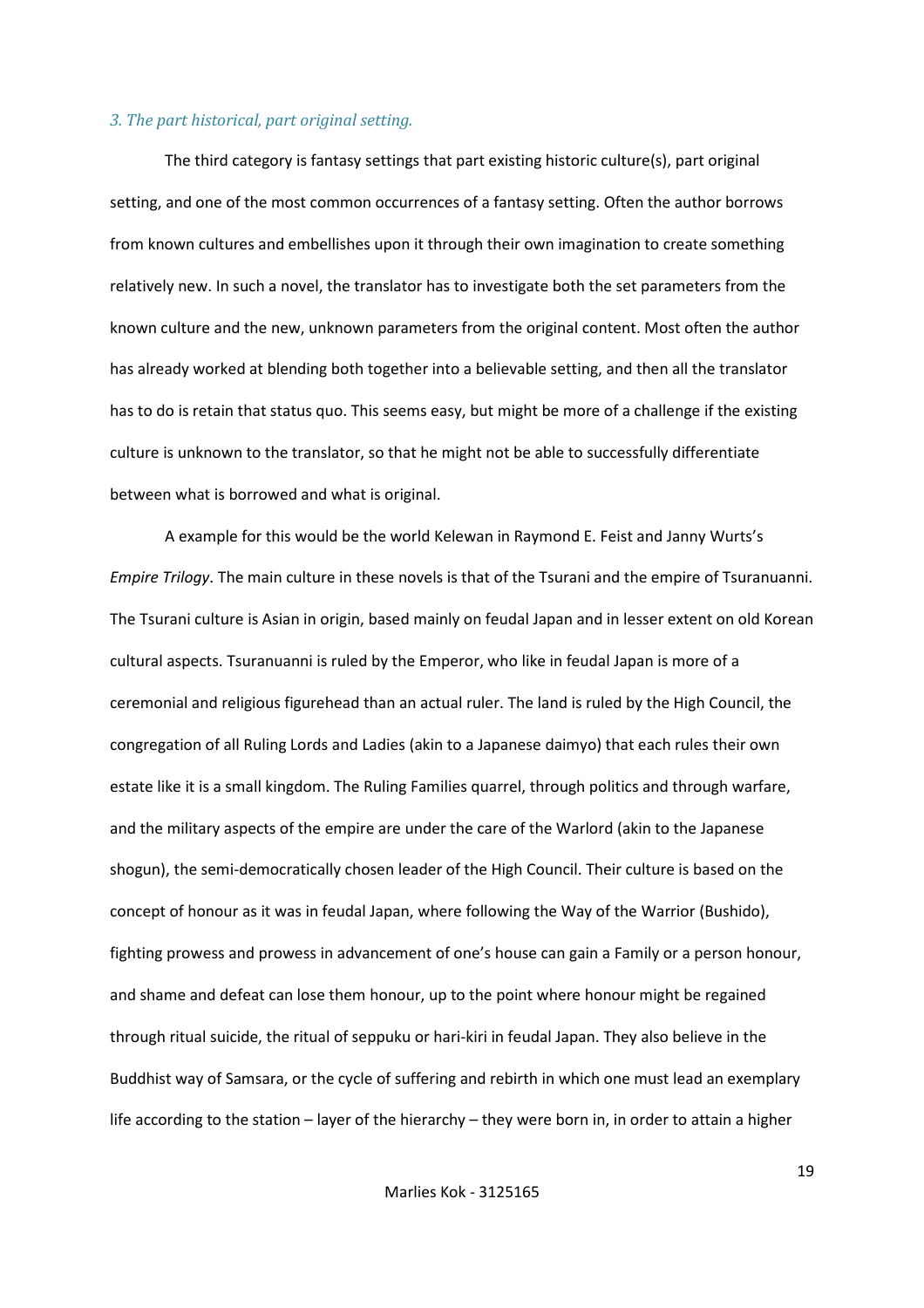station in the next life and finally achieve Nirvana. The possibility of falling in station – for example through loss of honour in their previous life – is also present and feared by the characters. None of the terms we know from feudal Japan are explicitly named in the novels, having been anglicised or substituted with a new, imagined term. but it is very clear where the basics of Tsurani culture lie.

 There are several original additions however. One is the natami, the family stone which is considered the mainstay of a house and family. The natami is the most important reliquary to a ruling house, for their honour and existence is bound within it. It is also seen as the place to which the spirits of the ancestors return upon their death, to watch over their house. If a natami was taken from the ruling family, their line and power ceased to exist even if many family members were still living, for without the natami there could be no house, and any remaining family members would most likely either die trying to get it back or commit ritual suicide in shame. Such a relic did not exist in the feudal Japanese culture, and has most likely been added by the author as a physical representation of a house's honour, life and line. However, for one unfamiliar with Japanese culture it might not be entirely clear that the natami is an original addition to the culture. While in this case it has little consequence for translating the novel, it might not always be so. The second original aspect is that the Tsurani believe in a polytheistic pantheon which might directly intercede with the world of mortals if they so desired. The magic of the gods could have effect on Tsurani life. This in itself should cause no translation problems, as it is a clear enough deviation from the existing culture to prevent any confusion on the matter. The third addition is the magicians called the Great Ones. They are viewed as people outside the Law and the defenders of Tsurani culture and tradition, capable of doing whatever it takes to make sure the stability and safety of the Empire is upheld. They are in that way a rogue group that can act in unexpected ways, and the position they take in Tsurani culture is therefore unique. They are feared and hated, and properly translating the way the rest of the Tsurani view and treat them might be a challenging task in some cases.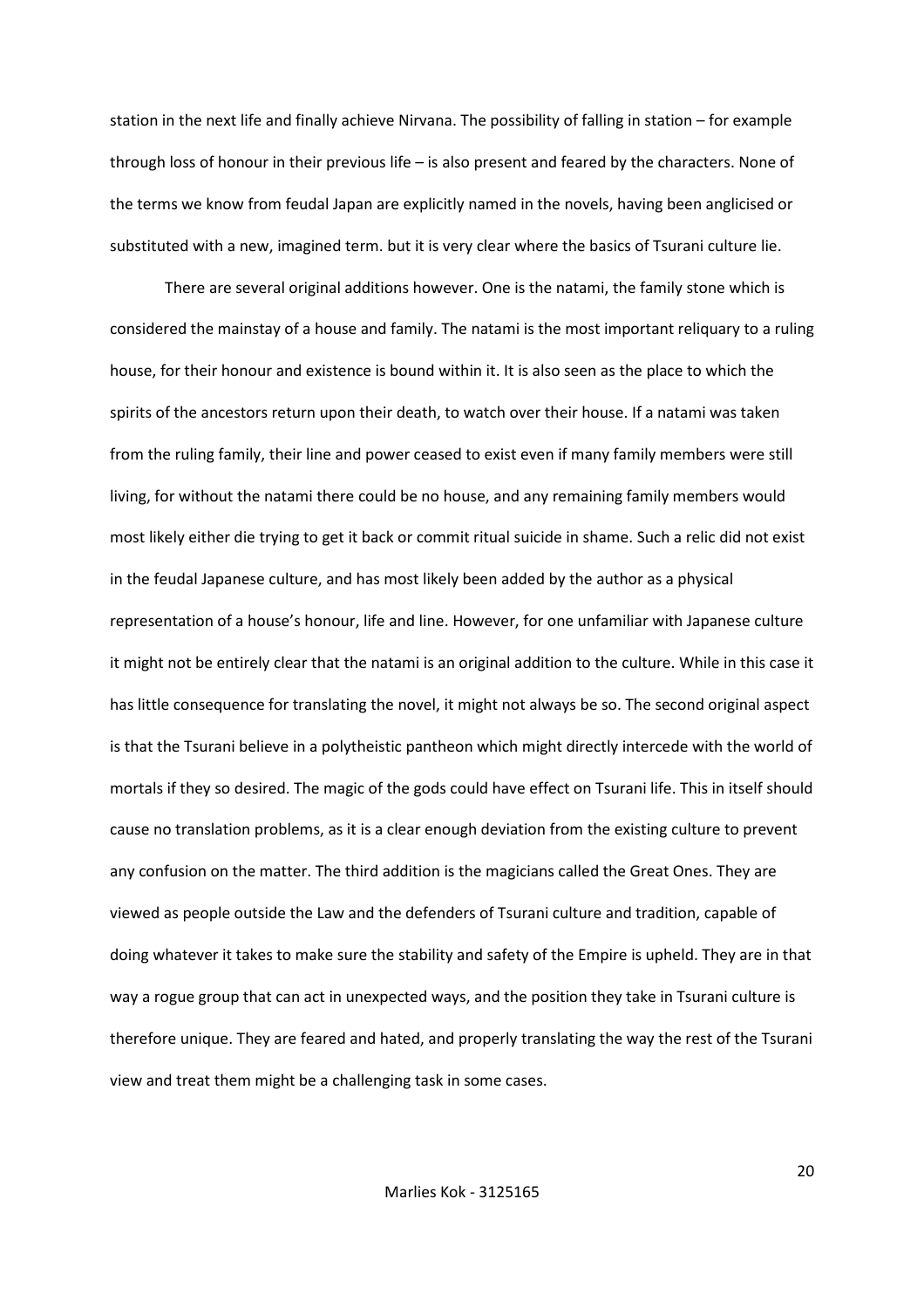There is usually a balance between the existing and original cultural elements as merged by the author, and it is something the translator must understand and be aware of while translating such a novel. Awkwardly translating certain realia or nomenclatures, such as the honorific "Great One" for the magicians in Tsuranuanni, which contains several layers of meaning, might lessen the impact of the original additions therefore could fail to convey the importance of such things to the reader, which could lead to a lesser experience of the intricacies of the novel. Especially in such a politically-oriented series as the *Empire Trilogy*, where every action and spoken word is only part of a very intricate political web of intrigue, misunderstandings in translation could seriously affect the way the reader perceives the story.

#### *4. The original setting*

 The fourth category is that of a nearly completely original setting and/or culture. While a completely original setting with no basis in any historical fact is something that has yet to occur in a fantasy novel, an original culture as part of the setting, while rare, has been written. This means that the translator is facing unknown parameters when translating realia in this culture. Especially if the original culture is introduced early in a series of novels in the same setting, these unknown parameters can cause pitfalls when translating the sequels. Seemingly unimportant cultural references could prove to be very important ones later on, and since the translator has no insight in what the author intends, mistakes could be made in translating them. When faced with unfamiliar cultural realia, the only available source to check them against is the author of the novel, and it is not always possible to confer with the author on such things. Caution is therefore necessary in translating the unknown, keeping as close to the original meaning as possible, and even then the perceived meaning of the translator might differ of that of the author, or perhaps miss a second layer that is to become important later.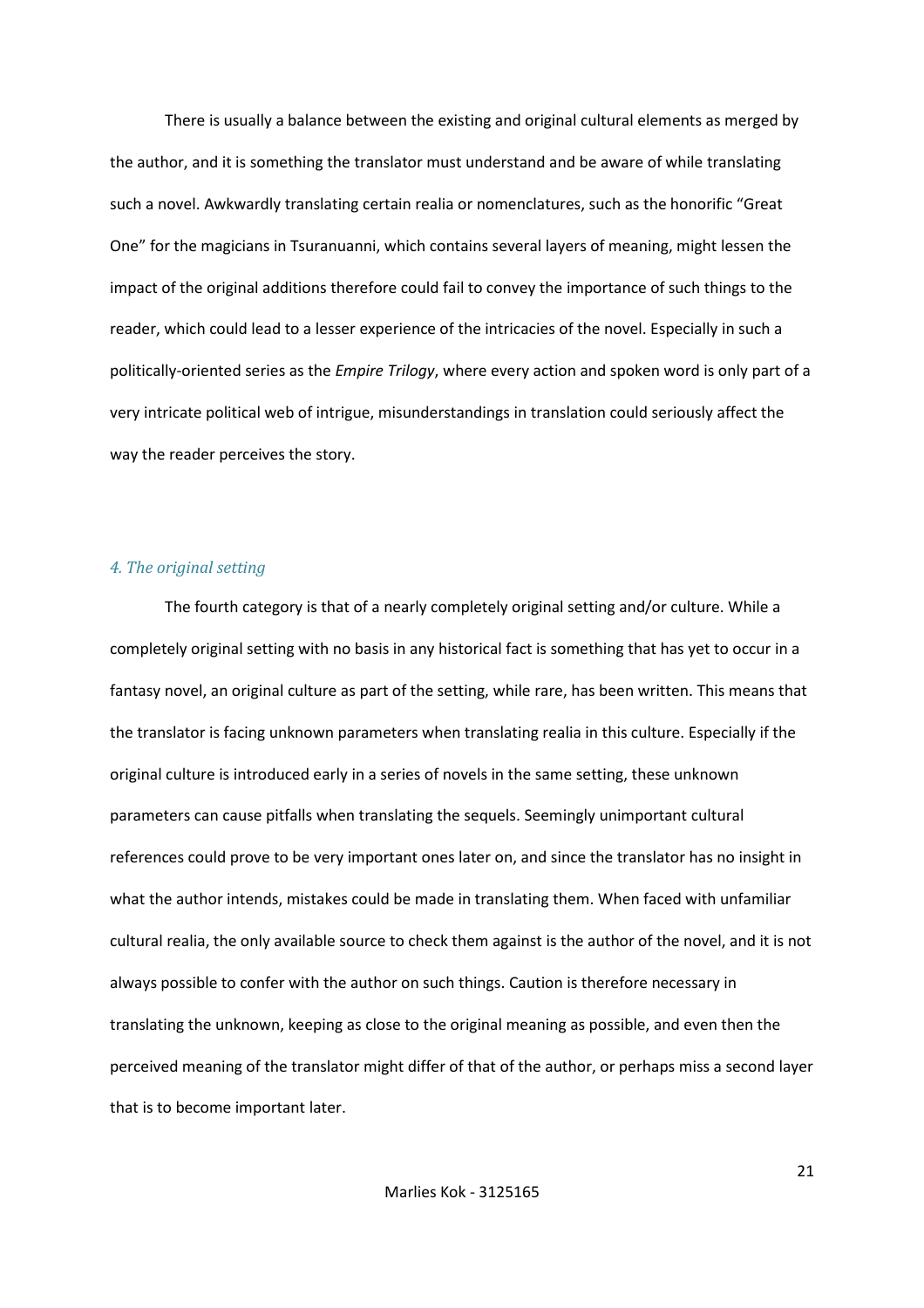An example of original cultures in which such translational mishaps may occur is the Cho-ja in Feist and Wurts's *Empire Trilogy*. The Cho-ja are not humans or humanoids but insects, bugs reminiscent of ants, living in hives that resemble giant ant hills. Their biological details are like ants, with a queen overseeing the affairs of the hive, breeding whichever type of Cho-ja is needed, but they are not animals but sentient beings, and their cultural norms and values are entirely different from their human counterparts, a fact which becomes increasingly important throughout the trilogy. Only the Queen, the officers of the soldiers and select workers are truly sentient, and the Queen is the one person who controls what happens in the hive. The novelty of the race, however, is that they seem devoid of human concepts like honour or shame. As the protagonist of the trilogy, Mara of the Acoma, learns early on, the Cho-ja queens care little for such things and are like a race of merchants; they barter for the lives of their underlings in the hive as much as they would barter for goods. This seems strange, until in the final part of the trilogy it is revealed that most of their culture is being repressed by the Tsurani through ancient treaties, and that outside the borders of the Empire they express much more individuality, for example by showing a wide variety of colours on their carapaces as opposed to the Empire Cho-ja, which are all black. This contrast is a marked one, and mishaps in translating the Cho-ja's cultural oddities in the first two instalments might be cause difficulties for the translator in the last instalment. Most of those oddities in the Cho-ja culture are born out of necessity to survive in – in their eyes – hostile country and are therefore quite strange, especially opposed to the cultural norms and values displayed by the free Cho-ja or those of the Tsurani. If this concept loses in translation, then the impact of the third novel loses as well.

 Another strange and original culture in fantasy novels is that of the Drow in R.A. Salvatore's *Forgotten Realms* novels. The Drow are a race of dark elves, black of skin and white-haired, who have a matriarchal society that is only distantly reminiscent of the Greek Amazons. They are also a society that is inherently evil, following a dark spider goddess whose goal it is to enslave the world in darkness and using her priestesses – the leaders of the Drow – to make that come to pass. The leader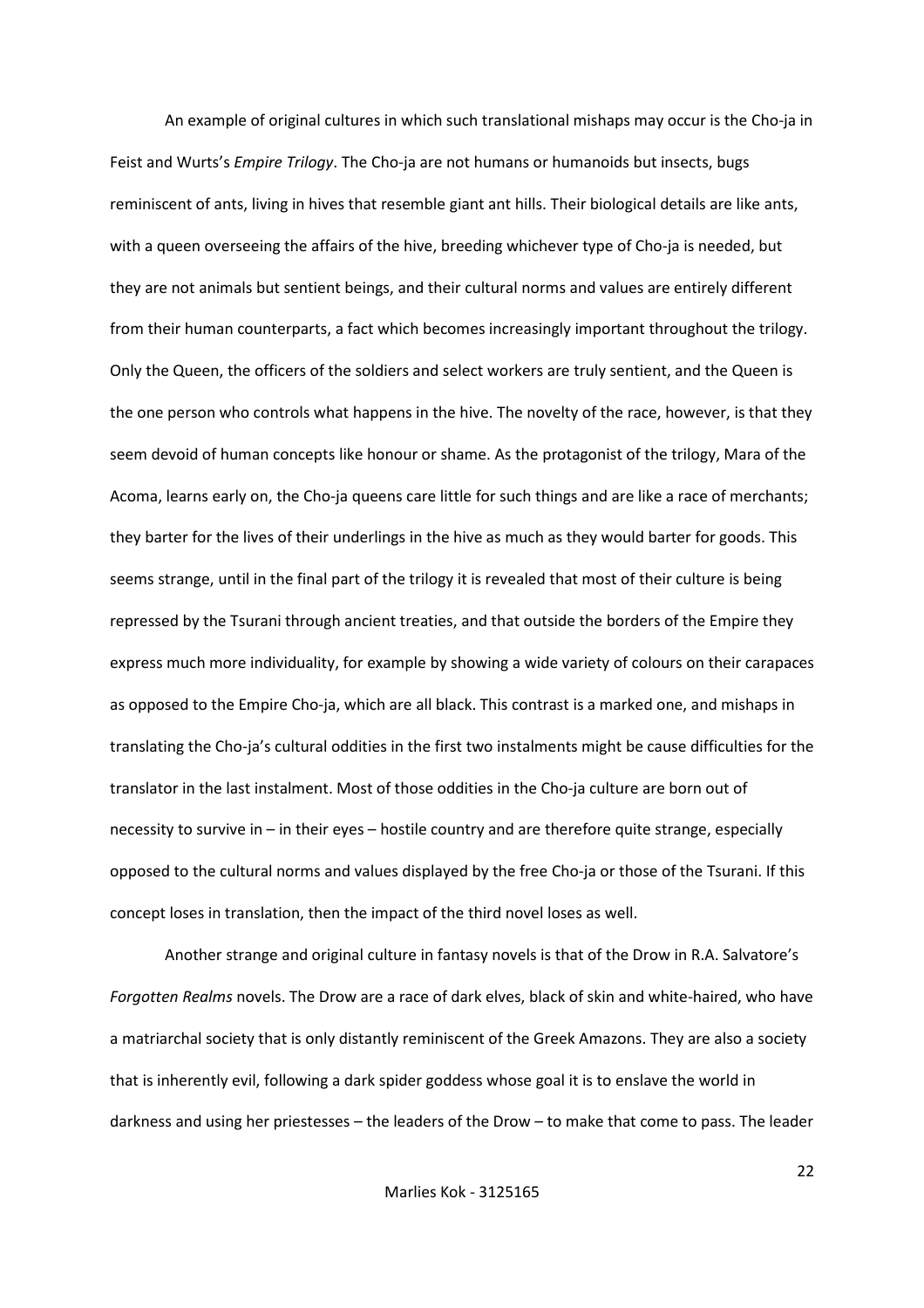of a Drow clan is called the Matron, and her word is law; she is also a High Priestess of Lloth, their goddess. Only women may be priestesses of Lloth, and only men may practice magic. Their rigid hierarchy, with human slaves on the bottom of the pyramid, is not such a strange concept, but the way the author has built a culture around it is. Such a strong, inherently evil matriarchal culture has never existed in our world, and though some elements may be borrowed from or reminiscent of existing cultures, the end result can be called original.

Each category comes with its own set of challenges for the translator to deal with. Especially if the used (historical) cultures are unknown to the translator, translating the realia correctly might require more effort on the part of the translator, to be able to transfer all layers of meaning to the target language. And often heard peeve of fantasy readers about translations is that translators do not seem to take the extra trouble to investigate the origins of a fantasy culture or take notes on how the realia were translated, resulting in the same thing being translated in two different ways. While this lack of thorough investigation is not only practiced by fantasy translators, it may be especially jarring if the mistranslations jar the credibility of a culture, especially if it happens in the original additions. Uncertainty about meaning in an existing culture can be looked up by the reader if so inclined, but with an original setting this is not the case, leaving the reader to guess at what might be an important aspect of life in that setting.

#### **Government in fantasy settings**

 Cultural norms, values, habits, customs and history are not the only things which help differentiate between different fantasy settings. The form of government used by the author is also quite telling to what sort of story he is trying to tell. The most common form of government used in fantasy settings is the monarchy, with kings, queens and noblemen either vying for each other's powers or kingdoms or working together to face a common enemy; sometimes both. A monarchy is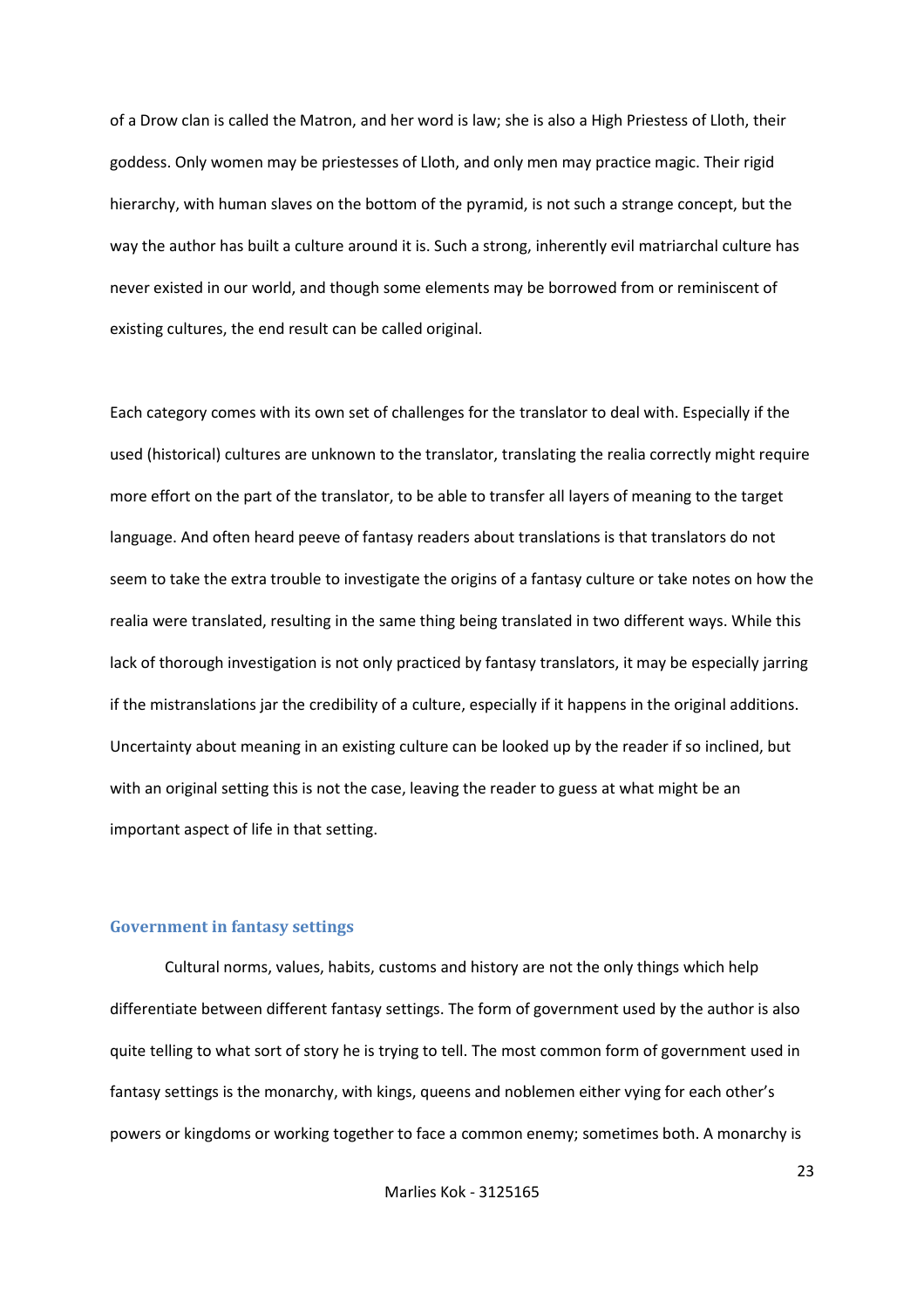simple in form and easiest to associate with a fantasy setting, especially if it is set in a western European medieval background. Monarchies, princes and princesses are most associated with the past and with fairytales, and are therefore often deemed a fitting form of government in any form of fantasy setting. A constitutional or elective monarchy on the other hand is less common; an absolute and hereditary monarchy is the mainly used form, most likely because politics – except court intrigue – are not often part of the main plotlines in fantasy novels and it is therefore easier to create as few political structures as possible so that one will not have to take such things into account while writing towards a great plot twist. Most fantasy novels, if it has multiple cultures and countries in its setting, have at least one country in which absolute monarchy is the form of government.

 The other popular choice for fantasy authors is fascism, often with the accompanying plot of the evil dictator that has to be defeated in order to win freedom for all the land. In most fantasy settings implementing a fascist government, the country and its leader or military leaders – in which case it is a military dictatorship - are painstakingly described as the antagonist, trying to conquer and rule over the free people or the happy kingdom, and the protagonist of the story is exactly the one to put a stop to the antagonist's plans. Whereas a dictator is not inherently evil, since the word simply implies being an absolute sovereign without a hereditary title, modern history has only known dictators who eventually became mass-murderers and that connotation with the word and the form of government has resonated in the fantasy genre.

 The third most popular form of government is fantasy setting is that of a theocracy. While uncommon in our own world, in a fantasy world with magic and endless possibilities concerning gods it offers many possibilities to play with as an author. In a fantasy world, a god or gods can take an active interest in the world, and their cult or religious order could have more power to take control of the land with more than just physical power. A theocracy is a way of experimenting with religion, or even satirizing or demonizing modern religion like in Philip Pullman's *Northern Lights*, in which the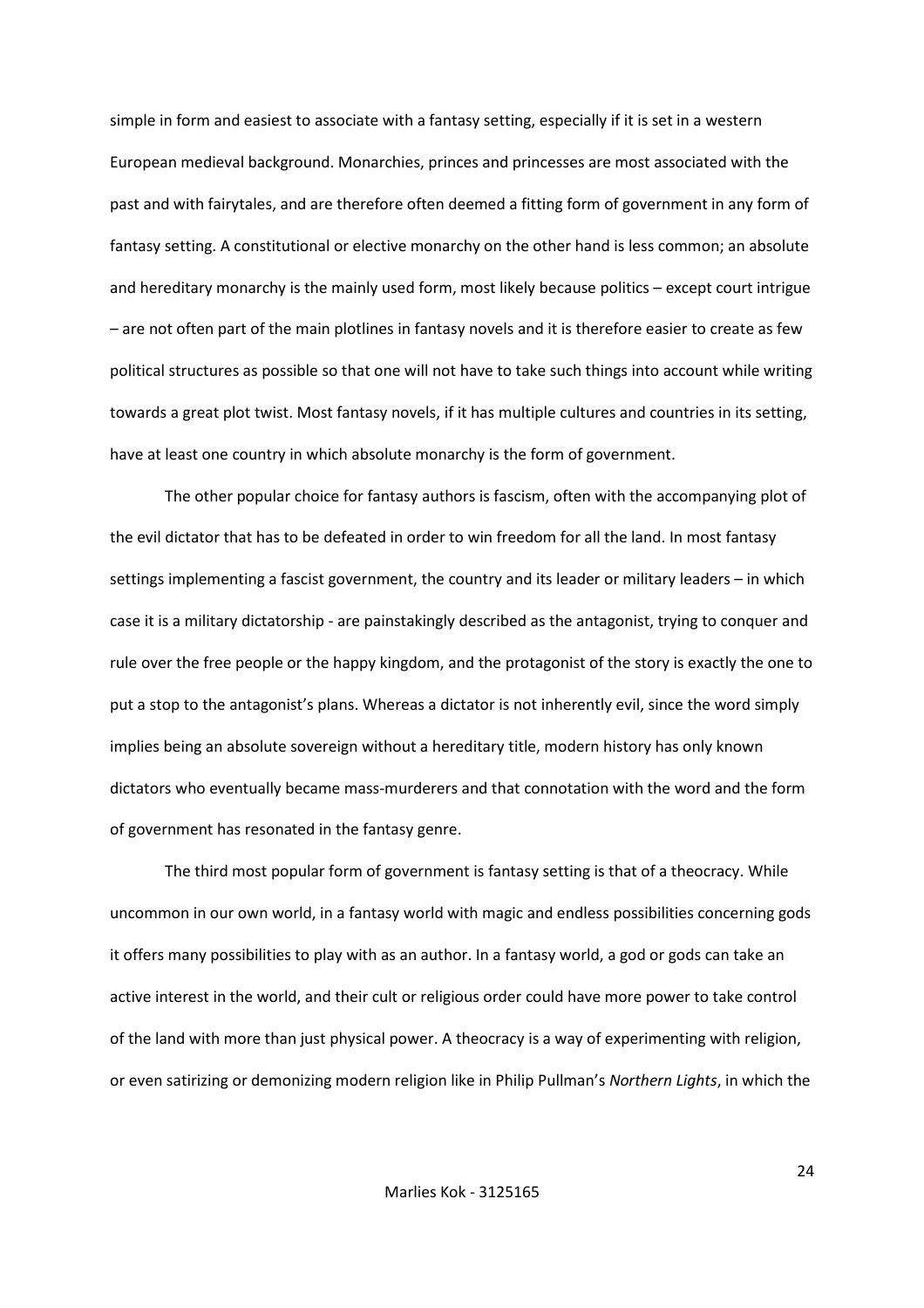Christian Church on a parallel earth is controlling most aspects of life in such a way that causes one of its underlings to attempt to find a way to destroy all religion by killing God.

 Often a fantasy setting does not have just one form of government. A prime example of different lands with different governmental institutions is the *Sword of Truth* series by Terry Goodkind. The story starts in the Westland, a republic with the leader being chosen by popular vote. The protagonists then travel towards the Midlands, which is actually many little kingdoms together of which delegates from each country form a high council of the Midlands with a ceremonial monarch at its head, making it akin to a constitutional monarchy. The Midlands are threatened by D'Hara, an autocratic state with Lord Rahl at its head; though the title of Lord Rahl is hereditary, it is not given to the firstborn son but to the only son that shows magical abilities, since Lord Rahl has to be someone with the 'Gift', the ability to do magic. Together these lands comprise the New World. In the meantime, in the Old World, a communist state has evolved under the leadership of someone who calls himself Emperor Jagang but who preaches the communist belief of equal opportunity for all. If it is the case that more forms of government are present in the same fantasy setting, most often it means that they are at some point warring with each other to gain superiority over the other. It seems strange that even though monarchies, feudal systems and theocracies seem in abundance in fantasy novels, the modern concepts of democracy are rarely used.

 Setting a story against a fantasy background is a way for authors to experiment with concepts which are not readily available in the real world. Those that prefer to be grounded in reality will write contemporary fantasy, borrowing existing modern cultures and giving it an added layer of the supernatural. A fantasy author often experiments with ideas about social, cultural, governmental or economical structures, with the purpose of being satirical, informative, philosophical or parodical, and might have more possibilities of experimentation in a world of feigned realism where he is not hampered by fact (Nikolajeva, 139). A fantasy novel could be simply entertaining or highly critical of certain social or political structures. If the purpose is to be critical, the translator has the task to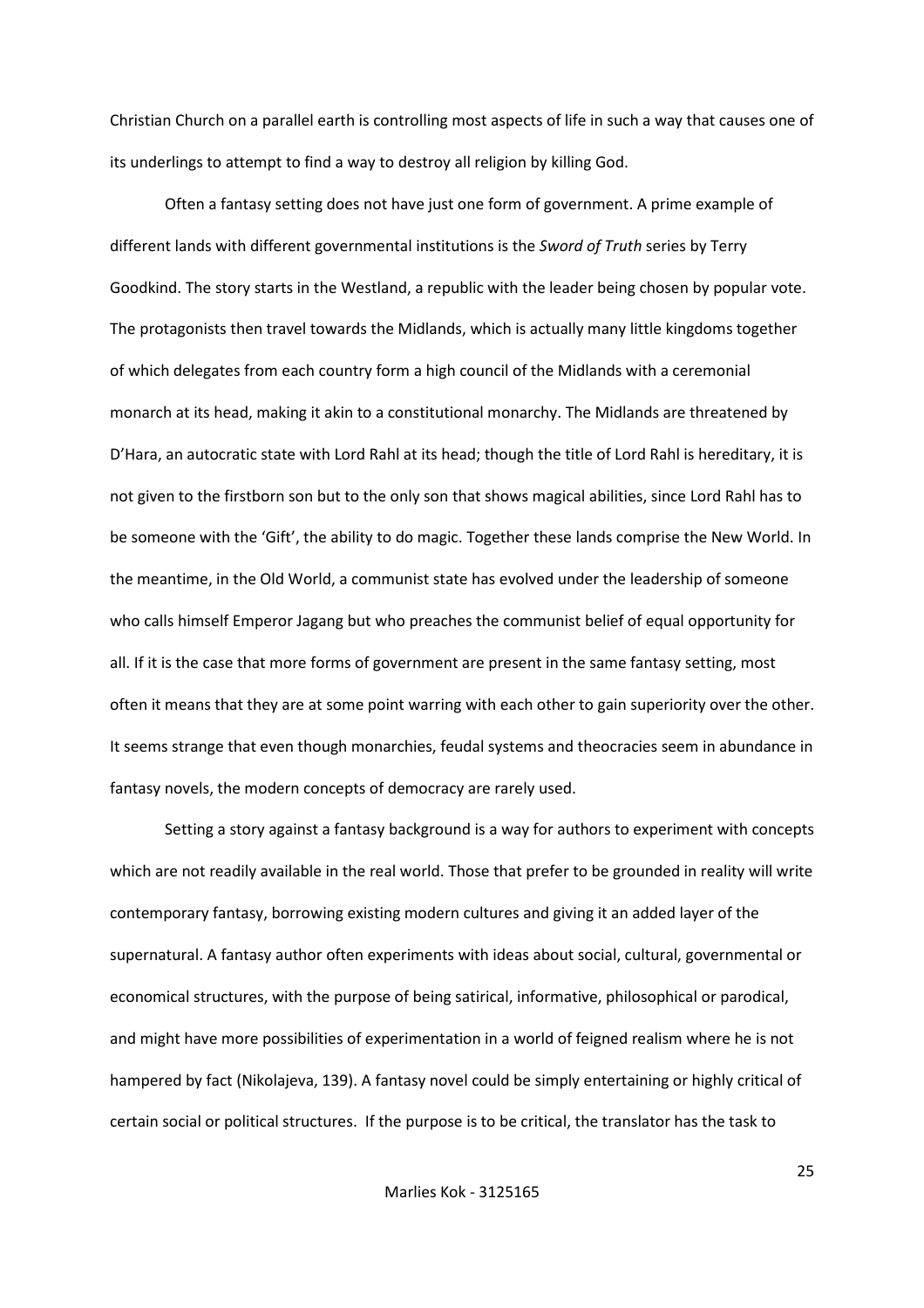thoroughly research and understand the choice of government and/or culture of the author, in order to translate the intent as well as the literal text.

#### **Translating fantasy names and (ir)realia**

 In translation studies, the cultural specific terms, names, locations and language use are called realia, and form an integral part of many discussions on translations, for it is realia that often cause translation problems to occur when no target-culture equivalent can be found. Realia can also be found in imagined settings and cultures, though in that case many of them are imagined themselves, and finding a target-culture equivalent, if necessary, for such created realia would be considered a difficult undertaking. A fantasy setting is (partly) constructed out of these fictional realia, created by the author to determine the cultural, geographical and historical settings of the fantasy world, in order to make it an inherently logical structure (Loponen, 167). Loponen, in his article called "Translating Irrealia", suggests that these fictional realia be called *irrealia*, to denote the fictional aspect of these cultural specific terms.

The translation of (ir)realia and especially personal names has always been a point of discussion in translation studies. Opinions on the matter vary from leaving names as they are to altering them slightly to make them sound better in the target language (neutralising) to changing them completely to fit the target language (naturalising). In his article titled "Translation of Names in Children's Fantasy Literature", Lincoln Fernandes quotes Tymoczko:

"There is a widespread disposition that names should be transposed unchanged in textual writings (…). Indeed, a naïve or inexperienced translator (…) may look forward to the proper names in a text as islands of repose – unproblematic bits to be passed intact without effort into the new linguistic texture being created – translated in the sense of carried across the language gap without alteration, in the sense that a saint's relics are translated from one resting place to another" (Tymoczko via Fernandes 44).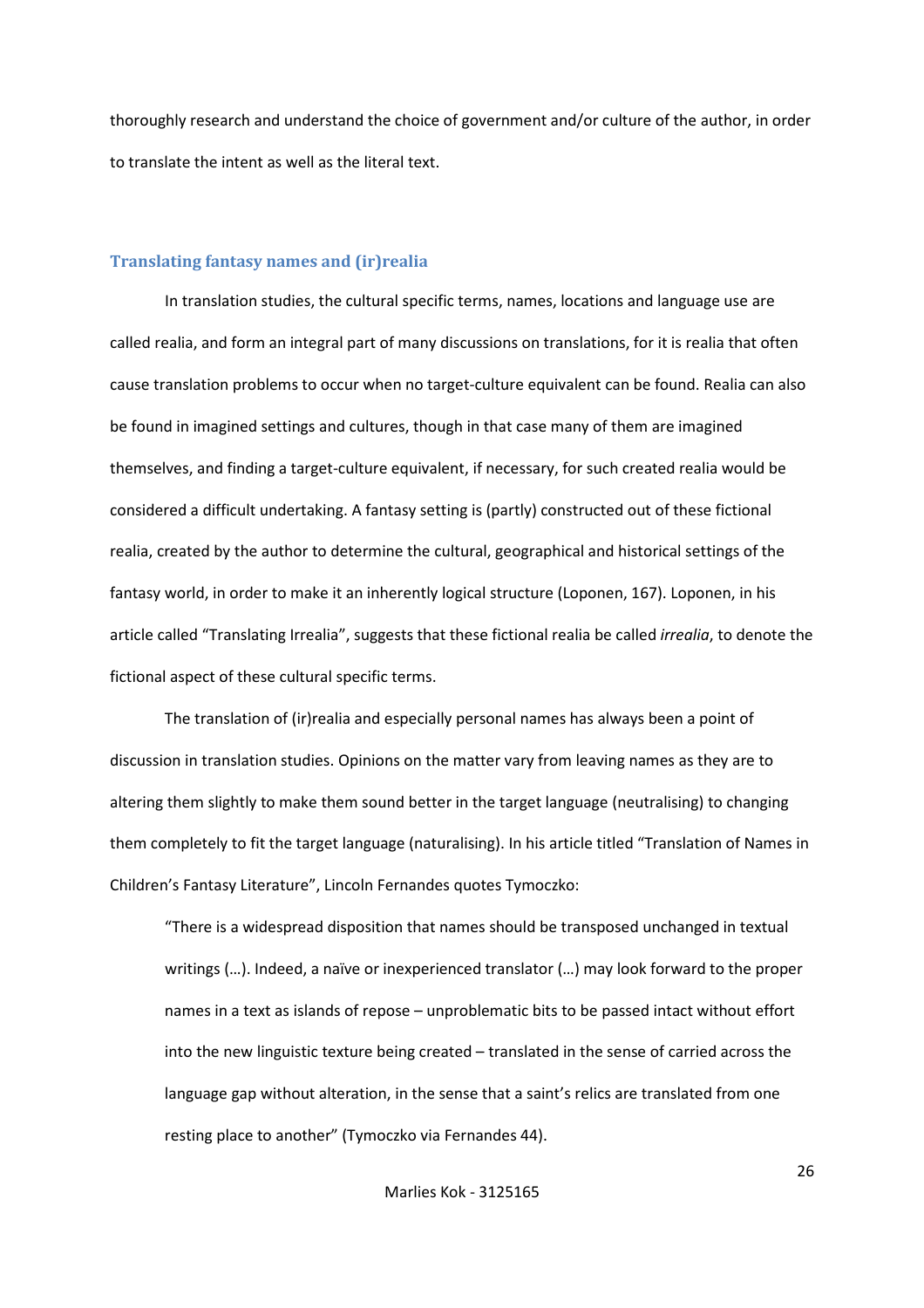With this quote Tymoczko and with him Fernandes implies that occurrences of proper names – for characters, for places, for special objects – cannot simply be left alone in a text, transferring them from source to target text without trouble. Indeed, many proper names have been chosen with specific intentions by the author, and the translator ought to take this into consideration with every proper name he encounters. Whereas in a modern setting, leaving a name in the original form might add to the exotic nature of the setting, in fantasy it is quite possible that names carry very specific meanings. The most often quoted example is of course Harry Potter, in which nearly all characters have been named with their personalities or backgrounds in mind. The Harry Potter books are aimed at children and young adults, but the same can be said for works of fantasy meant for adults. Often you cannot get away with letting the name stand in its original form since then the meaning would be lost on the reader of the translation. A good example of this is found in Robin Hobb's *Farseer Trilogy*. The nobles of the land called the Six Duchies have the custom to name their children after virtues or traits, in hopes of them emulating that which they were named after in later life, and with a little help from magic, that hope may often be borne out. There's King Shrewd, Prince Chivalry, Prince Verity, Prince Regal, Lady Patience and Queen Desire. If we look at those names from a translator's point of view, some of them are fairly straightforward to translate to Dutch, but decisions have to be made; should you translate just a few or translate them all? Keep the names in the target text similar to the source text or translate the meaning instead of the exact word? Not translating these names would mean the underlying thought for them could be lost on the reader of the translation, who might not realise the names are not fantastical-sounding but English words. Some translators might worry that the translations of these names might look really odd in their own language, since things like 'Geduld' and 'Begeerte' are not generally considered names, but neither are such names as 'Shrewd' or 'Desire' in the source language. The Dutch translators, Erica Feberwee and Peter Cuijpers, seemed to have erred on the side of caution; they translated 'Chivalry' to 'Chevalric' and 'Verity' to 'Veritas', but kept 'Patience' as it is, trusting people would recognize it as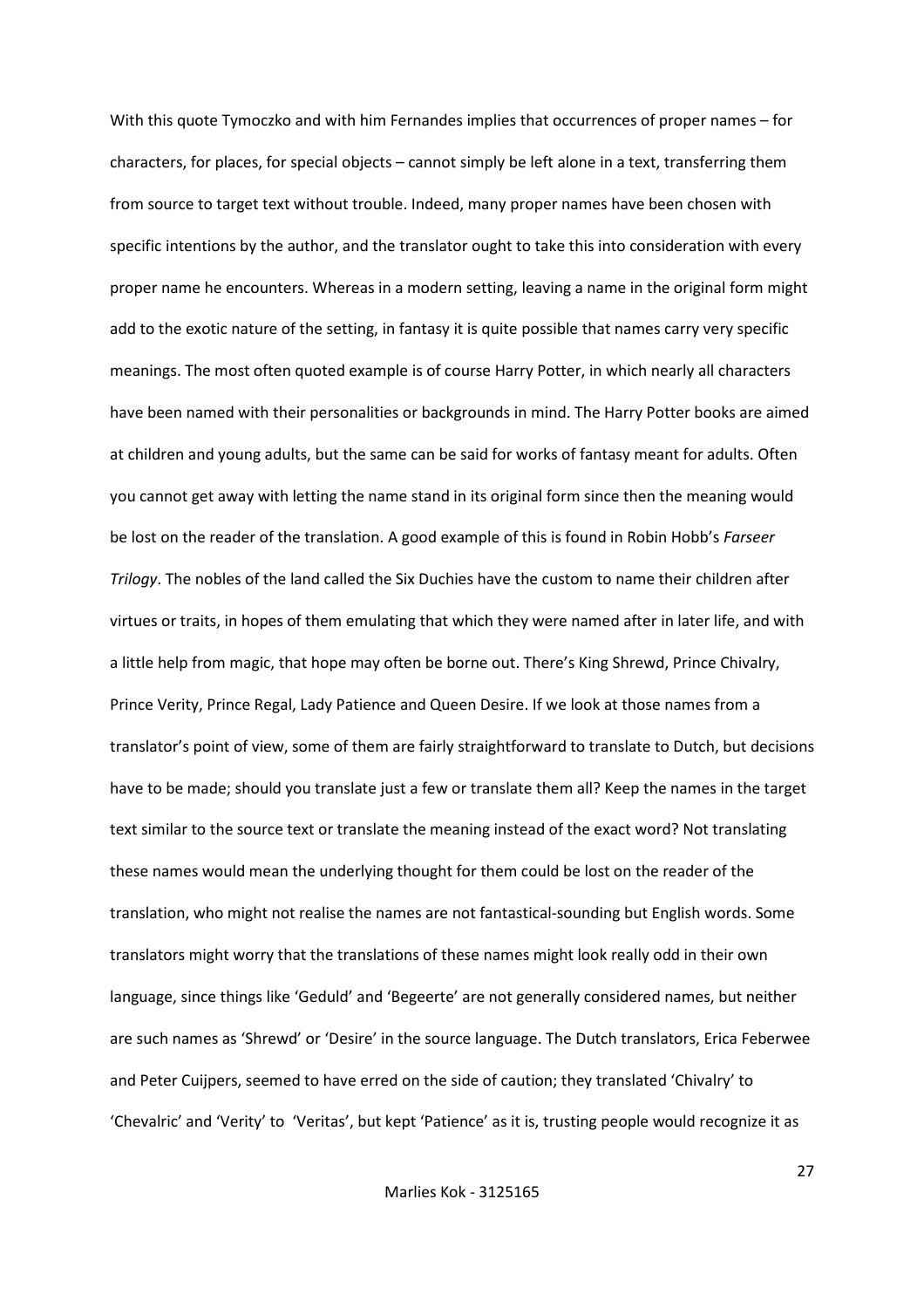an English or even French word, and made 'Desire' into 'Desirée', which is a common enough name to not recognise the meaning behind it, especially since for this character 'desire' does not just mean she is to be desired, but also that she desires much, has ambition. Especially that second meaning is lost in the chosen translation. By only translating half of the noble names to something of similar meaning in the target language, the underlying cultural habit of naming noble children after virtues is lost on the reader of the translation, since in translation it does not seem to happen often enough to be of significance in the setting's culture while it actually is.

 Character names are not the only names to which this applies however. Place names, objects, titles, races, all of these irrealia may have important meaning in a fantasy novel, or a 'semantic load' as Fernandes calls it. He states that "names are viewed as mono-referential – they refer to a single entity – but not as mono-functional, since they may function as carriers, for instance, of semantic, semiotic, and/or sound symbolic meanings in literary works" (Fernandes, 45). This basically means that names in literature, especially fantasy literature, more often than not have more meaning than just the one on the surface. He goes on to describe three different ways in which a name can be formed to relay a deeper meaning (Fernandes, 46-48). It can have a semantic meaning, where the name itself is used to sum up someone's personality, like in Hobb's *Farseer Trilogy* or Artemis Fowl ("foul") in Eoin Colfer's series of the same name. It can have a semiotic meaning, generating signs of ancient or recent historical associations, such as gender denotation, class, intertextuality and other things. Lastly it can have sound symbolic meanings, like the name being an onomatopoeia or a phonestheme, which "is a sound, sound cluster, or sound type that is directly associated with a meaning" (Fernandes, 47). In translating all of these, the translator needs to take the intent of the author in creating such names into account and where possible create an equivalent name in the target language. This poses quite a challenge, for finding a word with for example a similar semantic meaning or a similar phonestheme in the target language might prove very difficult, as is shown in the Dutch translations of the virtue names in Hobb's *Farseer Trilogy*. If the name is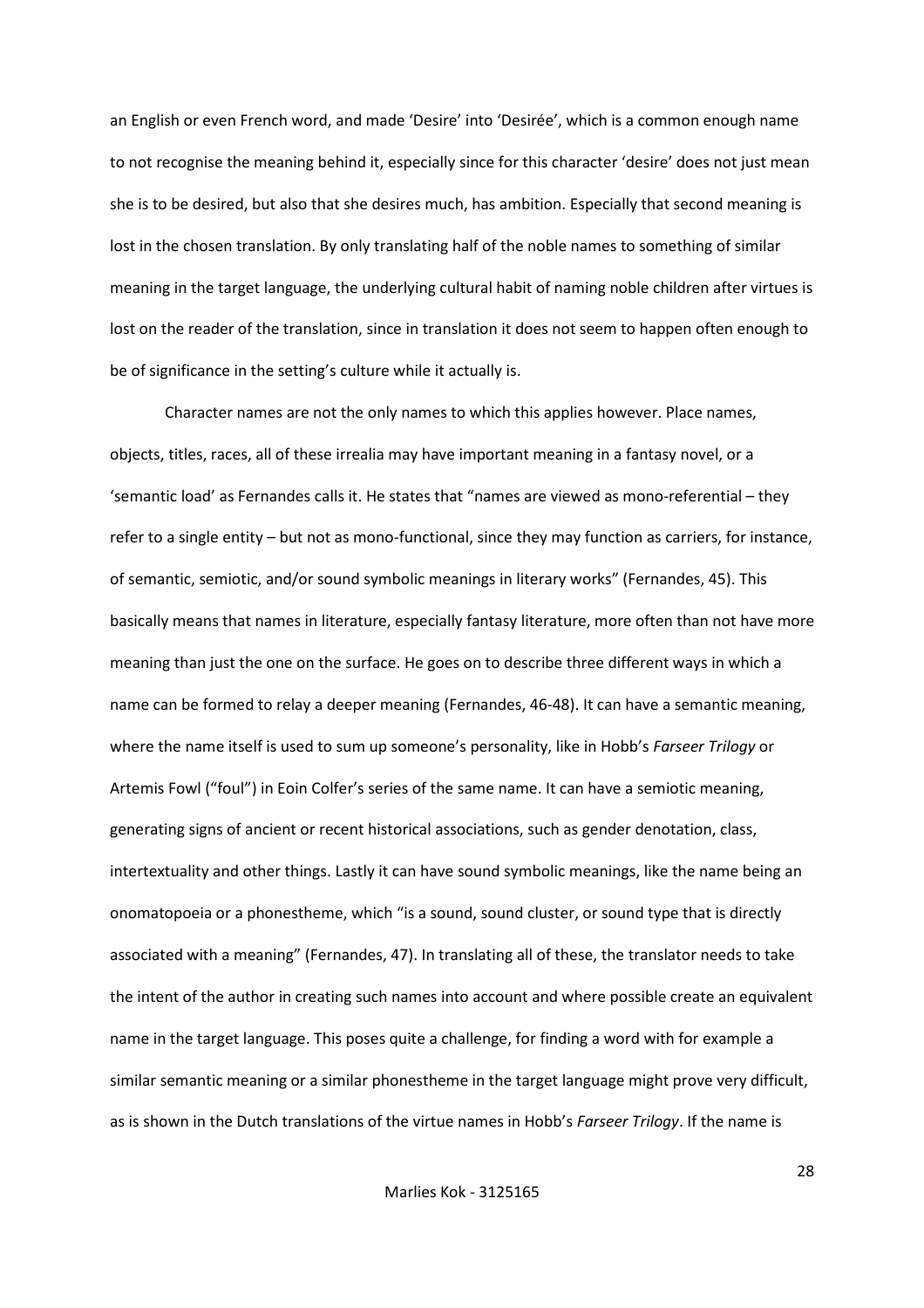specific to the fantasy culture as described by the author it may even be more difficult, since more often than not the translator lacks all in the information of said culture to properly divine the intended meaning or reference. Therefore names are often not "islands of repose" but difficult hurdles that require some effort on the part of the translator to properly communicate into the target language.

 In short, while translating a fantasy setting, the translator must take the cultural differences between source culture and target culture but also between book culture and target culture into account, lest he makes the mistake of transferring cultural reference from the imagined culture into a target culture equivalent. While translating a fantasy novel the translator has to decide in which of the four categories the novel belongs and make sure they understand which existing cultures and forms of government the author has used, to be able to search for answers when posed with a difficult translation problem. Names can often pose a problem in a novel, but especially so in a fantasy novel since then the names might have special significance in the fantasy culture in a way that might not be easily recognised by the translator. Translating an unknown culture may be difficult, but translating a culture that mostly exists in the author's mind may be much more of a challenge.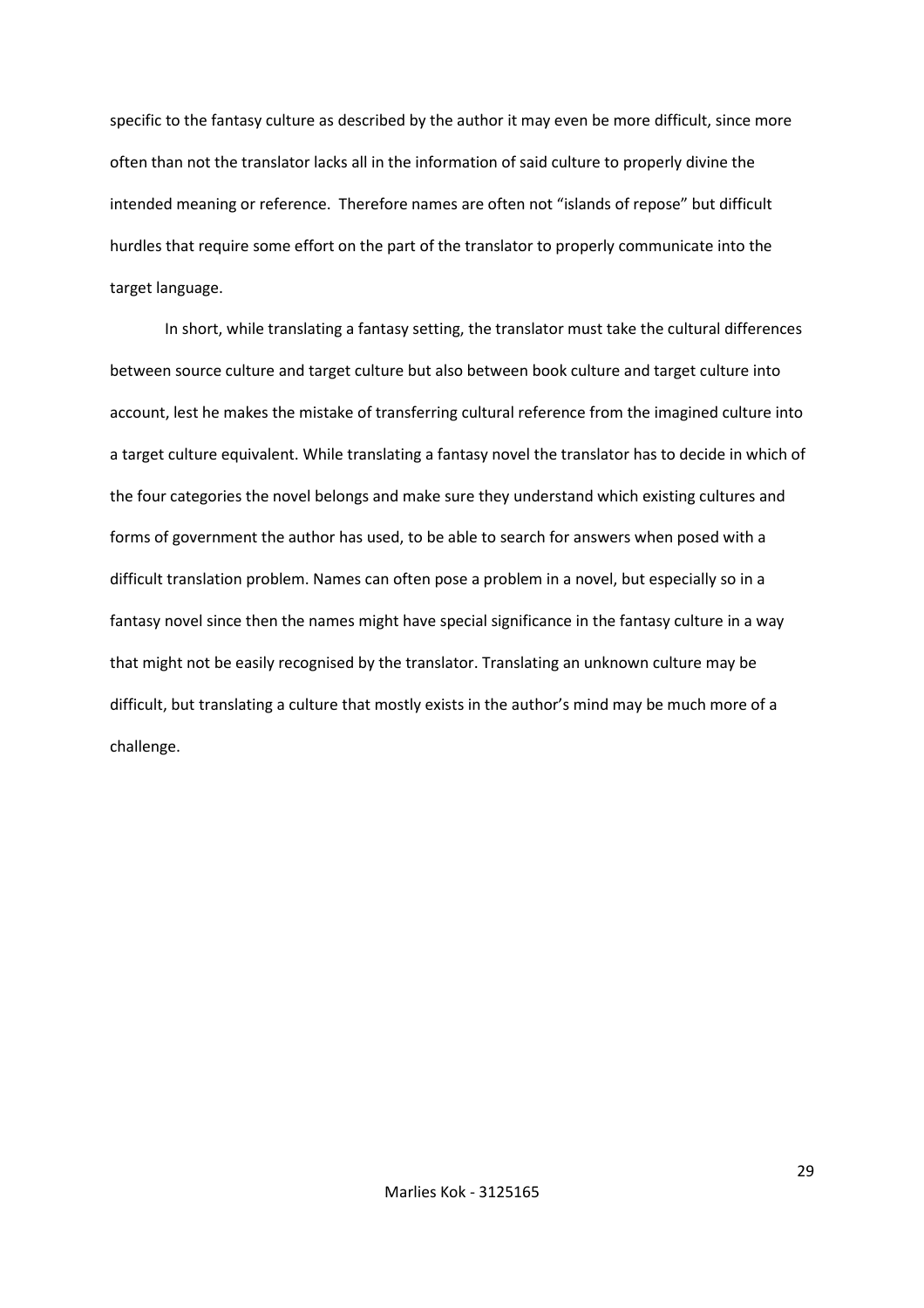## **Chapter 3 – Translating Contemporary Fantasy**

When translating a novel, each literary genre often comes with its own set of translation specifics and challenges. In murder mysteries it is important to retain the feeling of suspense the author is trying to impress on the reader about who did it, in romance novels the reader has to feel as the protagonists feel when they share their love, in a thriller the feeling of not knowing what happens next is often essential to the scene and to translate that feeling may be very difficult and in poetry every rhythm, rhyme and other poetical structures could be mind-bending for the translator. While some of these specifics are unique to that particular genre, they may all appear in the fantasy genre, for as mentioned before, a novel falls under the fantasy genre because of its setting and not its plot. Fantasy is often associated with stories of epic heroes struggling with evil sorcerers or demons, the epic fantasy, but that is just one of the types of fantasy novels, though it is probably the best known type. There are fantasy detectives, romance novels, thrillers, bildungsromans and even fantasy poems, which all combine the specifics of one genre with the specifics of the fantasy genre. Some of these general translation specifics, like the cultural differences and translating names and (ir)realia, have been discussed in the previous chapter. That the translator would have to pay special attention to names and imagined cultures, norms and values were part of the expected translation specifics for adult fantasy. It is important for any translator to make careful note of all names and realia in translation, especially if the novel is the first book in a series. Casually mentioned characters in the first novel might become important to the plot in the second or third novel, and if that character suddenly has a different name, someone will notice. If each part of the series is translated by a different person, it could make consistency a bit more problematic. This is of course true for all translations of fiction but could cause a little more difficulty in fantasy novels since names and realia may be strange and unknown, set against the translator's frame of reference. There is one sub-genre of fantasy however in which the fantasy elements may be an even more jarring aspect of the setting, and that is the sub-genre of contemporary fantasy.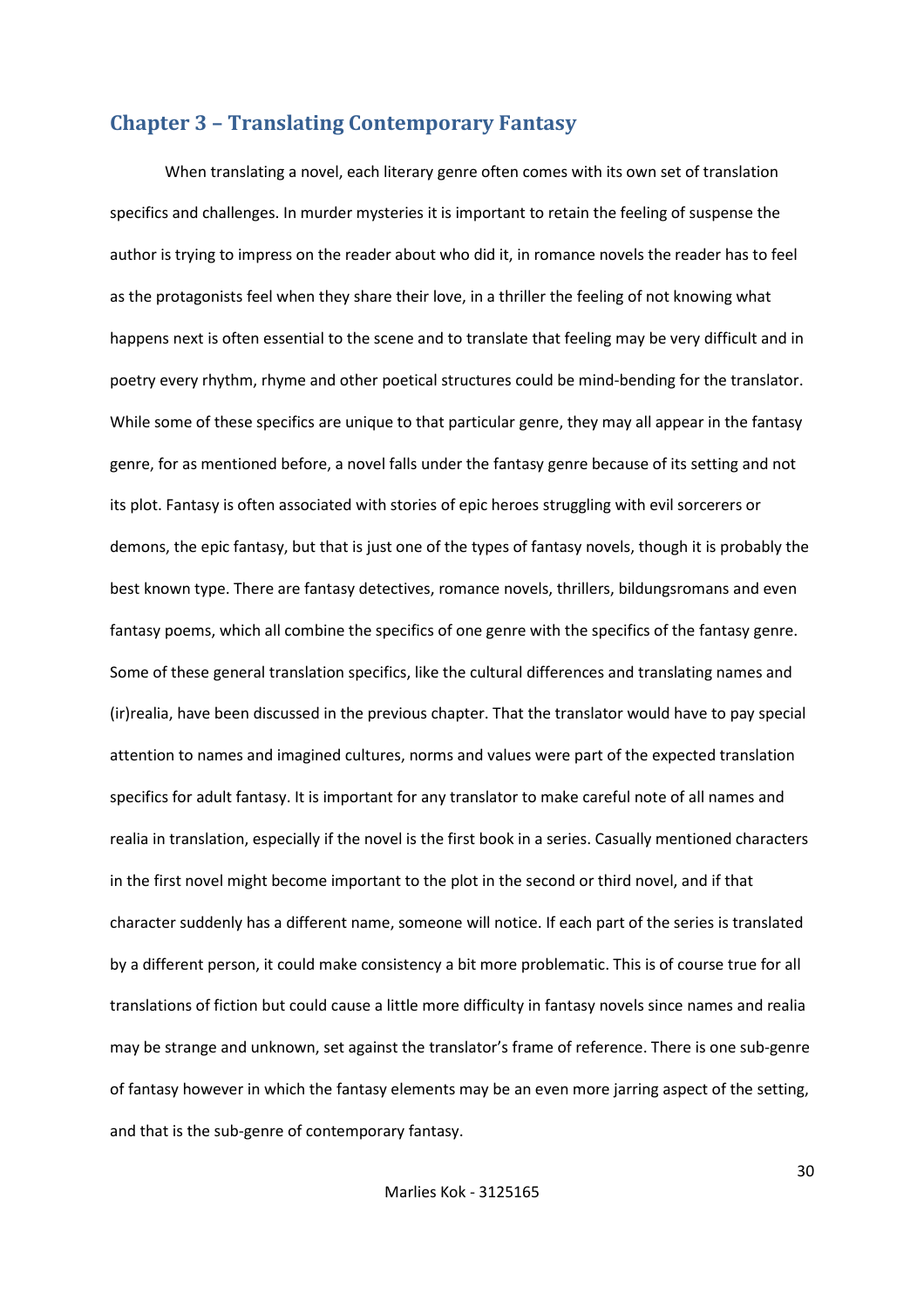Contemporary fantasy is a relatively new genre in the literary world, and is in short the addition of fantastical or supernatural elements (as described in chapter 1) to a contemporary or modern setting. Most often this setting is indeed contemporary, but historical or futuristic settings are also amongst the possibilities. They differ from 'regular' fantasy in that they are set on the planet earth, in factual historic times. With historical settings, the novels might be referred to as low fantasy, depending on the time in which the novels take place as well as the amount and variety of fantastical and supernatural elements mentioned. For example, books with fantastical elements in medieval time, like the *Avalon*-series of Marion Zimmer Bradley about King Arthur and his court, would most likely be dubbed low fantasy, whereas the *Temeraire*-books by Naomi Novik, about dragons in the time of the Napoleonic Wars, would fall under the contemporary fantasy header.

Contemporary fantasy is a sub genre of the fantasy genre, though with its relative rise in popularity in the last twenty to thirty years and the many new novels published that fall into this type of setting, it is not a small part of the genre. The most popular aspect of contemporary fantasy is urban fantasy, where next to the primary prerequisites to define a novel as contemporary fantasy, it must also be set in an urban environment, taking place in an around a single city (Clute, "Urban Fantasy", 975). More often than not, the fantastical and supernatural elements are hiding themselves from the common populace in contemporary fantasy, to keep from too many people finding out they exist. It is one of the tropes of contemporary fantasy (Clute and Kaveney, 225).

The primary conditions to decide whether a novel is contemporary fantasy are as follows: The tale has to be grounded in an existing setting - i.e. earth as we know or knew it - and needs to have sufficient fantastical and/or supernatural elements intertwined with that world to mark it as different from the real world that we actually live in (Clute and Kaveney, 225). For example, a novel in which there is mention of unproven paranormal activity (houses being 'haunted') would not be qualified as contemporary fantasy, but a novel where the protagonist has tangible interaction with ghosts, and the ghosts with their surroundings, would be. Granted, it is a very fine line between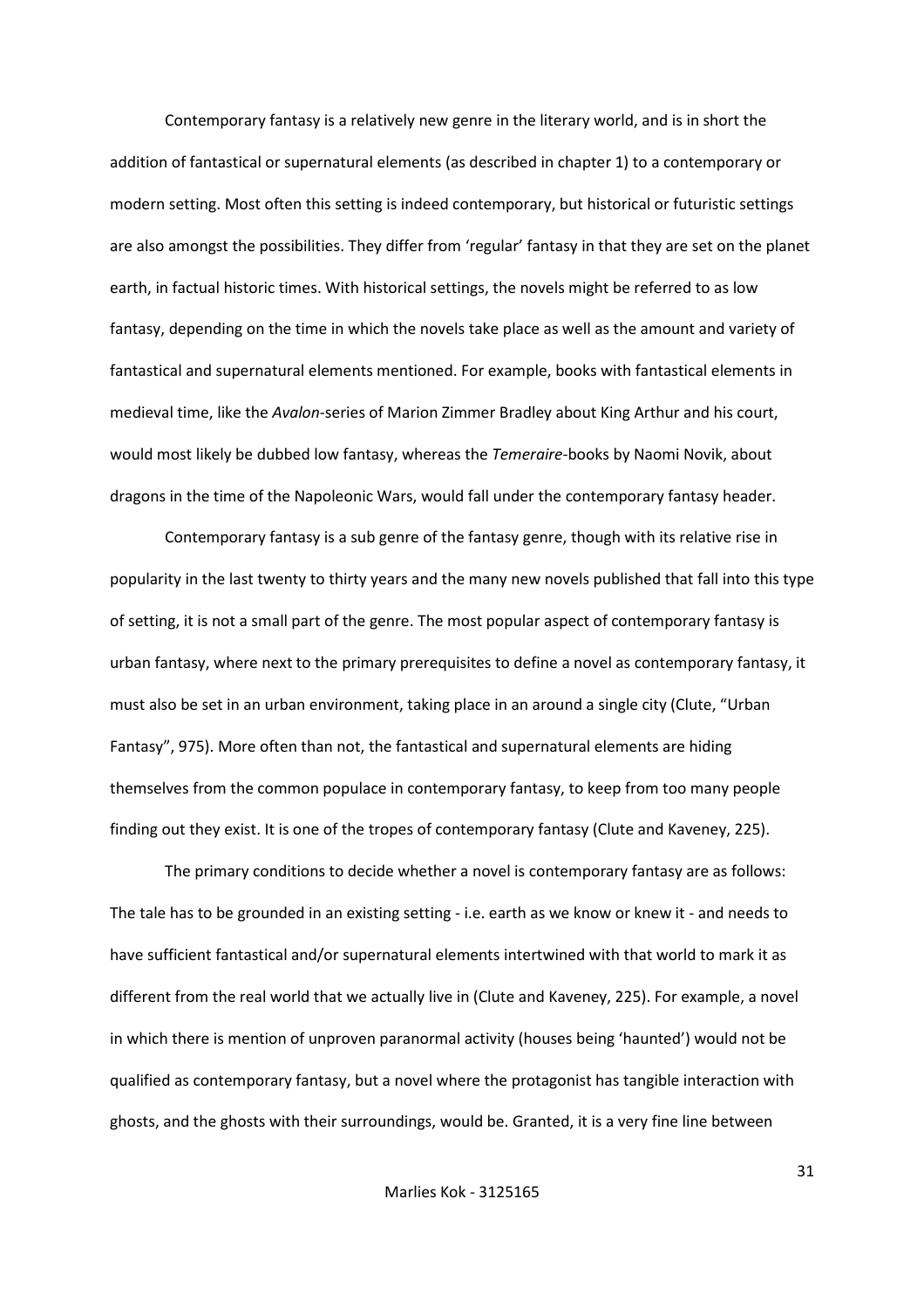novels where those characters with overactive imaginations meet those who actually do live in a fantastical rendition of our world where ghosts simply exist, whether there's someone to see them or not. The difference is that in contemporary fantasy, the supernatural prominently features in such a way that there can be no doubt of their existence (Clute and Kaveney, 225). Most novels of the contemporary fantasy category are more clearly recognised as such, having their characters being or dealing with supernatural creatures such as vampires or werewolves. Contemporary fantasy should not be confused with horror fiction, either. In horror fiction, the supernatural elements are mostly there to scare and frighten and might not even be real, whereas in contemporary fantasy those elements are used to inspire awe and wonder in the protagonist and reader and are real in that setting (Clute and Kaveney, 225).

As mentioned, there has been a great rise in popularity of contemporary fantasy. Throughout history there have been many publications that bordered the fantastical, though the eclectic genre that we now call fantasy is a "twentieth-century phenomenon" (Nikolajeva, 140). In the last twenty years there has been a notable outbreak of contemporary fantasy authors, the most famous of which have seen their books being adapted for the big screen or a TV series. Perhaps the most known example of a recently popular contemporary fantasy series are the *Harry Potter* books by J.K. Rowling. Set in the nineties, it tells the story of a young boy who discovers he's actually a wizard and grows up learning that he has to defeat the darkest wizard of all time. It is a bildungsroman in a contemporary fantasy setting which, though mostly occurring in a fictional place is set in modern England. A second popular example are the *Twilight* series by Stephanie Meyer, about a group of vampires who don't drink human blood, werewolves who are their natural enemy and the girl who is caught between the two groups. They are but two well-known examples of contemporary fantasy, though mostly it is not a mainstream genre and only read by a specific group of readers.

Like 'normal' fantasy, contemporary fantasy is written mainly for (young) adults. The subjects of the book are gritty, there isn't always a happy ending, and the characters are more layered and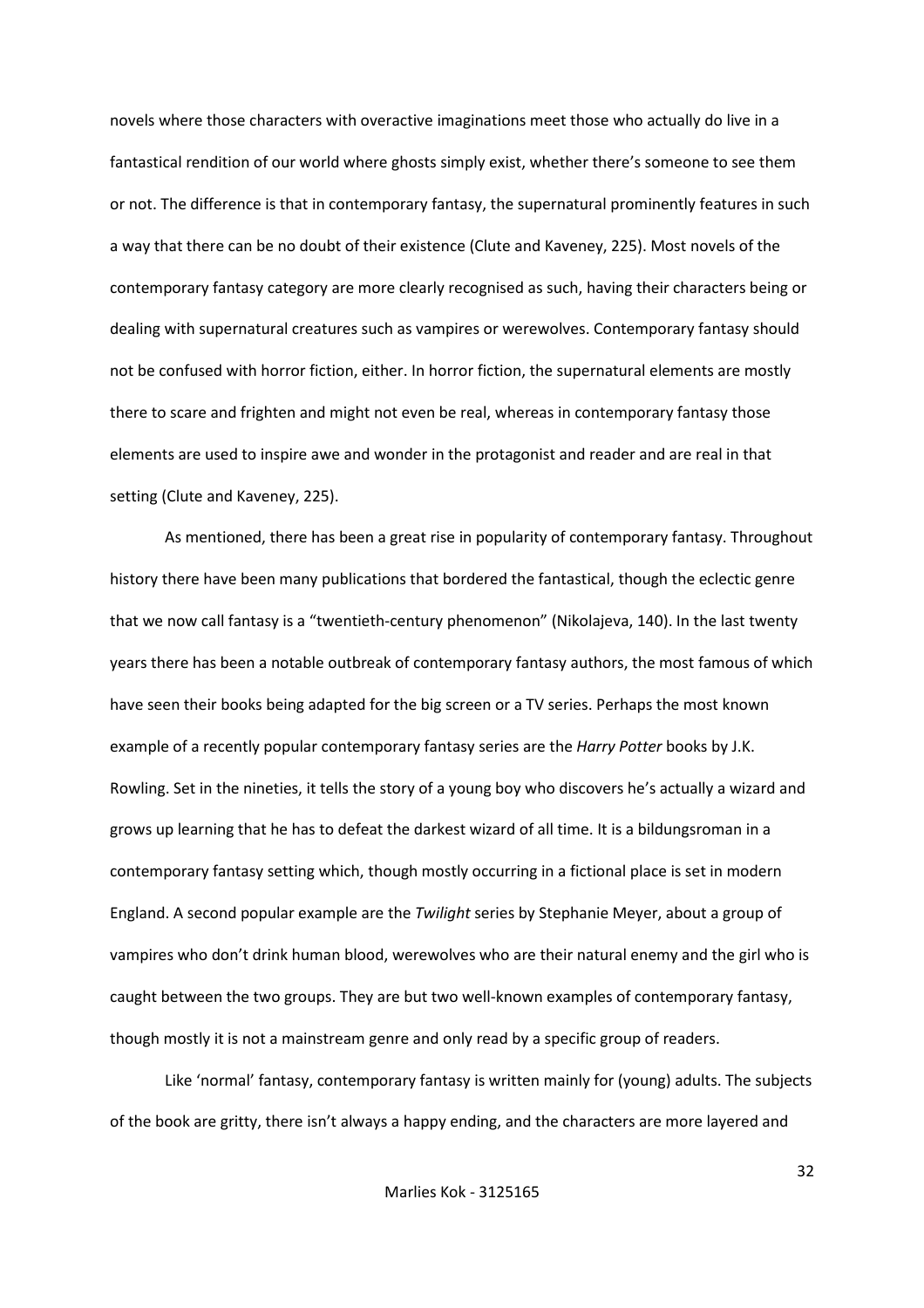darker than in most novels which people define as fantasy stories. Most contemporary fantasy stories are set in a more dystopian version of our own world, where the atmosphere is just a little darker, the government just a little more corrupt, and the violence just a little more violent. This does not mean it is all horrific, it is simply meant for a more adult audience, to challenge their perception of the world (Nikolajeva, 140). Some of the most notable examples of the darker type of contemporary fantasy are the novels of the *Vampire: The Requiem* series, where the vampires are in control of everything behind the scenes, and in *the Dresden Files*, where a wizard detective comes across the most gruesome supernatural entities and occurrences one can imagine.

Within the genre of contemporary fantasy there are quite a few different characteristics that may or may not fall under the fantasy header, and many novels don't fall into only one category, as is usual with works of fiction. Some works of contemporary fantasy stay firmly grounded in our own world and universe while others, such as the *His Dark Materials*-trilogy by Philip Pullman or *The War of Flowers* by Tad Williams, wander across many parallel universes, including our own, resulting in a strange mix of normal-typed and contemporary fantasy, for not every universe is like our own. Many authors use every type of old mythology and legends to fuel their stories (Nikolajeva, 139), from the usual suspects of vampires and werewolves to the ancient gods, such as in Neil Gaiman's *American Gods*, where the old Scandinavian god Odin tries to get back into power once more and to achieve that has to fight his way through the world's new gods, such as 'Media' and 'Technology', or in *Anansi Boys*, which describes what happens if an old god (Anansi the spider, an African trickster god) dies and his sons have to take over.

Translating contemporary fantasy is different from translating fantasy in the way that the translator has to consolidate both the existing (contemporary) culture and the imagined culture living side by side into the target language. The added challenge with translating contemporary fantasy novels is that the translator will have to make sure that every fantastic and supernatural element is translated in such a way that it consolidates with the real world and stays believable within it. The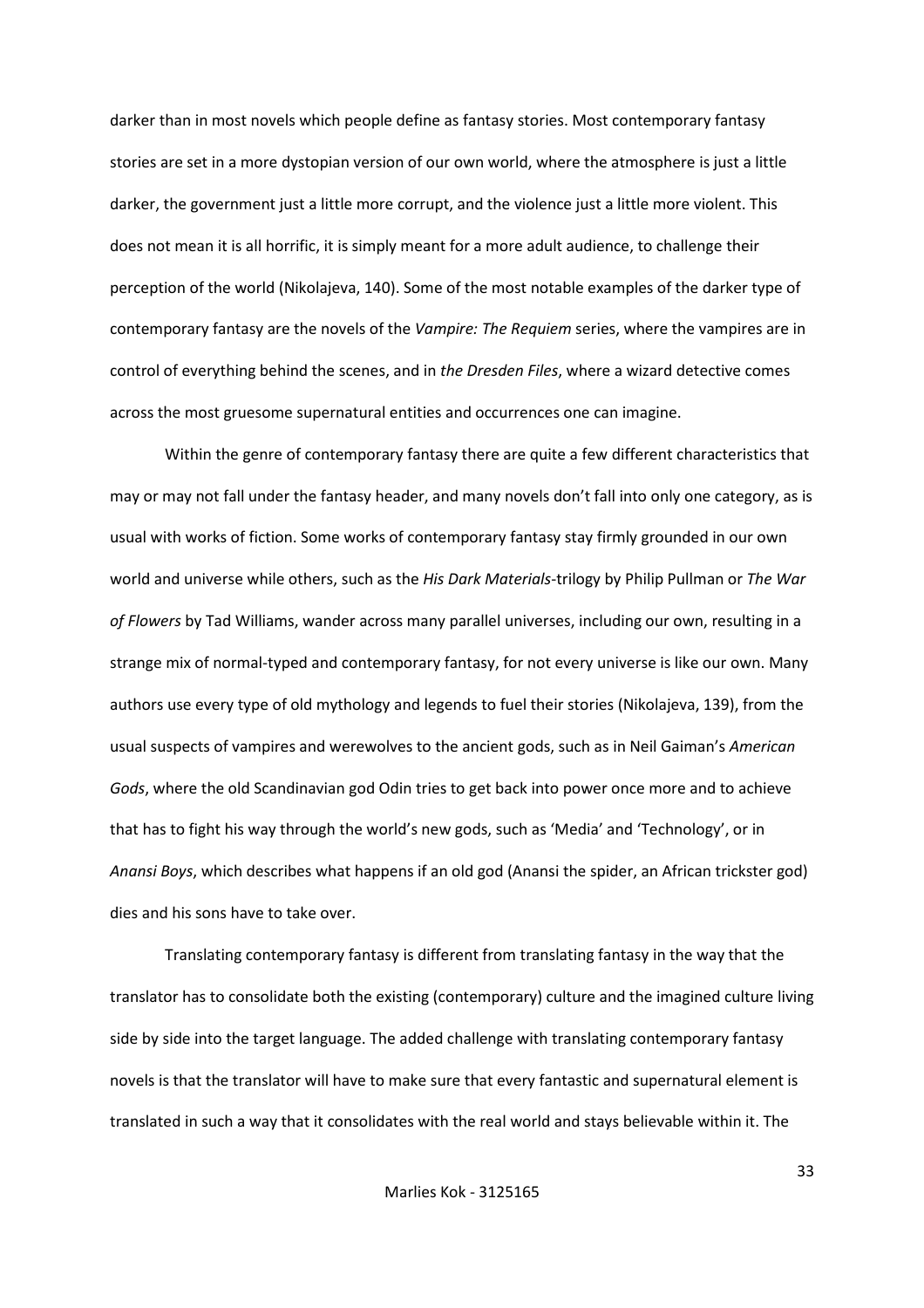small liberties a translator might have while translating normal fantasy, where he is not bound by the margins of the real world are not available to translator of contemporary fantasy, since the novel is set in the real world and thus provides its margins. The supernatural elements might stretch those margins a bit, but rarely breaks them. Some contemporary fantasy novels, like *Storm Front* and *Fool Moon* by Jim Butcher and *A Hunger like Fire* by Greg Stolze, add established supernatural elements to the setting like vampires, warlocks and werewolves, and build a story around the dynamics between the mundane and the supernatural. Some, like *American Gods* by Neil Gaiman and *Good Omens* by Gaiman and Terry Pratchett, are written under the assumption that people like gods, angels and demons are real and influence the world of man, and take that as their starting point for story dynamics. Through translating these five books it is attempted to gain some insight into the task of translating contemporary fantasy, of merging the known and the unknown together into a believable story in the target language. By using examples of these five excerpts things like the influence of setting, culture (including the clash between 'normal' and 'paranormal' culture), genre-specific irrealia and working with the willing suspension of disbelief of readers are discussed, in hopes of shedding some light on the translation mechanics behind them.

#### **Greg Stolze - A Hunger Like Fire**

The first excerpt is *A Hunger Like Fire* by Greg Stolze, published in 2004. It is the first instalment of a trilogy based on the tabletop roleplaying game *Vampire: the Requiem*, in which the players create a vampire character and play out adventures constructed by the game leader, the storyteller. The setting is a darker version of our own modern world where vampires, werewolves and Fae exist, and especially the vampires have great influence on the world through manipulating the people in it, especially people in the government, police force, army, hospitals; any place whose existence has influence on the human race. Most big cities have shadow courts of vampires who hold the ropes behind the scenes, coming together in the so-called Elysium to discuss the business of the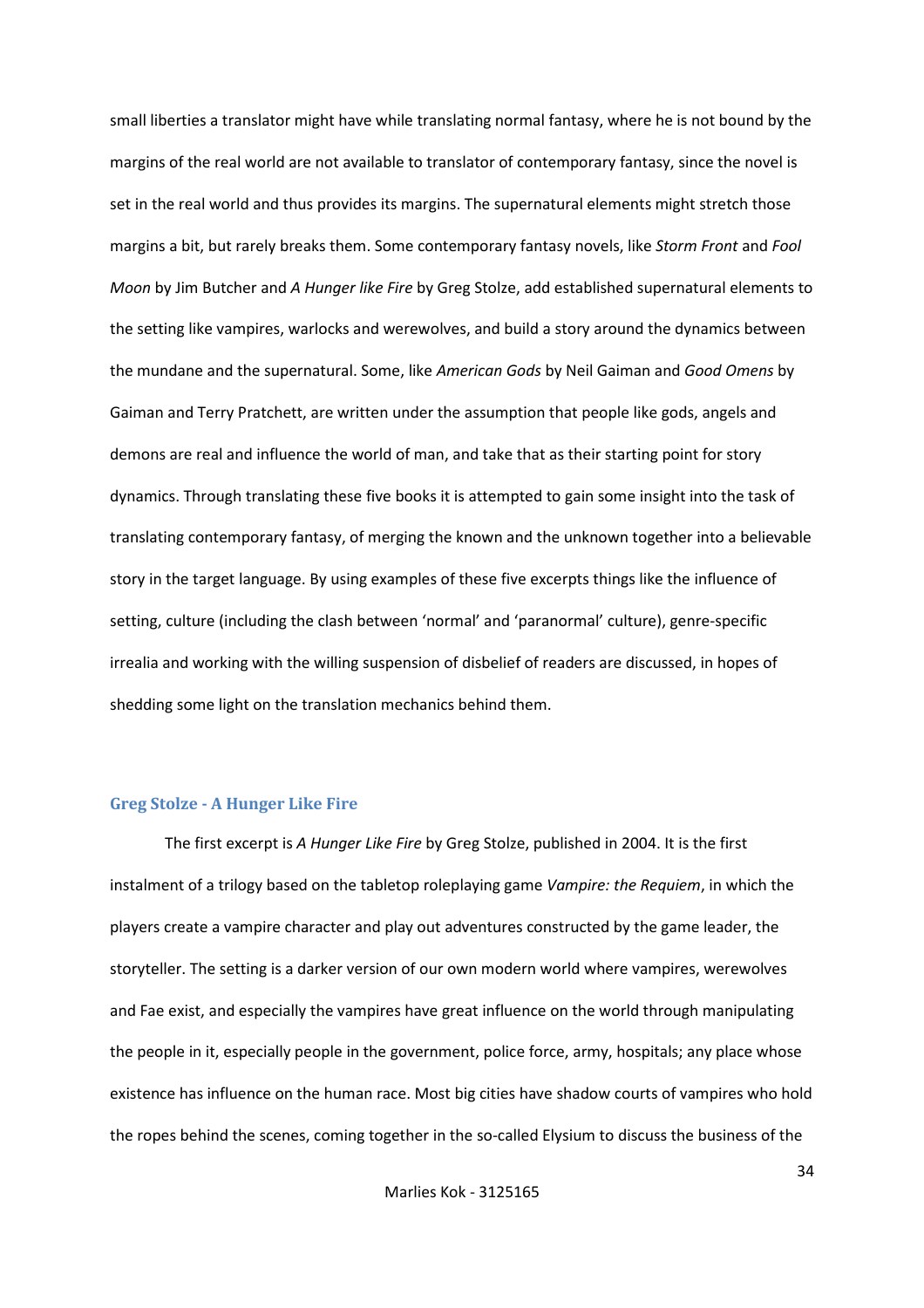realm, i.e. the city they rule. The court is presided over by a Prince, a title irrespective of gender, who is advised in matters of rule by his council of primogen, often elder vampires and leaders of the various clans and covenants. It is a very political structure, and it is therefore politics which is usually the driving force of many confrontations and character interactions. The hierarchy in the vampire is culture is one of both age and lineage; older vampires are more respected, and vampires from some clans are of better renown than vampires of others. For example, the vampires belonging to the clan called Ventrue are usually of higher standing, being the clan who covets power and money the most, whereas those from the clan called Nosferatu is usually of the lowest standing, since their blood lineage carries an extra curse that deforms their vampiric bodies into something repulsive, with deformities, sores, rashes and pointy teeth, making them seem less human. These vampires are like the vampires we know from books like Dracula; creatures of the night, drinkers of human blood, more powerful than humans, though they cannot change into bats. Some can control bats, though; each clan has clan-specific 'powers' with they can for example become stronger, run faster, alter themselves, or influence the minds of others. The interaction of the vampire society with real society is partly what these novels are about, the ways which both influence each other.

The setting of the novel is the American city of Chicago. The city is as it would be in our world, but there is a shadow society of vampires who roam the night, with its own hierarchy to keep the vampire populace under control. The form of government can be best termed as despotism, the Prince of a realm having absolute final authority in all things, though counselled by his council of primogen who also rule (part of) the populace. The Prince's position is a precarious one, and he only rules as long as he has the majority of the people in power behind him, otherwise he will most likely be disposed of in rebellion. This means the position requires great political influence to maintain; a vampire does not become Prince if he does not have enough (political) strength to back him up. In a sense it is also therefore in a sense a meritocracy; for the ambitious, there are only two outcomes, victory and failure. Those who come out on top have walked over many bodies to get there, and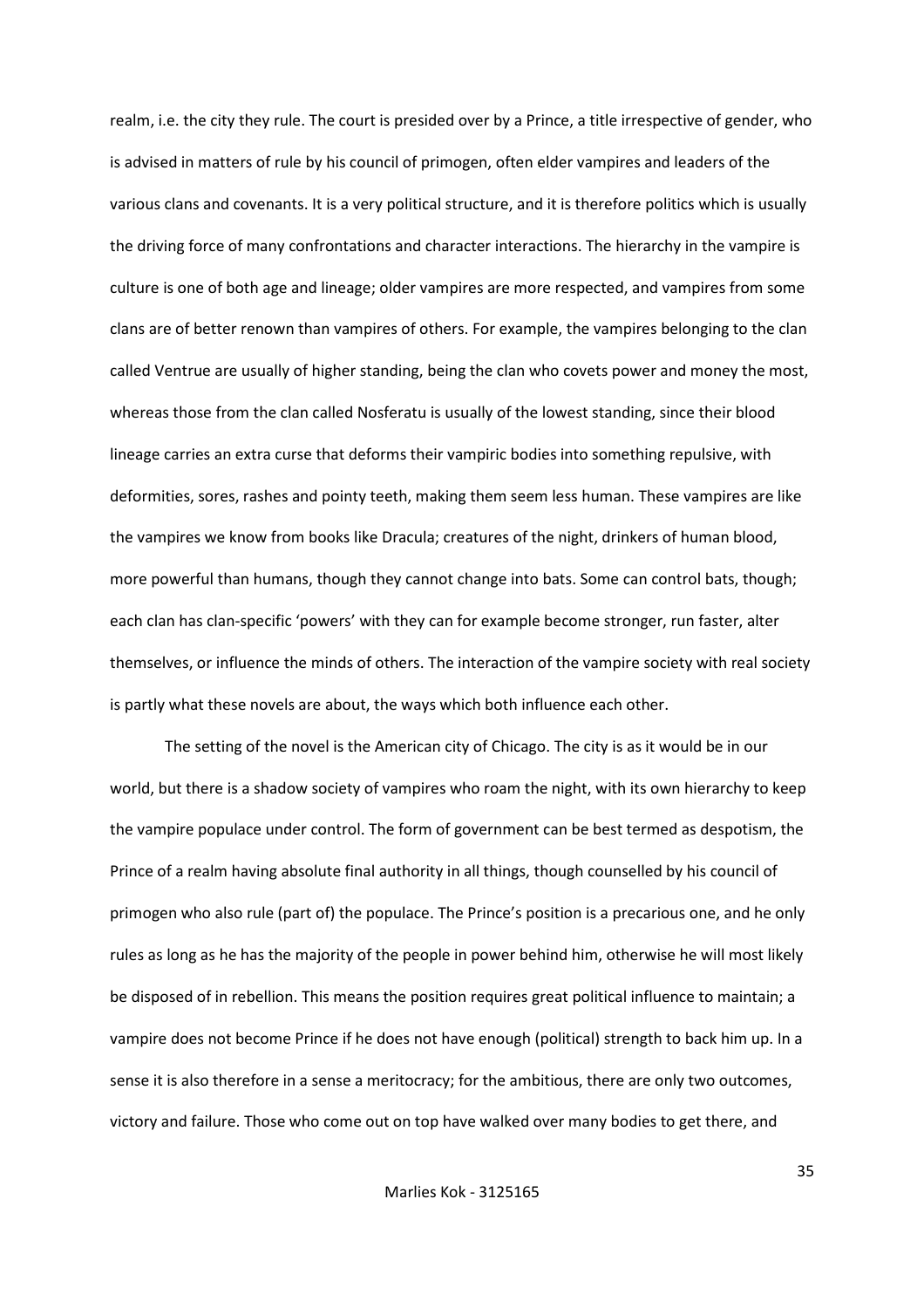those on the losing side often lose, at the very least, a lot of prestige or, at the most, their (un)lives. The setting has its own set of irrealia specific to the vampire culture, such as *Childe*, *Sire, Prince, Kindred* and *Embrace*, which will each be discussed below.

The following excerpt is a scene setting for the vampire society of Chicago, the hierarchy and the court, the description of an Elysium through the eyes of a young vampire who also happens to be the 'Childe' of – meaning she was bitten and created by – the Prince of Chicago, a position that earns her less favour than one would expect for the offspring of the current ruler. The weak are quick to be eliminated, and showing weakness is a sure way to become the next on everyone's hit list. The protagonist, Persephone, was the Prince's sign of weakness; creating - 'siring' – offspring is a carefully regulated activity, for the court is to remain hidden to human eyes and it would therefore not do to have an overly abundant group of vampires in the city. Though the Prince has enough power to get away with such an indiscretion, it has earned him some new enemies and a lessening of respect and has made Persephone a target for those who would use her to strike at the Prince. The moment his power base seems to crumble, the vultures will be on him. This excerpt shows that very clearly. Maxwell, the Prince, uses symbols of power – being preceded by his steward, wearing a naked sword, sitting on a throne – to emphasize his position, while also showing a genial face to his subjects to make them like him. Some of his circle of advisors, like Solomon Birch, are clearly not impressed, and show it. The scene ends with a video of another rogue offspring called Bruce causing trouble for the vampire community, being ignorant of what he has become. It will later turn out that he was the indiscretion of the Nosferatu leader called Scratch, who calls out for his death before his mistake can be unearthed and he be punished for it. The problems that were unearthed during the translation of this excerpt are listed in the footnotes.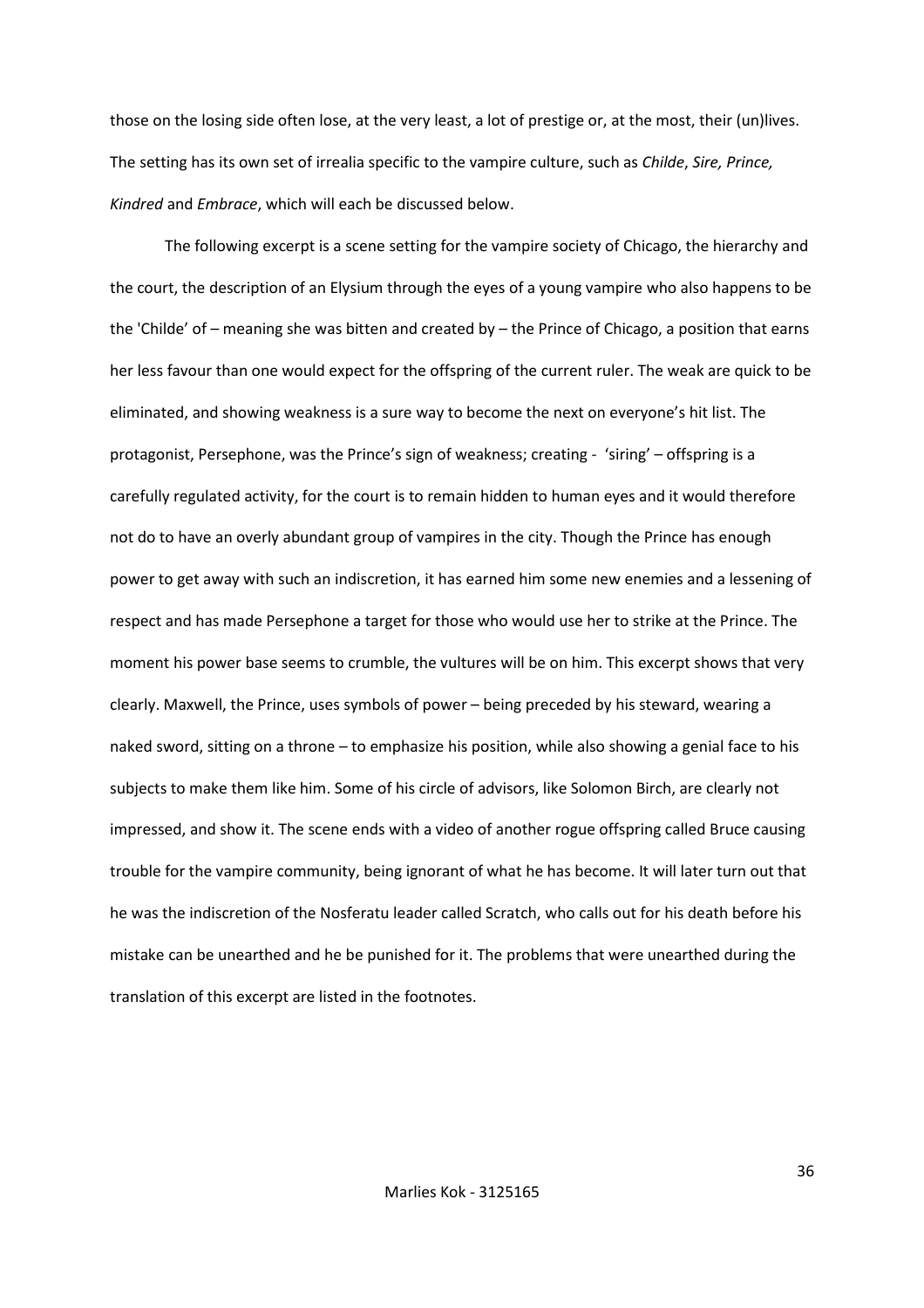# **Honger als vuur<sup>1</sup>**

# *Greg Stolze*

Bella leunt een beetje naar achteren en trekt<sup>2</sup> verdedigend haar kin op. Ze maakt zich klaar om haar positie te verdedigen als de klank van een gong door de ruimte weerkaatst.

Prins Maxwell is aangekomen.

#### "*Ga staan!*"

Dat is natuurlijk niet Maxwell's stem, het is een man genaamd Garret McLean<sup>3</sup> en hij valt

  $1$  The first problem a translator usually comes across while translating any form of fiction is the title of the novel. Often the title alludes either to the protagonist or the main storyline of the novel, whether overtly or subtly. Therefore the title often can only be translated last, when the translator has fully read and translated the novel and has a full understanding of the intricacies of the story. In this particular case, the title *A Hunger like Fire* refers to the hunger for blood the vampires in the novel feel, and how it affects their actions; the hunger burns and can make them lose control, such as fire is uncontrollable. A second detail is that vampires have an inbred mortal fear for fire, as it is one of the few things that can effectively destroy them. As my options I came up with *Vurig Verlangen, Vurige Honger, Hete Honger* and *Heet Verlangen*, but all the titles made it sounds like a cheap romance novel. I finally settled for *Honger als vuur*, close to the original title but omitting the article.

 $2$  The original phrase is "raises her nose defensively" and my first instinct was to translate it as 'haalt haar neus verdedigend op.' However, in Dutch the phrase 'je neus ophalen' has both the connotation of having the sniffles as well as disdain, which is the right connotation in this context. There is also the problem of the sentence becoming a little awkward, since the adjective 'defensively', while odd in the original text, does not really seem to work in the target language in combination with raising one's nose. To make it more logical I substituted 'chin' for 'nose', which still retains the connotation of disdain but removes the awkward combination of 'neus optrekken' with 'verdedigend' .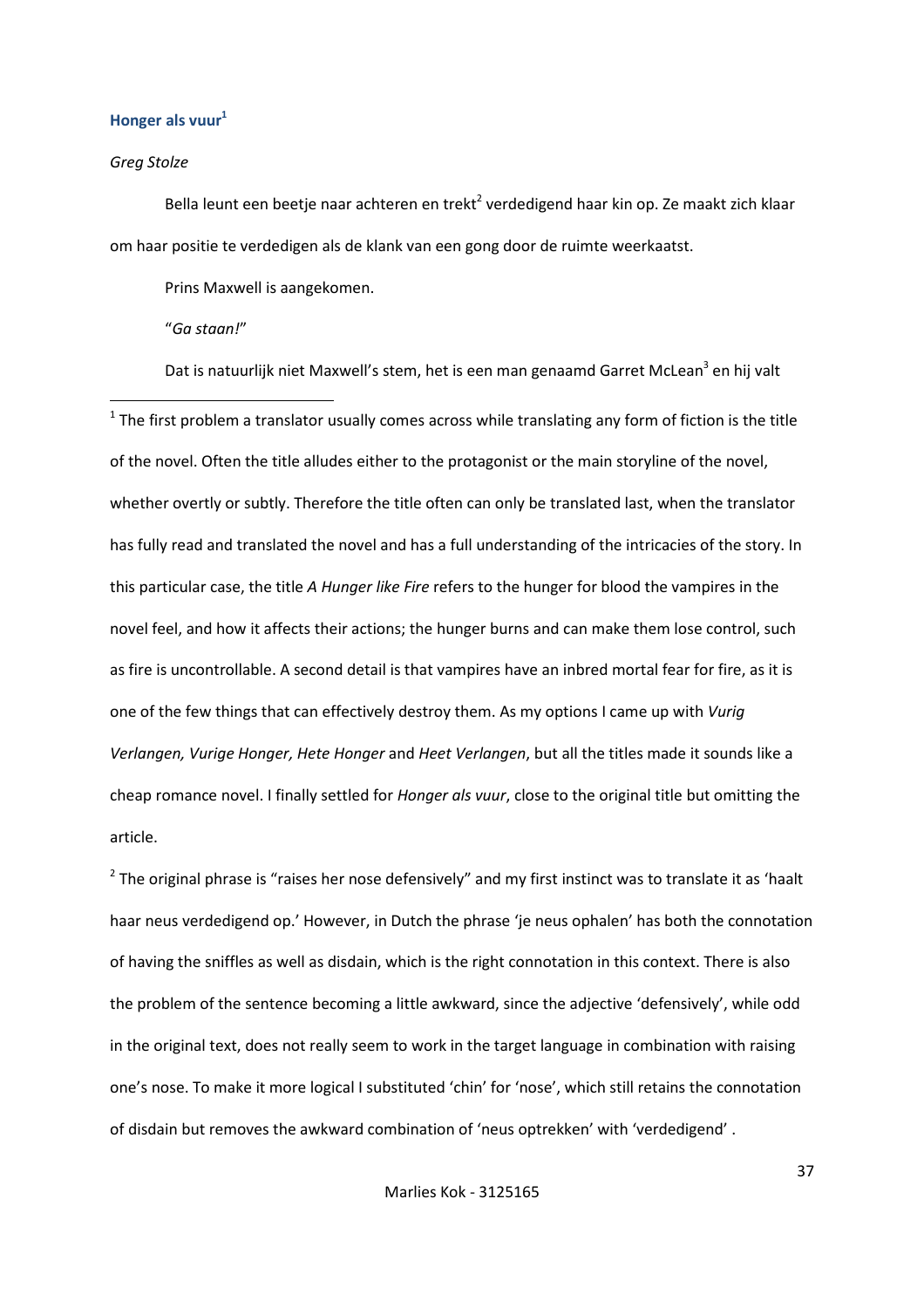onmogelijk te negeren. Het is alsof zijn stem door ons heen siddert, zoals zijn hamer de gong beroerde. De jongere vampiers springen op als schildwachten die zijn betrapt op luieren. De ouderen, Solomon Birch in het bijzonder, gaan met meer ernst staan, met een air van *Ik hoef niet te staan, ik kies ervoor.*

Garret schrijdt naar binnen, statig en serieus, terwijl hij een simpele mahonie kist van ongeveer anderhalve meter lang, vijftien centimeter hoog en vijftien breed hooghoudt.<sup>4</sup> Hij stevent geleidelijk af op de lege stoel op de bodem van het amfitheater. Deze is groot, barok en oud. Hij is ongeveer halverwege als Maxwell achter hem binnenkomt.

De Prins van Chicago is niet echt lang – 1. 75 meter, misschien 1.80. Ongeveer mijn lengte. Hoewel, als hij echt rond achttienhonderd is geboren dan moet hij in zijn tijd een reus zijn geweest. Hij is gedrongen, gekleed in een conservatieve Phat Farm sweater, zo eentje die Bill Clinton draagt. Hij heeft hoge, prominente jukbeenderen en een kalme, vriendelijke verschijning. Vanavond is hij

<u>.</u>

 $3$  I have chosen not to translate any of the names to Dutch, since this is a novel for adults set in Chicago, and the readers would expect English names and would also most likely understand them enough to keep any kind of allusion to a person's character or background through the name intact. <sup>4</sup> This sentence was difficult to translate because of the present continuous in the source text, which allows the text to consist out of one sentence with a comma. This caused difficulties in Dutch, because the present continuous does not exist in the target language. One of the solutions would be to use the Dutch form of the present participle (the "onvoltooid/tegenwoordig deelwoord") which comes closest to the present continuous, but it is not often used by the native speakers of Dutch and would therefore come across as forced. I tried hacking the sentence in two (Garrett schrijdt statig en serieus naar binnen. Hij houdt ….) but then the deliberate pauses made by the author are lost, whose intent it was to accentuate Garrett's demeanor to underline the gravitas of the situation. Finally I came to as it is now, adding 'terwijl' to make the second part of the sentence connect to the first.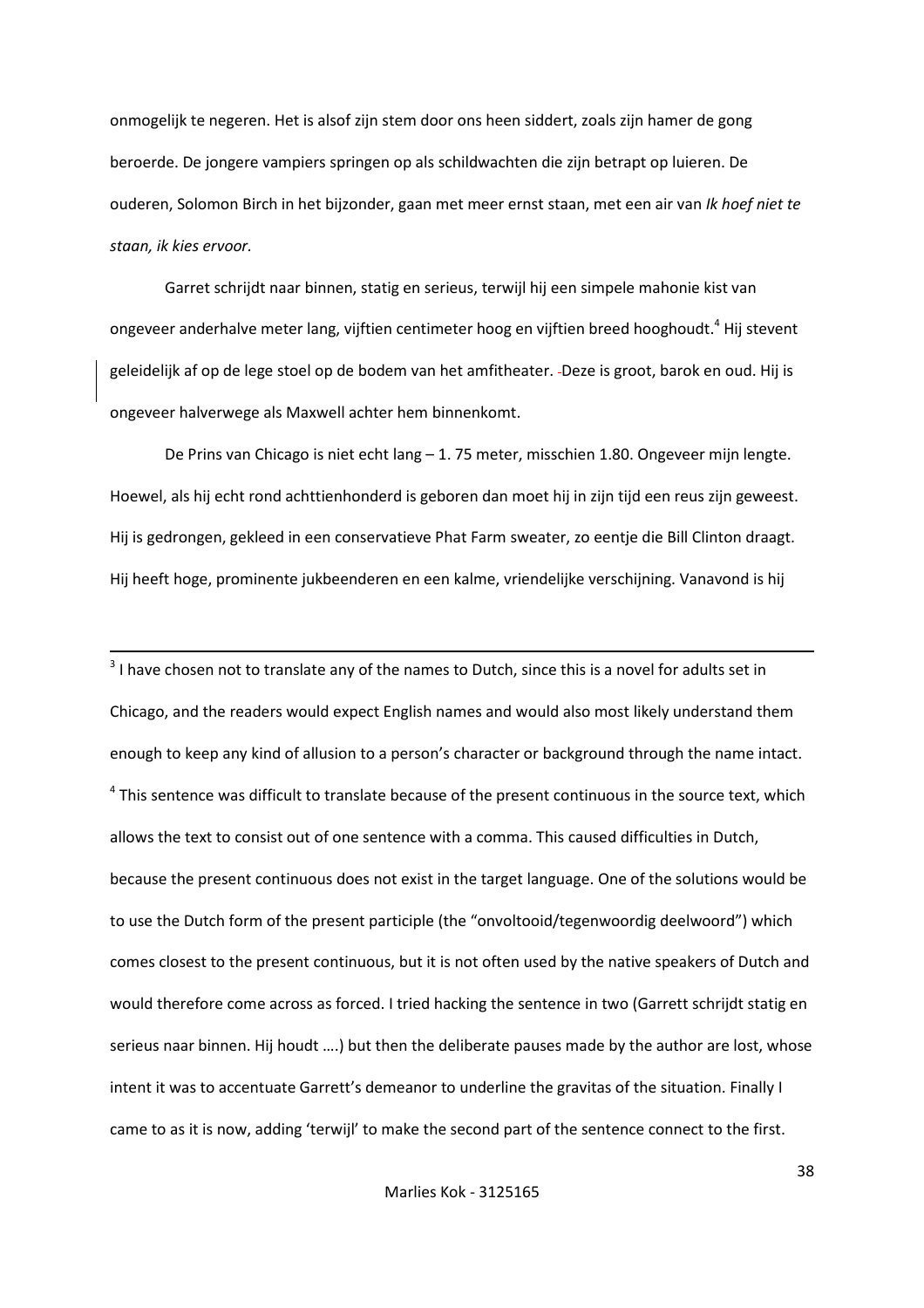opa die zich klaarmaakt om de kalkoen aan te snijden op Thanksgiving.

Mijn 'schepper'.<sup>5</sup>

 $\overline{a}$ 

 Tegen de tijd dat hij de stoel bereikt, heeft McLean de kist geopend en er (met gepaste zwierigheid) een glimmend metalen zwaard uitgehaald. Maxwell gaat op de troon zitten en McLean overhandigt hem het wapen. Maxwell haalt het uit de schede en legt het naakte staal over zijn knieën, en het is moeilijk om zijn blik te duiden terwijl hij dit doet. Deze is meerduidig, subtiel. Je kunt er de complete overgave aan de zaak die al dit machtsvertoon symboliseert in lezen. Je kunt hem lezen als uitgestreken ironie, een dubbel snijdend gelaat dat deze pretentieuze formaliteiten bespot door ze te perfectioneren. Je kunt er beheerste tirannie in lezen, een beteugelde minachting voor de ceremonie die zegt, 'ik heb dit belachelijke staafje metaal niet nodig om mijn wil op te leggen.'<sup>6</sup>

<sup>5</sup> The source word for this is 'sire', which in English has the connotation of both forefather and creator. There is no one-on-one Dutch equivalent for this word, which made finding a good Dutch translation difficult. The word 'sire' exists in Dutch, but there it is only used as a ways of addressing the king. I wrote down various options for translation, but none were the perfect word I was looking for. There was the simple "Vader", with a capital V, but the word 'vader' in Dutch has the connotation of love and warmth, a protector, which in vampire society was not often the case. With 'Voogd' it lacked the connotation of creator. 'Ouder' was a possibility, being more distant a word than 'father', but still had that family feeling that didn't fit the scene of the novel. I finally settled on 'schepper', chosing to bypass the connotation of forefather in favour of that of creator.  $^6$  This paragraph was rather difficult to translate because of all the commas and pauses, which the author uses to lend weight to his description of the Prince of Chicago, the leader of the coven of vampires in that city. It didn't already flow naturally in the source text, which made it doubly difficult to achieve some form of natural structure in the target language without breaking up the author's intended effect in describing this character. Stolze uses quite a lot of commas in his writing, which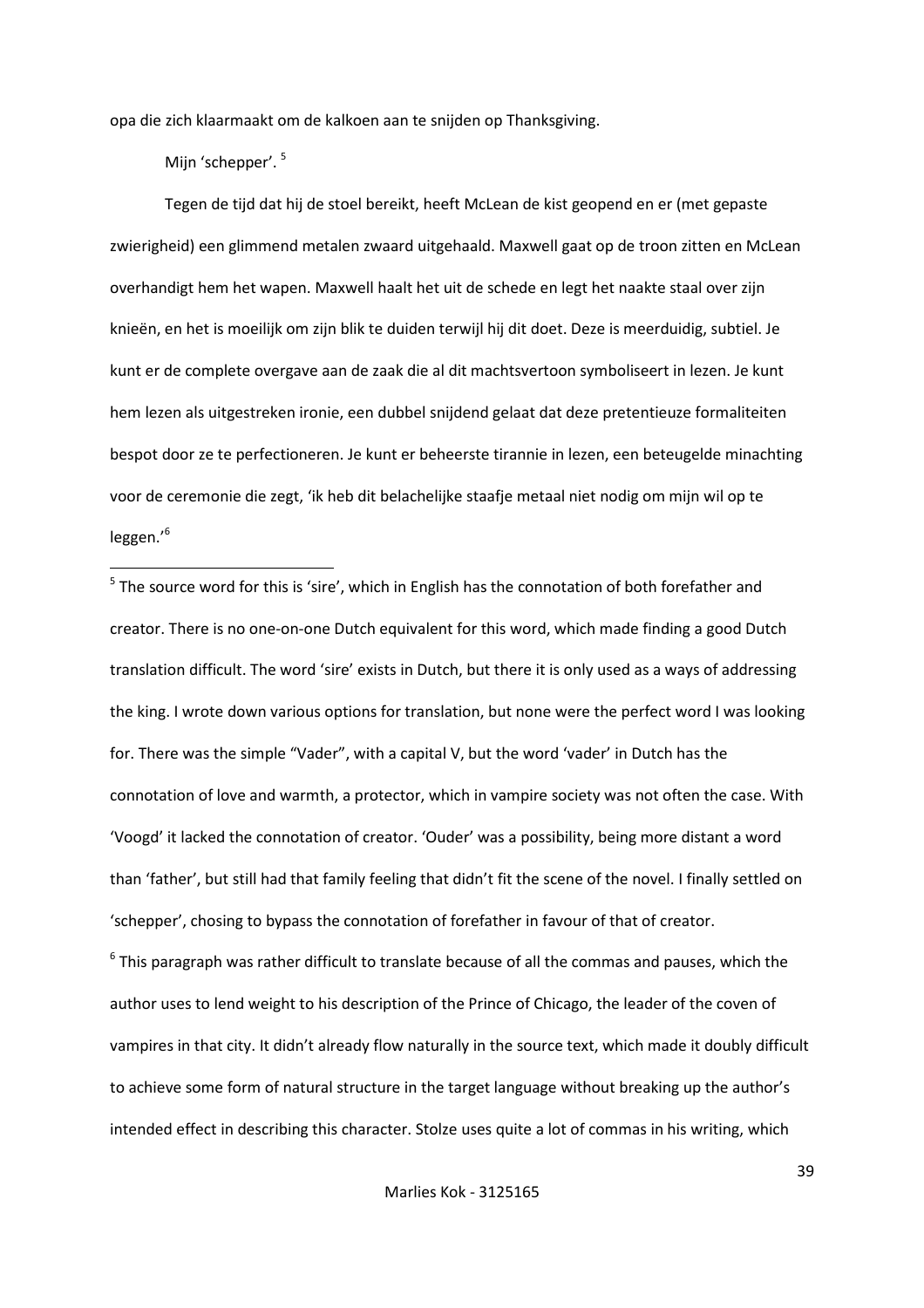Zijn uitdrukking verandert en voor even zou ik zweren dat hij naar me knipoogde. Daarna zie ik de bewegingen, de veranderingen van houding in de gallerij en ik realiseer me precies hoeveel van ons hetzelfde dachten.

 Degenen vooraan, de ouderen – Solomon, Scratch, Rowen – zij zijn niet overtuigd. Zij in de middelste rijen, zoals Bella, schudden het na een paar seconden van zich af. Maar de jongeren, de nieuwelingen, zij onder ons die het verste weg staan, bij de gratis drank… de meesten van ons vallen ervoor.

Ik kijk naar de ongebondenen<sup>7</sup>. Raphael kijkt perplex, Ambrose fronst. Ik kan niet zien of ze erin zijn getrapt of niet.

 "Wij zijn de Verdoemden," begint Maxwell, "En toch zijn we niet zo ver gevallen dat we niet meer van onszelf kunnen maken dan we zijn. Wij zijn, bij voorkeur, solitaire jagers, maar vanavond bevinden wij ons in vredig gezelschap. Wij dragen in elke druppel van ons bloed een vervuilende wreedheid… maar hoewel we met honger doordrenkt zijn, blijft de menselijkheid. Koude ogen verlangen nog steeds naar schoonheid," zegt hij, gebarend rondom de hal, en hij heeft gelijk. Ondanks het spookachtige of misschien wel juist daardoor is de sobere uitstraling aangrijpend. "Een <u>.</u> sometimes comes across as rather forced, and then the translator must wonder whether that's intentional or accidental and translate as such. In this case, it was most likely intentional, which means puzzling with words until something grammatically correct, yet still with a similar rhythm to it as the source text, comes out.

<sup>7</sup> The 'unbound' is another one of the setting-specific irrealia. Since I translated 'sire' to avoid confusion with the Dutch use of the word I must also translate all other setting-specific terms. The 'unbound' are vampires unconnected to a coven and/or a prince. This translation seems rather straightforward, though I considered putting it in with a capital to underline the fact that the word has a specific meaning. However, since the source text does not use a capital letter either, I opted out of it.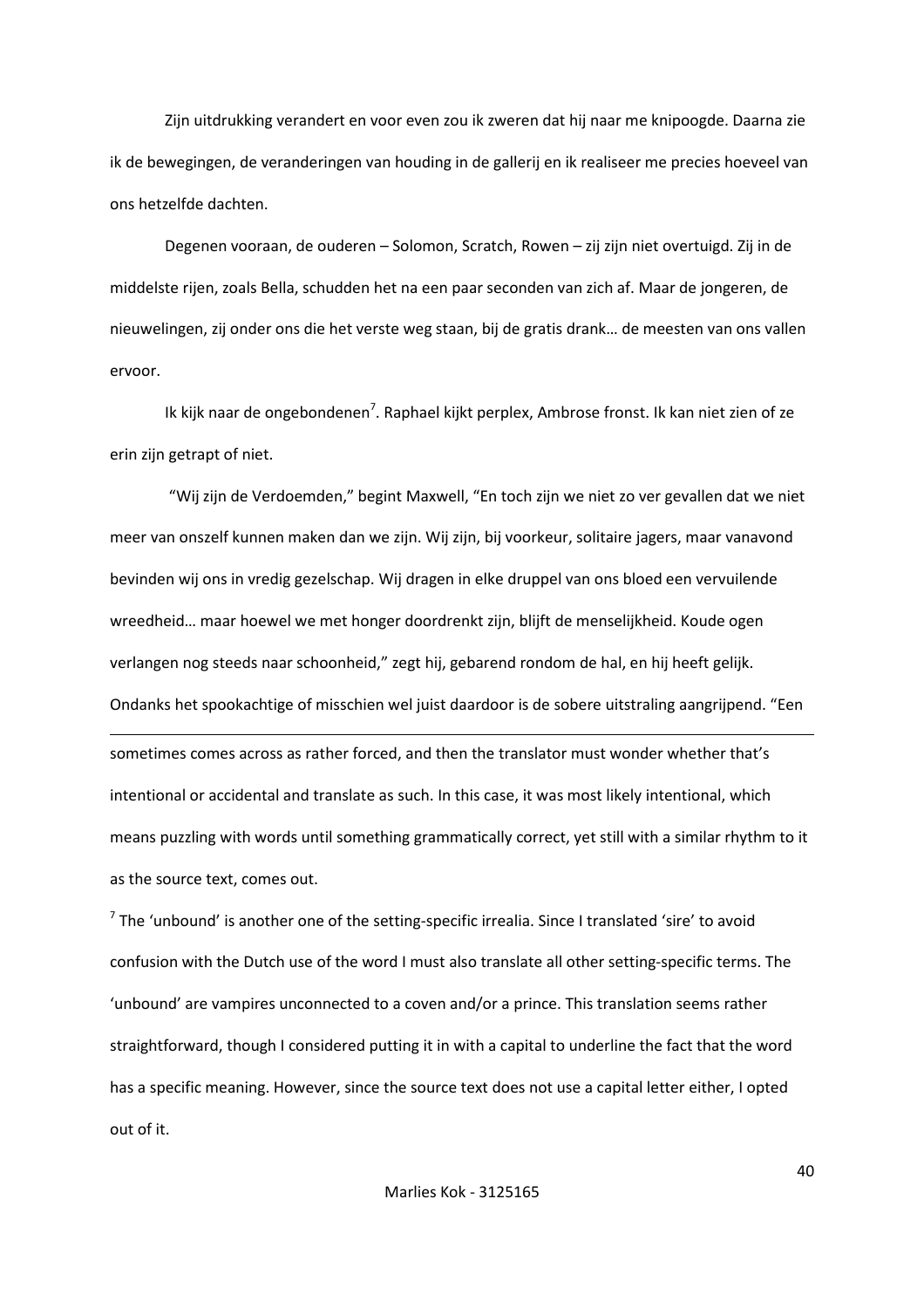verstild hart verlangt nog steeds naar gezelschap. Daarom, Elysium. Daarom, ons hof. Daarom, onze verdragen. Al onze hogere impulsen – alles dat ons boven brute roofdieren verheft – al het goede dat voortleeft, wordt vanavond hier tentoongespreid."

 Hij zegt elke keer zoiets, een clichématige openingstoespraak, maar als hij het zegt, is het niet afgezaagd. Als hij het zegt, is het een sprankje hoop in de rode duisternis. Vanavond, zoals elke avond, applaudisseert de menigte.

"Mijn beste mede-Verwanten<sup>8</sup>, alsjeblieft – neem plaats. We hebben vanavond twee gasten in ons midden," zegt hij, wijzend naar de twee vreemdelingen. Zoals hij vast en zeker had bedoeld, kijkt iedereen naar hen op. Raphael gaat rechterop staan en ik voel een straaltje waardering voor hem, hij is aan het Duwen<sup>9</sup> maar het is zwak en kunstmatig, te veel uitgespreid over te afgestompte zielen. Hij probeert onze blikken te verwarmen, maar het is als een lucifer aansteken in een cel vol bevroren vlees.

<sup>8</sup> 'Kindred' is another setting-specific term, denoting the race of vampires. They name themselves Kindred because they are, in a way, kinsmen, having all come from the first vampire, the biblical Caine, and because they are a secret society and if any hapless mortal should overhear vampires talking about each other they would not immediately know the truth. It is also considered tawdry to refer to themselves as vampires. I considered 'familie' briefly, but that would make it sound too mafia, so I settled for the direct translation, 'Verwanten'.

 $9$  The source text says "[...] he's Pushing Out but it's weak and artificial." With 'Pushing Out' the point-of-view character means the vampire in question uses one of the supernatural powers that comes with being Embraced, though she herself is young and she (and with her the reader) has not yet learned the more common term for that power, Presence, which is the ability to affect the feelings of the people around you. It is here described as a sort of altering wave that is pushed towards the targets, and therefore I chose to translate it as 'Duwen', with a capital letter to denote importance, as in the source text.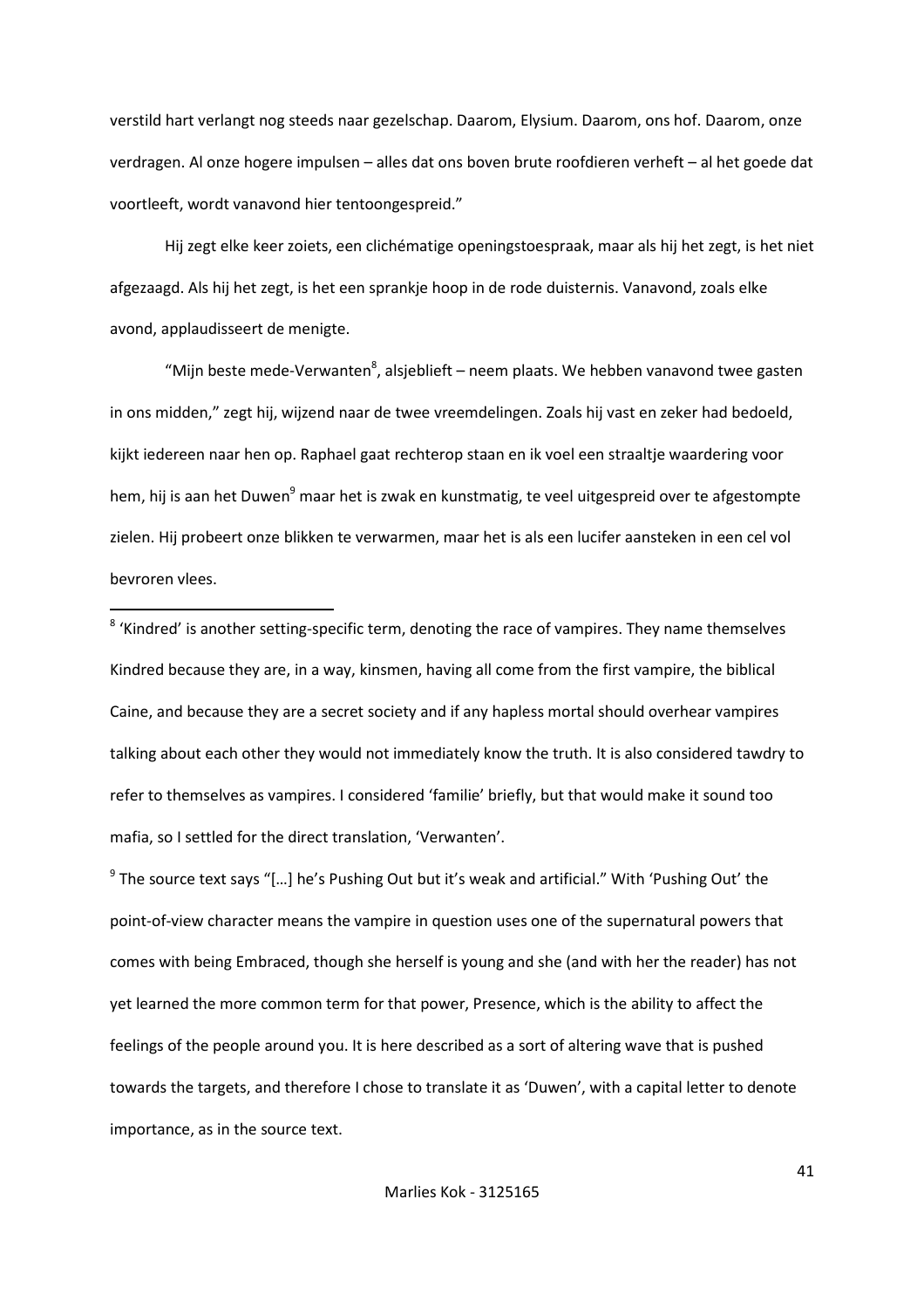Ambrose reageert slechts gelaten.

l

 "Mag ik onze gasten voor de avond introduceren?" Hij geeft ze een strakke, tolererende glimlach. "Ik weet dat jullie de formaliteiten van onze bijeenkomsten wat verstikkend kunnen vinden, maar toe, wees ons ter wille met jullie namen en een opsomming van jullie afstamming."

Raphael ontmoet zijn blik. "Ik ben Raphael Ladue, en mijn schepper was Old John."

 Ik heb geen idee wie Old John in godsnaam is, maar anderen blijkbaar wel. Vele bleke gezichten kijken reikhalzend op om hem met hernieuwde interesse te bekijken en de meeste geïnteresseerden zitten vooraan, waar de macht is. Rowen kijkt niet om, maar alle anderen in de eerste rij wel, de gezichten zorgvuldig uitdrukkingloos. Een paar rijen daarachter zijn er een paar Verwanten die hun angst niet kunnen onderdrukken.

"Zo, zo," zegt Maxwell. "Een roemruchte afstamming, zeker. En je metgezel?"

"Ik ben Ambrose Masterson en ik ben Verworden $^{10}$  door de Onheilige."

 Dat krijgt *iedereen* aan het staren. Iedereen behalve de nieuwsten van ons weten wie de Onheilige is. Het is zoiets als zeggen dat je vader de duivel is.

 "Ge*lul*," zegt een stem uit het midden, een man in een onberispelijk mooi pak met een huid als albast.

 $10$  Another setting-specific term, 'Embraced.' To be Embraced by a vampire is to be turned into one. The process involves draining the human body of all blood and then giving it back by letting them drink it from the vein of the sire, with the vampire 'taint' in it. The word is not used in the conventional meaning of 'taking into one's arms' but in the sense of corrupting someone and taking hold of someone. The Dutch word 'omhelzen' simply would not cut it, having connotations of warmth and safety that do not apply to the process. After some searching I found the word 'verworden', which means both 'to change' and 'to deteriorate'. In a way to be turned into a vampire is to change and deteriorate the living body, so the word fit the process.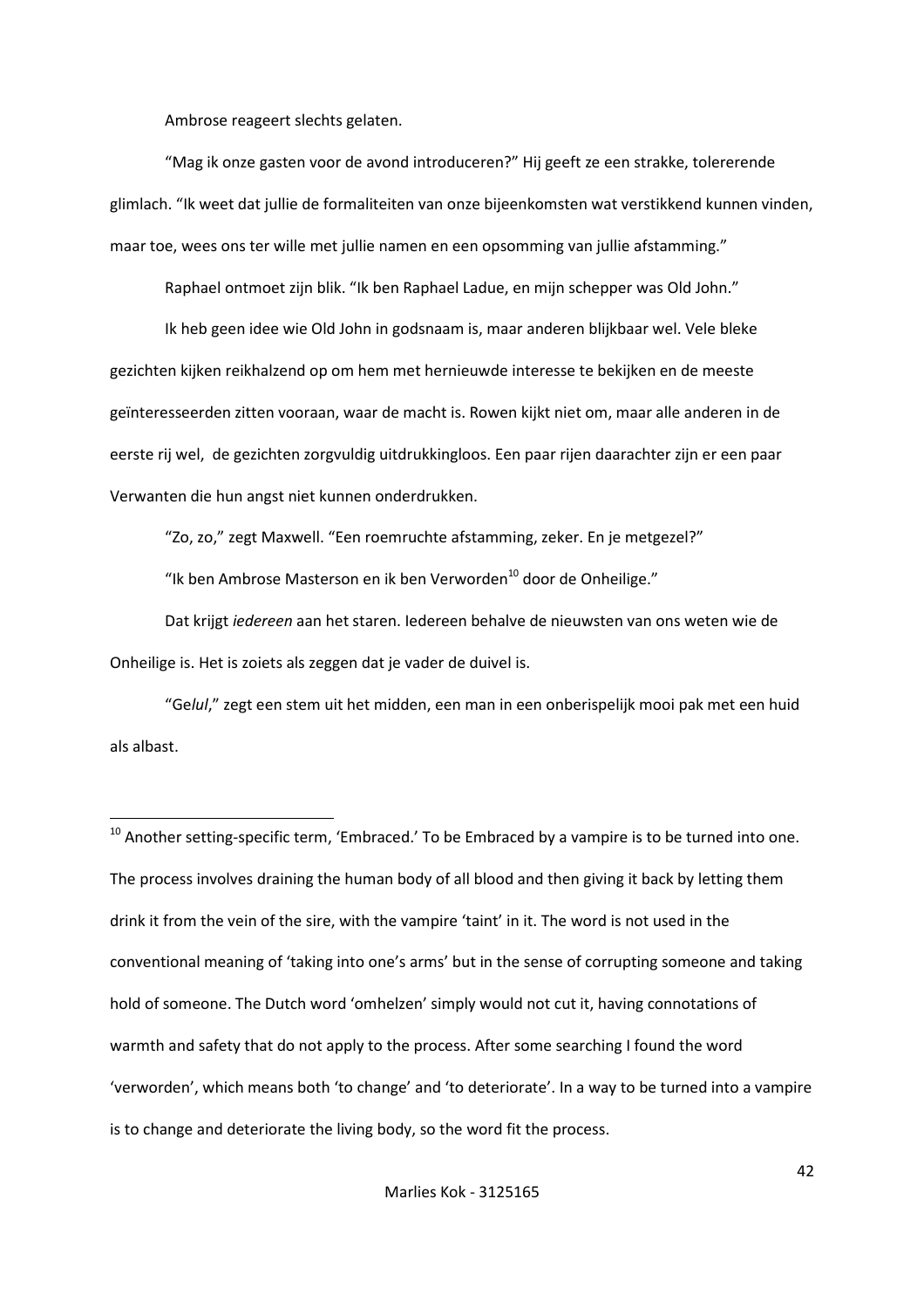Ambrose ontbloot zijn tanden en we kunnen allemaal zien dat ze onmenselijk zijn, vlijmscherp en onnatuurlijk lang. Niet zoals Scratch, echter. Terwijl Scratch zijn mond een ware ruïne is, een fout van de natuur, ziet deze mond er uit als zorgvuldig geëvolueerd om te doorboren en te verscheuren.

 "Ja," zegt de Prins. "Nu weet ik het weer. Van de DNC." Ambrose knijpt zijn ogen samen en knikt.

 (Zei Maxwell nu "D&C" – wat een abortus betekent? Of was het "DNC," de Democratische Nationale Conventie met de rellen? Of is het iets compleet anders?)

 Maxwell gaat verder. "Ondanks hun… welbekende afstamming, hebben onze gasten er in het verleden voor gekozen onze gastvrijheid te negeren. Desalniettemin hoop ik dat jullie mij allemaal zullen volgen in hen een hoffelijk welkom te heten vanavond.

 Onze gasten delen een gemeenschappelijk probleem met ons. We zijn beiden bezorgd over de daden van ene Bruce Miner. Garret, als je zo vriendelijk zou willen zijn..? Ik ben vrij hulpeloos als het op het programmeren van videorecorders aankomt." De uitspraak veroorzaakt gelach.

 Terwijl hij aan het praten was, heeft Garret een grote tv binnengerold, waar hij nu mee rommelt tot er een opgenomen nieuwsuitzending op komt. Het verhaal gaat over een man in Cicero die zich verzet tegen zijn arrestatie en de politie ontvlucht; halverwege laten ze een korrelige opname van een politiecamera zien, van een potige man in een vieze overal, worstelend met een politieman. De twee slingeren tijdelijk uit het beeld van de camera en dan komt de diender over de motorkap vliegen. Het is dramatisch, des te meer omdat het zonder geluid is.

 De sombere nieuwspresentator vult aan met wat ik al gehoord had – vrouw en dochter leeggebloed, handboeien gebroken, et cetera.

 Ze plaatsen een stilstaand frame uit de opname naast wat duidelijk een verkleinde foto uit het fotoalbum van een buurman is. De eerste is voornamelijk gewoon een grijze vlek, zo ongeveer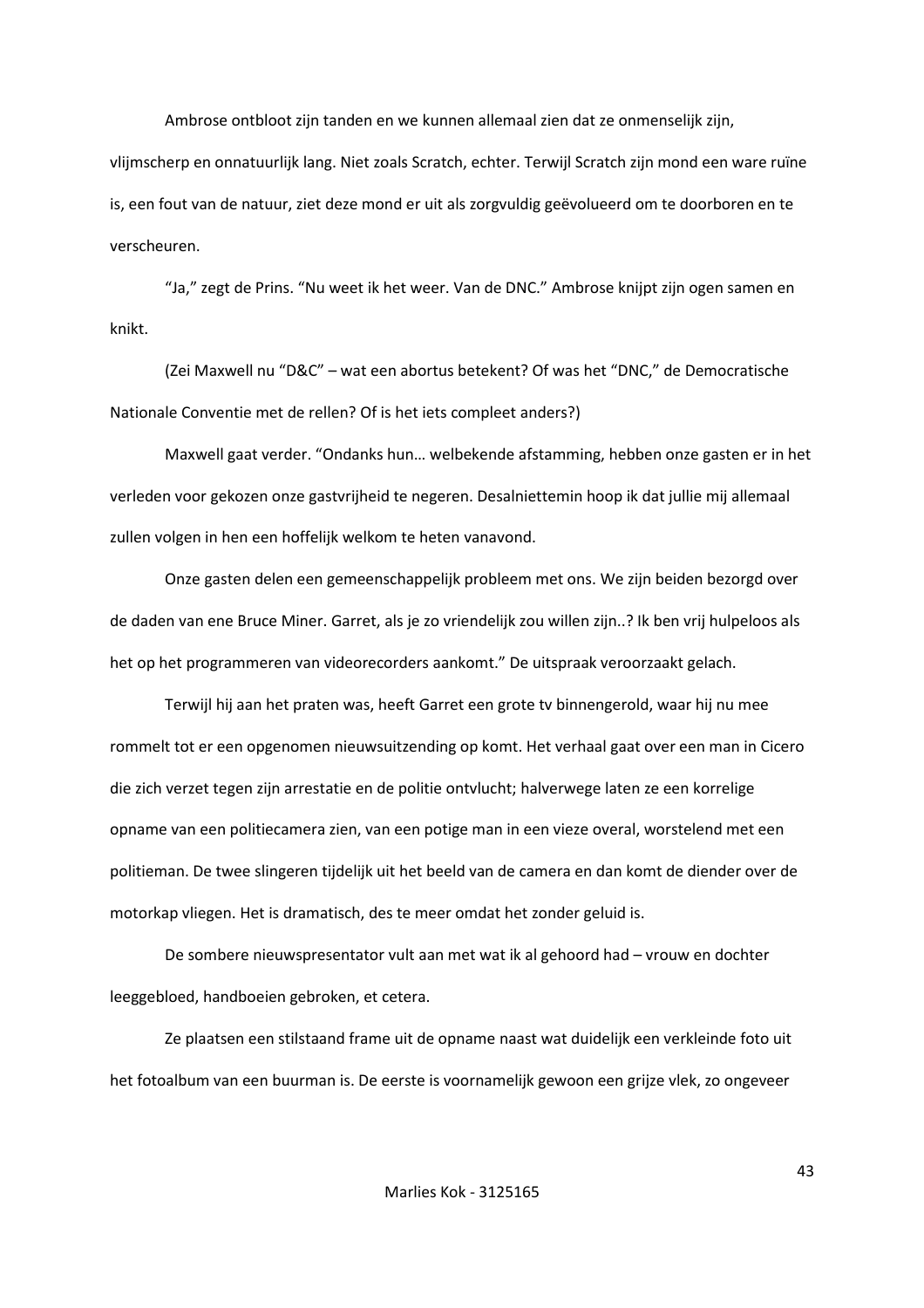wat we allemaal in de spiegel zien als we een keer de moeite nemen om te kijken. De laatste is een bedroevend gemiddelde blanke man met slecht haar.

Als het nieuwsitem eindigt, is het even stil.

"Commentaar?" zegt Maxwell uiteindelijk.

 Scratch staat op. "Maak hem af," zegt hij. "Hij is van mijn clan, hij deelt míjn vloek en nog steeds zeg ik, maak hem af."

# **Discussing** *A Hunger Like Fire*

 Most of the translation problems in this particular excerpt are on the language and style used for the novel and setting-specific irrealia. Stolze's way of writing is very erratic, using lots of comma's to force pauses in the text, creating tension and a sense of importance to certain scenes. Since this scene is the first entrance of Chicago's Prince, the usage of the style most likely has the intention to lend gravitas to the man and his behaviour by punctuating it with extra pauses. The setting-specific irrealia each has its own background and connotations that might be hard to retain in the target language, Dutch. While each problem has been individually discussed in the footnotes, below I will view them in light of the whole book and the special attention for fantasy-specific aspects of the novel.

 As mentioned, the scene in the chosen excerpt is the first in which the Prince of Chicago, an important character in the setting and one of the protagonists, is introduced to the reader. To immediately give the reader some sense of who this man is, the author uses certain a certain style of writing to emphasize both this man's character and his status, as well as casting light on the reaction of the other vampires to certain behaviour and happenings. In this, attitude is very important, and translating the power dynamics in this scene properly was one of the biggest challenges. The author uses rhythm and punctuation to set the atmosphere, and to translate that similarly to Dutch proved difficult, especially the entrance of the Prince.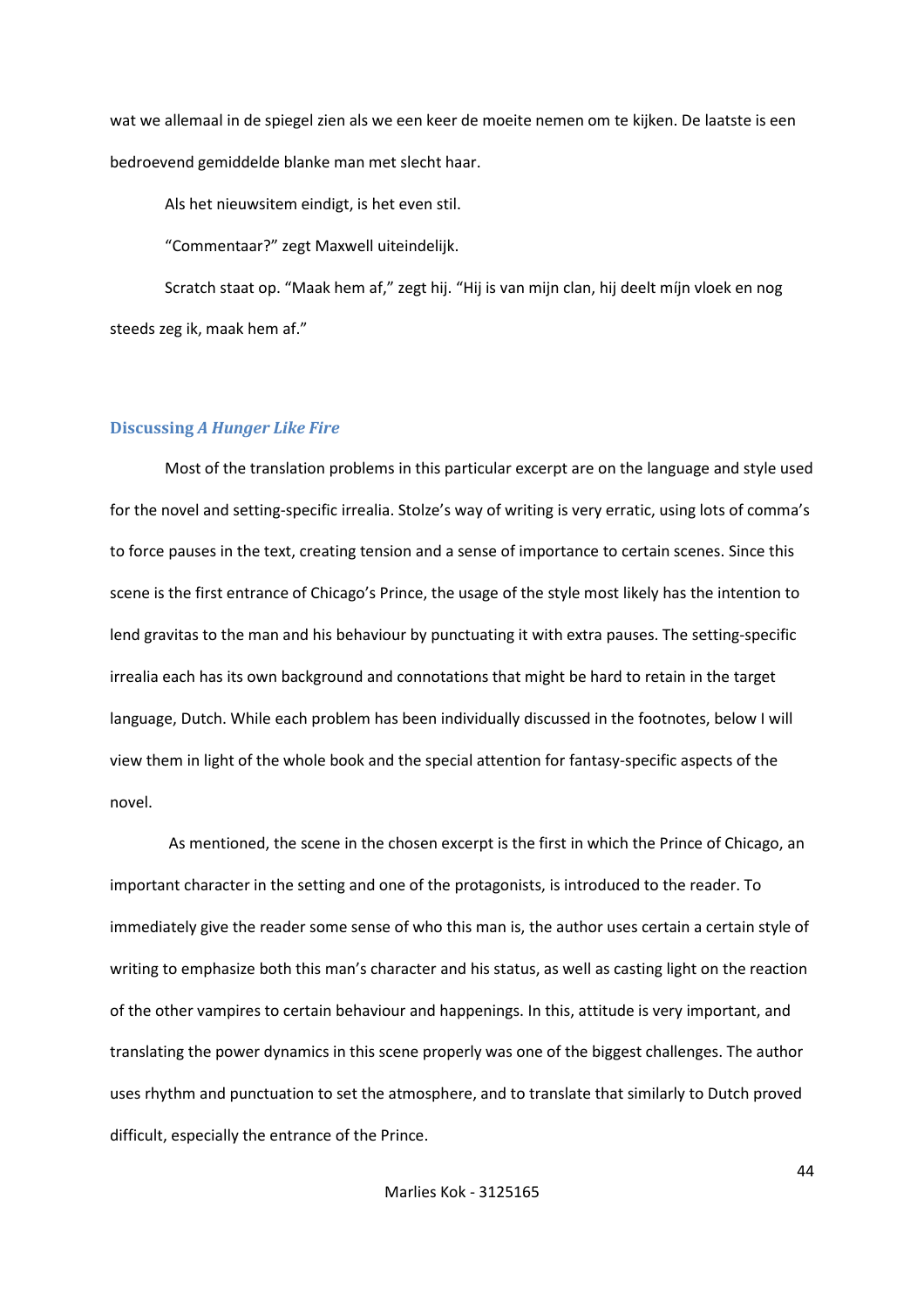"By the time he reaches the chair, McLean has opened the box and produced (with suitable small flourishes) a shiny metal sword. Maxwell sits on the throne and McLean hands him the weapon. Maxwell unsheathes it and lays the naked blade across his knees, and it's hard to explain his expression when he does this. It's ambiguous, oblique. You can read it as an absolute commitment to the cause that all this pomp represents. You can read it as straightfaced irony, a double bladed visage that mocks this pretentious formality by perfecting it. You can read it as a constrained tyranny, a reined-in contempt for the ceremony that says, "I don't need this ridiculous metal stick to enforce my will."

 His expression alters, and for a moment I'm *certain* that he winked at me. Then I see the movements, the shifts of posture through the gallery and I realize just how many of us had the same thought" (Stolze, 65).

The description of Maxwell's expression was difficult to translate, with the short, pointed sentences, the repetition of 'You can read it as…' which does not translate well to Dutch, and the message behind this particular paragraph about the character that's being described: pointed, direct, brooking no nonsense but suffering it for duty and genial when he wants to. Retaining the short sentence structure in Dutch was difficult, and in the ended I decided to not keep the same repetition of 'You can read it as…' in Dutch but altered it a little to make the sentences flow better, avoid making them look construed and unnatural.

"Tegen de tijd dat hij de stoel bereikt, heeft McLean de kist geopend en er (met gepaste zwierigheid) een glimmend metalen zwaard uitgehaald. Maxwell gaat op de troon zitten en McLean overhandigt hem het wapen. Maxwell haalt het uit de schede en legt het naakte staal over zijn knieën, en het is moeilijk om zijn blik te duiden terwijl hij dit doet. Deze is meerduidig, subtiel. Je kunt er de complete overgave aan de zaak die al dit machtsvertoon symboliseert in lezen. Je kunt hem lezen als uitgestreken ironie, een dubbel snijdend gelaat dat deze pretentieuze formaliteiten bespot door ze te perfectioneren. Je kunt er beheerste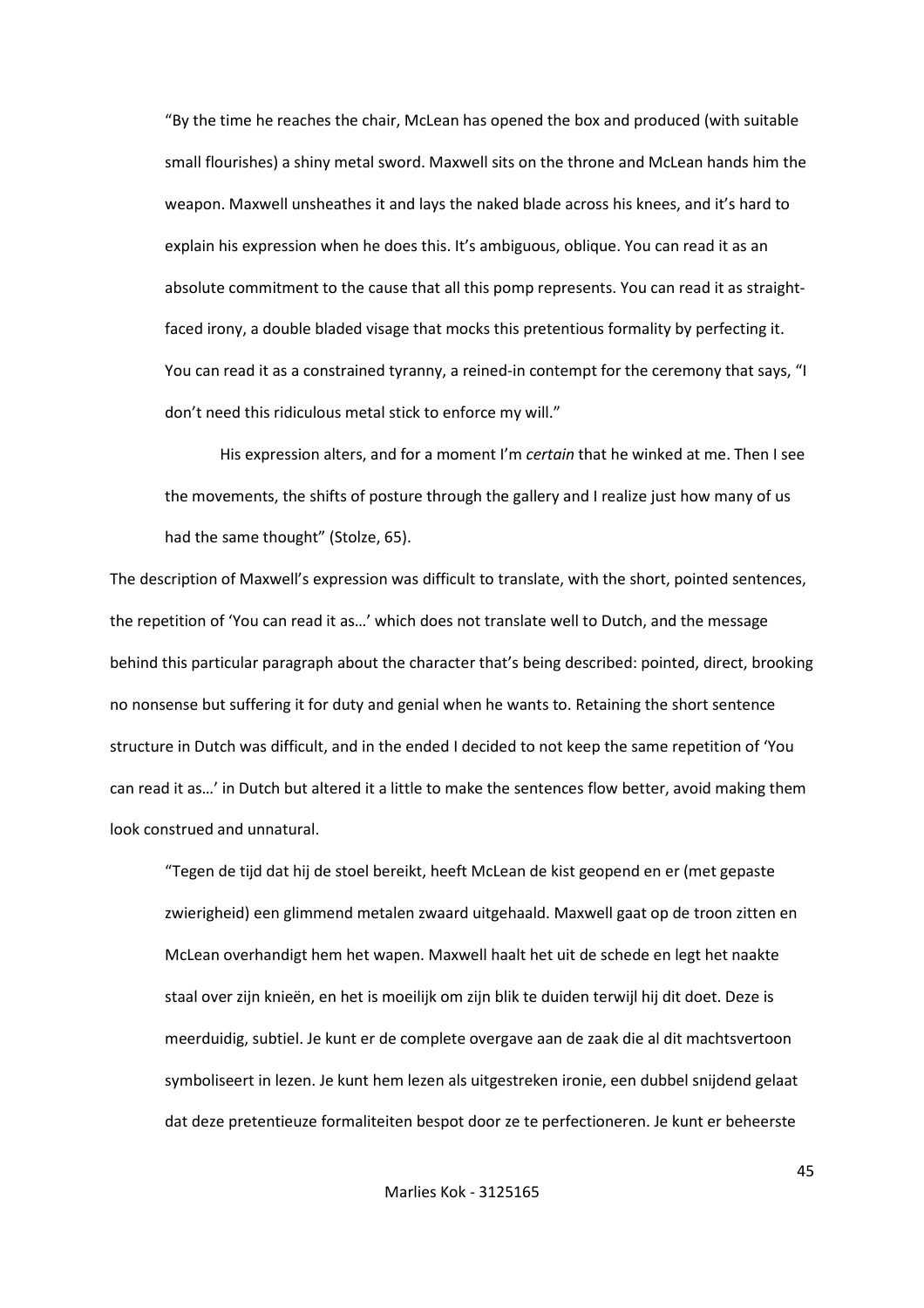tirannie in lezen, een beteugelde minachting voor de ceremonie die zegt, 'ik heb dit belachelijke staafje metaal niet nodig om mijn wil op te leggen."

The other problems in this excerpt were the setting-specific irrealia that were present in the text: Sire, Kindred, Embrace, Unbound, Elysium. Each term has its own special meaning. Some, like 'Elyisium', did not need translating, being Latin word and retaining the same connotation of peace. Others, like 'Kindred' (Verwanten) and 'Unbound' (Ongebondenen) were fairly straightforward. The last two were mind-bending, considering the collocations associated with them by the vampires. That same understanding should be felt by the reader, be it source text or target text, and getting that right might be rather difficult. With 'Sire' (Schepper) the difficulty was to find an equivalent that suggested enough distance between Sire and Childe, without any collocation of warmth, for the relationship between Sire and Childe is rarely, if at all, one of warmth and love. More likely it is reminiscent of a boss and his employee. With 'Embrace' (Verworden), the act of being turned into a vampire, this is a little more difficult, for embracing someone does have a connotation of warmth and affection, even though that is not what is meant; in Embracing someone, the vampire sucks all the blood and life out of a human, then feeds them of their own veins to turn them into a vampire. The victim gets 'embraced into the fold' so to speak. To be embraced is to be created anew, and it is from that association that I attempted to find a decent solution. I finally settled on 'Verworden' cause it has the connotation of creation but also sounds a little like 'verworven', the connotation of taking someone in, and 'verdorven', the corruption that is a vampire according to humans.

 In short, in this novel the most important fantasy aspects to pay attention to would be: the setting, a mingling of modern Chicago and popular culture with a society of blood-drinking undead who live under strict rules imposed on them by their betters; the culture, a strict hierarchy and an intricate system of etiquette developed over hundreds of years of (un)living, imposed upon the 'younger' generation by those in power so they can retain their exalted position; and the irrealia, which form part of the foundation of the setting and the interaction between the characters.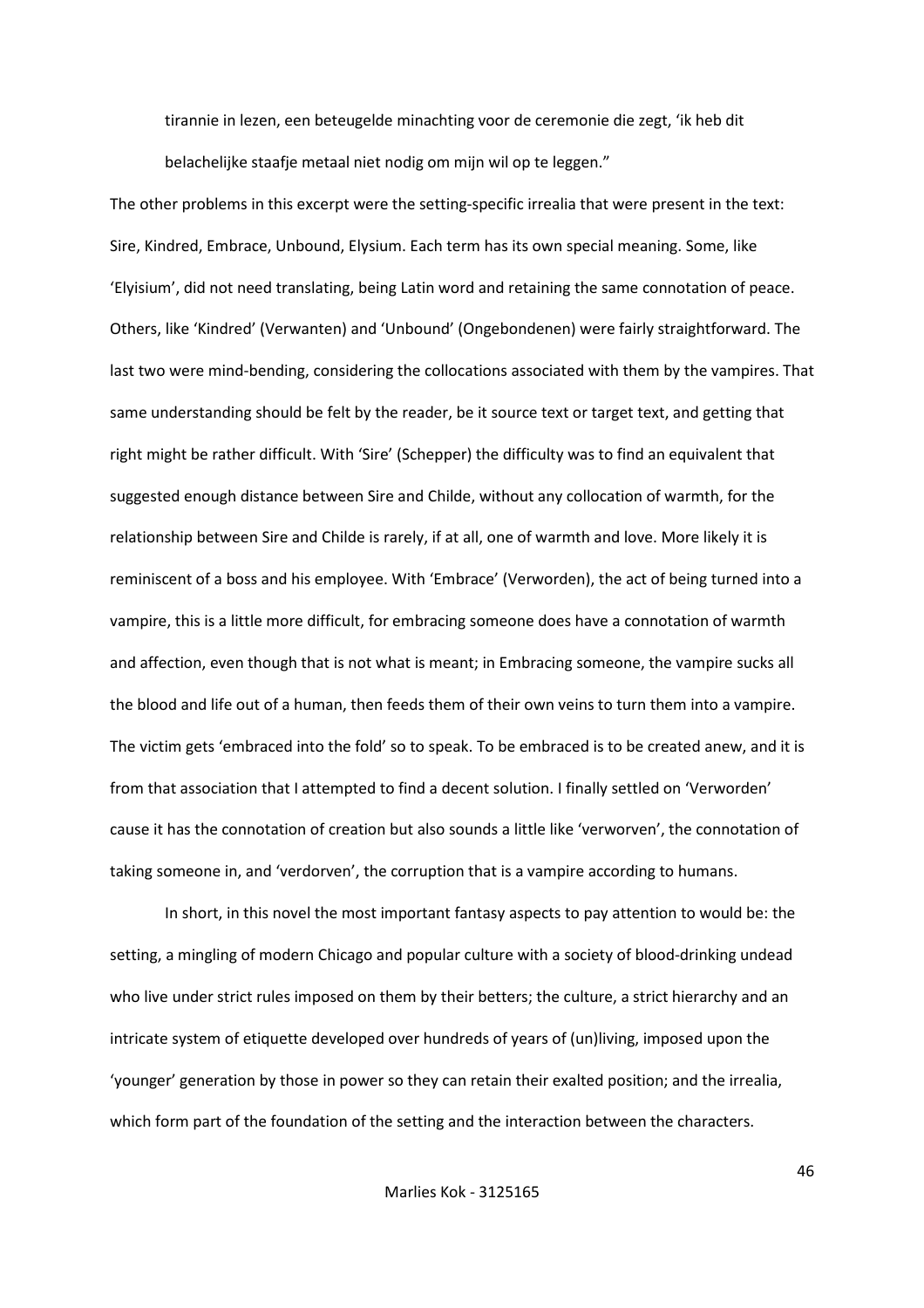## **Neil Gaiman - American Gods**

The second excerpt is that of *American Gods* by Neil Gaiman, first published in 2001. In this novel, the world is as it is, with one major difference: all mythology is fact. Gods like Odin, Loki, Thoth, Eostre, Anubis, Kali and Anansi all exist and make an appearance in the novel. It tells the story of a man named Shadow - actually the Norse god Baldur, son of Odin, though he doesn't know this himself - who gets hired by a confidence man called Mr. Wednesday to do some jobs for him. Gradually Shadow – and with him the reader – learns that Mr. Wednesday is actually the Norse god Odin, and that his plan is to regain the power he used to have as a god of the Vikings and rule the world once again. For that he needs the support of many of the other forgotten gods of all pantheons, though. All these gods have been brought to the United States by the immigrants, and therefore live there and not in their country of origin. They travel through the United States to make contact with them; the Egyptian gods Anubis and Thoth, who run a funeral home nowadays and have Horus and Bast with them, the African trickster god Anansi the Spider, the Slavic god Czernobog and Slavic goddesses the Zorya, the German Goddess Eostre. In this they have to contend with the world's new gods however, going by the principle that man creates their own gods; these new gods bear names like Technology and Media and are quite against giving up their power over mankind. Shadow is the linchpin in this struggle, and he's not even sure he wants to be. The novel is a sort of 'road novel'; Shadow and Mr. Wednesday travel through the United States to find supporters for their cause.

 The excerpt chosen is where Mr. Wednesday tries to recruit 'Easter', who is actually the Germanic goddess Eostre, whose fertility rites were the basis of the Christian festival of Easter, as is described in the excerpt: rabbits, eggs and candy were part of Eostre's rites. In the novel, Easter claims that she is not a forgotten goddess, for every year the humans still practice her rituals, but Wednesday is quick to point out that they don't do it to honour her but their replacement god, Jesus Christ. This results in a monologue by Wednesday to guilt trip Eostre into helping him.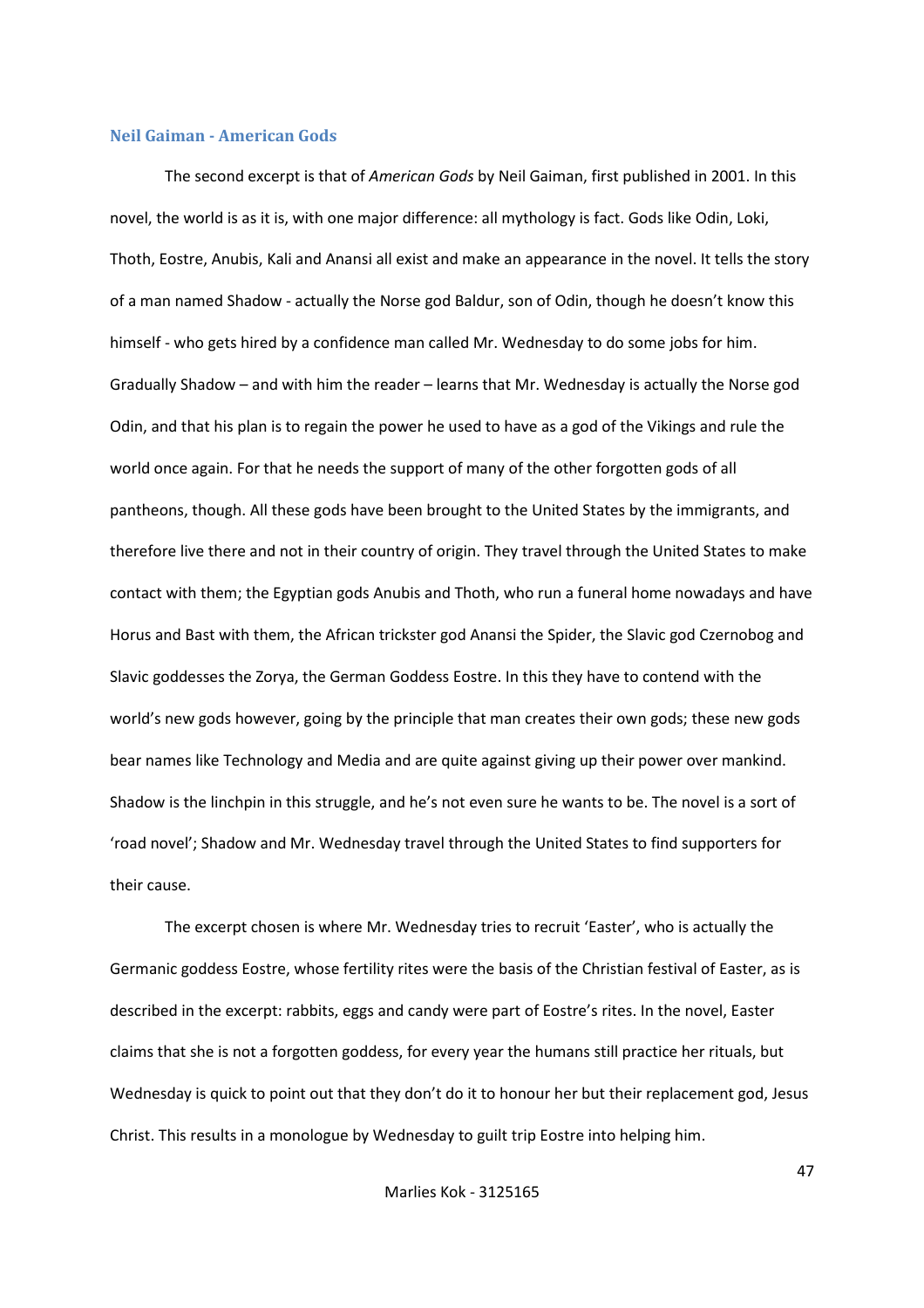The setting of this novel is not one that would cause a translator much trouble; it is contemporary America, and the fantasy elements are not all that abundant throughout the novel. The fact that the protagonists are all gods does little to chance this, as they do not use much divine power, they all act mostly like normal humans. Some things, like Shadow's dead wife following him around, are of course elements of the supernatural, but it is not until rather late in the book that such things as magic and supernatural creatures really begin to manifest themselves. Aspects of government are not important in this novel, since there is no mention of a hierarchy with rules. There is a hierarchy amongst the gods, but it is not bound up in rules and is resolved mostly on who is the strongest. There are also not many setting-specific realia in this excerpt; since the novel entails many mythological aspects, which have been studied in many different countries, many target language equivalents already exist. This excerpt was chosen mainly as an example of the difficulties that may arise when a translator tries to keep the work inherently logical when the author incorporates things that are not easily translated into another language.

# **Amerikaanse Goden**

### *Neil Gaiman*

 Er zat een vrouw op het gras, under een boom, met een papieren tafelkleed voor zich uitgespreid en een assortiment aan Tupperwarebakjes op het kleed.

 Ze was – niet dik, nee, verre van dik: wat ze was, een woord waar Shadow tot nu toe nooit reden voor had om te gebruiken, was *wulps*.<sup>11</sup> Haar haren waren zo licht dat het wit was, het soort

 $11$  There is no perfect translation for the word 'curvaceous'. The image of a well-rounded woman, probably with an hourglass figure, that comes with reading that word has several different connotations; beautiful, well-rounded, sexual. As with most other occurrences of words where a source word has no one-on-one counterpart in the target language  $-$  i.e. a word with the same multiple meanings – the translator must chose which of those meanings takes precedence and chose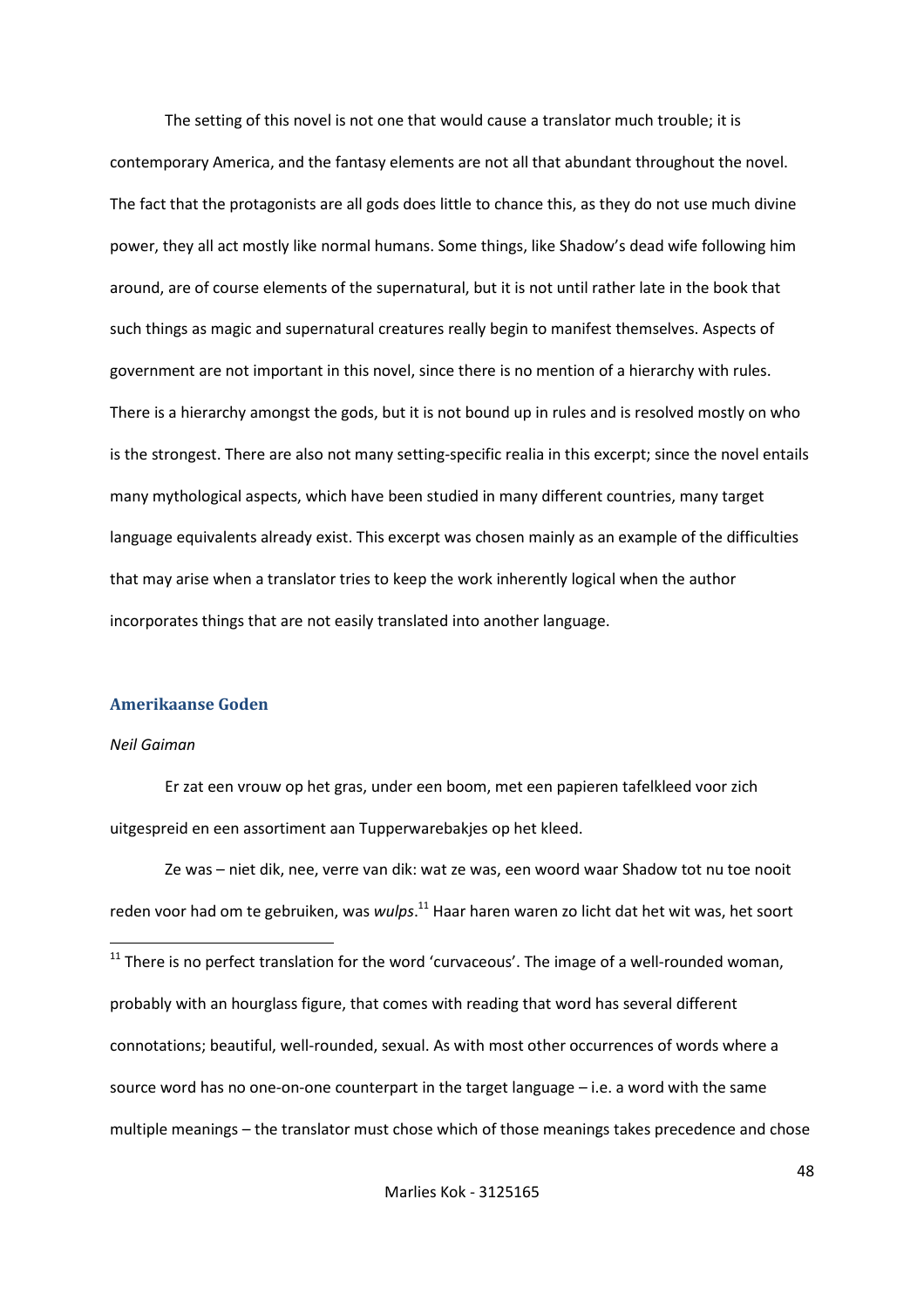platinablonde lokken dat zou moeten toebehoren aan een al lang gestorven filmster, haar lippen waren karmijnrood gestift en ze zag eruit alsof ze ergens tussen de vijfentwintig en de vijftig jaar was.

 Ze was een gevuld ei op een bord aan het uitzoeken toen ze dichterbij kwamen. Ze keek op terwijl Wednesday haar naderde, legde het ei dat ze had gekozen neer en veegde haar hand af. 'Hallo, oude bedrieger,' zei ze, maar ze glimlachte terwijl ze het zei en Wednesday boog diep, pakte haar hand en bracht deze naar zijn lippen.

Hij zei, 'je ziet er goddelijk uit.'

<u>.</u>

 'Hoe zou ik er anders uit moeten zien?' verlangt ze liefjes. 'Trouwens, je bent een leugenaar. New Orleans was een *grote* fout – Ik ben, wat, dertien kilo aangekomen daar? Ik zweer het je. Ik wist dat ik weg moest gaan toen ik begon te waggelen. De bovenkant van mijn dijen wrijven nu tegen elkaar aan als ik loop, kan je het geloven?' Dat laatste was aan Shadow gericht. Hij wist niet wat hij als antwoord moest geven en voelde een warme gloed over zijn gezicht trekken. De vrouw lachte verrukt. 'Hij *bloost*. Wednesday mijn schat, je hebt me een *blozer* gebracht. Wat ontzettend geweldig van je. Hoe heet hij?'

 'Dit is Shadow,' zei Wednesday. Het leek alsof hij plezier had in Shadow's ongemak. 'Shadow, zeg Easter eens gedag.'<sup>12</sup>

a word based on that. The Dutch options were 'welgevormd' or 'vol', focussing on the well-rounded aspect, 'weelderig' focussing on the beautiful as well as the well-rounded aspect, 'rondborstig' or 'voluptueus' focussing on the well-rounded and the sexual aspect or finally 'wulps', focussing mainly on the sexual and beautiful aspect but with the well-rounded hourglass figure in mind. This last option is the one I chose, as the sexual and beautiful aspects seems most important in this scene – the protagonist blushes because of her appearance and manner – and she is described as a sort of Marilyn Monroe, to whom 'wulps' would also apply.

 $12$  Not translating this occurrence of the word 'Easter' has two reasons. One, because it is a name and I prefer to keep names as they are as well as that the Dutch equivalent, 'Pasen', would not sound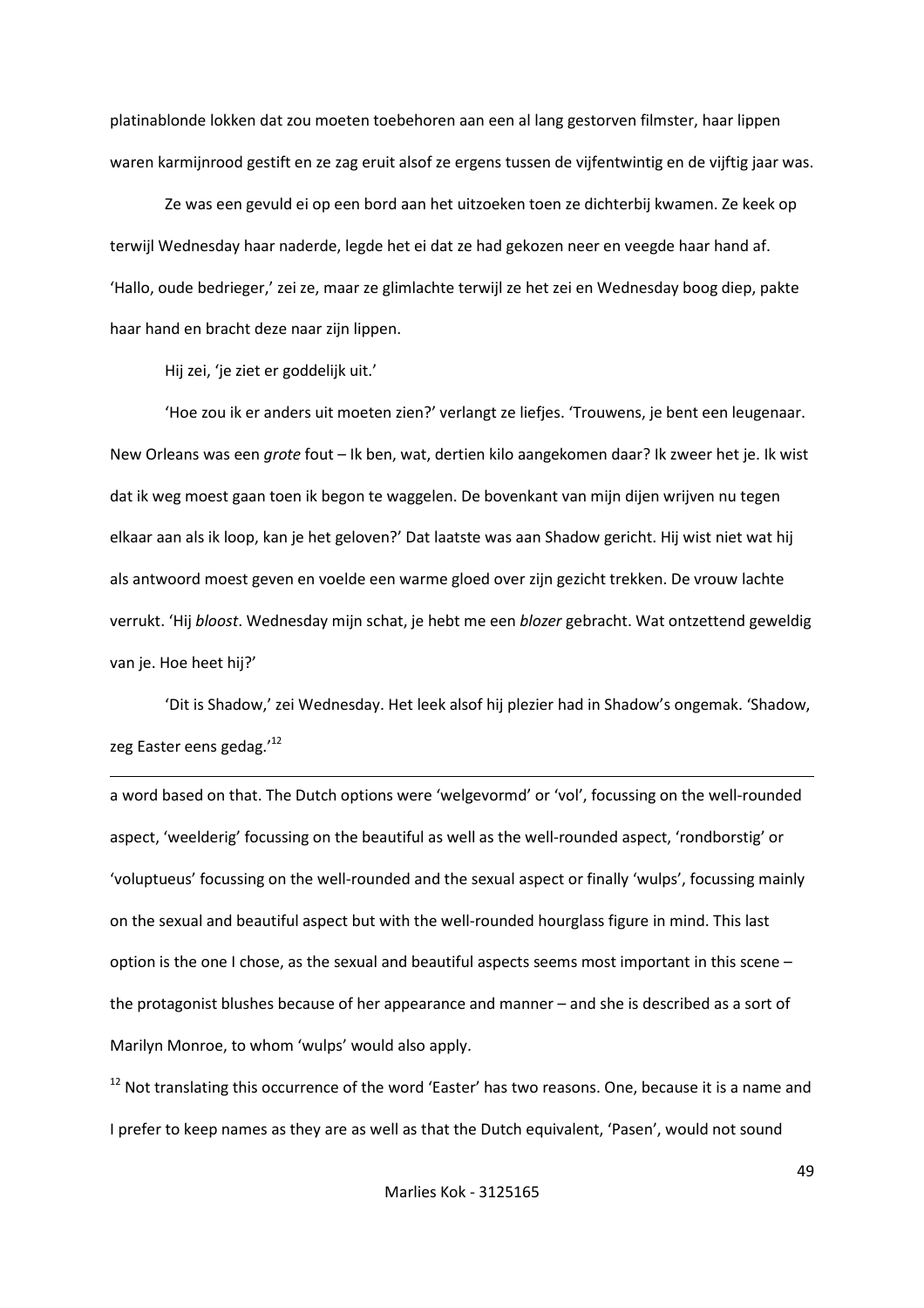Ze dronk een papieren beker met iets wat eruitzag als witte wijn leeg en ging toen staan. 'Shadow is een goede naam,' zei ze. 'Ik wil een Mochaccino. Kom mee.'

 Ze begon weg te lopen. 'En het eten dan?' vroeg Wednesday. 'Je kan het hier niet zomaar laten liggen.'

 Ze glimlachte naar hem, wees naar het meisje dat naast de hond zat en hief daarna haar armen op om de Haight en rest van de wereld te omvatten. 'Laat het hen voeden,' zei ze en ze liep weg, met Wednesday en Shadow achter haar aan.

 'Denk eraan,' zei ze tegen Wednesday terwijl ze liepen. '*Ik* ben rijk. Met mij gaat het prima. Waarom zou ik je moeten helpen?'

 'Je bent een van ons,' zei hij. 'Je bent net zo vergeten en ongeliefd en verwaarloosd als ieder van ons. Het is vrij duidelijk aan wiens kant je zou moeten staan.'

 Ze bereikten een café met terras, gingen naar binnen en namen plaats. Er was slechts één serveerster, die haar wenkbrauwpiercing droeg als een teken van sociale status en een vrouw die koffie maakte achter de toonbank. De serveerster naderde hen, glimlachend uit gewoonte, en nam hun bestelling op.<sup>13</sup>

appropriate and two because it has importance further on in the chapter. If I would translate this to the Dutch name for Easter then the whole connection between the feast and the old German goddess of the dawn, Eostre, would be lost, for Eostre does not at all resemble 'Pasen' while it certainly resembles Easter. The name is therefore of importance to the story and must stay in its original form.

 $13$  The source text had an extra phrase here, 'sat them down', when just a few lines before that the characters had already 'sat down' themselves. When I informed the author Neil Gaiman of this small mistake he at first assumed I had an older version, but when he learned I had what is called "the author's preferred text" from 2005 he did some checking and found that, even though he had known

[…]

<u>.</u>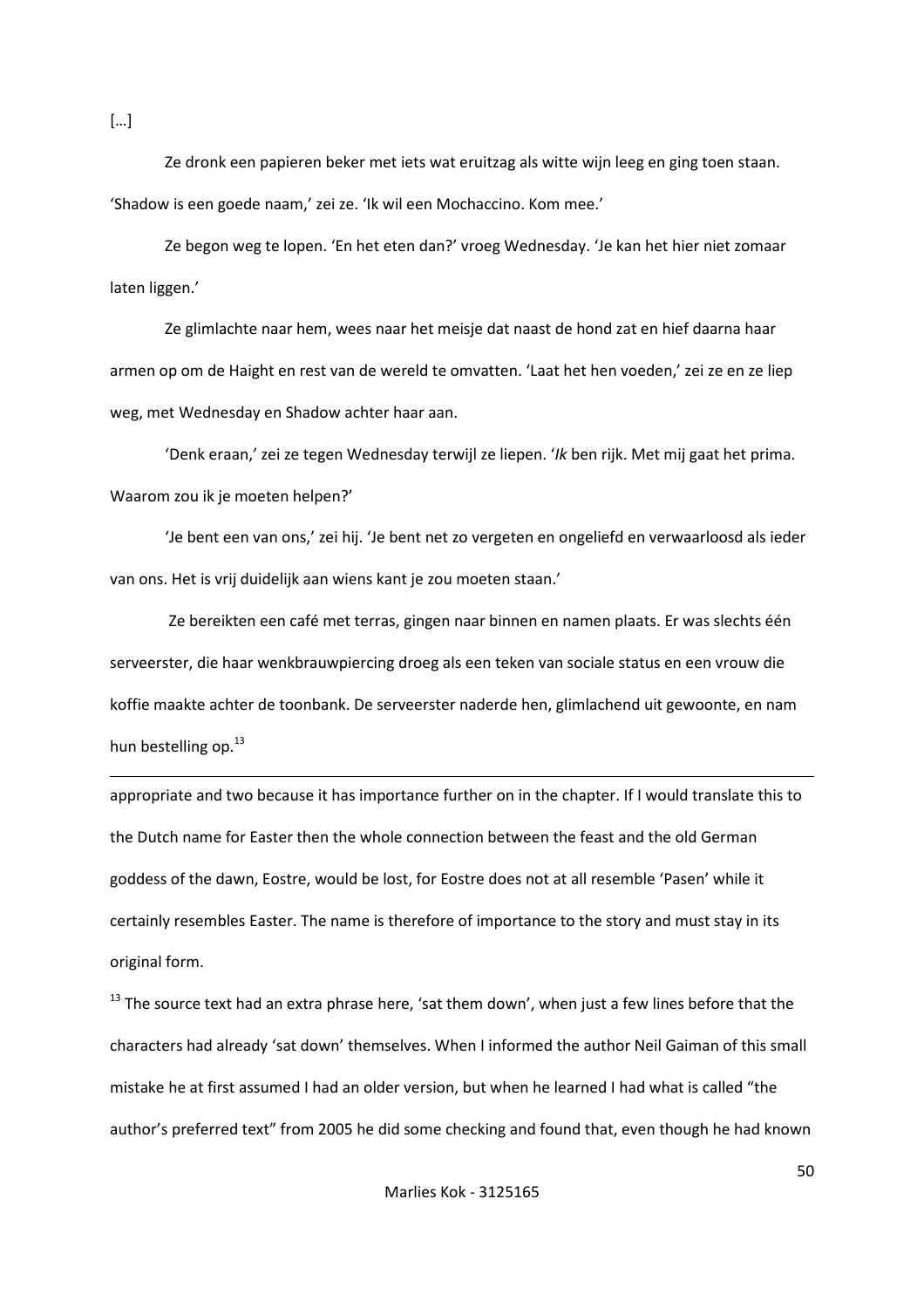Easter legde haar slanke hand op de rug van Wednesday's vierkante grijze hand. 'Ik zeg het je,' zei ze, 'met mij gaat het *prima*. Op mijn feestdagen doen ze zich nog steeds tegoed aan eieren en konijnen, aan snoep en aan vlees, als symbool voor wedergeboorte en paren. Ze dragen bloemen op hun hoed en geven elkaar bloemen. Ze doen het in mijn naam. Elk jaar meer en meer van ze. In *mijn* naam, oude wolf.'

'En jij wordt dik en welvarend van hun aanbidding en liefde?' zei hij op droge toon.

'Doe niet zo stom.' Plotseling klonk ze erg vermoeid. Ze nam een slok van haar Mochaccino.

'Serieuze vraag, mijn schat. Ik ben het er ongetwijfeld mee eens dat miljoenen en miljoenen van ze elkaar geschenken geven in jouw naam en dat ze nog steeds de rites van jouw festival beoefenen, tot het zoeken naar verborgen eieren aan toe. Maar hoeveel van hen weten wie je bent? Hm? Pardon juffrouw?' Dit laatste tegen hun serveerster.

Ze zei, 'Wilt u nog een espresso?'

<u>.</u>

'Nee, mijn schat. Ik vroeg me enkel af of je $14$  een klein meningsverschil dat we hier hadden, kunt oplossen. Mijn vriendin en ik kunnen niet eens worden over wat het woord 'Easter' betekent.<sup>15</sup> Weet jij het misschien?'

of it before, it had still slipped his and his editor's attention in the publication of his final version of the novel. Mr. Gaiman said he wanted the second sitting down to be removed, so true to the author's wishes I left it out in the translation. This is a prime example of how a translator can pick up things even editors miss, simply because they generally read the text with more attention for detail due to having to translate it.

 $14$  The English 'you' can of course be translated to both 'ie' and 'u' in Dutch. Since in this situation it is an older man speaking to a younger woman, and Wednesday is a rather jovial fellow, I chose to translate it with the informal 'je'.

 $15$  I've doubted about whether inserting the word 'Engelse' to this sentence to make clear that 'Easter' is an English word, but the translator should not insert his own thoughts into the text too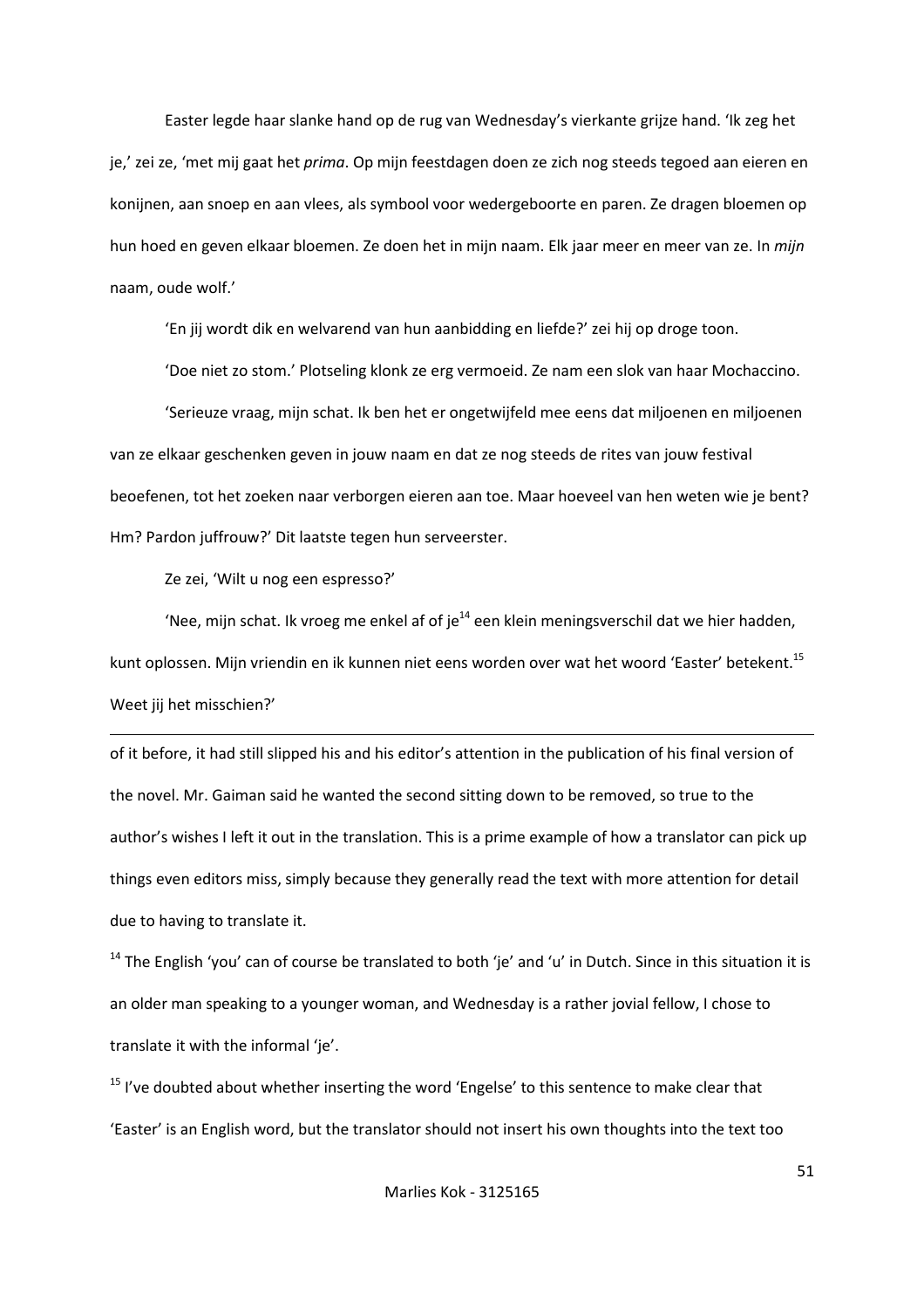Het meisje staarde naar hem alsof groene padden zich door zijn lippen naar buiten begonnen te wurmen. Daarna zei ze, 'Ik weet helemaal niks van dat Christelijke gedoe. Ik ben een paganist.'

De vrouw achter de toonbank zei, 'Ik denk dat het Latijn of zoiets is voor "Christus is herrezen" misschien.'

'Echt waar?' zei Wednesday.

'Ja, echt,' zei de vrouw. 'Easter. Zoals de zon opkomt in het oosten, east, $^{16}$  weet je.

'De herrezen zoon. Natuurlijk – een zeer logische veronderstelling.' De vrouw glimlachte en keerde terug naar haar koffiemolen. Wednesday keek op naar de serveerster. 'Ik denk dat ik wel nog een espresso neem, als je het niet erg vindt. En vertel me, als een paganist, wie aanbid je dan?'

'Aanbid?'

<u>.</u>

'Dat klopt. Ik neem aan dat je een best wel ruime keuze hebt. Dus aan wie wijd je je huiselijk altaar? Voor wie buig je? Tegen wie bid je bij dageraad en schemering?'

Haar lippen vertrokken in een aantal figuren zonder iets te zeggen voor ze zei, 'Het vrouwelijk principe. Het is een empowerment iets, weet je wel.'

'Zeker. En dit vrouwelijk principe van je. Heeft ze een naam?'

much, and such an addition would not make it any more clear. It is already known from the beginning of the book that the characters are in the United States so that they are discussing an English word should not be odd. However, it does alert the reader to the fact that they are reading a translation, whereas the ideal translation would be one where the reader would not, in fact, realize it was one. (Hermans, 4)

 $16$  This is a similar problem as in note 15, but here I chose to add the 'east', to underline the importance of the word in this context. The Dutch 'oosten' resembles the English 'east' but not enough as to make the link directly clear. One can argue from context that the reader would understand that it was the English east being discussed, but since the connection is fairly important to the story I thought that here it would be appropriate to mention it again.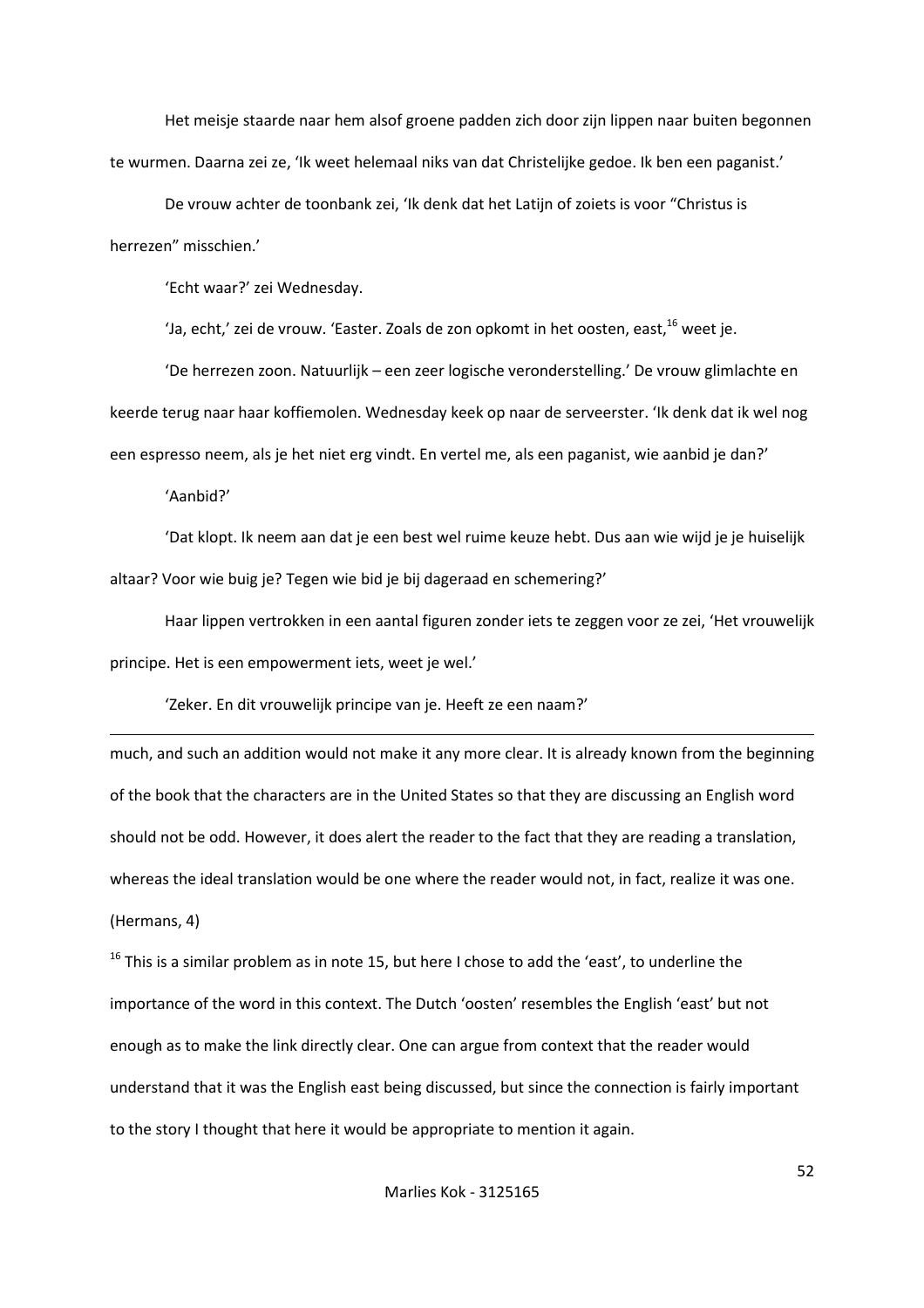'Ze is de godin in ons allen,' zei het meisje met de wenkbrauwring, terwijl haar wangen een kleur kregen. 'Ze heeft geen naam nodig.'

'Aha,' zei Wednesday met een grote apengrijns, 'dus houd je geweldige bacchanalen ter ere van haar? Drink je bloedwijn onder de volle maan, terwijl scharlaken kaarsen branden in zilveren houders? Stap je naakt het zeeschuim in, extatisch zingend naar je naamloze godin terwijl de golven je benen beroeren, likkend aan je dijen als de tongen van duizend luipaarden?'<sup>17</sup>

'U houdt me voor het lapje,' zei ze. 'We doen niet van dat soort dingen die u beschrijft.' Ze haalde diep adem. Shadow vermoedde dat ze tot tien aan het tellen was. 'Nog meer koffie hier? Nog een mochaccino voor u, mevrouw?' haar glimlach leek ontzettend op degene waarmee ze hen had begroet toen ze binnenkwamen.

Ze schudden hun hoofden en de serveerster draaide zich om om een andere klant te begroeten.

'Daar,' zei Wednesday, 'loopt iemand die '*het geloof niet heeft en de lol niet zal hebben.*' Chesterton. Een heuse paganist! Dus. Zullen we buiten de straat op gaan, Easter mijn schat, en de oefening herhalen? Erachter komen hoeveel voorbijgangers weten dat hun Easter-festival haar naam heeft van Eostre van de Dageraad? Eens kijken – ik weet het. We zullen het aan honderd mensen vragen. Voor elk van hen die de waarheid weet, mag je een van mijn vingers afsnijden en als die opraken mijn tenen; voor elke twintig die het niet weten zal jij een nacht de liefde met mij bedrijven. En jij hebt hier het voordeel – dit is immers San Francisco. Er lopen heidenen en paganisten en Wiccans genoeg op deze steile straten.'

Haar groene ogen keken naar Wednesday. Ze waren, besliste Shadow, precies dezelfde kleur als een blad in de lente als de zon er doorheen schijnt. Ze zei niets.

l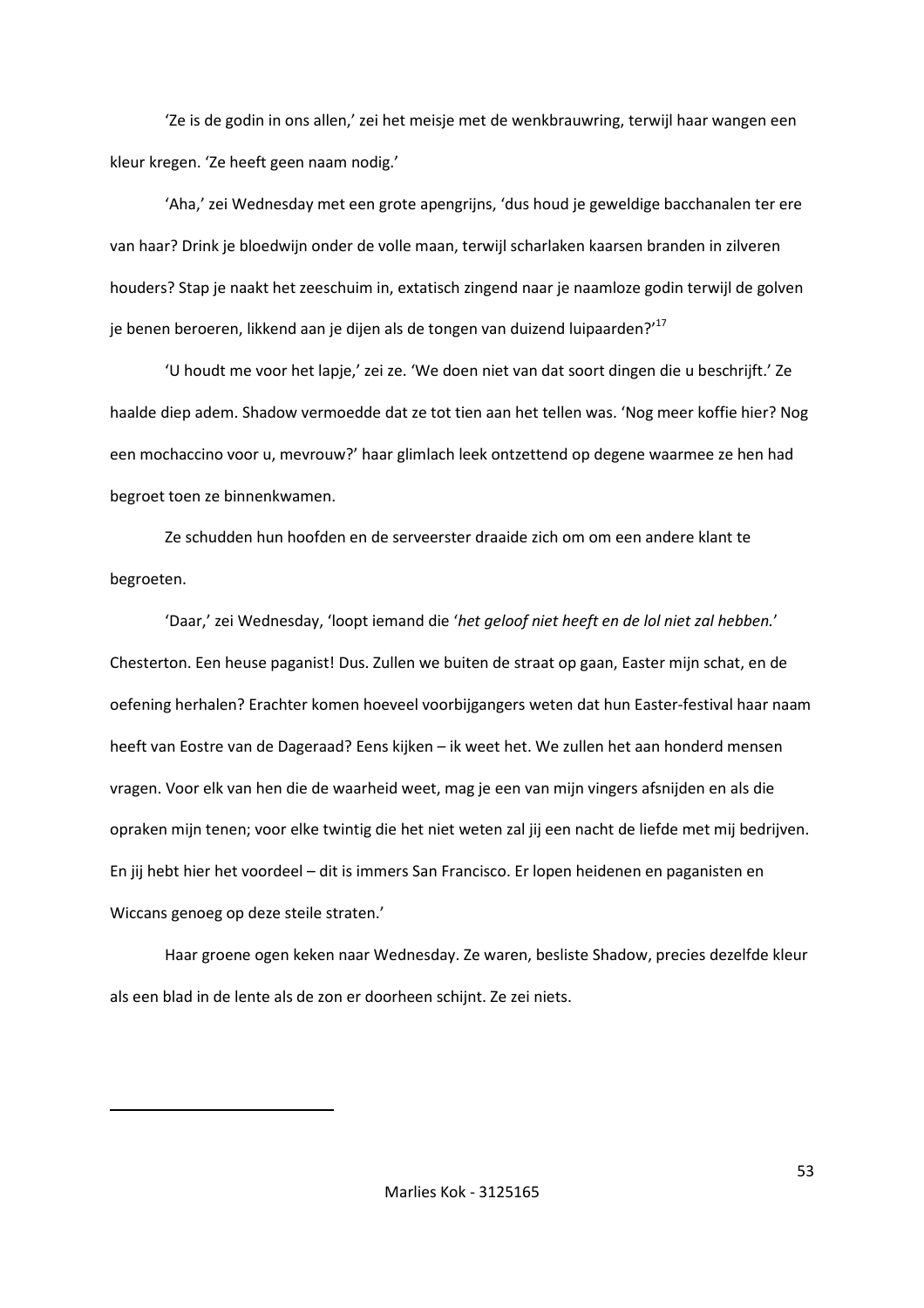'We *kunnen* het proberen,' ging Wednesday verder. 'Maar ik zou eindigen met tien vingers, tien tenen, en vijf nachten in jouw bed. Vertel me dus niet dat ze je aanbidden en je feestdag in acht nemen. Ze mompelen je naam, maar het heeft geen betekenis voor ze. Helemaal niets.'

Tranen stonden in haar ogen. 'Dat weet ik,' zei ze zachtjes. 'Ik ben niet dom.' 'Nee,' zei Wednesday. 'Dat ben je niet.'

# **Discussing** *American Gods*

The biggest difficulty in this excerpt was the connection between Easter and Eostre that the author uses to show the correlation between the Germanic fertility goddess and the Christian Easter festival. The Dutch for Easter is 'Pasen', but then the whole connection with Eostre is lost to the reader, for the whole scene relies on the visual link between Easter and Eostre. Luckily it is made fairly apparent for the Dutch reader that it is about the Easter festival, plus the fact that the setting is clearly foreign and so keeping the names exotic might not be as jarring, but it requires some linguistic tricks to keep the scene intact, which may come across as artificial to the reader. The name 'Wednesday' is similarly a problem. Wednesday is Odin's day of old, though more derived from his Anglo-Saxon name Woden; people who are unfamiliar with Norse mythology may be unaware of the connection, which is most likely exactly the author's intent. However, here it is important to be consistent: translate all names, or translate none of them. Since some names would ruin parts of the plot in translation, all names remain as they were.

 While this excerpt had few genre-specific problems, it is a great example of how the inherent meanings or visual aspects of names can be very difficult to translate to the target language – in this case Dutch – because of their importance to the characters and the story and the damage it would do to the story or scene if it were translated without a second thought. As stated in the previous chapter by Fernandes, translating names may be one of the most problematic aspects of translation because of how they tie to the character or the plot, and the character of Eostre, while minor, has an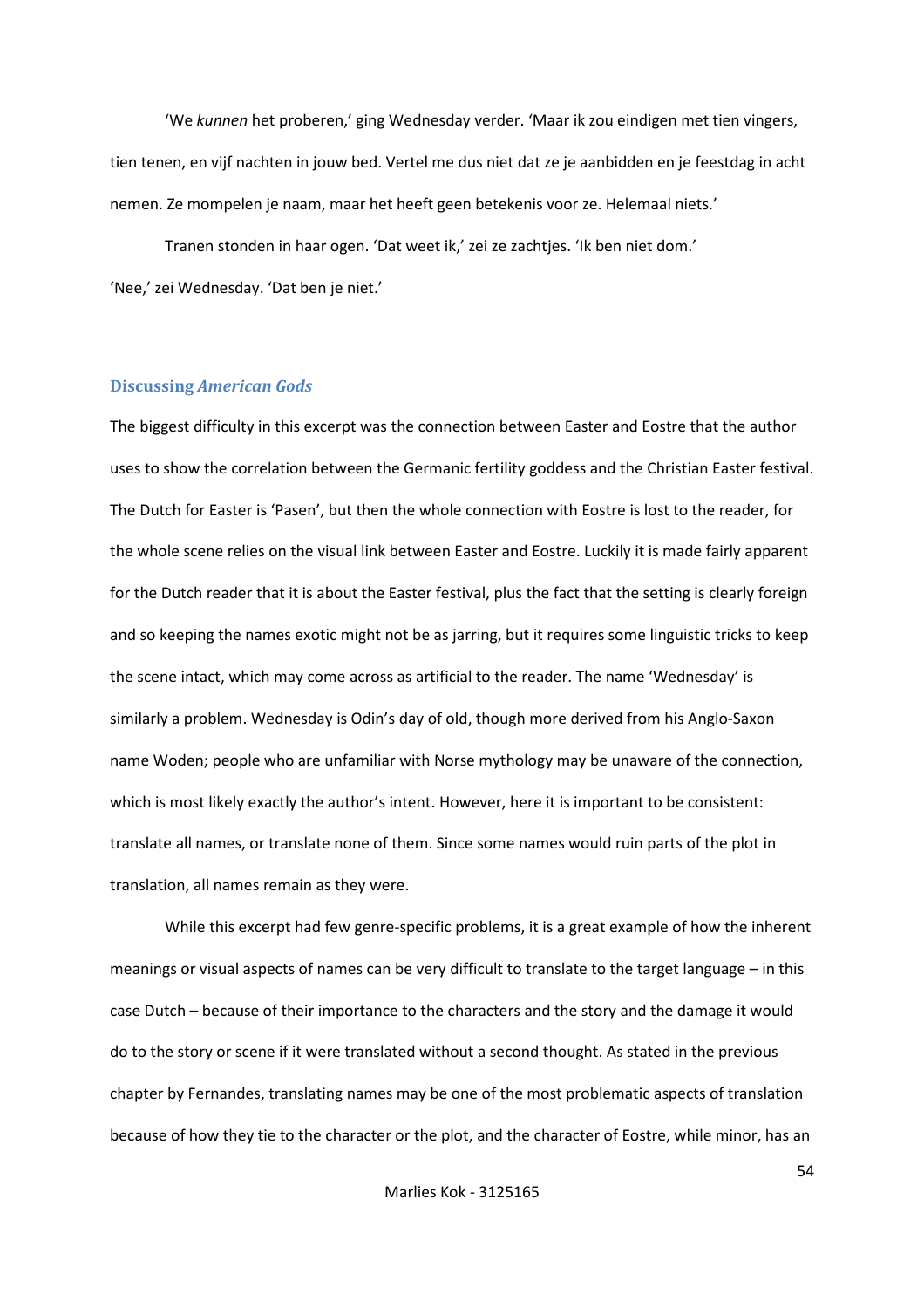important role to play that would be diminished by careless handling of her name and background. And this is not only true for her name in this novel; all gods have names that refer, openly or obliquely, to their backgrounds. Retaining these references in the target text is challenging, which is why sometimes the best option is to keep them as they are.

### **Neil Gaiman & Terry Pratchett - Good Omens**

The third excerpt is of *Good Omens* by Neil Gaiman and Terry Pratchett, first published in 1990, though this excerpt is from the revised edition published in 2006. Here the setting is England, in a world where angels and demons are very much real and meddling with the world in the name of God and the Devil, though the authors stress that real good and evil is not made in heaven or hell, but is inside the human race itself. The book starts with the arrival of the Antichrist on earth to herald the apocalypse; the Antichrist arrives in baby form and is supposed to be swapped with the baby of an American diplomat. However, one of the attending nuns makes a mistake and swaps the baby with that of an English accountant instead. When both babies go home, both heaven and hell send people to the American diplomat's child, who is a normal human, to teach him good and evil, while the real Antichrist grows up undisturbed in Tadfield, England. When the apocalypse begins eleven years later this mistake causes the Antichrist to have no idea about who he is and what is being expected of him, namely to lead the Four Horsemen of the Apocalypse to the end of the world. He only has this vague feeling that he wants to conquer the world, but lacks the theoretical background to discern why. In this story, the last days of the earth have been correctly predicted by the witch Agnes Nutter several centuries before, and it is her descendent, Anathema Device, who is now preparing herself for it; Agnes' prophecies have always come true before. The two scenes in the excerpt are about the demon Crowley - who was responsible for making sure the swapping of the babies went alright and is now also being held responsible for everything that went wrong after -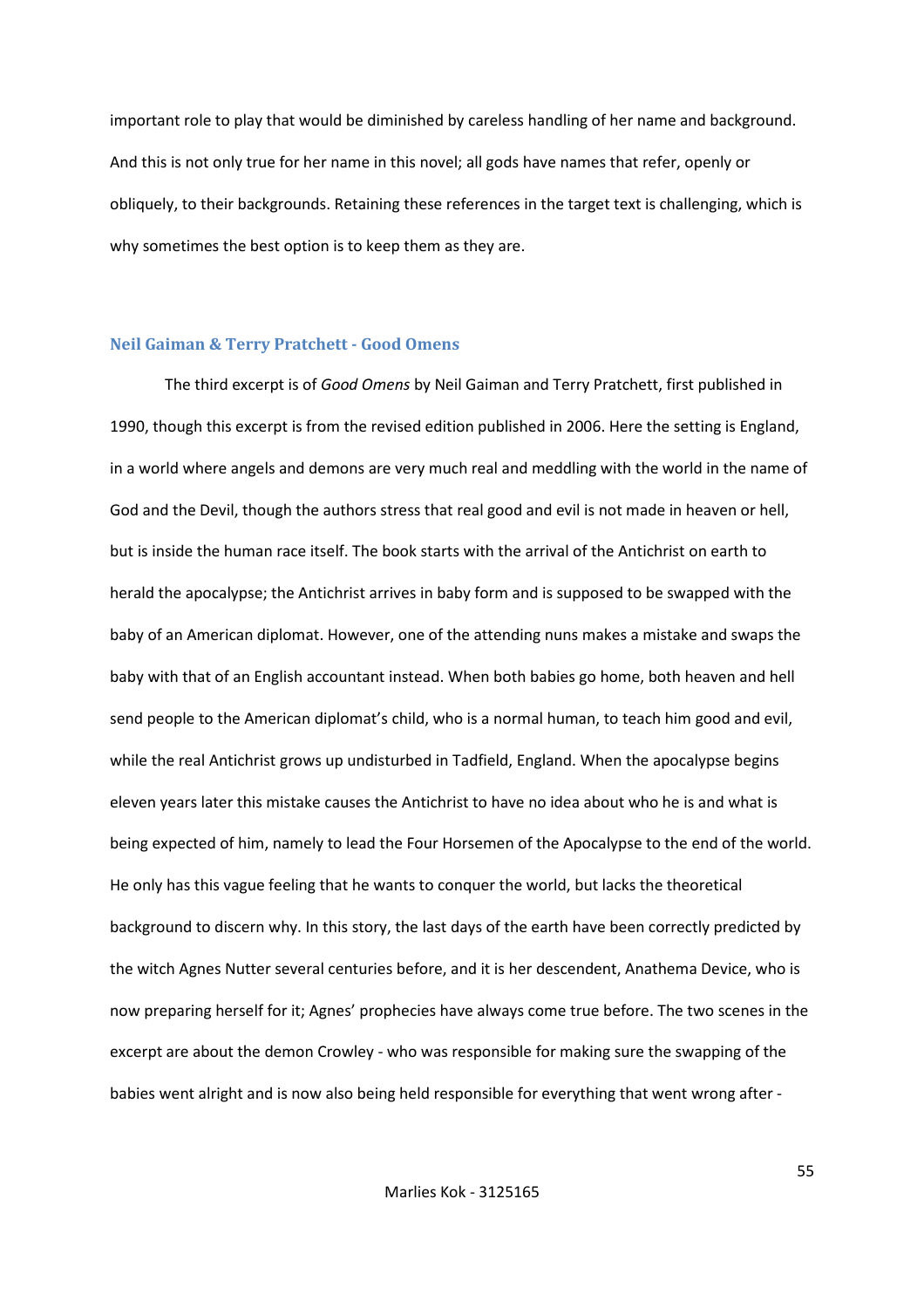who is trying to get out of London and towards Tadfield, and about Adam the Antichrist, hiding in a grove with his friends, waiting for the Four Horsemen so that the apocalypse can begin.

The setting of this novel is England, more specifically London and Tadfield, where Crowley and Adam respectively live. The authors introduce the supernatural elements of angels and demons and witches as something quite natural, something that has always been there but never really occurred to the human race because they were simply stories to them. Of course, the angels and demons had strict order to keep themselves a secret, so any meddling with humans would be done circumspectly. And meddling is why they existed, though generally in small ways, being the little butterfly flapping its wings to cause a great storm a while later. All supernatural occurrences therefore seem quite small and easy to cover up, though it changes drastically when the apocalypse actually starts and no one is bothering to hide it anymore, which is made quite clear in the first part of this excerpt where Crowley, to the eyes of the humans, survives driving in a flaming car.

As with *American Gods*, this novel has few genre-specific problems next to the setting, but many names/realia that cause difficulties in translation to the target language, Dutch. While not all of them appear in this excerpt, again I've chosen to retain the names in their original format for the sake of consistency. Some names, like Crowley and Adam, could have working target language equivalence, but others, like Anathema Device and Newton Pulsifer, would lose in translation. Next to the names the merging of the supernatural with the contemporary setting so that it remains inherently logical takes some effort on the part of the translator, but other than that this novel's greatest challenge is that it is a satire, and the language used by the authors is aimed towards the goal of amusing their audience. Retaining that humour would most likely be the translator's main concern with this novel.

# **Goede Voorbodes**

*Terry Pratchett & Neil Gaiman*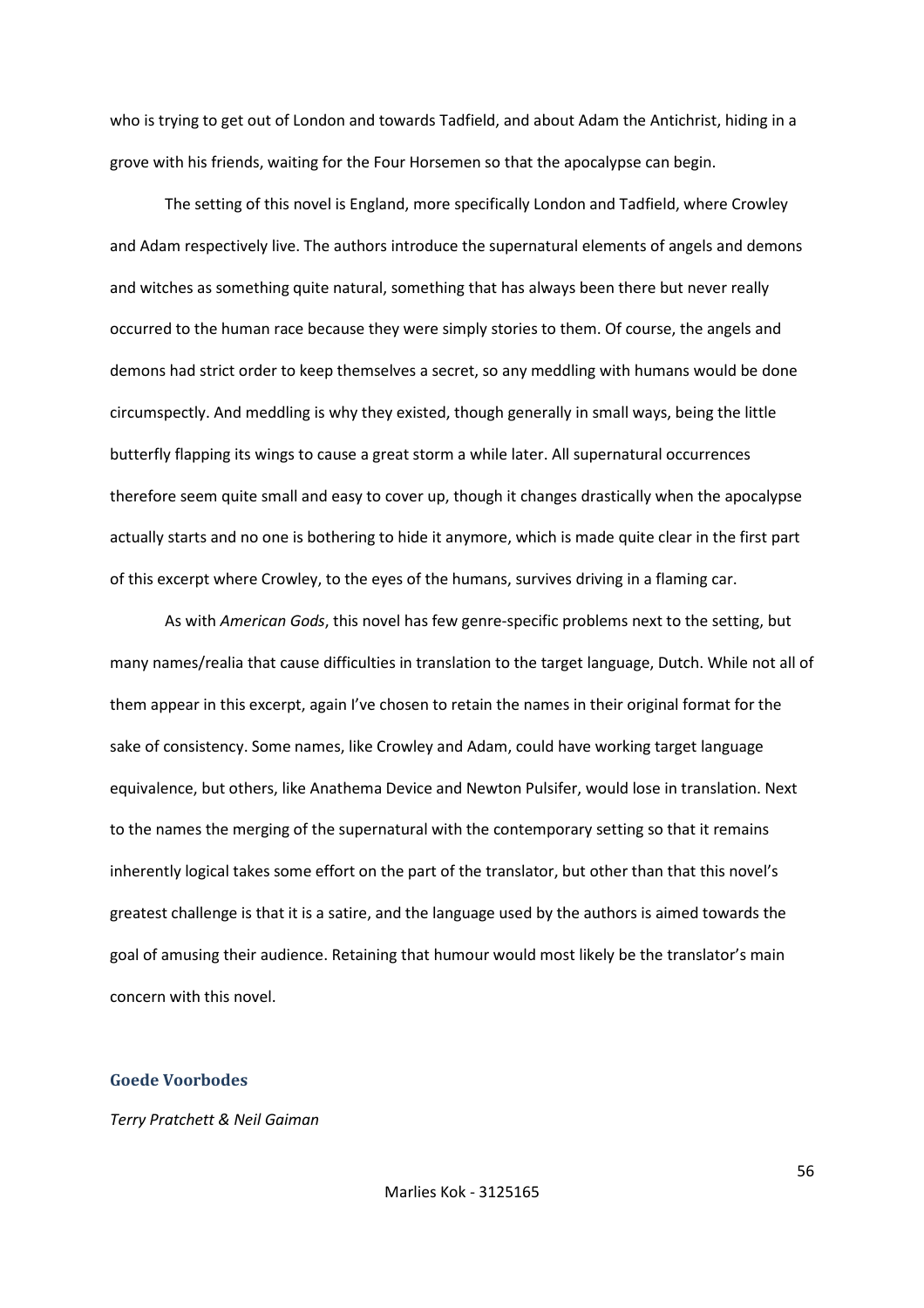Je zou het niet als dezelfde auto hebben herkend. Er was bijna geen centimeter zonder deuken. Beide voorlampen waren gebroken. De wieldoppen waren allang verdwenen. Hij zag eruit als de veteraan van honderd sloopraces.

 De trottoirs waren erg geweest. De voetgangerstunnel was nog erger. Het ergste was het oversteken van de rivier de Theems. Hij had tenminste de tegenwoordigheid van geest gehad om alle ramen te sluiten.

Toch had hij het gehaald.

 Over een paar honderd meter zou hij op de M40 zijn; een redelijke vrije rit naar Oxfordshire. Er was nog maar een probleempje: tussen Crowley en de open weg lag nogmaals de M25. Een schreeuwend, gloeiend lint van pijn en donker licht.\* *Odegra*. Niets kon het oversteken en dat overleven.

 Niets sterfelijks in ieder geval. En hij wist niet zeker wat het zou doen met een demon. Het kon hem niet doden, maar plezierig zou het zeker niet zijn.

 Er stond een politieversperring voor het viaduct voor hem. Uitgebrande wrakken –sommigen brandden nog – waren getuige van het lot van de vorige auto's die over het viaduct boven de donkere weg moesten rijden.

De politie zag er niet blij uit.

Crowley schakelde naar de tweede versnelling en trapte het gaspedaal ver in.

Hij reed met honderd door de versperring. Dat was het makkelijke gedeelte.

 Voorvallen van spontane zelfontbranding staan in de hele wereld geregistreerd. Het ene moment is iemand vrolijk zijn leven aan het lijden; het volgende moment is er slechts een treurige foto van een hoopje as en een eenzame en mysterieus onverkoolde voet of hand. Voorvallen van spontane voertuigontbranding zijn minder goed gedocumenteerd.

Wat de statistieken ook waren, ze zijn zojuist met één omhoog gegaan.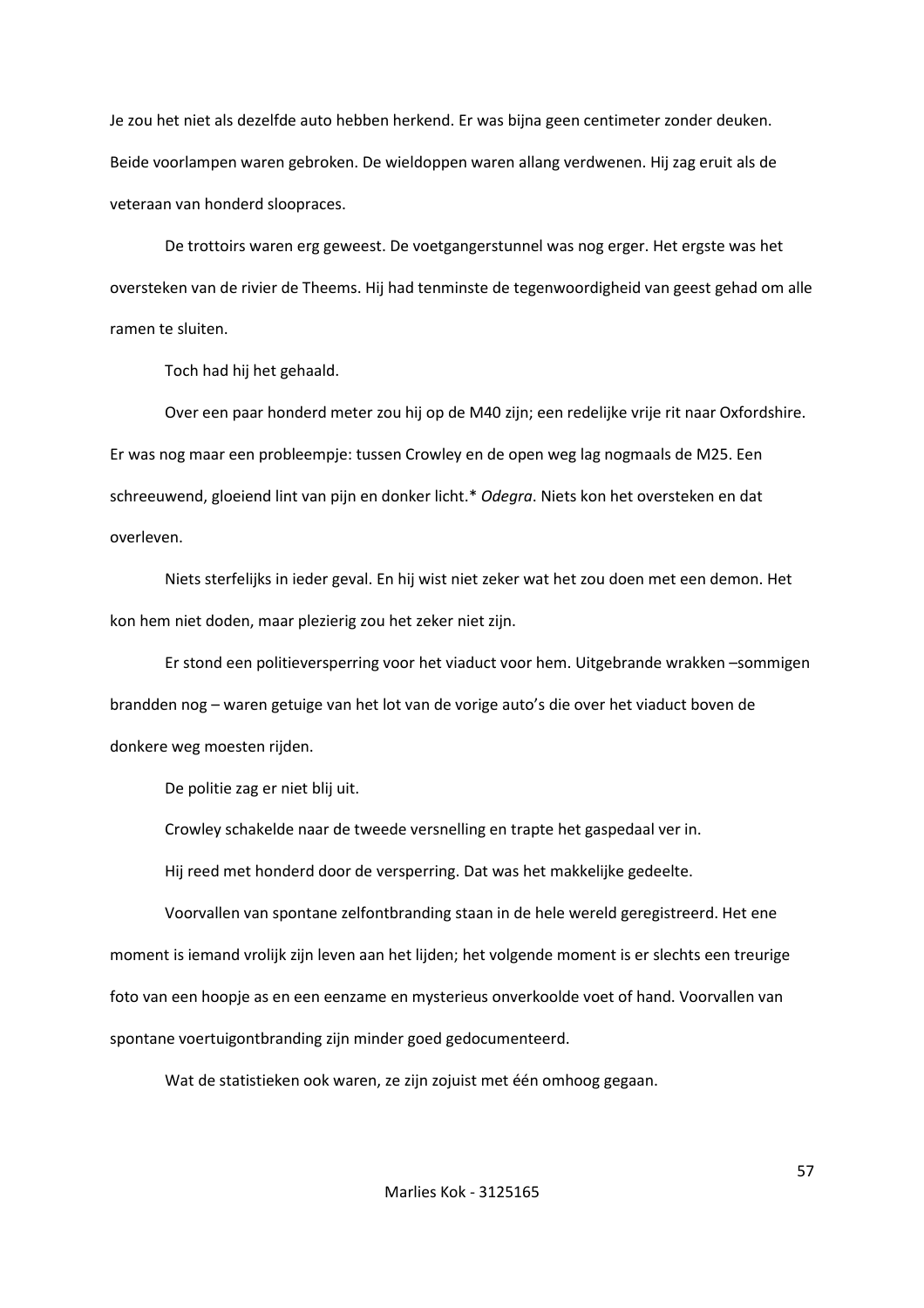De leren stoelbekleding begon te roken. Terwij hij voor zich uit staarde, tastte hij linkshandig<sup>18</sup> op de bijrijderstoel voor Agnes Nutter's Fijne en Accurate Profetieën<sup>19</sup> en verhuisde deze naar de veiligheid van zijn schoot. Hij wou dat ze dit had voorspeld.†Daarna verzwelgde de vlammen de auto.

Hij moest door blijven rijden.

l

Aan de andere kant van het viaduct was nog een politieversperring, om de overtocht van auto's die London in probeerden te komen te voorkomen. Ze waren aan het lachen om een verhaal dat zojuist over de radio was verteld, dat een motoragent op de M6 een gestolen auto had aangehouden, enkel om te ontdekken dat de bestuurder een grote octopus was.

Sommige politiekorpsen geloofden ook alles. De Metropolitische politie niet. De Met was de meest taaie, cynisch pragmatische, koppig nuchtere politiekorps in heel Groot-Brittanië.

Er was veel voor nodig om een smeris van de Met van streek te maken.

Er was bijvoorbeeld een grote, beschadigde auto dat niets meer of minder was dan een vuurbal, een vlammend, brullend, verwrongen metalen wrak uit de Hel voor nodig, bestuurd door

 $18$  It is an English car, so the driver's seat is to the right and the passenger seat to the left. I've doubted about whether to naturalise it to make it conform to the Dutch cars that Dutch readers will know, but it does not serve much purpose nor does keeping it as left-handed interfere with the story. <sup>19</sup> The title of the book in the source text is *Agnes Nutter's Nice and Accurate Prophecies*. As is described in the novel several times, "*nice* also means 'scrupulously exact'."(Pratchett & Gaiman, 45) With that in mind I had to think of a similar Dutch word which both has the 'nice' and 'exact' connotation, which of course the most common equivalent for 'nice' in Dutch, 'leuk', has not. The only translation of 'nice' which came close was 'fijn', which aside from the 'nice' aspect is also mentioned in the van Dale dictionary as meaning "in staat bijzondere onderscheiding te maken", with the connotations of quality, precision and purity attached. This together with 'accuraat' makes it perfectly clear to the readers that these prophecies are indeed very accurate.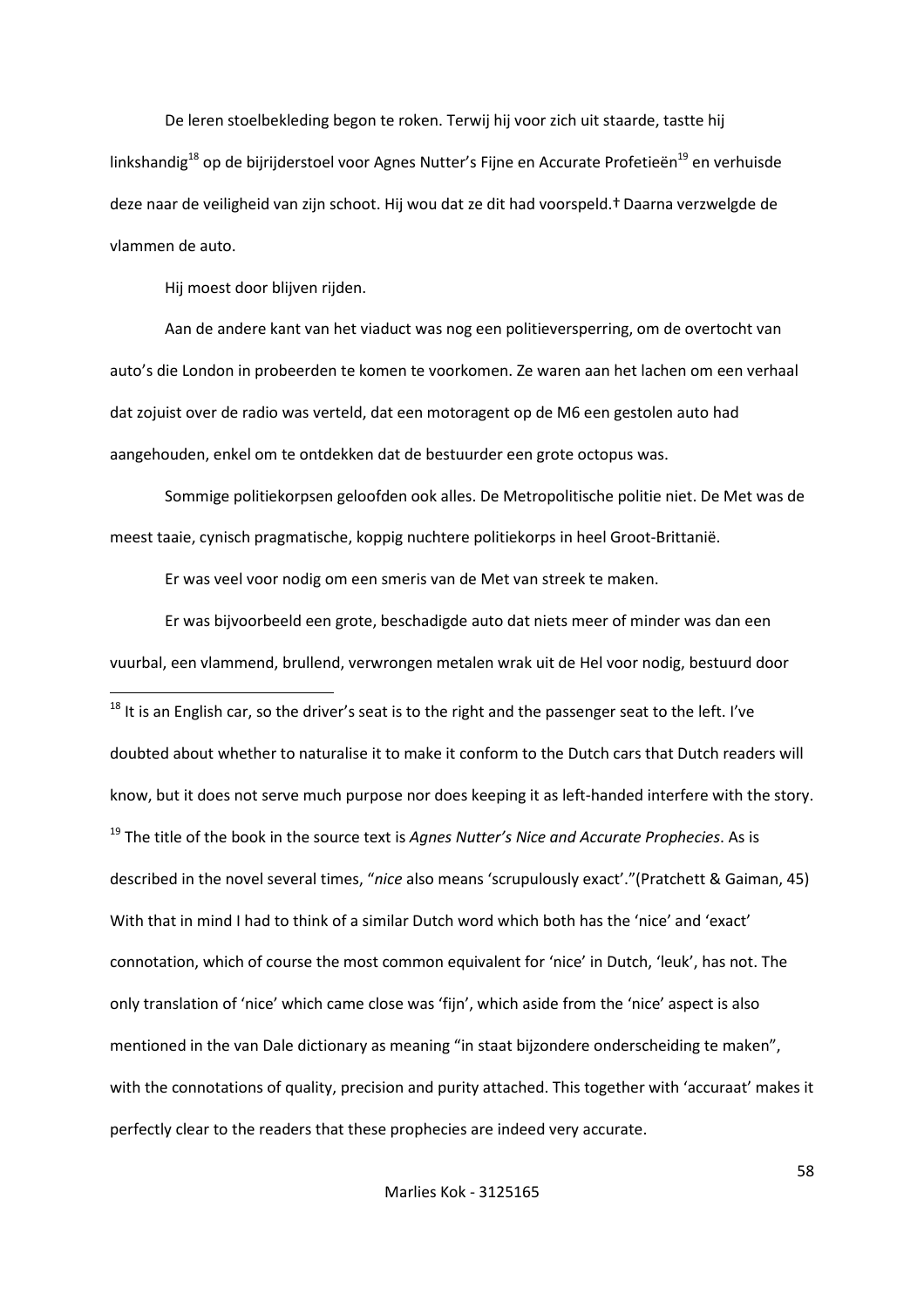een grijnzende gek met zonnebril gezeten tussen de vlammen, die dikke zwarte rook achterliet en recht op hen afkwam door de neerslaande regen en wind met een snelheid van honderddertig kilometer per uur.

Dat zou het elke keer weer doen.

 $~\sim$ \* $~\sim$ 

De groeve was een kalm middelpunt in de stormachtige wereld.

Donder rommelde niet slechts boven hun hoofden, het scheurde de lucht in tweeën.

 'Er komen nog wat vrienden van me,' herhaalde Adam. 'Ze zullen hier snel zijn en dan kunnen we echt beginnen.'

 Hond begon te huilen. Het was niet langer het betoverende gehuil van een eenzame wolf maar het vreemde getril van een kleine hond in grote problemen.

Pepper zat naar haar knieën te staren.

Ze leek iets op haar lever te hebben.

Eindelijk keek ze op en staarde Adam in zijn lege grijze ogen.

'Welk stuk ga jij hebben, Adam?' zei ze.

De storm was vervangen door een plotselinge, luide stilte.

'Wat?' zei Adam.

'Nou, je hebt de wereld verdeeld, toch, en wij hebben allemaal een stuk gekregen – welk stuk

ga jij hebben?'

De stilte zong als een harp, hoog en dun.

'Ja,' zei Brian. 'Je hebt ons nooit verteld welk stuk jíj gaat hebben.'

'Pepper heeft gelijk,' zei Wensleydale. 'Het lijkt míj alsof er niet veel over is, als wij al deze

landen gaan hebben.'

Adam's mond ging open en dicht.

'Wat?' zei hij.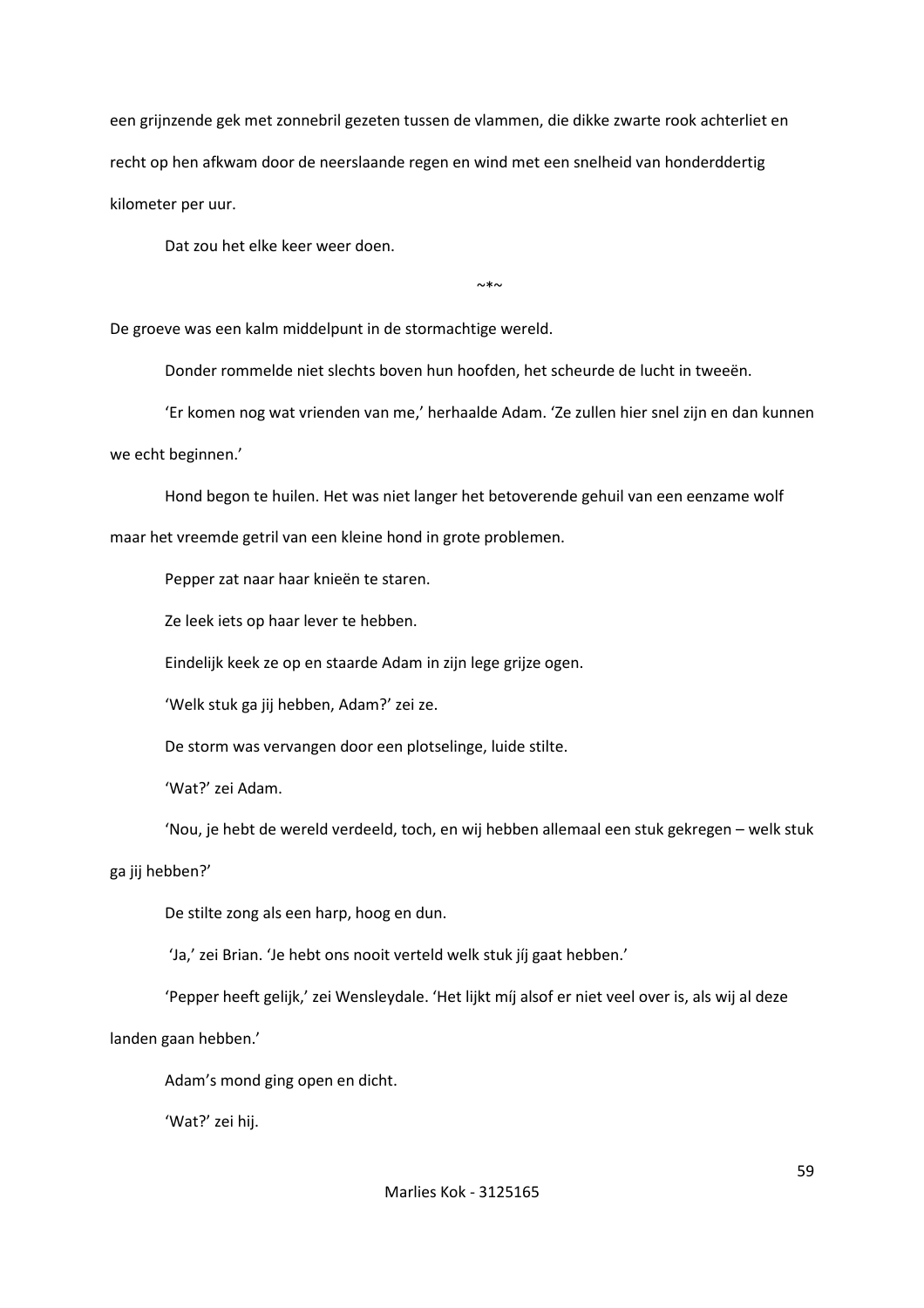'Welk stuk is van jou, Adam?' zei Pepper.

Adam staarde haar aan. Hond was opgehouden met huilen en keek zijn meester met de

onbeweeglijke, gespannen, peinzende blik van een vuilnisbakje aan.

'I-ik?' zei hij.

De stilte ging maar door, één noot dat de geluiden van de wereld kon overstemmen.

'Maar ik zal Tadfield hebben,' zei Adam.

Ze staarden hem aan.

'En, en Lower Tadfield, en Norton, en Norton Woods—'

Ze staarden nog steeds.

Adam's blik trok over hun gezichten heen.

'Dat is alles wat ik ooit heb gewild,' zei Adam.

Ze schudden hun hoofd.

 'Ik kan ze hebben als ik dat wil,' zei Adam, zijn stem doorspikkeld met stuurse opstandigheid en zijn opstandigheid omrand met plotselinge twijfel. 'Ik kan ze ook beter maken. Betere bomen om in te klimmen, betere vijvers, betere...'

Zijn stem stierf weg.

'Dat kan je niet,' zei Wensleydale mat. 'Ze zijn niet Amerika en al die andere plekken. Ze zijn

echt *echt*. Trouwens, ze behoren ons allemaal toe. Ze zijn van ons.'

'En je kan ze niet beter maken,' zei Brian.

'Trouwens, zelfs al deed je dat, dan zouden we het allemaal weten,' zei Pepper.

'Oh, als dat alles is waar jullie je druk om maken, maak je dan geen zorgen,' zei Adam luchtig,

'want ik kan jullie toch allemaal laten doen wat ik wil, wat dan ook—'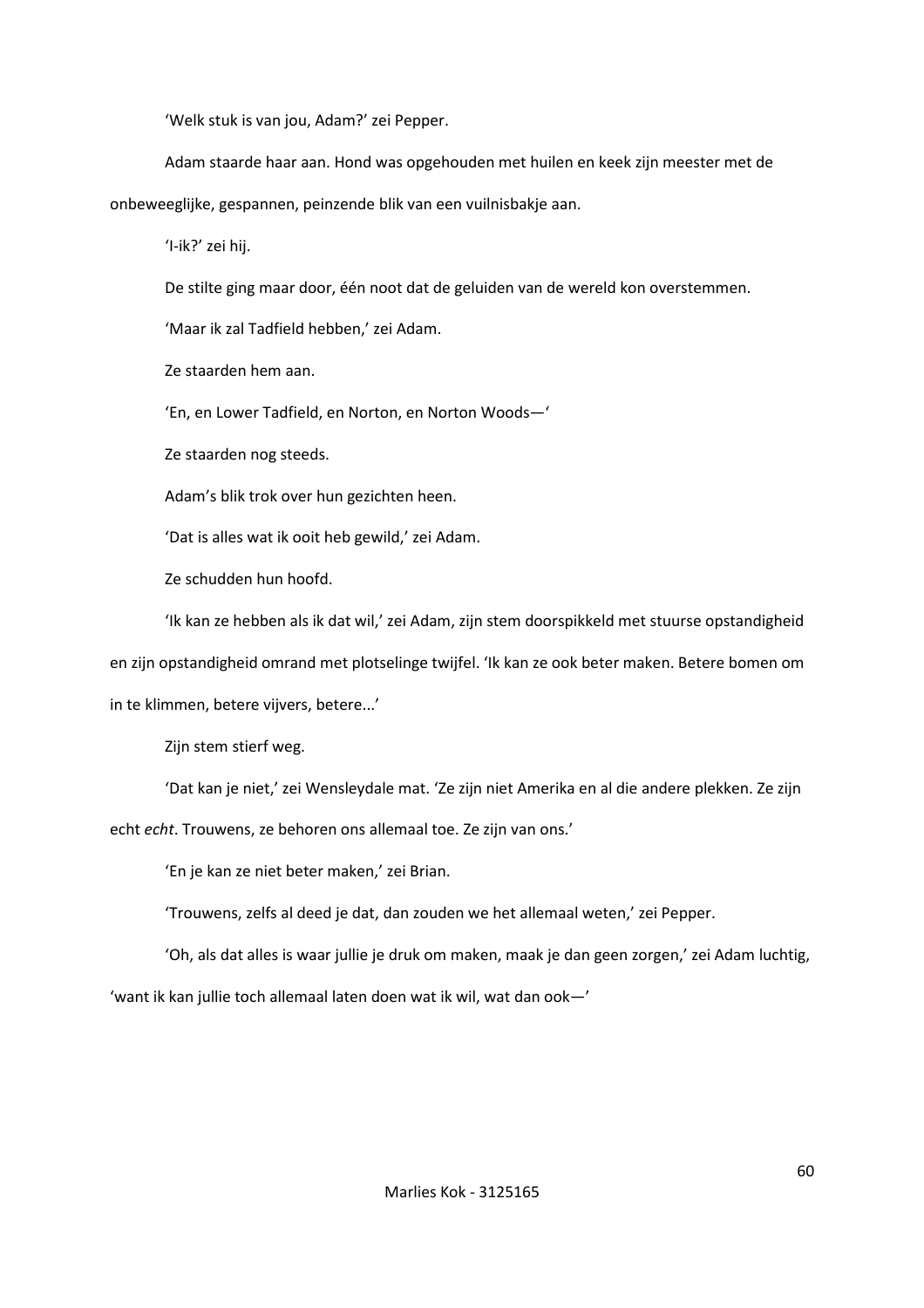Hij stopte, terwijl zijn oren met afschuw luisterden naar de woorden die zijn mond sprak. De Zij<sup>20</sup> waren aan het terugdeinzen.

Hond deed zijn poten over zijn hoofd.

Adam's gezicht zag eruit als de verpersoonlijking van de val van een keizerrijk.

'Nee,' zei hij schor. 'Nee. Kom terug. *Ik beveel het je!*'

Ze verstijfden midden in hun vlucht.

Adam staarde naar hen.

l

'Nee, ik meende het niet—' begon hij. 'Jullie zijn mijn vrienden—'

 Zijn lichaam schokte. Zijn hoofd was achterover gegooid. Hij hief zijn armen op en beukte de lucht met zijn vuisten.

Zijn gezicht vertrok. De krijtvloer barstte onder zijn schoenen.

 Adam opende zijn mond en gilde. Het was een geluid dat een slechts sterfelijke keel niet zou hebben moeten kunnen voortbrengen; ze dreef uit de groeve<sup>21</sup>, mengde zich met de storm, zorgde dat de wolken zich verwrongen tot nieuwe en onaangename vormen.

 $^{20}$  "It didn't matter what the four had called their gang over the years, [...] Everyone else always referred to them darkly as Them, and eventually they did too." (Pratchett & Gaiman, 135) 'Them' is what the neighbourhood these kids were 'terrorizing' called the four characters whenever they were referring to them, usually in the context of something bad that happened in their vicinity that the Them were blamed for. The Dutch equivalent of this pronoun would be 'zij', which also fits the context in which it was used. "Who did this?" "Them, who else?" / "Wie heeft dit gedaan? 'Zij, wie anders?" The other option was 'hen', but 'zij' is more informal and therefore more fitting. It can be argued that 'de Zij' is not grammatical in Dutch, but the same is true for 'the Them' in English, because the author has turned the pronoun into a name and therefore into a noun.  $21$  "...it wound out of the quarry..." The many options for 'wound', 'blazen', 'kronkelen', 'schallen',

'draaien', 'slingeren', all were not adequate in the sentence. Some were too strong (like 'schallen'),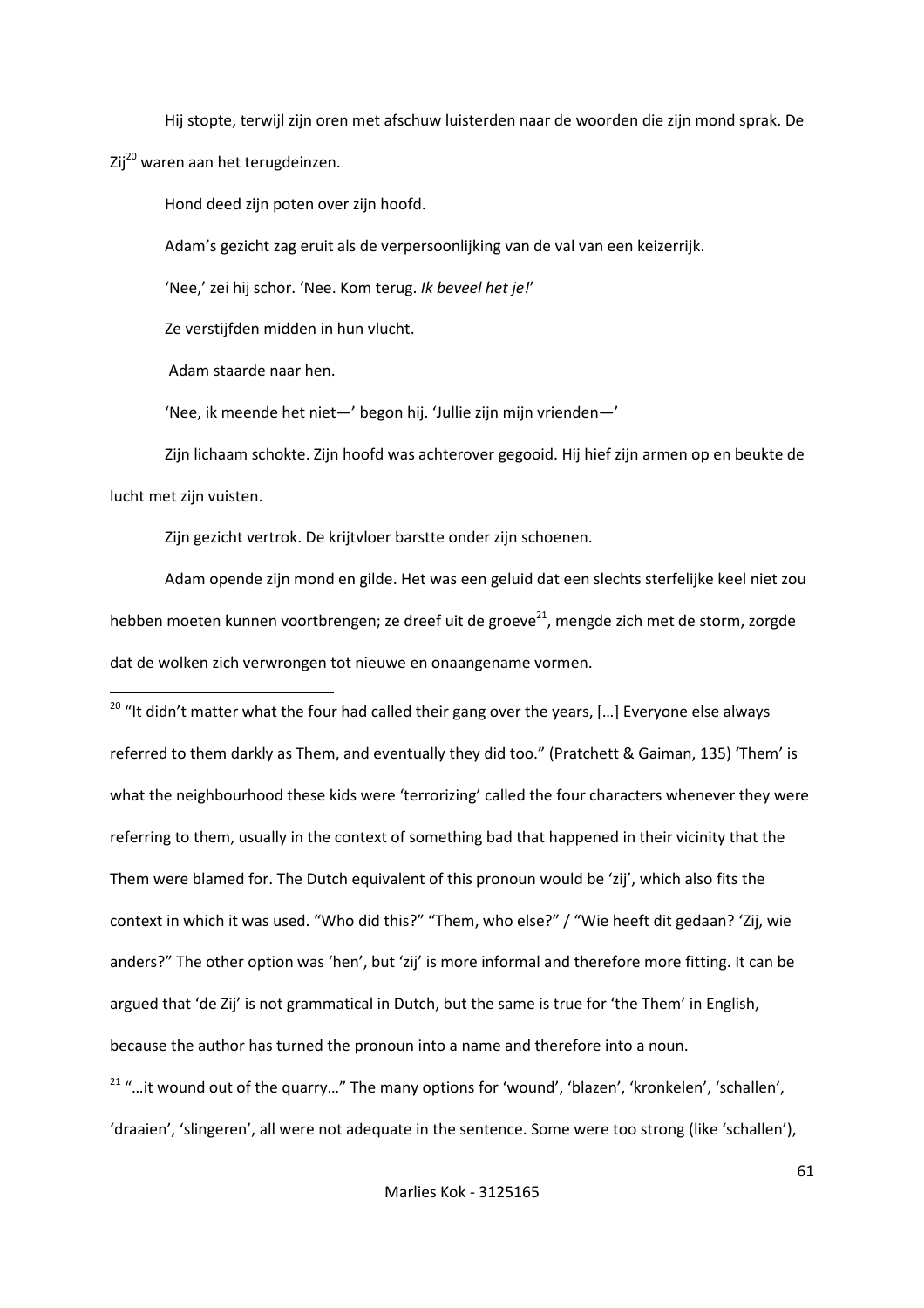Het ging door en door.

Het weergalmde door het universum, welke een stuk kleiner is dan de meeste

natuurkundigen zouden geloven. Het rammelde aan de hemelse sferen.

Het sprak van verlies en het hield een hele lange tijd niet op.

En toen wel.

<u>.</u>

Iets stroomde weg.

Adam's hoofd zakte weer naar beneden. Zijn ogen gingen open.

 Wat er ook hiervoor in de groeve had gestaan, Adam Young stond er nu. Een wijzere Adam Young, maar evengoed Adam Young. Mogelijkerwijs zelfs meer van Adam Young dan er ooit eerder was geweest.

 De spookachtige stilte in de groeve was vervangen door een meer vertrouwde, behaaglijke stilte, slechts de simpele afwezigheid van geluid.

De bevrijdde Hen zaten in elkaar gedoken tegen de krijten klif, hun ogen op hem gericht.

 'Het is goed,' zei Adam zachtjes. 'Pepper? Wensely? Brian? Kom terug. Het is goed. Het is goed. Ik weet alles nu. En jullie moeten me helpen. Anders gaat het allemaal gebeuren. Het gaat allemaal echt gebeuren. Het gaat allemaal gebeuren, als we niet iets doen.'

\* Eigenlijk geen oxymoron. Het is de kleur na ultraviolet. De technische term ervoor is infrazwart. Het kan vrij makkelijk gezien worden onder experimentele omstandigheden. Om het experiment uit te voeren selecteer je simpelweg een gezonde bakstenen muur met een goede aanloop en storm je, met gebogen hoofd, erop af.

others did not fit the noun it was connected with. In Dutch, a 'kronkelend geluid' or a 'draaiend geluid' sounds rather odd. A viable option was a 'schallend geluid' but it was too strong a word in this context. After trying them all I finally settled on a synonym, 'drijven', which fit both the noun and the scene.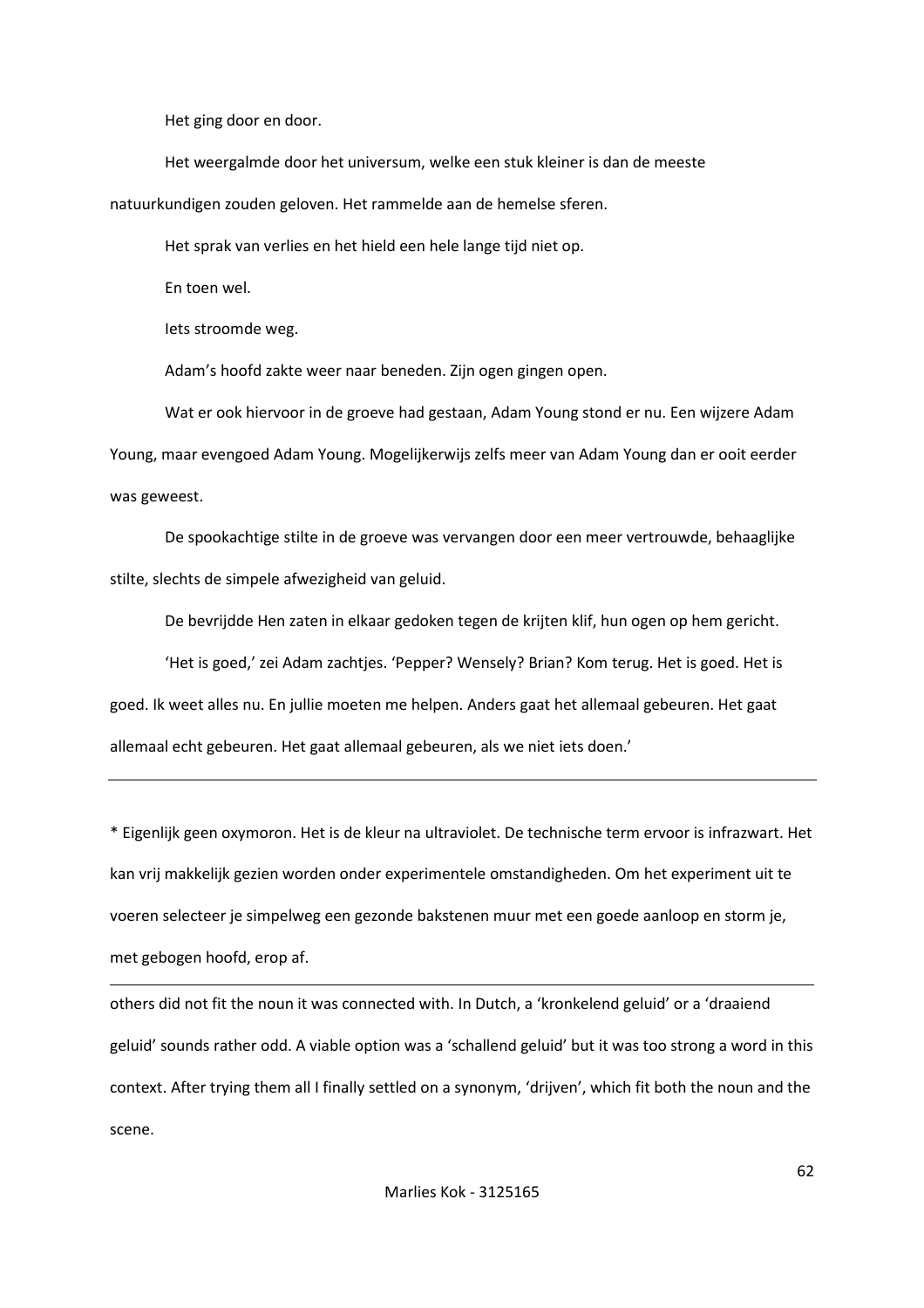De kleur die in flitsen achter je ogen flikkert, achter de pijn, vlak voor je doodgaat, is infrazwart.

# †Dat had ze. Er stond:

 Een strate van lichte zal schreeuwen, de swarte coets van de Serpente sal flammen en een Kwiene sal niet langer kwiksilveren liederen singen.<sup>22</sup>

 Het grootste gedeelte van de familie had ingestemd met Gelatly Device, die rond 1830 een korte verhandeling had geschreven waarin het werd uitgelegd als een metafoor voor de verbanning van Weishaupt's Illuminati uit Beieren in 1785.

# **Discussing** *Good Omens*

l

As mentioned, the difficulty with this novel is mostly that it is a satire; the writing style is often humorous, with short sentences to lead up to the pun. The scene with Crowley is meant to evoke laughter, but the scene with Adam would sooner be met with an indulging smile. The fact that angels and demons exist is taken completely for granted because it is a humorous book, and the angel and demon that are two of the main characters are really what you'd expect very old humans who've

<sup>&</sup>lt;sup>22</sup> "A street of light will screem, the black chariot of the Serpente will flayme, and a Queene wille sing quickfilveres songes no moar." A quick search in the Oxford English Dictionary reveals that the spelling of the words has no source and has sprouted from the fingers of the author only; 'flame' for example was never spelled 'flayme' according to the OED, nor was 'scream' ever spelled as 'screem' (though there were occurrences of 'skreem' and 'screme' in Middle English according to the OED.) For a fitting translation, I used the Old and Middle Dutch Dictionary and used either Old or Middle Dutch spelling for the nouns and verbs, using both forms of Dutch indiscriminately to make the prophecy look old. I also chose to change the band Queen's name to 'Kwiene', to keep the English pronunciation but making it look a little more Dutch, conforming with the rest of the sentence.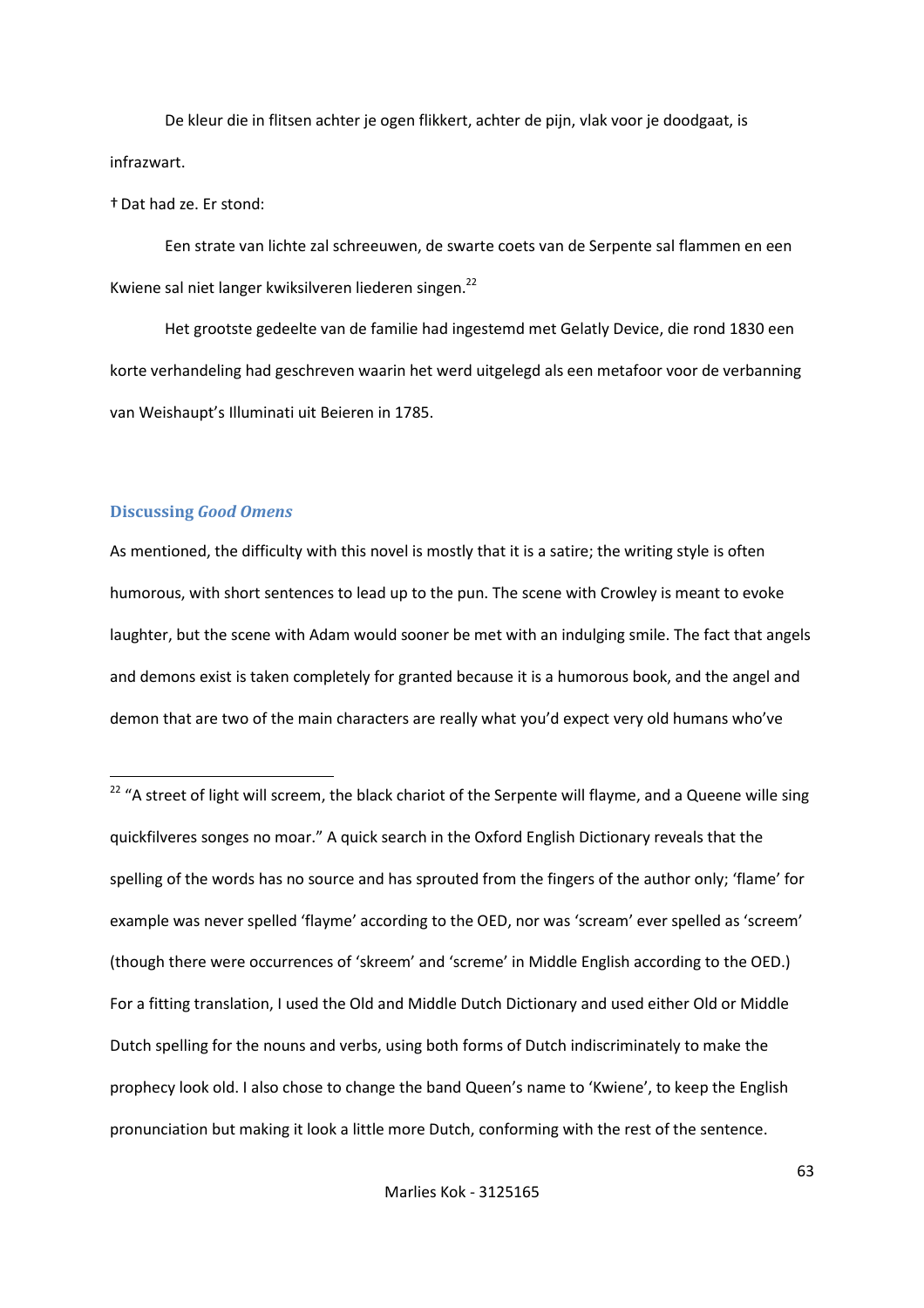seen too much would be: not angelic, not monstrous, just doing their jobs in the eyes of heaven or hell. They are utterly without pretention and therefore very mundane for supernatural beings. In this scene with Crowley, he has to drive his car to a hell of his own making which, while not permanently harming him, is rather ironic; he hadn't thought to be inside his devised fiery prison when the apocalypse began, and he's escaping it to stop the world from ending. The most difficult part of this scene was bringing the humour across to the target language. The authors manage to sketch a very lively scene with just a few short sentences, and emulating that in Dutch proved rather difficult.

In the meantime Adam the Antichrist discovers he is actually very much human, capable of love, with some help from his friends, and realises that if he doesn't do something soon, everything he loves will come to an end. The change between Adam the Antichrist and Adam the Human was the challenge in this scene, to go from the unfeeling supernatural creature whose goal it was to destroy the world to the boy who would do anything to save it. In the end however, combining the supernatural with the mundane was fairly easy because of the humoristic writing. As a translator I was so intent on translating the puns that the rest becomes a part of that. Keeping the setting believable became inherent to keeping the humour as intact as possible, because part of the humour was a result of the setting, with angels and demons working together and the Antichrist being raised away from all evil influence by pure chance. Mostly *Good Omens* is a comment on how we are the product of our environment; the son of the Devil can learn to love, angels and demons learn that they can work together, and ultimately, good and evil comes not from outside influences, but from within. Keeping that message, while not specifically present in this excerpt, would be something to keep in mind while translating this novel.

### **Jim Butcher - The Dresden Files: Storm Front and Fool Moon**

The last two excerpts are from the first two books in the *Dresden Files* series by Jim Butcher, *Storm Front* (2000) and *Fool Moon* (2001). The *Dresden Files* are about the only openly practicing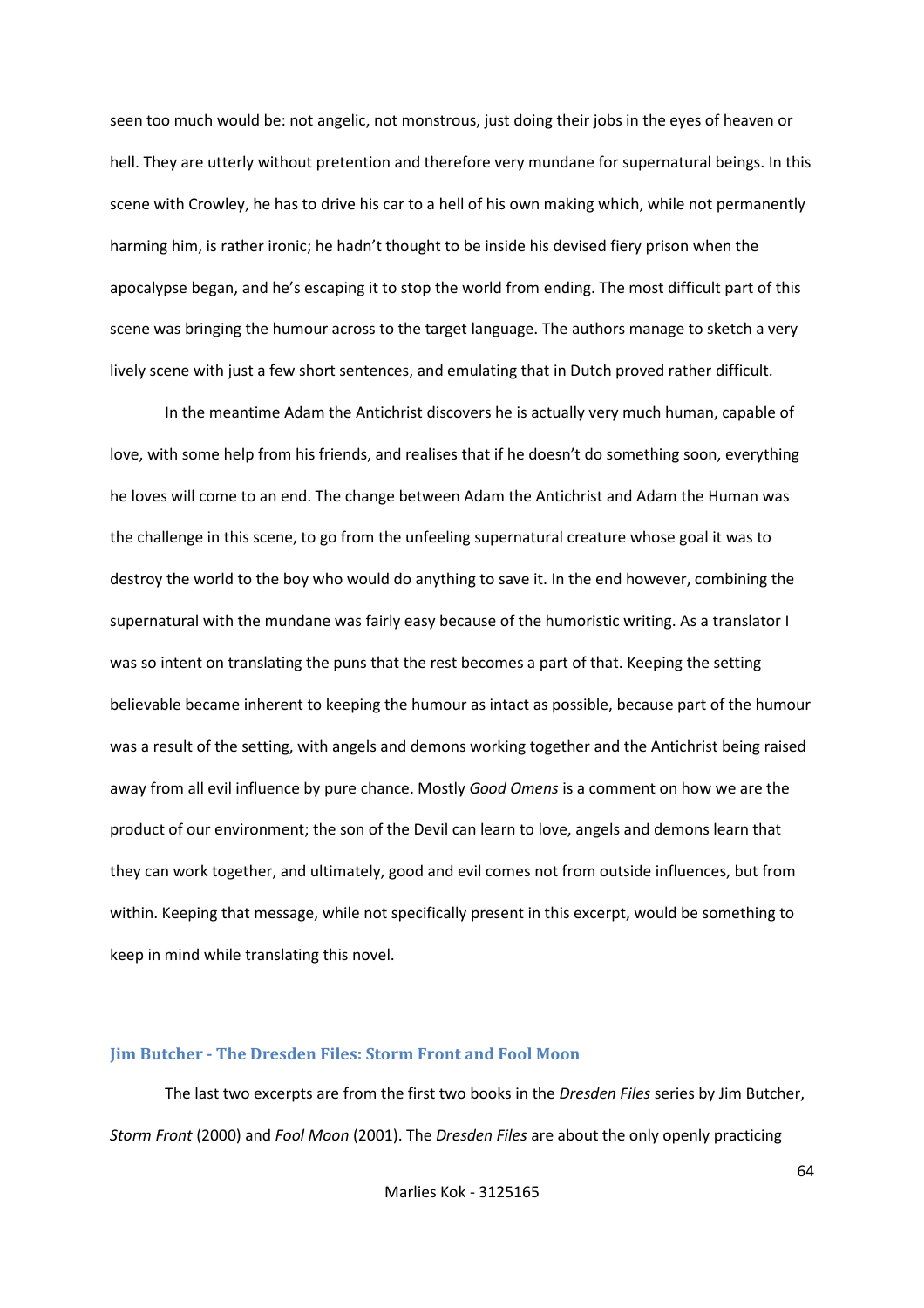wizard private detective in the United States, Harry Dresden, whose office is in Chicago and who is asked to deal with many different things, from the horribly mundane to the horrifically supernatural. In Dresden's world, not many people believe in the existence of the supernatural and ignore or deny it, but that doesn't stop them from hiring a wizard to exorcise their houses (that usually aren't really haunted) and tentatively ask for help if there is something wrong that they can't explain. He also gets a lot of prank calls of people asking him if he's serious. To scrape by, Harry Dresden consults for the police on cases they cannot mundanely explain away, though lieutenant Murphy of the Special Investigation Unit trusts him about as far as she can throw him. Through his consultancy work for the police, Harry gets involved in big supernatural problems that threaten his life, his city and the people he knows/loves. It is a classic detective novel with a supernatural twist.

The setting of these novels is again a grim and dark Chicago, though an alternate universe from *A Hunger Like Fire*. In this Chicago, there are vampires, werewolves, witches, wizards, fae, ghouls, ghosts, angels and demons, basically everything supernatural a person can think of. All of these creatures live side by side with the normal humans, though hiding from them as much as they can. It is one of the secret rules of the supernatural society: don't tell the outsiders. Harry Dresden, the protagonist, violates this rule by being the only open practitioner of magic in the city, probably in the country. However, nobody really believes him, so this violation goes fairly unpunished. The challenge in this setting is to keep the supernatural side of the world grim, dark, and mysterious until Dresden himself discovers new facts. The novels are whodunits, with someone causing Dresden and lieutenant Murphy a lot of supernatural trouble until they discover and defeat the culprit.

Harry Dresden is a 30's detective; poor, gritty, cynical, but with an inherent sense of good to guide him; A cynical young man who has already seen too much strange stuff to believe in a good world anymore, but also has his own norms and values and a morality and sense of justice that point nearly due north. He has killed his own teacher in the arts because the man was trying to make him cross over the dark side and would sooner die than let innocents take any harm, but his dark sense of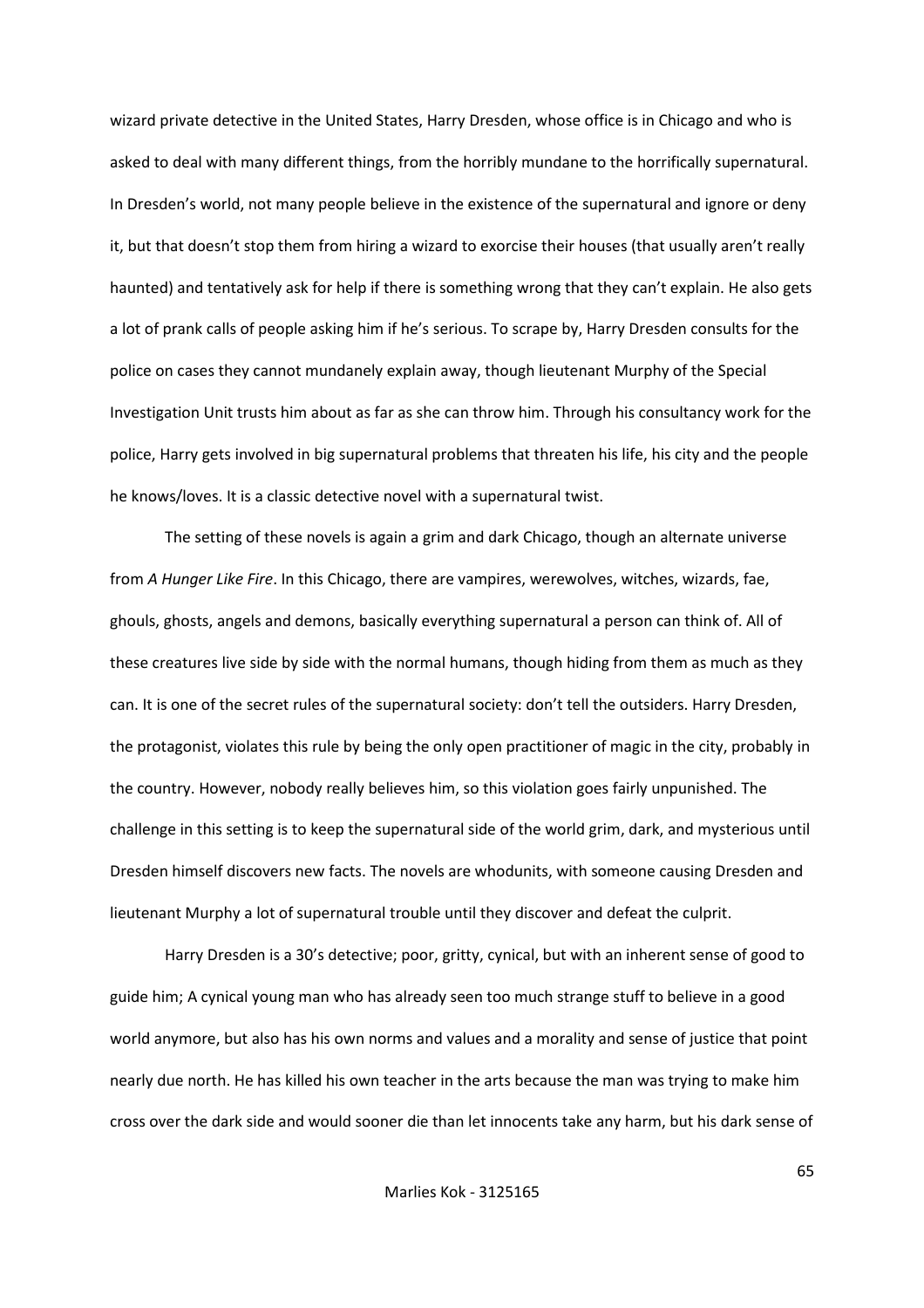humour and shabby clothing do not make him very likable. He also has a talking skull called Bob, a spirit bound to his skull to aid Harry in his magical endeavours. Dresden's Chicago is a gloomy city, where vampires, ghosts and gangsters reign.

 The setting has two forms of 'government', the normal world in which the Chicago Police Department has its inner hierarchy, and the supernatural one in which there is a White Council of wizards that created the rules on the use of magic and enforces them with the aid of supernatural creatures like angels. Dresden is more of a rogue, and gets himself into trouble accordingly. The novel also has a fair few irrealia that require careful thought in translation, as will be expanded upon in the footnotes and below.

### *Storm Front*

In the first novel, *Storm Front*, Dresden is confronted with black sorcerer who flaunts all the rules of magic to further his own ambition. Because Harry stands in the way of becoming the most powerful sorcerer of the Chicago area, he becomes an obvious target for the sorcerer's magical attacks. The first excerpt is the first few pages of the novel, a character introduction of Harry Dresden. The narrative is in the first-person point of view of Dresden himself, as he sits in his office waiting for a job. He's rather broke and desperately needs work, but can't really do much normal work because electrical machines tend to go haywire around him. In this particular scene a new mailman comes and makes fun of him, to which Harry gives a resigned response; he is used to people not believing him. When a real prospective client calls, he jumps at the chance, abstaining from his humoristic remarks to get the job. The author uses short, descriptive sentences to set the scene, and Dutch is hardly ever as concise as English can be, so translating in the same style proved difficult. In this particular scene there are no supernatural occurrences, but it shows the attitude of the world regarding magic and the supernatural; one of contempt, derision and ridicule. To be openly magical in such a world is not easy, which makes it rather hard for one in Harry's profession to earn the rent.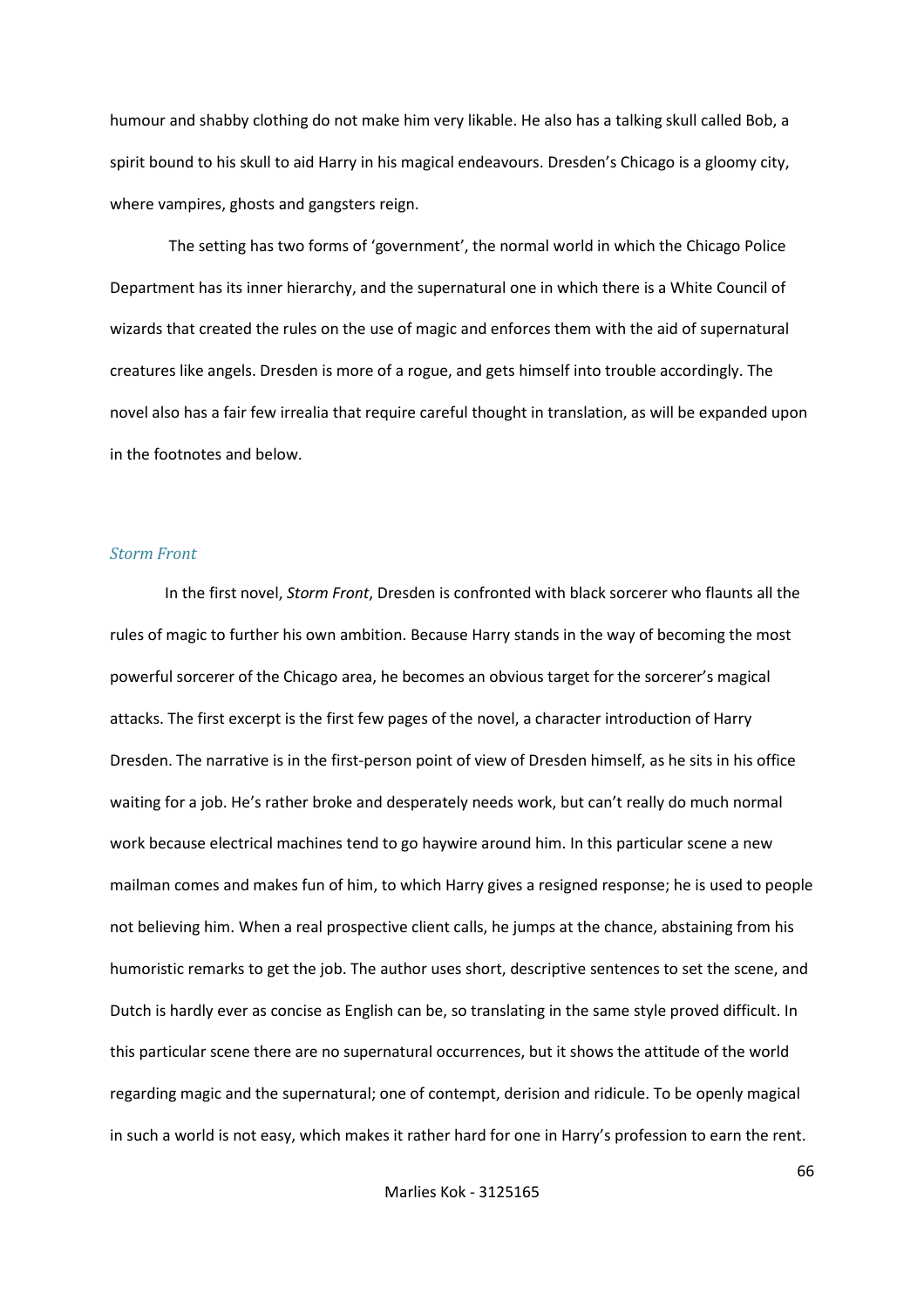This is fairly usual in contemporary fantasy novels: the main characters are either supernatural beings or humans getting tangled up with supernatural things, but the one red thread in almost all contemporary fantasy novels is that the supernatural community hides from the mundane community. Harry Dresden is the odd one out in that he openly admits he is supernatural, magical, and for that gets the treatment we would expect such people to be given in our own world, being viewed as a quack. That feeling of being the resigned butt of oft-heard jokes was an important part of the scene, and getting that through in translation was a little difficult, especially in the direct exchange with the mailman, whose confusion and later contempt shows in the words he uses, the way he acts through the eyes of Harry. Life is not easy for Harry Dresden, and this first scene shows that very clearly.

## **Stormnacht**

### *Jim Butcher*

#### Hoofdstuk 1

 Ik hoorde de postbode de deur van mijn kantoor naderen, een half uur eerder dan normaal. Hij klonk niet juist. Zijn voetstappen vielen zwaarder, kwieker, en hij fluitte. Een nieuwe. Hij fluitte zijn weg tot mijn kantoordeur, viel daarna even stil. Daarna lachte hij.

Daarna klopte hij aan.

Ik kromp ineen. Mijn post komt door de brievenbus tenzij het aangetekend is. Ik krijg maar een beperkt aantal aangetekende brieven en het is nooit goed nieuws. Ik stond op uit mijn bureaustoel en opende de deur.

 De nieuwe postbode, die er uitzag als een basketbal met armen en benen en een zonverbrande, kalend hoofd, stond nog te grinniken om het bordje op het deurraam.

Hij keek me even aan en wees met z'n duim richting het bord. "Je maakt een grapje, toch?"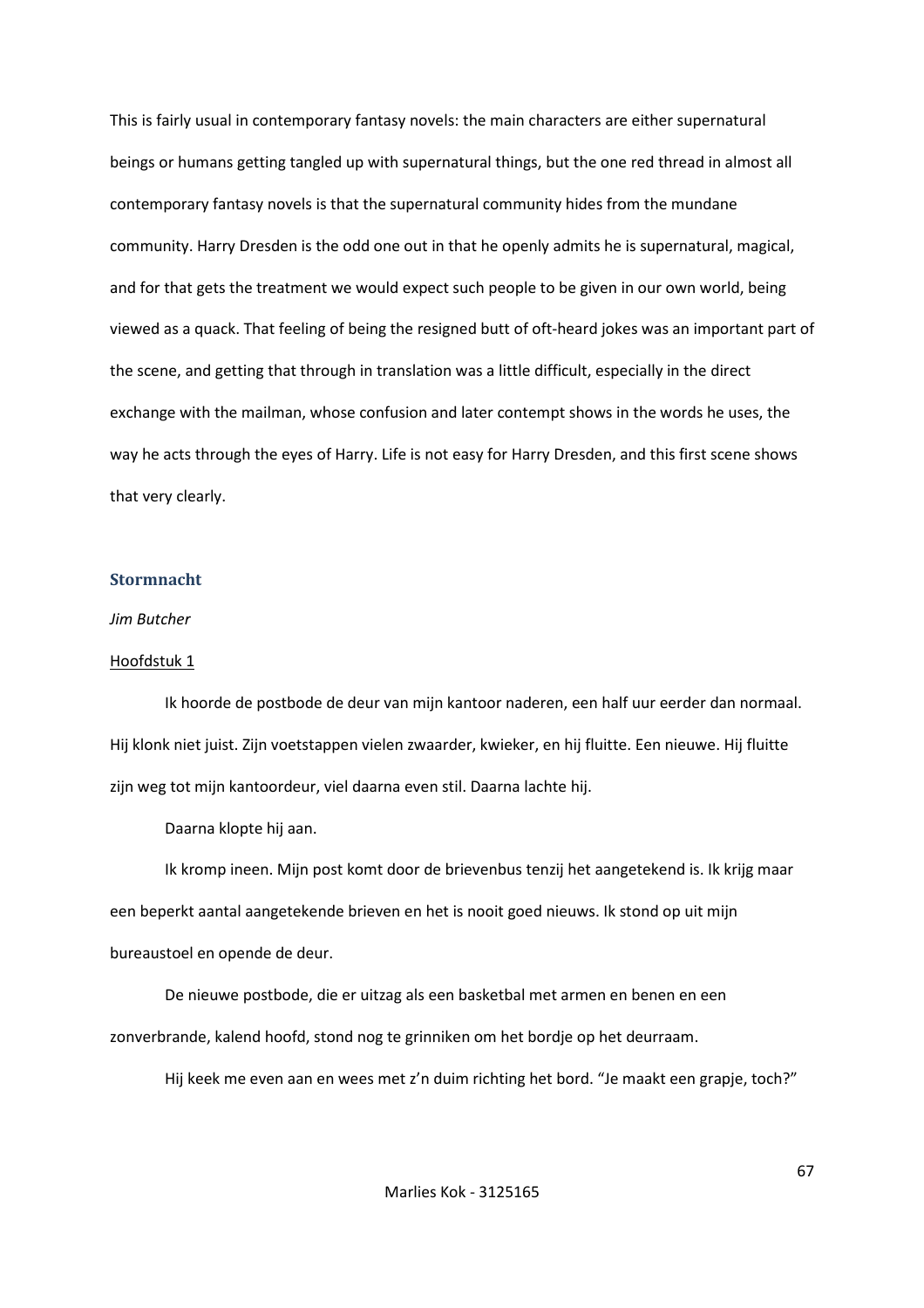Ik las het bord (mensen veranderen het soms) en schudde mijn hoofd. "Nee, ik meen het. Mag ik alstublieft mijn post."

 Dus, ehm. Zoals feestjes, shows, dat soort dingen?" Hij keek langs me heen, alsof hij verwachte een witte tijger te zien, of mogelijkerwijs een paar schaars geklede assistentes die ronddansten in mijn eenkamerkantoor.

 Ik zuchtte, ik was niet in de stemming om nog eens bespot te worden en reikte naar de post die hij in zijn handen hield. "Nee, niet dat soort dingen. Ik doe geen feestjes."

 Hij bleef vasthouden, met zijn hoofd een beetje scheef gehouden. "Dus wat dan? Soort van toekomstvoorspeller? Kaarten en kristallen bollen en zo?"

"Nee," zei ik tegen hem. "Ik ben geen medium." Ik trok aan de post.

Hij bleef vasthouden. "Wat ben je dan?"

"Wat staat er op het bord op de deur?"

"Er staat, 'Harry Dresden. Magiër.' "

"Dat ben ik," bevestigde ik.

"Een echte magiër?" vroeg hij, grijnzend, alsof ik hem de grap moest vertellen. "Spreuken en drankjes? Demonen en incantaties? Subtiel en snel boos te maken?"

"Niet zo heel subtiel." Ik trok de post uit zijn hand en keek scherp naar zijn klembord. "Kan ik voor mijn post tekenen alstublieft?"

De grijns van de nieuwe postbode verdween, vervangen door een frons. Hij overhandigde me het klembord om me te laten tekenen voor mijn post (alweer een aanmaning van mijn huisbaas) en zei, "Je bent gek, dat is wat je bent." Hij nam het klembord terug en zei, "Een prettige dag nog, meneer."

Ik keek hem na.

"Typisch," mompelde ik en sloot de deur.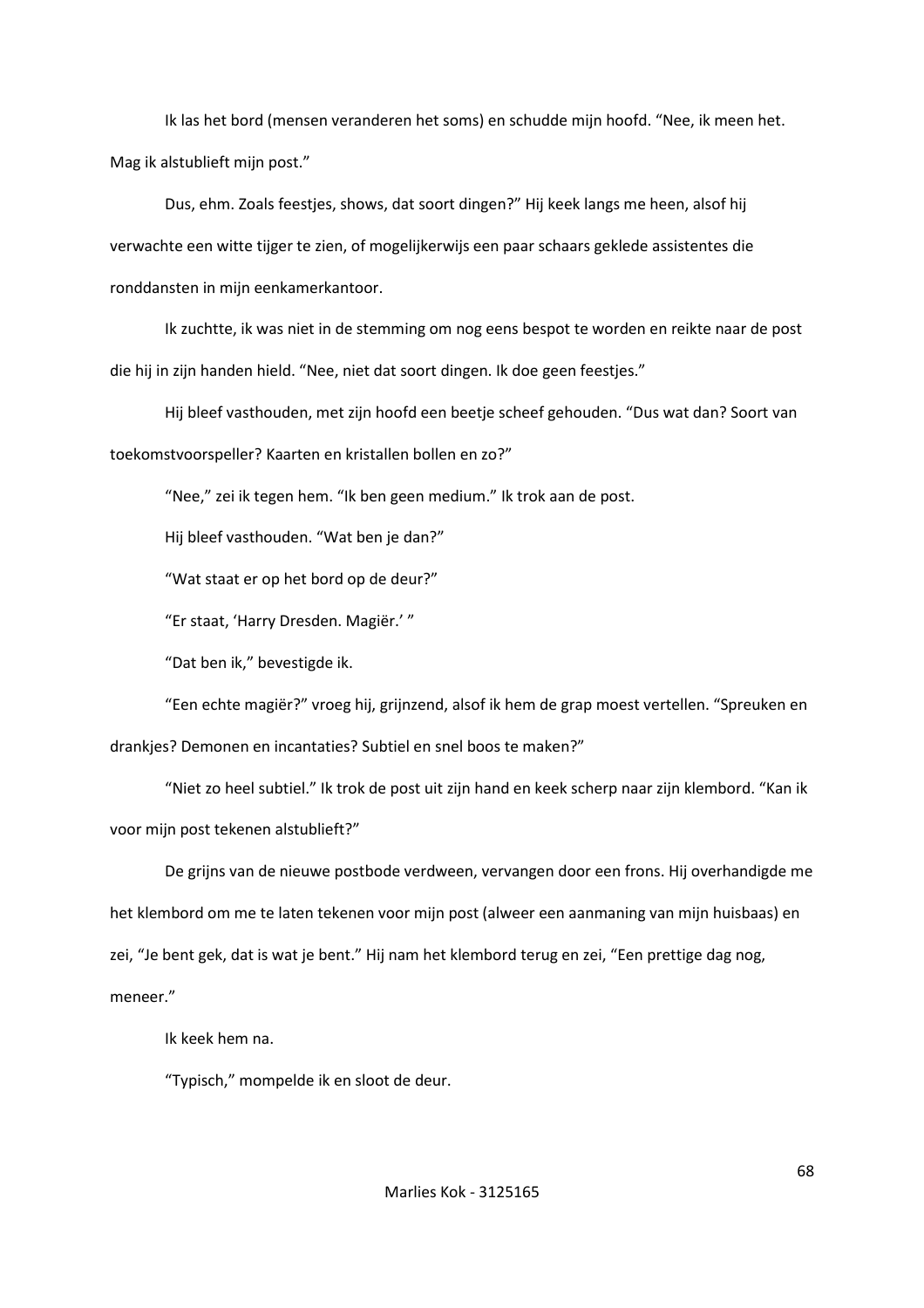Mijn naam is Harry Blackstone Copperfield Dresden. Bezweer ermee op eigen risico. Ik ben een magiër. Ik werk vanuit een kantoor in de binnenstad van Chicago. Voor zover ik weet ben ik de enige openlijk praktiserende professionele magiër in het land. Je kunt me vinden in de gouden gids, onder "Magiërs." Geloof het of niet, ik ben de enige die er staat. Mijn advertentie ziet er zo uit:

#### *HARRY DRESDEN – MAGIËR*

*Verloren Voorwerpen Gevonden. Paranormale Onderzoeken. Consultatie. Advies. Redelijke Prijzen.* 

*Geen Liefdesdrankjes, Eindeloze Beurzen, Feestjes, of Ander Entertainment.* 

Het zou je verbazen hoeveel mensen me bellen enkel om te vragen of ik het meen. Maar toch, als je de dingen hebt gezien ik heb gezien, als je ook maar de helft wist van wat ik wist, zou je je afvragen hoe iemand *niet* kon denken dat ik het meende.

Het einde van de twintigste eeuw en het begin van het nieuwe millenium had een soort renaissance gezien in het publieke besef van het paranormale. Mediums, geesten, vampiers – noem maar op. Mensen namen ze nog steeds niet serieus, maar alle dingen die de Wetenschap ons had beloofd waren niet gebeurd. Ziekte was nog steeds een probleem. Verhongering was nog steeds een probleem. Geweld en misdaad en oorlog waren nog steeds problemen. Ondanks de ontwikkeling van technologie waren dingen gewoon niet veranderd op de manier waarop iedereen had gehoopt dat ze zouden doen.

Wetenschap, de grootste religie van de twintigste eeuw, was een beetje bezoedeld door beelden van ontploffende spaceshuttels, drugsbaby's en een generatie van zelfingenomen Amerikanen die hadden toegelaten dat de televisie hun kinderen opvoedde. Men was op zoek naar iets – ik denk dat ze gewoon niet wisten wat. En hoewel ze opnieuw waren begonnen met hun ogen te openen voor de wereld van magie en het esoterische die de hele tijd bij hen was geweest, dachten ze nog steeds dat het een soort grap moest zijn.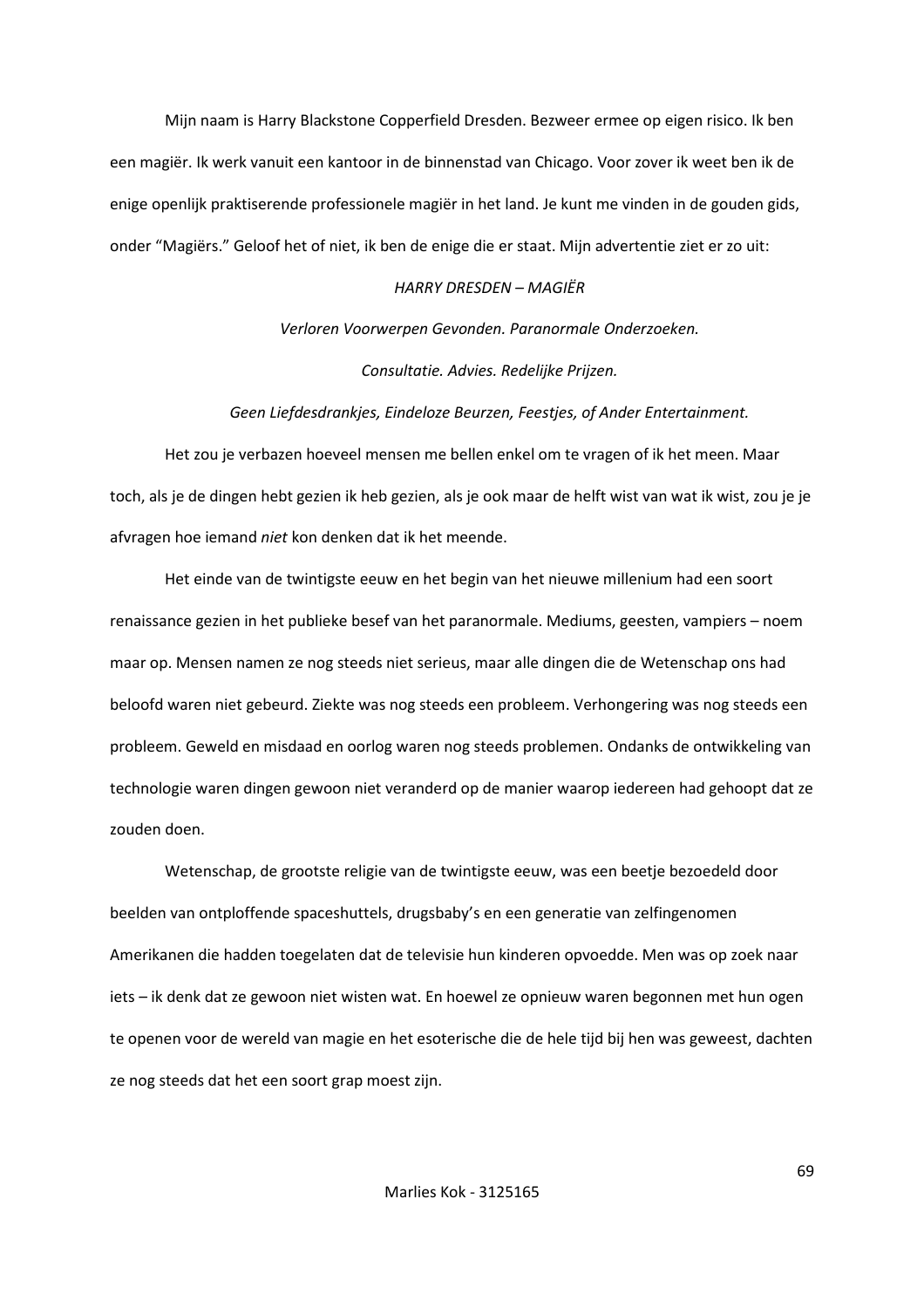In ieder geval, het was een lange maand geweest. Een paar lange maanden, eigenlijk. Mijn huur voor februari werd kon ik niet betalen tot de tiende van maart en het zag er naar uit dat het nog langer zou zijn tot ik genoeg had verzameld voor deze maand.

Mijn enige klus was vorige week geweest, toen ik naar Branson, Missouri ging om een mogelijk bezeten huis van een countryzanger te onderzoeken. Dat was het niet. Mijn client was niet blij met dat antwoord en was zelfs nog minder blij toen ik voorstelde dat hij moest stoppen met stimulerende middelen en proberen om wat beweging en slaap te krijgen, en dan te kijken of dat niet meer hielp dan een exorcisme. Ik had reiskosten plus een uurloon gekregen en was weggegaan met het gevoel dat ik het eerlijke, juiste en onpraktische ding had gedaan. Ik hoorde later dat hij een gewetenloos medium had ingehuurd om een ceremonie met heel veel wierook en zwarte kaarsen<sup>23</sup> te laten doen. Sommige mensen.

Ik las mijn paperback uit en gooide het in de doos met GEDAAN er op. Er lag een stapel van gelezen en weggelegde paperbacks in een kartonnen doos aan de ene kant van mijn bureau, de ruggen gebogen en de pagina's gescheurd. Ik ben vreselijk hard voor mijn boeken. Ik bekeek de stapel met ongelezen boeken, twijfelend over welke ik daarna zou beginnen, aangezien ik niet bepaald echt werk te doen had, toen mijn telefoon overging.

Ik staarde er een beetje kribbig naar. Wij magiërs zijn geweldig in broeden.<sup>24</sup>

 $\overline{\phantom{a}}$ 

<sup>23</sup> "...a lot of incense and black lights." Lights and candles are similar but not the same thing. Still, I chose to translate to candles because it is more occult, and also because the direct translations of light, 'lamp' and 'licht', don't fit well with the adjective 'black' in this context. Black lights exist, but they are not very occult and probably not used in an attempt to drive out a spirit. Candles are used in such a manner, especially black ones.

<sup>24</sup> 'Brooding' is another good example of an English word that's difficult to translate because of its layered connotations. On the surface it means being deep in thought, usually with negative emotions attached, but it calls up all kinds of images for the reader, especially in connection with a wizard who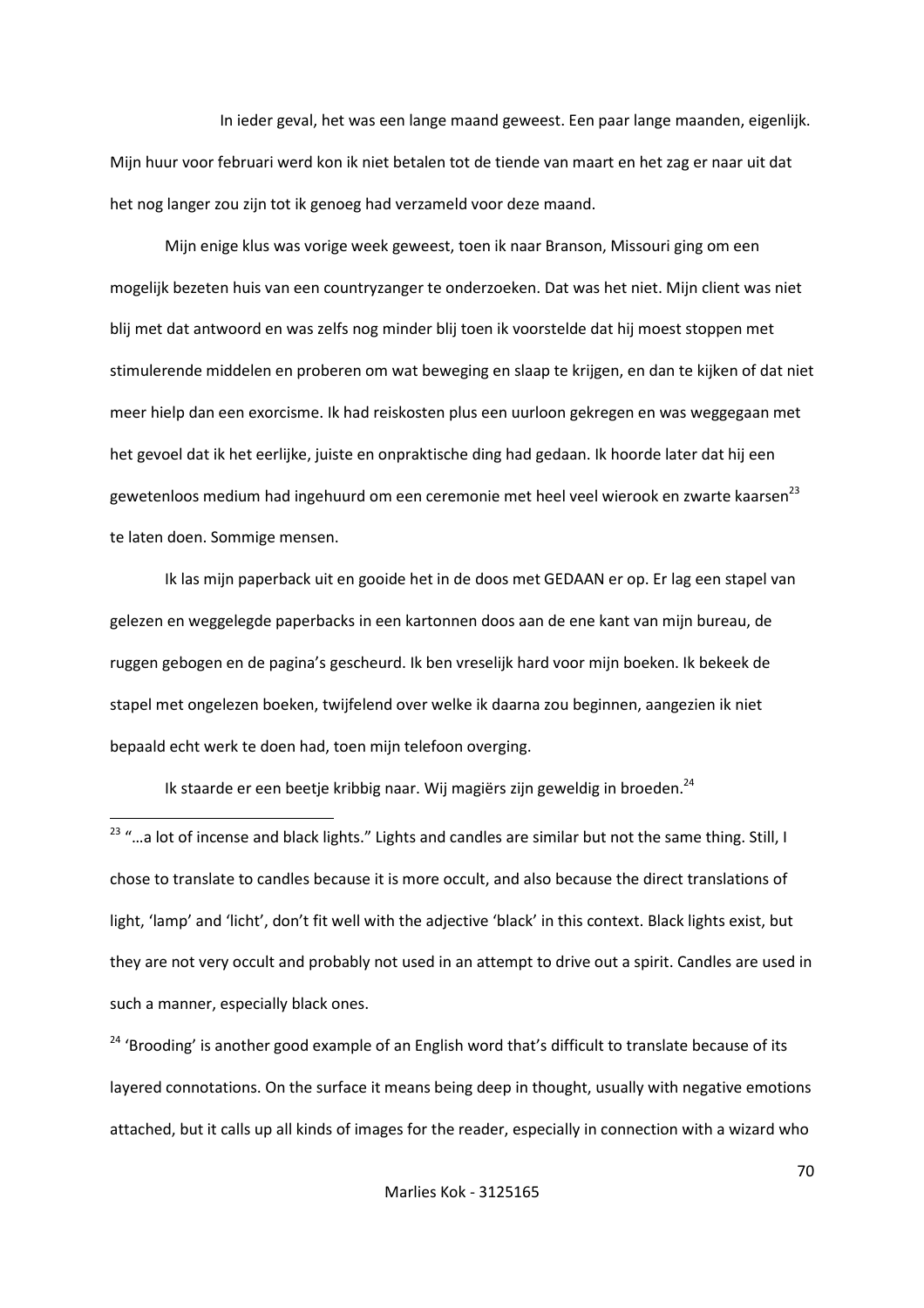Nadat de telefoon voor de derde keer was overgegaan, toen ik dacht dat ik niet een beetje té gretig zou klinken, pakte ik de hoorn op en zei, "Dresden."

"Oh. Is dit, ehm, Harry Dresden? De, eh, magiër?" Haar toon was verontschuldigend, alsof ze ontzettend bang was dat ze me zou beledigen.

Nee, dacht ik. Het is Harry Dresden de, eh, agrariër.<sup>25</sup> Harry de magiër zit hiernaast.

Het is het voorrecht van magiërs om humeurig te zijn. Het is echter niet het voorrecht van freelance consultants die laat zijn met hun huur, dus in plaats van iets bijdehands te zeggen, zei ik tegen de vrouw aan de telefoon, "Ja mevrouw. Waarmee kan ik u vandaag van dienst zijn?"

.<br>-

are, as the text suggest, famous for their brooding. The options in the target language were 'piekeren', 'peinzen', 'tobben' and 'broeden. 'Piekeren' is more stress in thought than 'brooding' is and 'tobben' is too much insecurity and doubts and not so much deep thinking, so those were out. That left 'peinzen' and 'broeden', of which the latter was obviously the direct translation, only it has the second meaning of breeding as well. There is no such problem with 'peinzen', but it is more thinking about a specific problem than random thought. I therefore finally chose 'broeden', since it should be clear enough that it is not meant as 'breeding' in this context.

<sup>25</sup> "Oh. Is this, um, Harry Dresden? The, ah, wizard?" [...] No, I thought. It's Harry Dresden the, ah, lizard."

The joke is rather weak and must stay that way in translation. There are several options that rhyme with 'magiër': dalmatiër, ariër, agrariër, vegetariër, and 'magistraat' is also an option, not end rhyme but alliteration. 'Ariër' is not an option because of the negative connotations to that word. 'Magistraat' sounds out of place and not really Harry's type of humour, which is very dry. If we wish to stay in the animal kingdom (wizard, lizard) then 'dalmatiër' would be the only option, but I opted to go with 'agrariër' because then the 'g' is still present in the word so the sound rhymes as well as the end.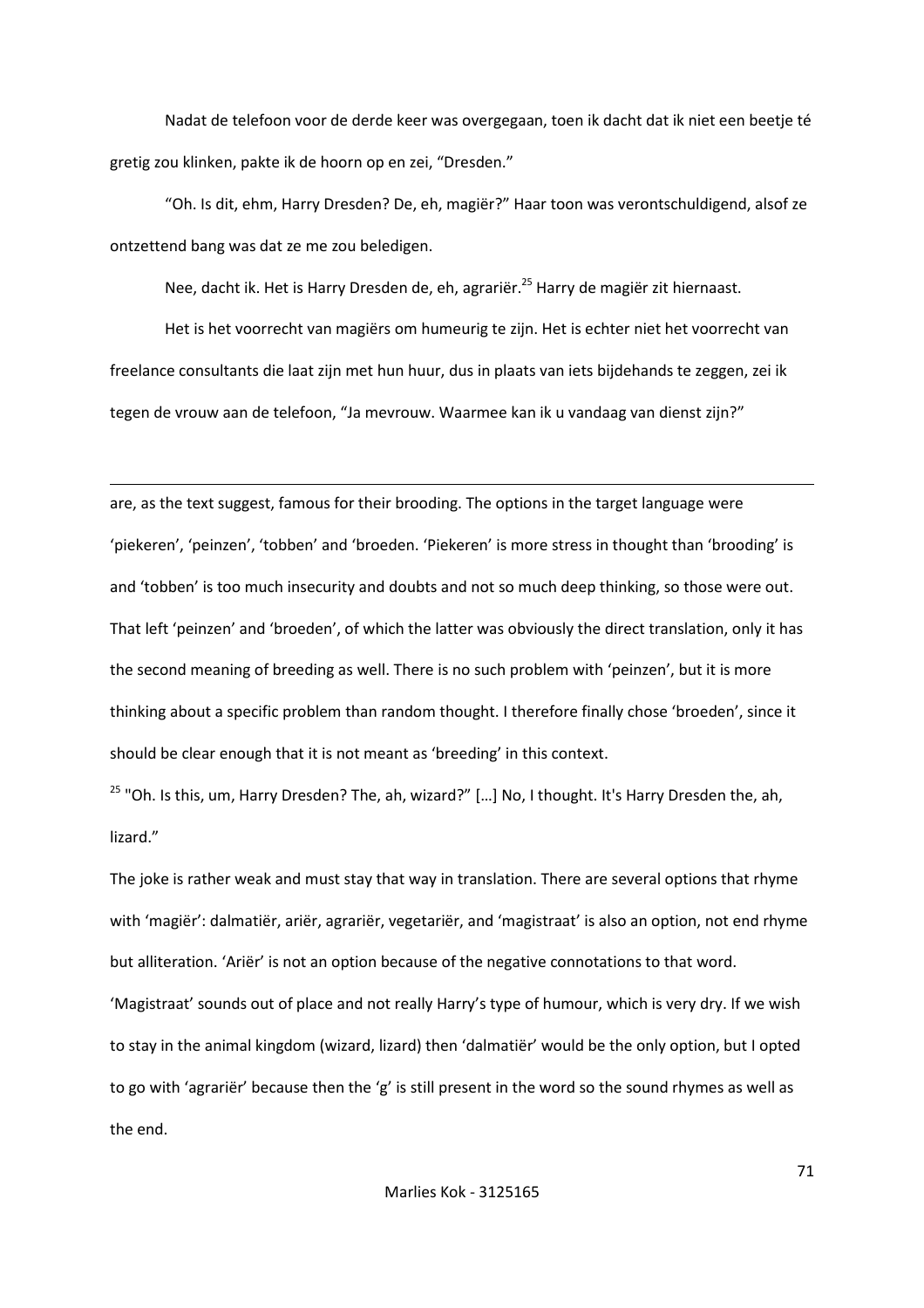# *Fool Moon*

In *Fool Moon*, a couple of excessively violent killings during a full moon get Harry employed by the police again, and werewolves seem the obvious cause. But then Harry discovers that what he knows of werewolves is quite different from the actual facts about the creatures. The second excerpt, from this novel, shows Dresden in discussion with his spirit skull Bob about the many types of werewolves. Far from what Harry – and the reader – know about werewolves, it appears that in this universe there are five types, with each their own different characteristics, apart from the wolf part of course, that is the same in most of them. The author here uses terms for werewolves in several different languages for each type, and keeping them apart is difficult for Harry, let alone the reader who knows less of magic. All but one type of these werewolves are not immune to silver and can be killed quite easily. Conforming the supernatural with what is known and making the difference with what is viewed as common knowledge about werewolves was the challenge in this excerpt, as well as keeping true to Harry's character when responding to all this new information. Since werewolves are already fairly known in the real world and there is not really a case of an unknown fantasy culture in this excerpt, combining two worlds and cultures is not really the case here. Still, this supernatural world is clearly different from what people assume it to be, and the author uses that to stay original in the ever-growing field of contemporary fantasy novels.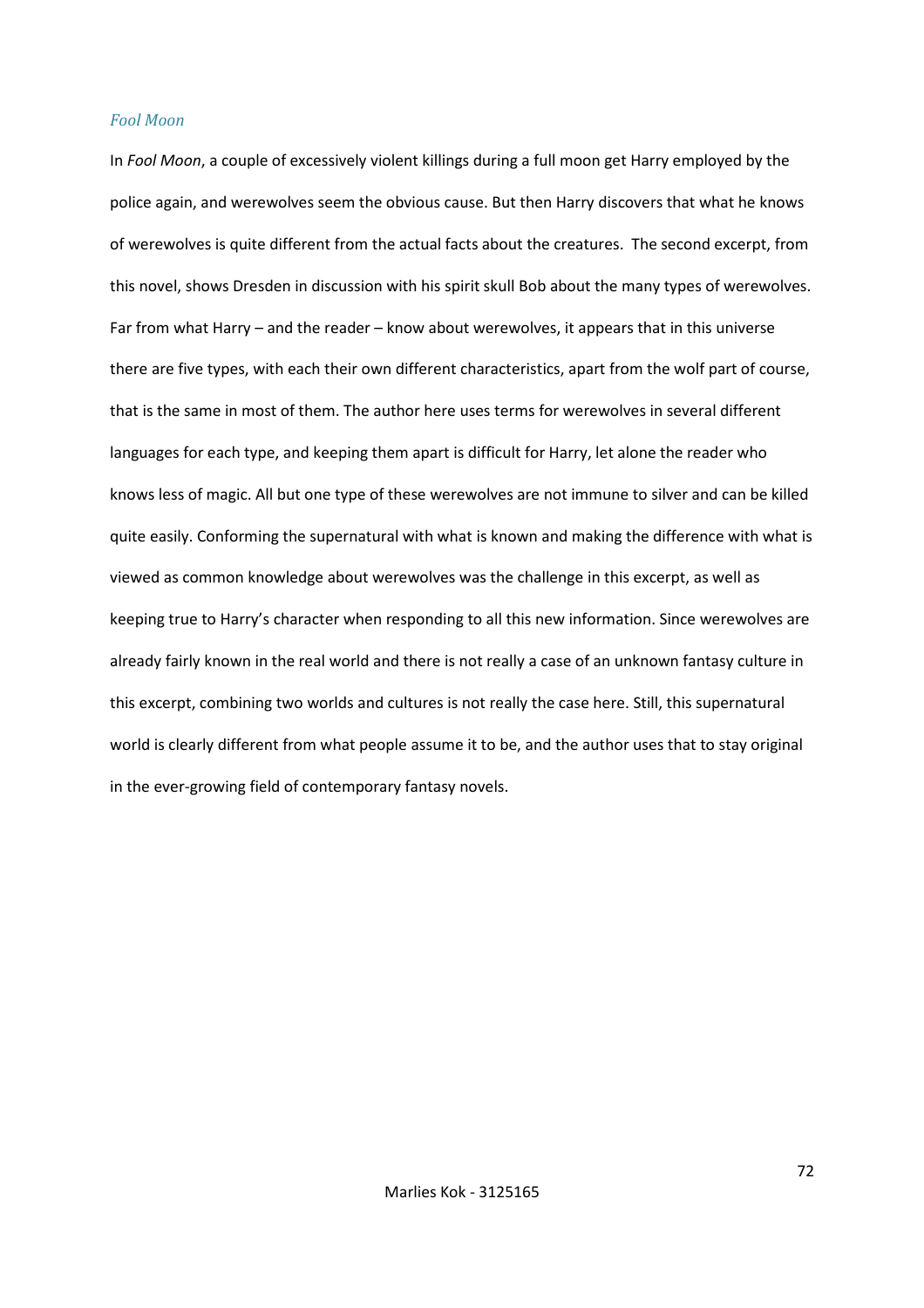# **Wolvenmaan<sup>26</sup>**

*Jim Butcher* 

"Oke. Ik kan aan deze beginnen. Hoeveel weet je over weerwolven, Bob?"

 "Genoeg. Ik was in Frankrijk tijdens de Inquisitie." Bob's stem was droog (maar dat was te verwachten, als je erover nadacht).

[...]

"Heel veel weerwolverie gaande dan?"

"Meen je dat?" zei Bob. "Het was dé plek voor weerwolven. We hadden alle soorten weerwolven die je je kan bedenken. Hexenwolven, weerwolven, lykantropen en loup-garou ook nog eens. Elke vorm van wolfachtige theriomorf die je je kan bedenken.

"Therro-watte?" zei ik.

"Theriomorf," zei Bob. "Alles wat verandert van een menselijke in een dierlijke vorm.

Weerwolven zijn theriomorfen. Net zoals weerberen, weertijgers, weerbuffels..."

"Buffels?" vroeg ik.

l

"Zeker. Sommige Indiaanse sjamanen konden een buffel doen. Maar bijna iedereen doet roofdieren en tot vrij recentelijk waren wolven het engste roofdier dat wie dan ook in Europa kon bedenken."

<sup>26</sup> The original title is *Fool Moon*, which has a double meaning. The first is that 'fool' sounds like 'full', and the book is about werewolves; a full moon plays a rather big role when it comes to werewolves. The second is the meaning of the word 'fool', foolish, silly, crazy, in reference to the fact that people tend to do the most idiotic things when the moon is full. Since there is no direct translation for *Fool Moon*, the translator must once again choose between the two meanings: wolves, or foolishness. The options I've considered are *Volle Maan*, *Zotte Maan* and *Wolvenmaan*. I finally chose *Wolvenmaan* because *Volle Maan* is very cliché and the wolf still has the connotation of unpredictability as well as werewolves.

73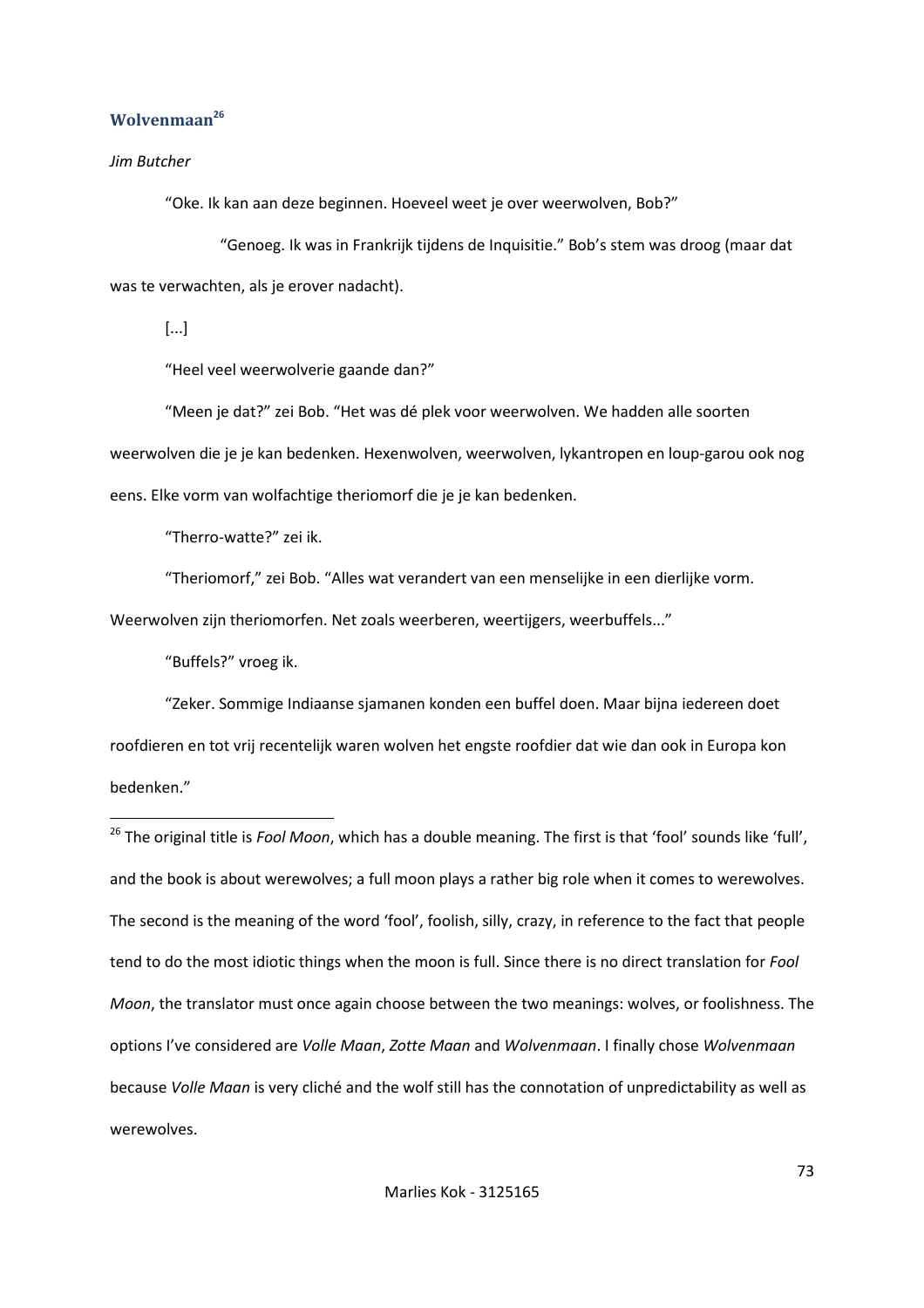"Eh, oke," zei ik. "En er is een verschil tussen typen weerwolven?"

 "Precies," bevestigde Bob. "Meestal hangt het er van af hoe je van menselijke naar wolvenvorm gaat en hoeveel menselijkheid je weet vast te houden. Laat de koffie niet aanbranden."

Ik draaide geërgerd de vlam onder beker met koffie naar beneden. "Weet ik, weet ik. Oke dan. Hoe wordt je een wolf?"

"De klassieke weerwolf," zei Bob, "is simpelweg een mens die magie gebruikt om zichzelf in een wolf te veranderen."

"Magie? Zoals een magiër?"

"Nee," zei Bob. "Nou ja, soort van. Hij is zoiets als een magiër die alleen maar weet hoe hij die ene spreuk moet doen, degene die hem in een wolf veranderd, en hoe hij er weer uit moet komen. De meeste mensen die leren weerwolf te zijn er een tijdje niet heel erg goed erin, omdat ze al hun menselijkheid behouden."

"Wat bedoel je?"

"Nou," zei Bob, "ze kunnen zichzelf veranderen naar de vorm van een wolf, maar het is eigenlijk gewoon anatomie. Ze herschikken hun fysieke lichaam, maar hun geest blijft hetzelfde. Ze kunnen nadenken en redeneren en hun persoonlijkheid verandert niet – maar ze hebben niet het instinct en de reflexen van een wolf. Ze zijn gewend om zicht-gerichte tweevoeters te zijn, niet reukgerichte viervoeters. Ze zouden alles vanaf het begin moeten leren."

"Waarom zou iemand zoiets doen?" zei ik. "Gewoon leren om in een wolf te veranderen, bedoel ik."

"je bent nooit een boer in middeleeuws Frankrijk geweest, Harry," zei Bob. "Het leven was hard voor die mensen. Nooit genoeg te eten, of onderdak, of medicijnen. Als je jezelf een warme vacht en de mogelijkheid naar buiten te gaan om je eigen vlees te jagen kon geven, zou je de kans ook met beide handen aanpakken."

74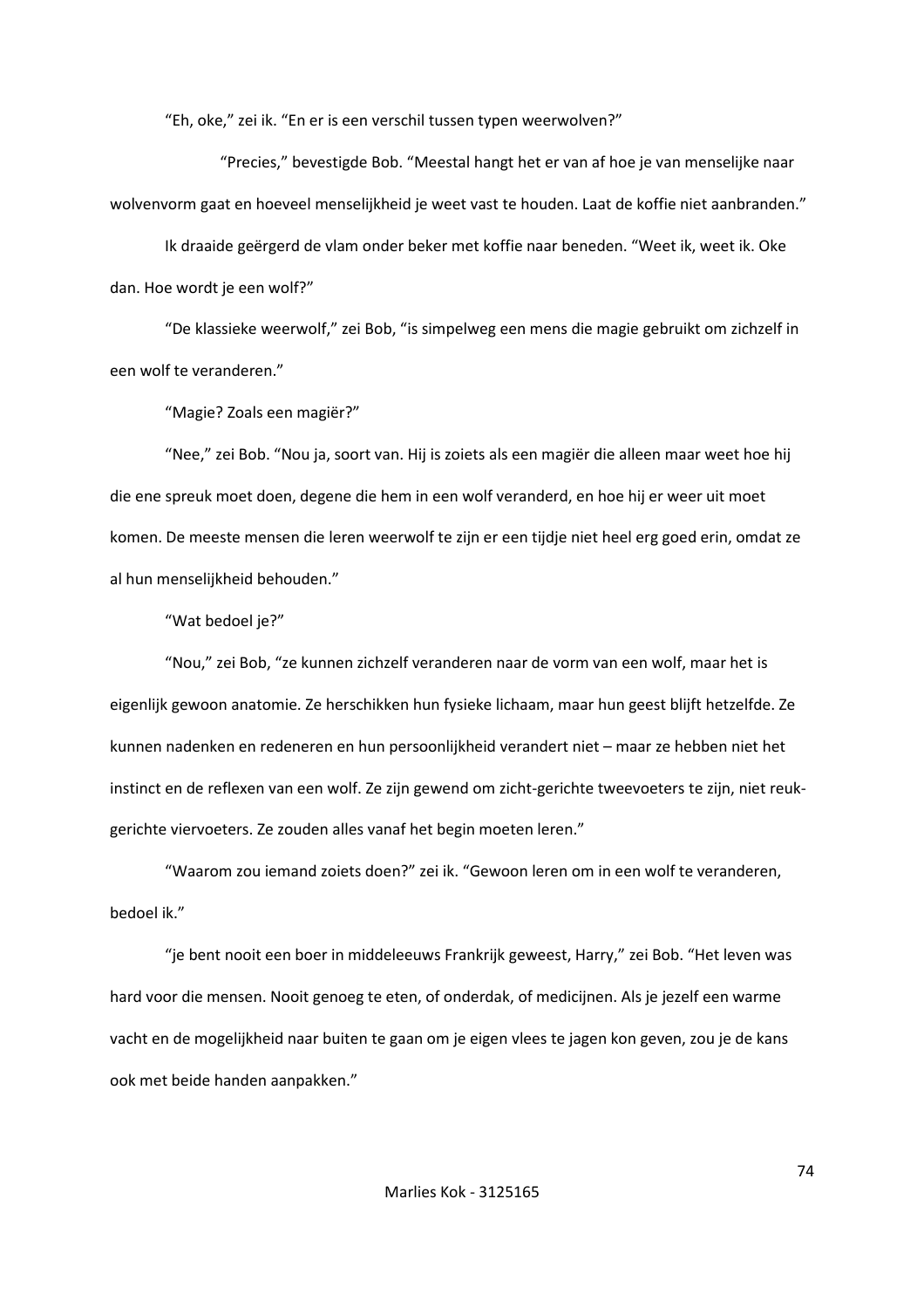"Oke, ik denk dat ik het heb," zei ik. "Heb je zilveren kogels ofzo nodig? Verander je in een weerwolf als je wordt gebeten?"

"Bah," zei Bob. "Nee. Hollywood heeft dat gejat van de vampieren. En het zilveren-kogelsding is alleen in speciale gevallen. Weerwolven zijn net als gewone wolven. Je kan ze net zoals bij een echte wolf met wapens verwonden."

"Dat is goed nieuws," zei ik, terwijl ik in het drankje roerde. "Wat voor andere soorten zijn er?"

"Er is nog een versie van een weerwolf – als iemand magie gebruikt om je in een wolf te veranderen."

Ik keek even naar hem op. "Gedaanteverandering? Dat is illegaal, Bob. Het is een van de Wetten van Magie. Als je iemand in een dier verandert, vernietigt het hun persoonlijkheid. Je kan iemand niet transformeren zonder zijn geest te vernietigen. Het is zo goed als moord."

 "Yea. Handig he? Maar eigenlijk kunnen de meeste persoonlijkheden de transformatie overleven. Voor even tenminste. Mensen met een heel erg sterke wil kunnen hun menselijke herinneringen en persoonlijkheid voor enkele jaren vasthouden. Maar vroeg of laat zijn ze reddeloos verloren en heb je enkel nog een wolf over."

 Ik wendde me van de drankjes af om iets in mijn notitieboekje te schrijven. "Oke. Hoe maak je nog meer een weerwolf?"

 "De meest gebruikelijke manier, toen in Frankrijk, was om een deal te maken met een demon, een duivel of een krachtige magiër. Je neemt een wolvenhuidriem, doet hem om, zegt de magische woorden en tadaaa, je bent een wolf. Een Hexenwolf."

"Is dat niet net zoals de eerste?"

"Nee, helemaal niet. Je gebruikt niet je eigen magie om een wolf te worden. Je gebruikt dat van iemand anders."

Ik fronste. "Is dat niet als de tweede dan?"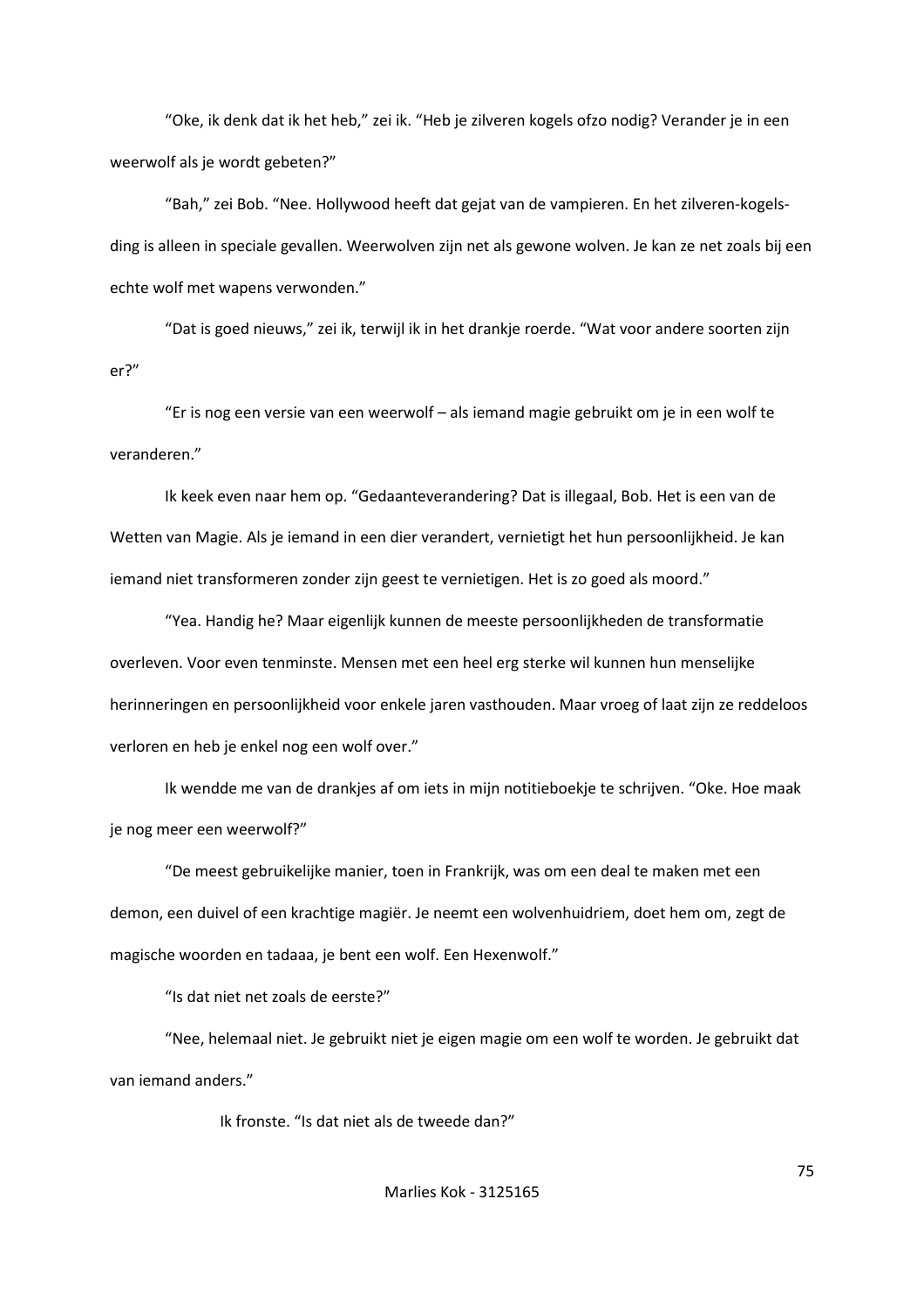"Doe niet zo dom," beriste Bob me. "Het is anders omdat je er een talisman voor gebruikt. Soms is het een ring of een amulet, maar meestal is het een riem. De talisman fungeert als een anker voor een geest van dierlijke woede. Akelige dingen van de slechte kant van de Nevernever<sup>27</sup>. De geest wikkelt zich om een menselijke persoonlijkheid om ervoor te zorgen dat deze niet wordt vernietigd."

"Een soort van isolatie," zei ik.

 "Precies. Het zorgt ervoor dat je je eigen intellect en ratio behoudt, maar de geest bestuurt alle andere dingen."

Ik fronste. "Klinkt een beetje makkelijk."

 "Ja, tuurlijk," zei Bob. "Het is heel erg makkelijk. En als je een talisman gebruikt om in een wolf te veranderen, verlies je al je menselijke remmingen enzo en functioneer je alleen nog maar op je onbewuste verlangens, met de talisman-geest in controle over de manier waarom het lichaam beweegt. Het is heel efficient. Een gigantische wolf met menselijke intelligentie en dierlijke woestheid."

[...]

Bob zei niets terwijl ik de ingrediënten toevoegde en toen ik daarmee klaar was zei ik, "de meeste mensen hebben niet de kracht om zo'n geest te controleren, denk ik. Het zou hun acties beïnvloeden. Misschien ze zelfs beheersen. Hun bewustzijn onderdrukken."

"Ja, en?"

l

"Dus het klinkt meer alsof je een monster schept."

<sup>&</sup>lt;sup>27</sup> The 'NeverNever' is a setting-specific term, the name of the supernatural parallel world where various supernatural creatures like spirits, demons and fae reside. The Dutch translation would be 'NooitNooit', but that sounds rather peculiar in Dutch. Because it is a setting-specific term there's no direct need to translate it and therefore I'm letting it stand.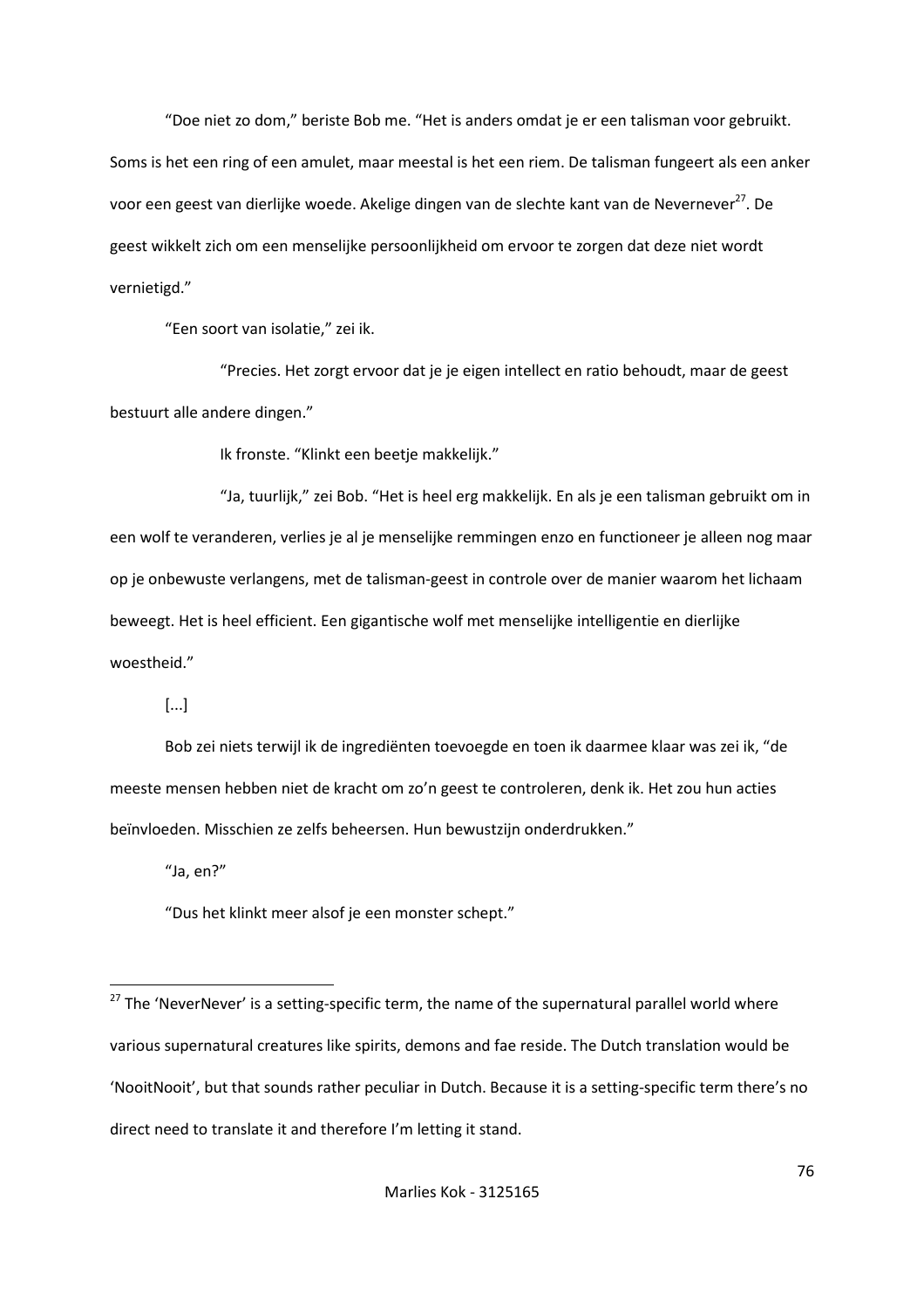"Het is effectief," zei Bob. Ik weet niets over het goede of het slechte ervan. Dat is iets waar alleen stervelingen zich druk over maken."

"Hoe noemde je deze smaak ook alweer?"

"Hexenwolf," zei Bob met een sterk Duits accent. "Toverwolf. De Kerk had de oorlog verklaard aan iedereen die ervoor koos een Hexenwolf te worden en gooide een groot aantal mensen op de brandstapel."

"Zilveren kogels?" vroeg ik. "Gebeten worden en in een weerwolf veranderen?"

"Wil je ophouden voor dat hele 'gebeten worden en in een weerwolf veranderen'-ding, Harry?" zei Bob. "Het werkt zo niet. Nooit niet. Of je zou binnen een paar jaar over de hele wereld weerwolven hebben rondrennen."

"Oke, oke," verzuchtte ik. "En de zilveren kogels?"

"Die heb je niet nodig."

 "Oke," zei ik en ging verder met het opschrijven van informatie om samen te voegen in een verslag voor Murphy. "*Hexenwolf*. Begrepen. Nog meer?"

"Lykantropen," zei Bob.

"Is dat geen psychologische aandoening?"

"Het kan *ook* een psychologische aandoening zijn," zei Bob. "Maar het was eerst realiteit. Een lykantroop is een natuurlijke geleider voor een geest van woede. Een lykantroop verandert in een beest, maar enkel in zijn hoofd. De geest neemt het over. Het tast de manier waarop hij denkt en doet aan, maakt hem aggressiever, sterker. Ze schijnen ook erg goed bestand tegen pijn, verwondingen of ziektes te zijn; ze genezen vliegensvlug – dat soort dingen."

"Maar ze veranderen niet daadwerkelijk in een wolf?"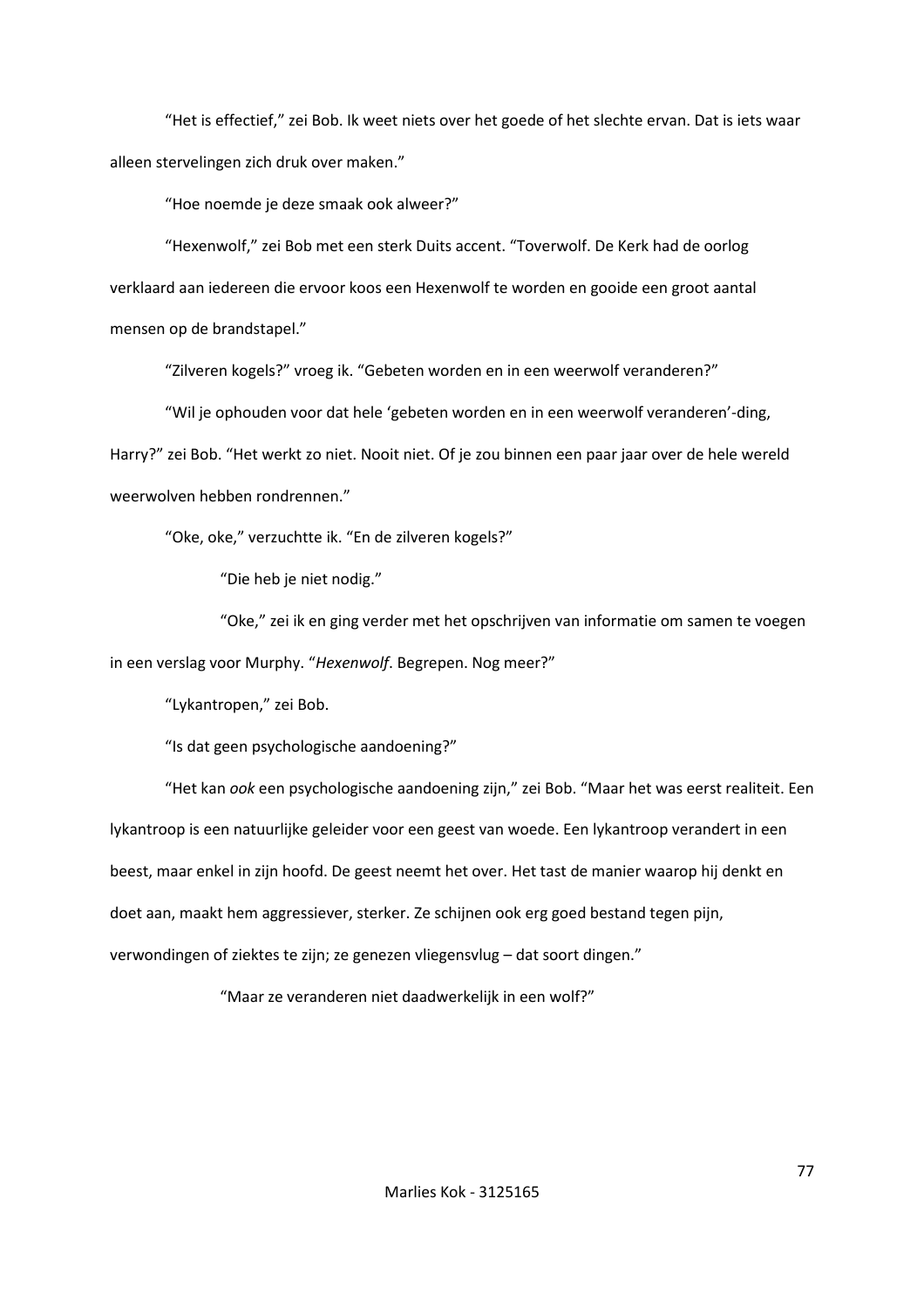"Geef die jongen een snoepje<sup>28</sup>," zei Bob. "Ze zijn gewoon mensen ook, maar ze zijn ontzettend fel. Ooit gehoord van de Noorse berserkers? Die gasten waren lykantropen, denk ik. En ze worden geboren, niet gemaakt."

Ik roerde in het stimuleringsdrankje en zorgde ervoor dat het gelijkmatig sudderde. "En wat was de laatste? Loep watte?"

"Loup-garou," zei Bob. "Of dat was de naam die Etienne L'Enchanteur<sup>29</sup> voor ze gebruikte, voor hij op de brandstapel belandde. De loup-garou zijn de grootste monsters, Harry. Iemand heeft ze vervloekt om een wolfachtige demon te worden en meestal tijdens de volle maan. Die persoon moet ook heel krachtig zijn, zoals een grote machtige magiër, een demonenheer of een van de Feekoninginnen. Wanneer de volle maan opkomt, veranderen ze in een monster, gaan los<sup>30</sup> en slachten alles en iedereen wat op hun pad komt af tot de maan ondergaat of de zon opkomt.

l

 $^{28}$  My first reaction at seeing the word 'Kewpie' in the source text was that it must be some kind of American candy, so I naturalised it to 'snoepje'. After a little research however it turned out a Kewpie is a doll, which made little sense. I decided to keep the word 'snoepje' because the phrase "Geef die jongen een popje" is not something that would be uttered in Dutch in response to someone giving a good answer or something similar.

<sup>29</sup> 'Etienne the Enchanter' could be directly translated to 'Etienne de Tovenaar.' However, 'Etienne de Tovenaar' sounds a bit like a character in a children's book and not so much like a serious medieval mage. Since Etienne is French and the Dutch, having once been conquered by the French which left them with quite a few new French words in their language, are no strangers to French words in their texts, I decided to make it 'Etienne L'Enchanteur'.

<sup>30</sup> The English phrase 'killing spree' can be translated into Dutch, such as "moordpartij" or 'moordtocht'. However, 'going on a killing spree' appeared to be more difficult to fit correctly into a Dutch sentence, because every option threw off the rhythm of the sentence. I therefore opted for the verb 'losgaan', which still holds the connotation of someone losing it completely, while the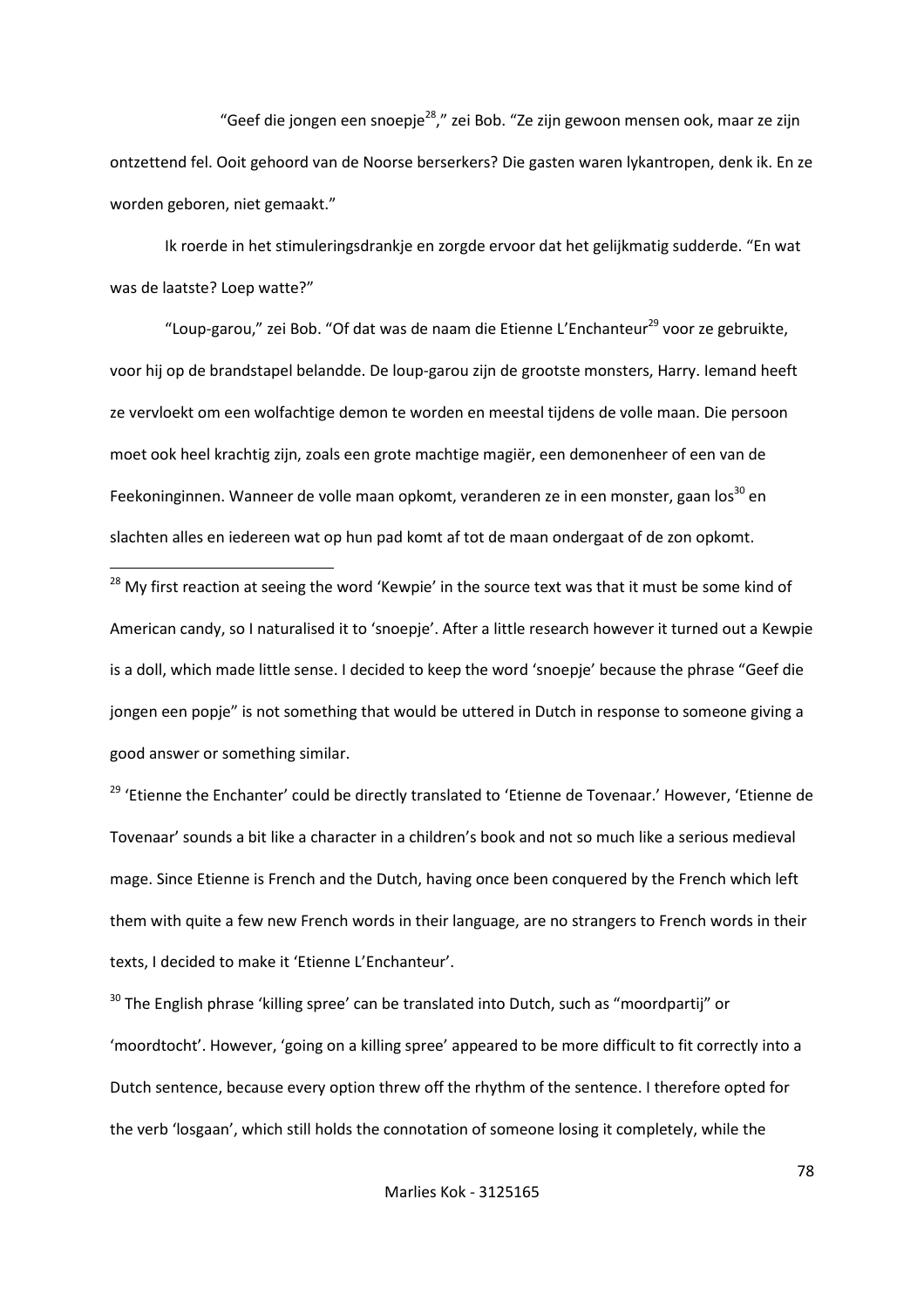Een plotselinge koude rilling ging door me heen, en ik huiverde. "Wat nog meer?"

"Bovennatuurlijke snelheid en kracht. Bovennatuurlijke wreedheid. Hun verwondingen genezen bijna meteen, als ze al gewond raken. Ze zijn immuun tegen gif en tegen elk soort toverkunst dat op de hersenen is gericht. Moordmachines."

 "Klinkt geweldig. Ik neem aan dat dit niet al te vaak is gebeurd? Ik had er dan tot nu toe wel eens iets van gehoord."

"Precies," zei Bob. "Niet vaak. Meestal weet de arme vervloekte drommel genoeg om zichzelf ergens op te sluiten, of om de wildernis in te gaan. De laatste grote loup-garou rooftocht gebeurde in de omgeving van Gevaudan, Frankrijk, in de zestiende eeuw. Meer dan tweehonderd mensen werden gedood in iets meer dan een jaar."

"Jezus Christus," zei ik. "Hoe hebben ze het tegengehouden?"

"Ze hebben het gedood," zei Bob. "Dit is waar de zilveren kogels eindelijk van pas komen, Harry. Enkel een zilveren wapen kan een loup-garou verwonden, en dat niet alleen, het zilver moet geërfd zijn van een familielid. Geërfde zilveren kogels."

"Echt waar? Waarom zou dat werken en niet normaal zilver?"

"Ik maak de wetten van de magie niet, Harry. Ik weet alleen wat ze zijn en heb er een idee van wanneer ze veranderen. Die is niet veranderd. Ik denk dat het misschien iets te maken het met het element van opoffering."

## **Discussing** *Storm Front* **and** *Fool Moon*

<u>.</u>

With these two excerpts, the most of the attention in translating went to keeping the setting straight, keeping the characters true to nature, think of the irrealia and focus especially on wordplay.

killing-part is being described in the rest of the sentence as it talks about slaughtering everyone in sight.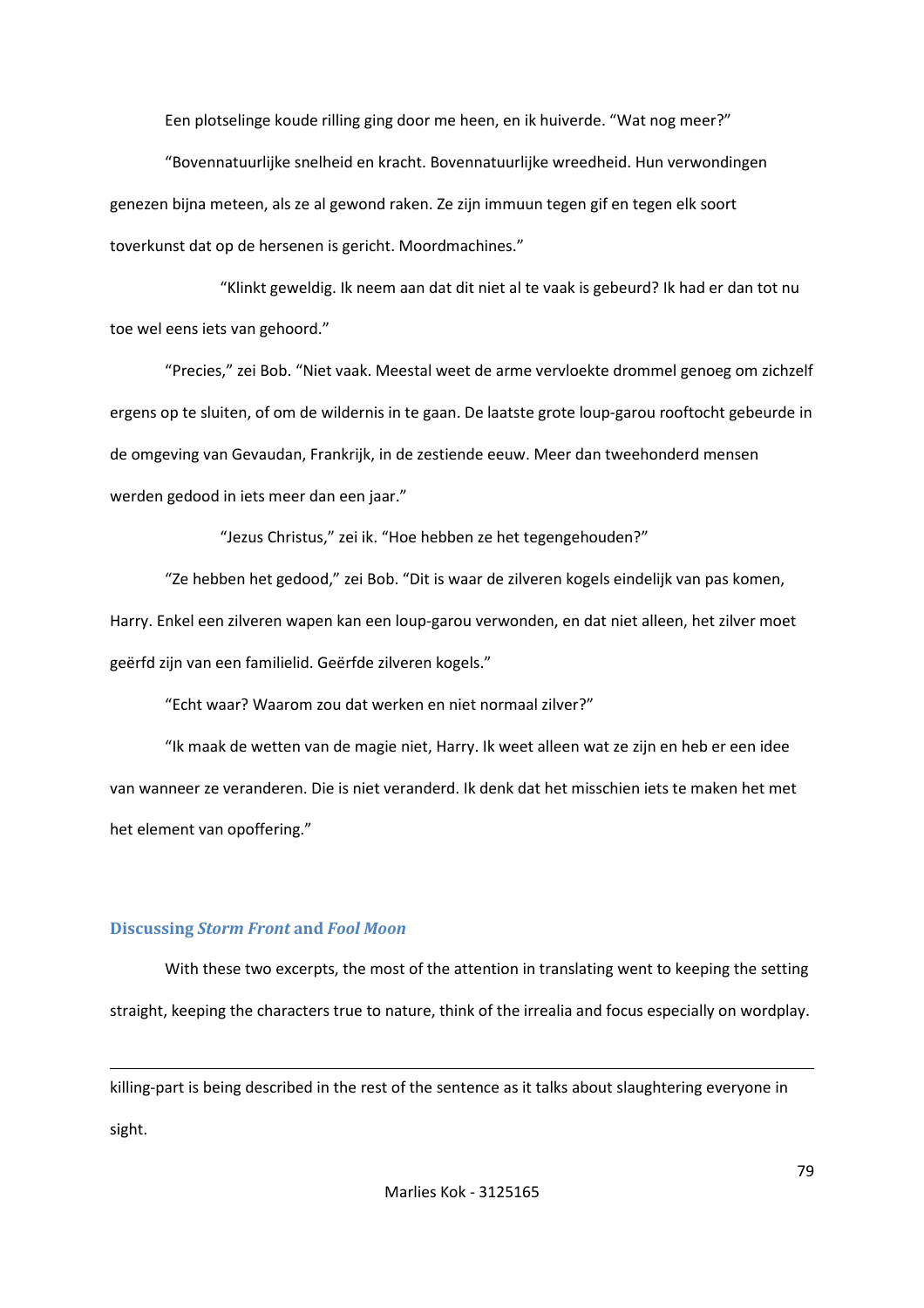The author, Jim Butcher, gives the impression that he likes to play with language, making puns and jokes, but also expressing cynicism, sarcasm, emotion, by carefully choosing the words to fit with the expression of such a feeling in a written medium. This was one of the main difficulties with these excerpts, to achieve the same feeling in the target language. Harry Dresden is introduced as a cynical character with a dry sense of humour, which is expressed in the way he responds to the mailman ("Subtle and quick to anger?"/ "Not so subtle" (Butcher, 2) and his anonymous caller ("Oh. Is this, um, Harry Dresden? The, ah, wizard?" […] No, I thought. It's Harry Dresden the, ah, lizard" (Butcher, 4). The first few pages of the first novel are very much a character setting, introducing the reader to the protagonist as well as to his writing style. Keeping that consistent and believable is one of the challenges of the book, especially since it is all from a first person point of view; the reader is in the protagonist's head. Since this will be the case through the entire novel, the first impression is fairly vital, which was one of the main concerns in the first excerpt. In the second excerpt the most challenges were presented by the interaction between Harry and his magic skull Bob, and the subject of their dialogue. There was one case of irrealia, the "NeverNever", which would suffer in translation, and all the other problematic areas were once again because of wording and wordplay. With first person point of view, the translator should keep in mind that every word must come from the same character, so keeping things consistent might be more difficult with such novels. The short sentences and the humoristic take on things by the protagonist are vital to take into account while translating. As for believability of the setting, it can be presumed that if the character is believable in translation, so could the setting be, for the reader views the setting through the protagonist's eyes.

Translating contemporary fantasy is a little bit of both translating contemporary fiction and translating fantasy. Some novels are chiefly set in the supernatural culture within the real world, some alternate between the two and some are predominantly contemporary with just a few fantasy elements mixed in. When translating contemporary fantasy the translator has to take both the modern and the fantasy into account, and make sure that they clash where the author intends them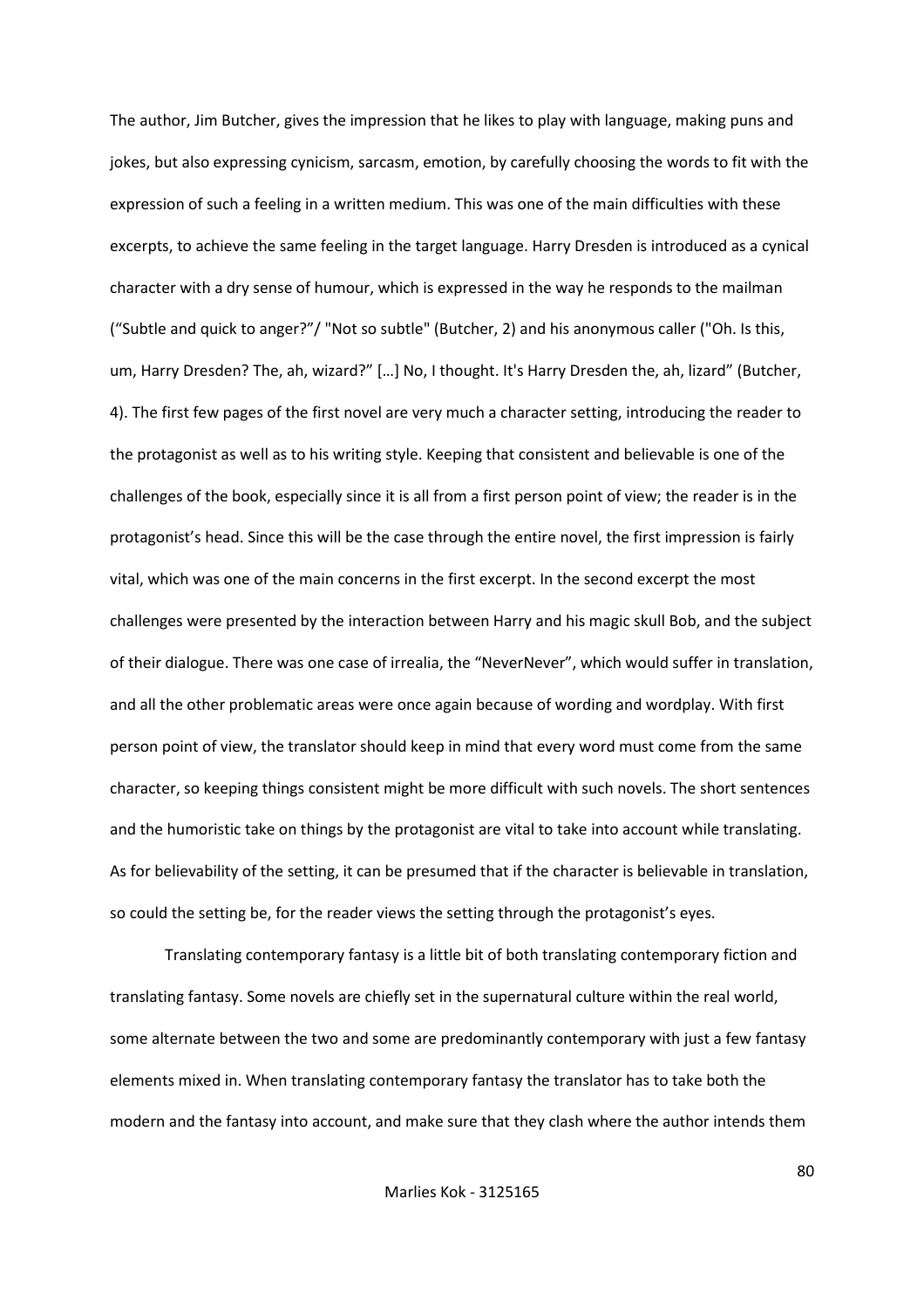to clash and mingle where the author intends them to mingle through a clever use of words. While having a little bit of both settings, all in all translating contemporary fantasy does not really differ from translating normal fantasy. In both types you have to take both existing and original cultures into account that live side by side or mingle, in both types there may be occurrences of genre-specific realia, in both types the supernatural elements may be either dominant or subtle, and in both types the willing suspension of disbelief from the reader has to be maintained in the translation. The only way contemporary fantasy differs from normal fantasy is that it is grounded in reality instead of imagination, but reality may be just as twisted as imagination sometimes is.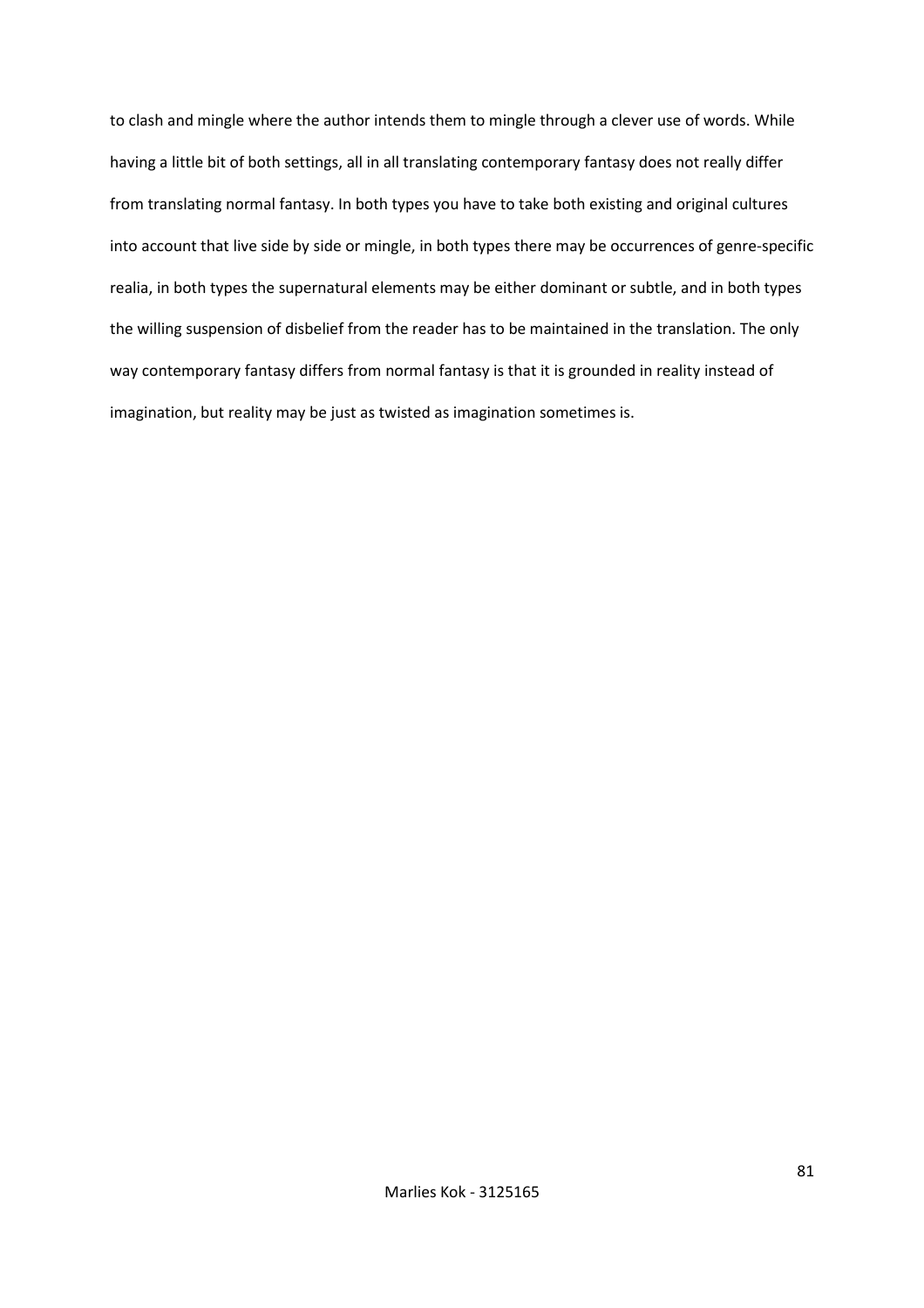# **Conclusion**

The purpose of this thesis was to discover and describe some of the common points of interest in translating fantasy for adults, as the author was quick to discover that very few literary articles existed concerning the subject; near all articles about translating fantasy was focussed on doing so in children's literature, even though adult fantasy fiction is a very large portion of the genre. Translating fantasy is unlike translating contemporary fiction because the translator has to take original additions into account while translating; additions to the setting, culture, and genre-specific irrealia. Especially with such original additions, continuance is very important, so the translator has to read the source text very carefully to keep everything internally consistent and logical, for the sake of the reader's willing suspense of disbelief. The author sometimes relies heavily on the ability to imagine the new surroundings in describing them, so the translator has to make sure to be just as descriptive in the target text without drastically altering the content. These things are not unique to translating a fantasy novel, but may be doubly so important because what is being described may be something that has sprouted from the author's imagination, and the description they wrote is the only thing the reader has to go on when it comes to that person, place or object.

 The most important thing that sets a fantasy novel apart is the setting; a fantasy novel is most often only named such because the story plays in an original setting, a magical world created by the author that has little to no connection to earth. In this setting, a story of every type of genre, detectives, horror, thrillers, romance, everything is possible; the author has only chosen to set the story against a background of his own imagination. The setting of a fantasy novel often relies on its culture to make it internally consistent: the fantasy culture may be, or may be related to, existing historic cultures, may be a mix of several cultures, may be an existing culture with new elements or may be a wholly new culture, though the last one is rare. The next important thing that sets a fantasy novel apart is magic. A fantasy novel will not be called such without magical beasts and races,

82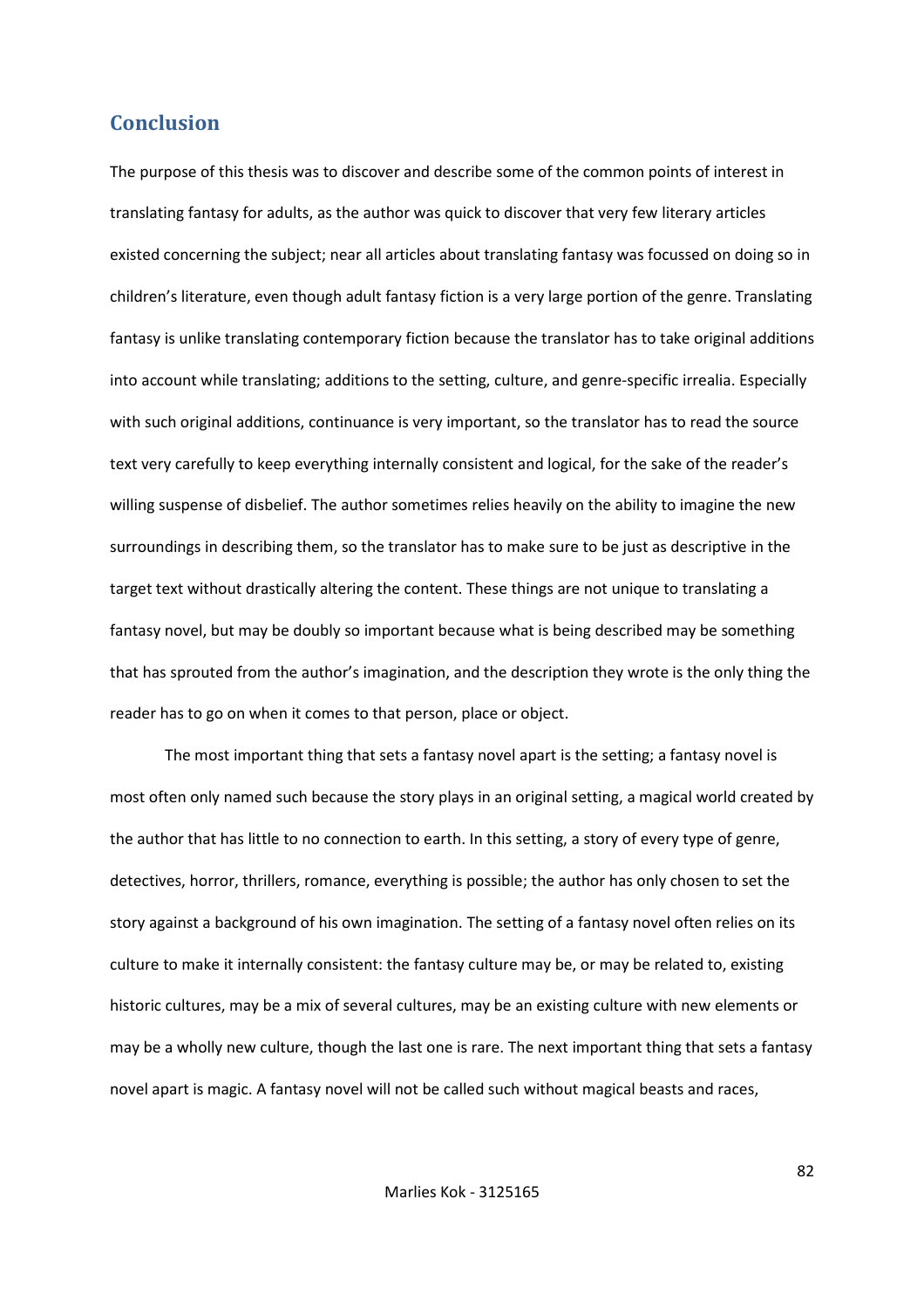magical objects, magical or supernatural elements. Fantasy is associated with wizards, dragons, mythology, and each of these have magic.

 While translating a fantasy novel, the translator has to take several things into account. First, the way the setting interacts with the story; the setting may be a simple backdrop or may have a tangible role in the plot. Second, the way the characters interact with the setting; a setting is only as real as the characters make it to be, so the translator needs to make sure there are no jarring elements in the translation. Third, the underlying meanings of many of the names in a fantasy novel; most names in fantasy literature refer to the character's background, personality, looks, even intent. Translating such underlying meanings is difficult, but should be attempted with every name that requires translation. Fourth, the whole is as good as the sum of its parts. All these things are separately important, but the most important is that they all work together to form the novel in translation.

Translating contemporary fantasy is not all that different from translating normal fantasy. While the background setting is reality with a twist, still things like names, magic and cultural differences are an important part of the story, so all the things that apply to translating fantasy also apply to its sub-genre of contemporary fantasy. In the five excerpts translated for the purpose of putting the investigated theory into practice, one of the translation problems that most often came to the fore was the introduction of genre-specific irrealia by the author. Since such irrealia are significant for the story and story dynamics, translating them requires some thought from the translator. Another common problem in these excerpts was the style used by the author to create a setting, and to have the characters interact with it. Especially for the first person novels (*A Hunger Like Fire, The Dresden Files*), where the reader perceives the setting through the protagonist's eyes, the description of the scene and setting is doubly important, since it also gives insight into the protagonist's mind. The character names in these excerpts also posed a problem, especially when their original form was paramount to the scene dynamics, as was the case with Easter in *American* 

83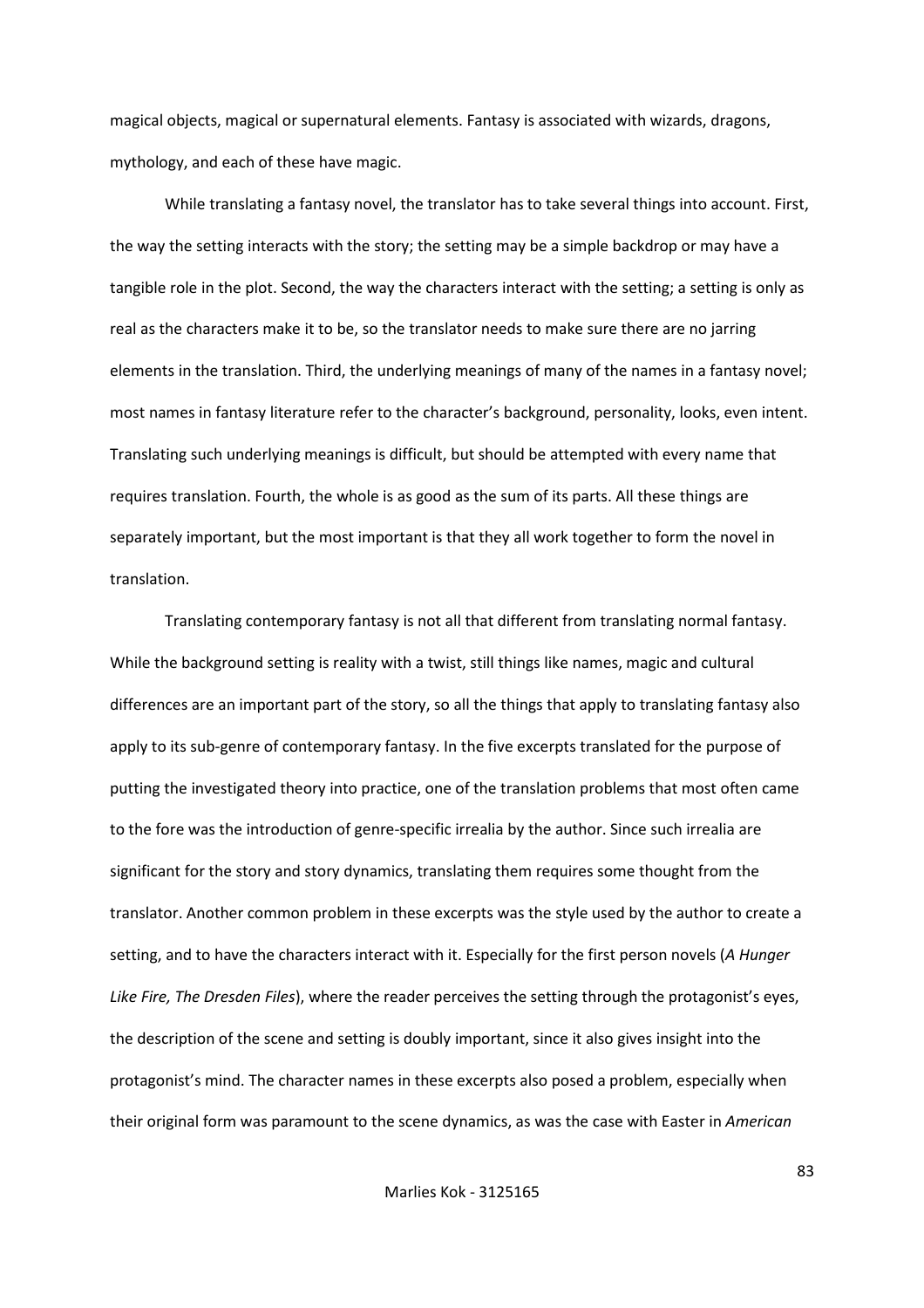*Gods.* Lastly, consolidating the supernatural occurrences with the contemporary setting was also one of the translation challenges in these excerpts. It can be concluded that in these five excerpts, the theory as discussed in the earlier chapters of this thesis applied.

 In short, while translating fantasy novels for adults, the translator has to take a few key differences from contemporary fiction into account, but aside from those, translating fantasy is much like translating other types of fiction. Tension, dialogue, description, humour, names, all these things may pose difficulties for a translator, and all can be found in fantasy as well as in most types of fiction. The key is to see them in perspective with the view of the author when he decided to set his story against an imaginary background and work from there.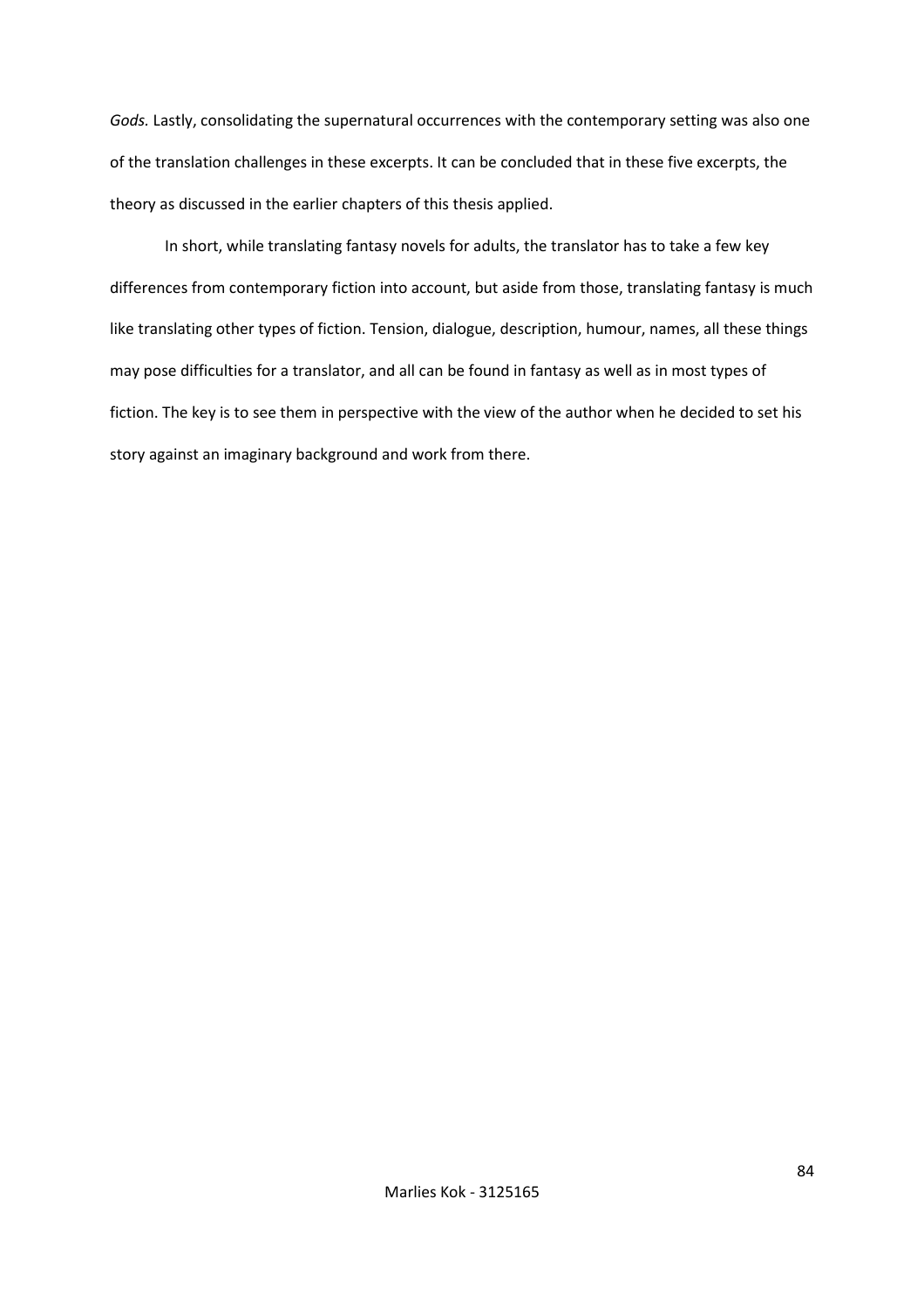# **Appendix A – Original Source Texts**

#### **A Hunger Like Fire**

#### *Greg Stolze*

Bella leans back a little and raises her nose defensively. She's getting ready to defend her position when the sound of a gong cascades through the room.

Prince Maxwell has arrived.

### "*All stand!"*

 That's not Maxwell's voice, of course, it's a guy named Garret McLean, and he's impossible to ignore. It's as if his voice shudders through us, the way his hammer shivered the gong. The younger vampires start to their feet like sentries caught slouching. The older ones, Solomon Birch in particular, rise with more gravitas, projecting a fine subtext of *I don't have to stand, but I'm choosing to stand*.

 Garret processes in, stately and serious, holding aloft a plain mahogany box about four feet long, six inches deep and six wide. He's making a gradual beeline towards the empty chair at the bottom of the amphitheater. It's big, baroque and old. He's about halfway there when Maxwell enters behind him.

 The Prince of Chicago is not really tall – five-nine, maybe five-foot-ten. About my height. Though if he really was born around 1800, he must have been a giant in his day. He's stocky, dressed in a conservative Phat Farm sweater, the kind Bill Clinton wears. He has high, prominent cheekbones and a calm, genial appearance. Tonight, he's grandpa getting ready to cut the turkey at Thanksgiving.

My "sire."

 By the time he reaches the chair, McLean has opened the box and produced (with suitable small flourishes) a shiny metal sword. Maxwell sits on the throne and McLean hands him the weapon. Maxwell unsheathes it and lays the naked blade across his knees, and it's hard to explain his expression when he does this. It's ambiguous, oblique. You can read it as an absolute commitment to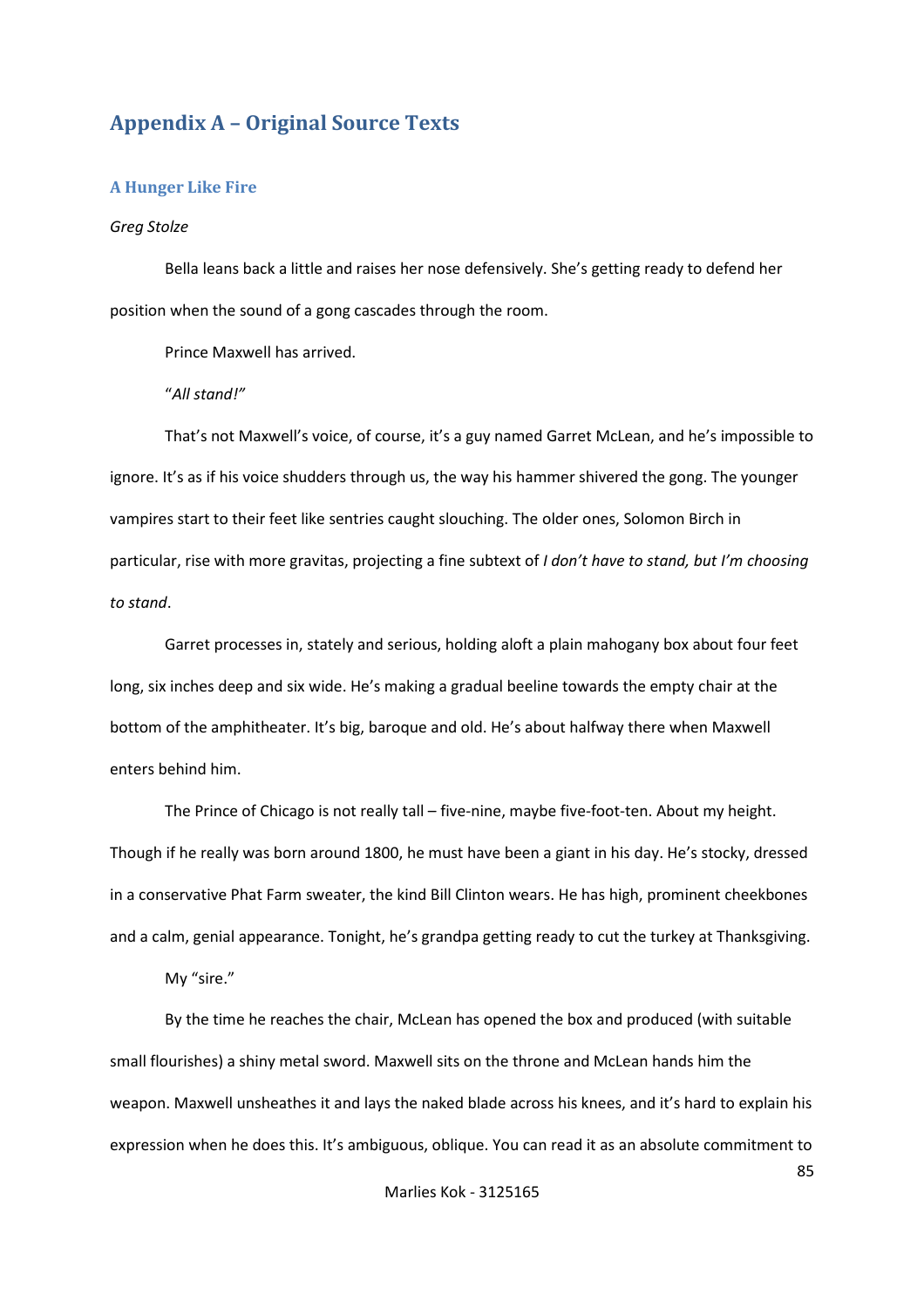the cause that all this pomp represents. You can read it as straight-faced irony, a double bladed visage that mocks this pretentious formality by perfecting it. You can read it as a constrained tyranny, a reined-in contempt for the ceremony that says, "I don't need this ridiculous metal stick to enforce my will."

 His expression alters, and for a moment I'm *certain* that he winked at me. Then I see the movements, the shifts of posture through the gallery and I realize just how many of us had the same thought.

 The ones up front, the elders – Solomon, Scratch, Rowen – they aren't convinced. The middle range, like Bella, they shake it off after a moment. But the youngsters, the fledglings, those of us farthest away, up by the free drinks… most of us fall for it.

 I glance at the unbound. Raphael looks puzzled. Ambrose is frowning. I can't tell if they were fooled or not.

 "We are the Damned," Maxwell begins, "And yet we are not so fallen that we cannot make more of ourselves than we are. We are, by inclination, solitary hunters, but we find ourselves tonight in peaceful company. We carry in every drop of out blood a polluting cruelty… but steeped in hunger though we may be, humanity remains. Cold eyes yet seek beauty," he says, gesturing about the hall, and he's right. Despite its eeriness or maybe because of it, the austere display is thrilling. "A stilled heart still craves companionship. Thus, Elysium. Thus, our court. Thus, our covenants. All our higher impulses – all that raises us above brute predation – all the good that lingers, is displayed here tonight."

 He says something like this every time, some corny opening remark, but from him, it's not trite. From him, it's a ray of hope in the red darkness. Tonight, as every night, the crowd applauds.

 "My dear fellow Kindred, please – be seated. We have with us tonight two visitors," he says, gesturing to the two strangers. As I'm sure he intended, everyone else looks at them. Raphael stands up straight and I feel a trickle of regard for him, he's Pushing Out but it's weak and artificial, spread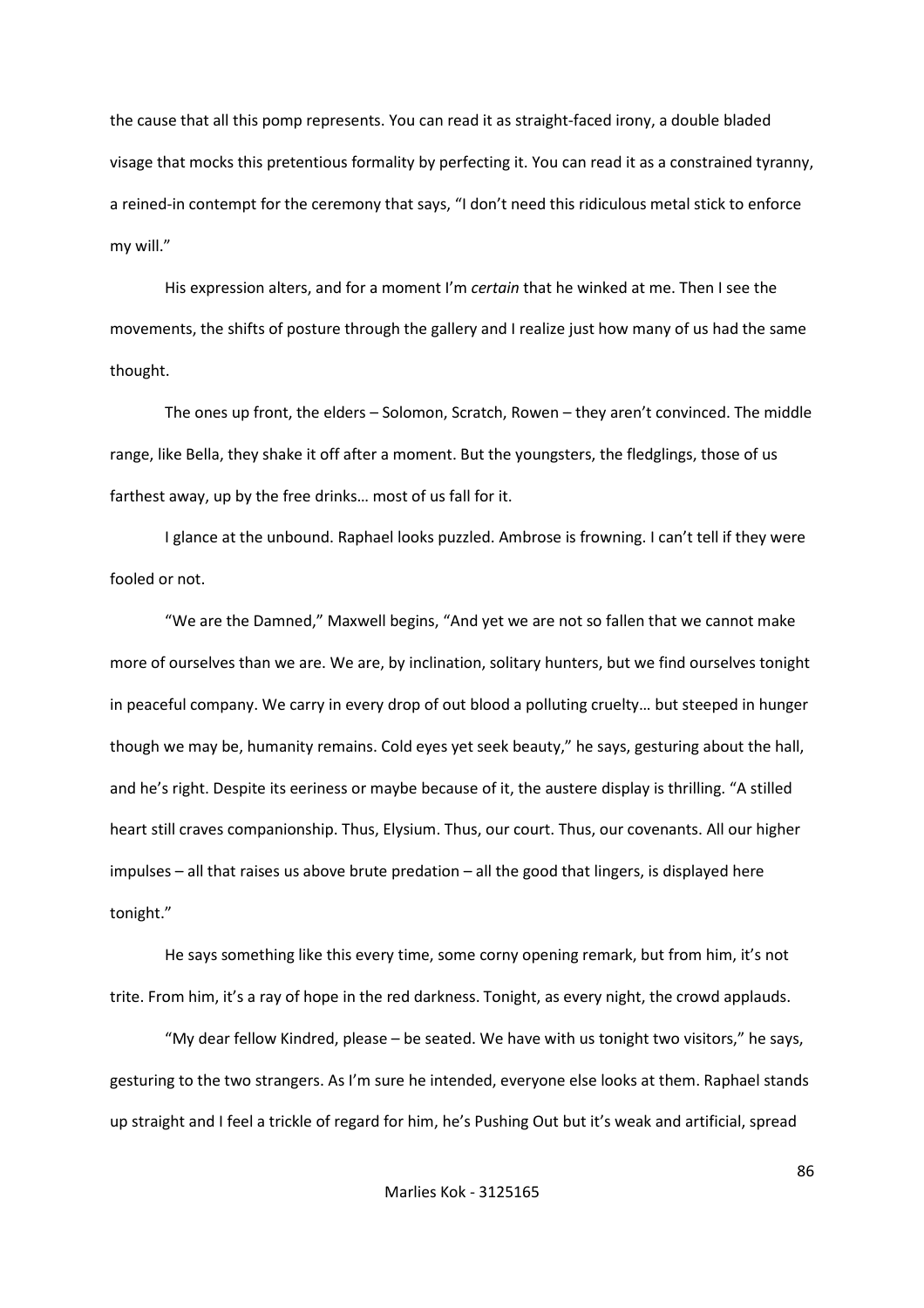too thin over souls too jaded. He's trying to warm our gazes, but it's like lighting a match in a locker full of frozen meat.

Ambrose just acts resigned.

 "May I introduce our guests for the evening?" He gives them a tight, tolerating smile. "I know you may find the formality of our gatherings somewhat stifling, but please. Humor us with your names, and a recitation of your lineage."

Raphael meets his gaze. "I'm Raphael Ladue, and my sire was Old John."

 I have no idea who the hell Old John is, but apparently others do. Many pale faces crane around to look at him with new interest, and most of the interested parties are sitting up front, where the power is. Rowen doesn't turn, but everyone else in the front row does, expressions all carefully blank. A few rows back, there are Kindred who can't repress fear.

"My, my," Maxwell says. "A notorious lineage indeed. And your companion?"

"I'm Ambrose Masterson and I was Embraced by the Unholy."

 That gets *everyone* looking. All but the newest of us know who the Unholy is. It's like saying your dad is the boogeyman.

 "Bull*shit*," says a voice from the middle, a man in an impeccably beautiful suit with skin like alabaster.

 Ambrose bares his fangs, and we can all see that his teeth are inhuman, needle-sharp and unnaturally long. Not like Scratch, though. Where Scratch's mouth is a wreck, a mistake of nature. This mouth looks carefully evolved to pierce and shred.

 "Yes," the Prince says. "I remember you now. From the DNC." Ambrose narrows his eyes and nods.

 (Did Maxwell say "D & C" – meaning an abortion? Or was it "DNC," the Democratic National Convention with the riots? Or is it something else entirely?)

Maxwell goes on. "Despite their… well-known heritage, our guests have opted to ignore our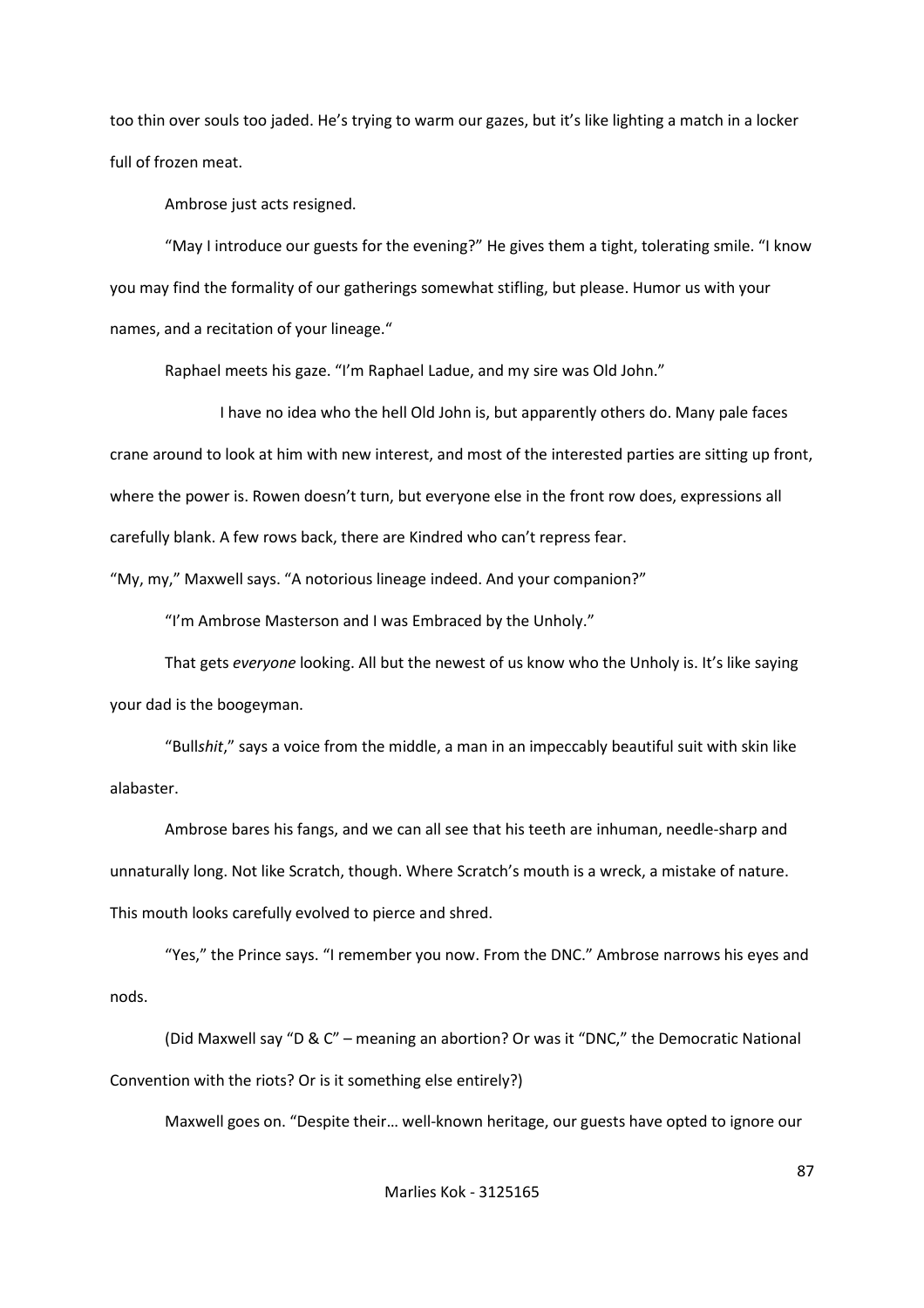hospitality in the past. Nonetheless, it is my hope that you will all join me in extending them courteous welcome tonight.

 "Our guests share with us a common problem. We are both concerned with the actions of one Bruce Miner. Garret, if you'd be so good…? I'm quite helpless when it comes to programming VCRs." The line gets a laugh.

 While he was talking, Garret wheeled in a big screen TV, which he now pokes at until a recorded news show comes on. The story is about a man in Cicero resisting arrest and fleeing the cops, and in the middle of it they show grainy cop-cam footage of a burly guy in filthy coveralls struggling with a policeman. The two of them lurch out of the camera's coverage for a moment, and then the officer comes flying across the hood of the car. It's dramatic, the more so for being silent.

 The somber news anchor fills in what I already heard – wife and daughter bled out, snapped handcuffs, et cetera.

 They juxtapose a still frame from the video and what's obviously a cropped snapshot from some neighbor's scrapbook. The former is basically just a grey blur, pretty much what we all see in the mirror whenever we bother to look. The latter is a depressingly average white guy with bad hair.

When the segment ends, there's a silent moment.

"Comments?" Maxwell says at last.

 Scratch stands. "Ice him," he says. "He's from my clan, he shares my curse and still I say ice him."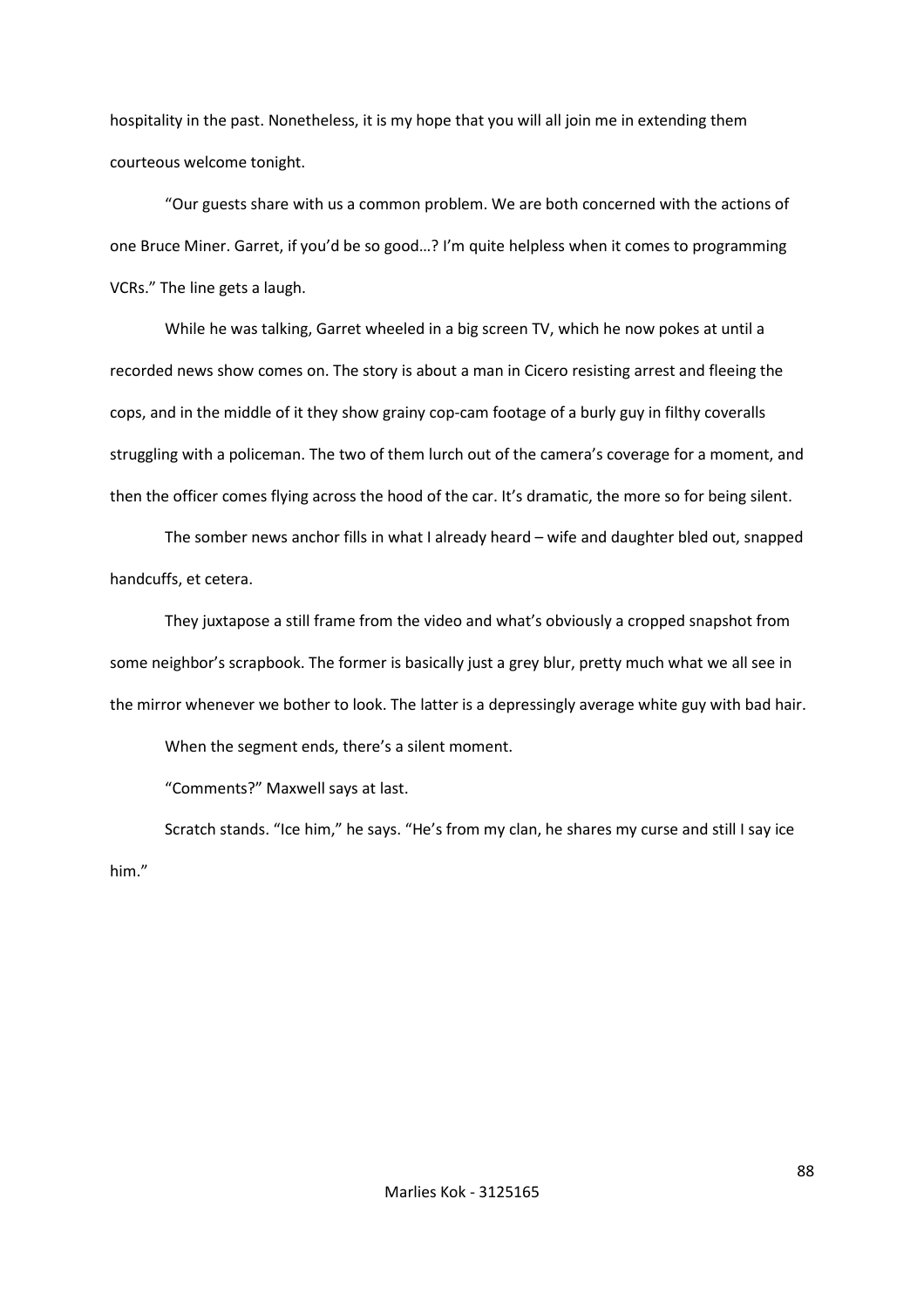#### **American Gods**

#### *Neil Gaiman*

 There was a woman sitting on the grass, under a tree, with a paper tablecloth spread in front of her, and a variety of Tupperware dishes on the cloth.

 She was – not fat, no, far from fat: what she was, a word that Shadow had never had cause to use until now, was *curvaceous.* Her hair was so fair that it was white, the kind of platinum blonde tresses that should have belonged to a long-dead movie starlet, her lips were painted crimson, and she looked to be somewhere between twenty-five and fifty.

 As they reached her she was selecting from a plate of devilled eggs. She looked up as Wednesday approached her, and put down the egg she had chosen, and wiped her hand. 'Hello, you old fraud,' she said, but she smiled as she said it, and Wednesday bowed low, took her hand and raised it to his lips.

He said, 'You look divine.'

 'How the hell else should I look?' she demanded, sweetly. Anyway, you're a liar. New Orleans was *such* a mistake – I put on, what, thirty pounds there? I swear. I knew I had to leave when I started to waddle. The tops of my thighs rub together when I walk now, can you believe that?' This last was addressed to Shadow. He had no idea what to say in reply, and felt a hot flush suffuse his face. The woman laughed delightedly. 'He's *blushing*! Wednesday my sweet, you brought me a *blusher*. How perfectly wonderful of you. What's he called?'

 'This is Shadow,' said Wednesday. He seemed to be enjoying Shadow's discomfort. Shadow, say hello to Easter.'

[…]

She drained a paper cup of something that looked like white wine, and then she got to her feet. 'Shadow's a good name,' she said. 'I want a Mochaccino. Come on.'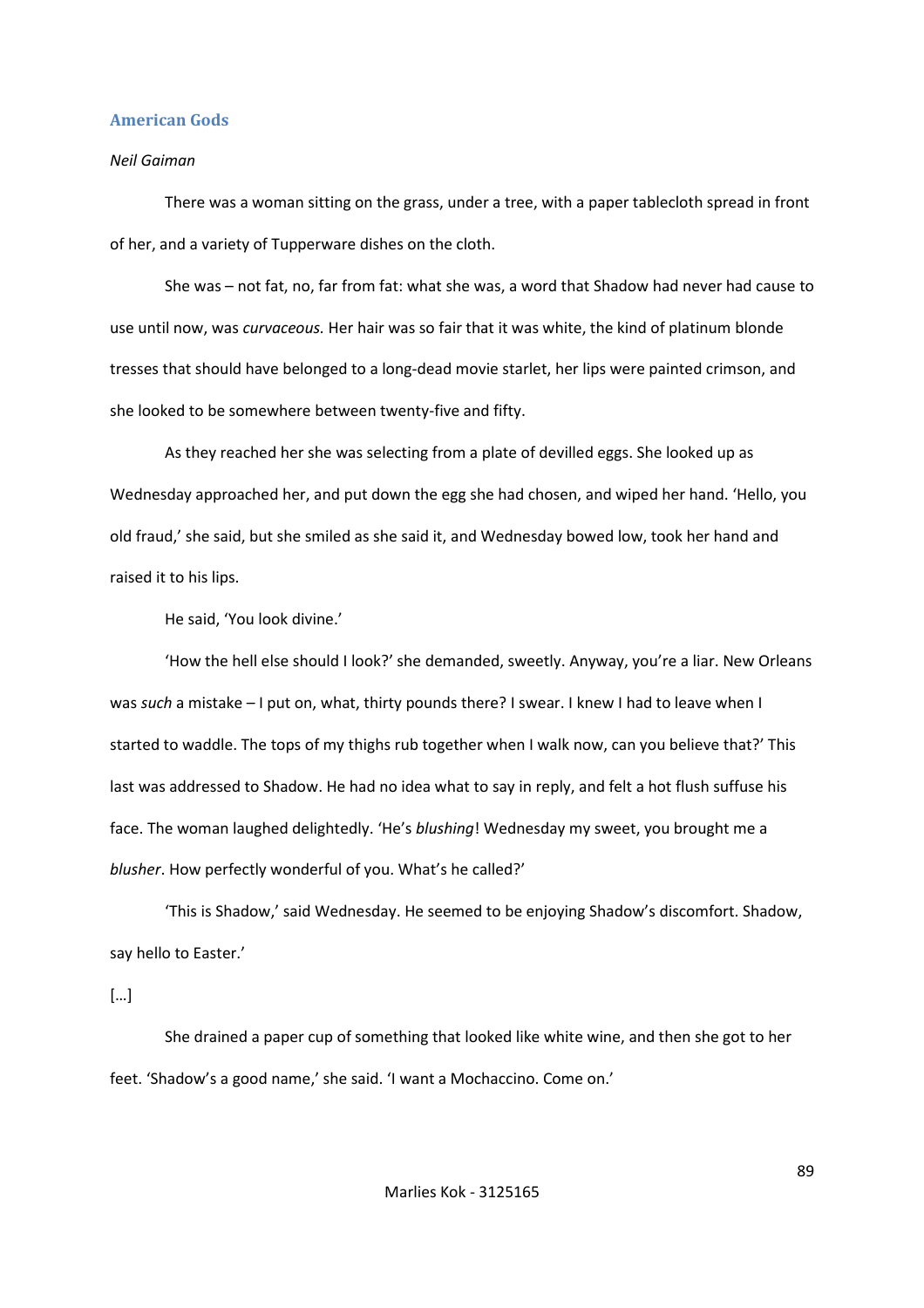She began to walk away. 'What about the food?' asked Wednesday. 'You can't just leave it here.'

 She smiled at him, and pointed to the girl sitting by the dog, and then extended her arms to take in the Haight and the world. 'Let it feed them,' she said, and she walked, with Wednesday and Shadow trailing behind her.

'Remember,' she said to Wednesday as they walked. '*I'm* rich. I'm doing just peachy. Why should I help you?'

'You're one of us,' he said. 'You're as forgotten and as unloved and unremembered as any of us. It's pretty clear whose side you should be on.'

They reached a sidewalk coffee house, went inside, sat down. There was only one waitress, who wore her eyebrow ring as a mark of caste, and a woman making coffee behind the counter. The waitress advanced upon them, smiling automatically, sat them down, took their orders.

Easter put her slim hand on the back of Wednesday's square gray hand. 'I'm telling you,' she said, 'I'm doing *fine*. On my festival days they till feast on eggs and rabbits, on candy and on flesh, to represent rebirth and copulation. They wear flowers in their bonnets and they give each other flowers. They do it in my name. More and more of them every year. In *my* name, old wolf.'

'And you wax fat and affluent on their worship and their love?' he said, dryly.

'Don't be an asshole.' Suddenly she sounded very tired. She sipped her Mochaccino.

'Serious question, m'dear. Certainly I would agree that millions upon millions of them give each other tokens in your name, and that they still practice the rites of your festival, even down to hunting for hidden eggs. But how many of them know who you are? Eh? Excuse me miss?' This to their waitress.

She said, 'You need another espresso?'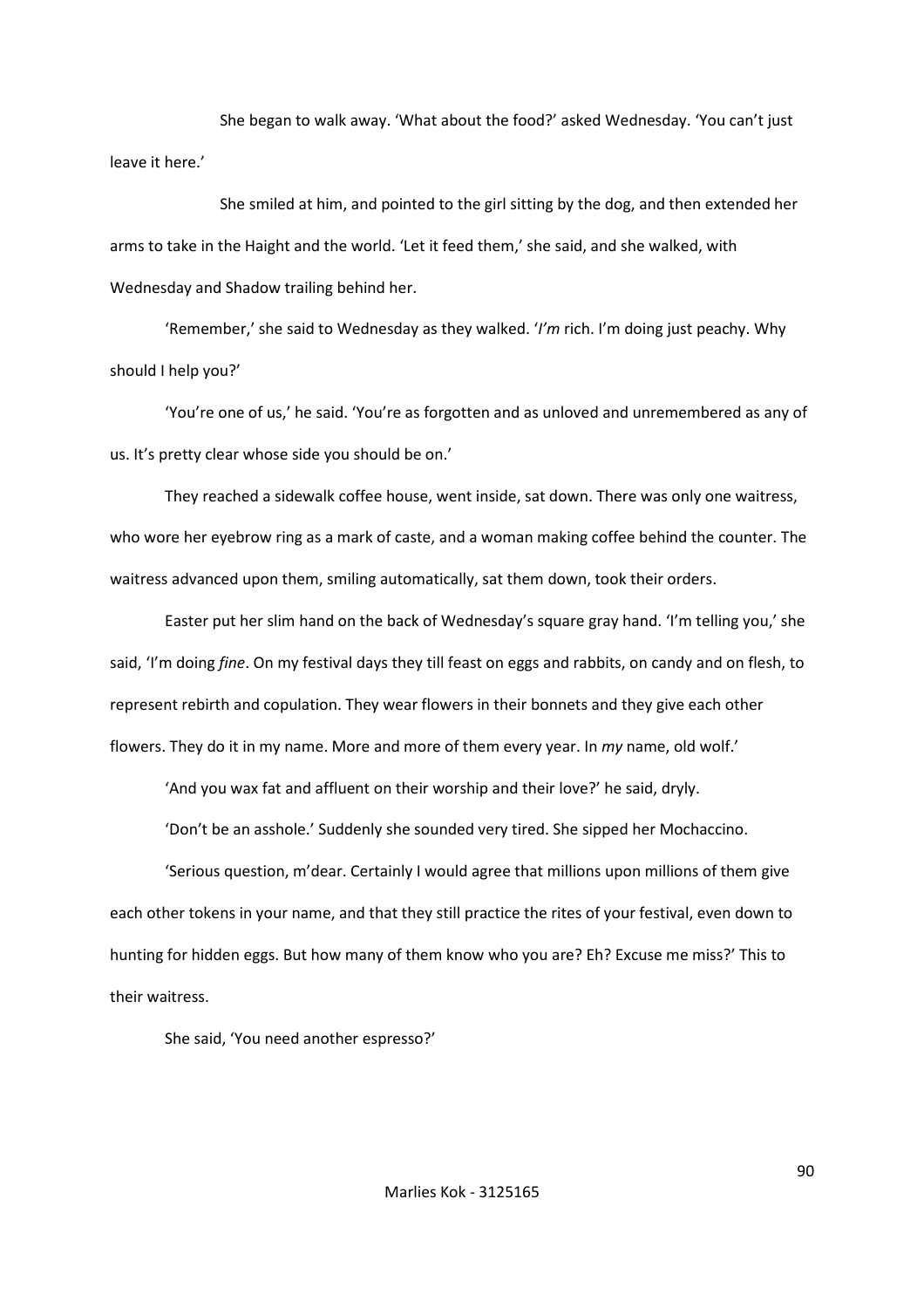'No, my dear. I was just wondering if you could solve a little argument we were having over here. My friend and I were disagreeing over what the word "Easter" means. Would you happen to know?'

The girl stared at him as if green toads had begun to push their way between his lips. Then she said, 'I don't know about any of that Christian stuff. I'm a pagan.'

The woman behind the counter said, 'I think it's Latin or something for "Christ has Risen" maybe.'

'Really?' said Wednesday.

'Yeah, sure,' said the woman. 'Easter. Just like the sun rises in the east, you know.'

'The risen son. Of course – a most logical supposition.' The woman smiled and returned to her coffee grinder. Wednesday looked up at their waitress. 'I think I *shall* have another espresso, if you do not mind. And tell me, as a pagan, who do *you* worship?'

'Worship?'

'That's right. I imagine you must have a pretty wide-open field. So to whom do you set up your household altar? To whom do you bow down? To whom do you pray at dawn and at dusk?'

Her lips described several shapes without saying anything before she said, 'The female principle. It's an empowerment thing. You know.'

'Indeed. And this female principle of yours. Does she have a name?'

'She's the goddess within us all,' said the girl with the eyebrow ring, color rising to her cheek. 'She doesn't need a name.'

'Ah,' said Wednesday, with a wide monkey grin, 'so do you have mighty bacchanals in her honor? Do you drink blood wine under the full moon, while scarlet candles burn in silver candle holders? Do you step naked into the sea-foam, chanting ecstatically to your nameless goddess while the waves lick at your legs, lapping your thighs like the tongues of a thousand leopards?'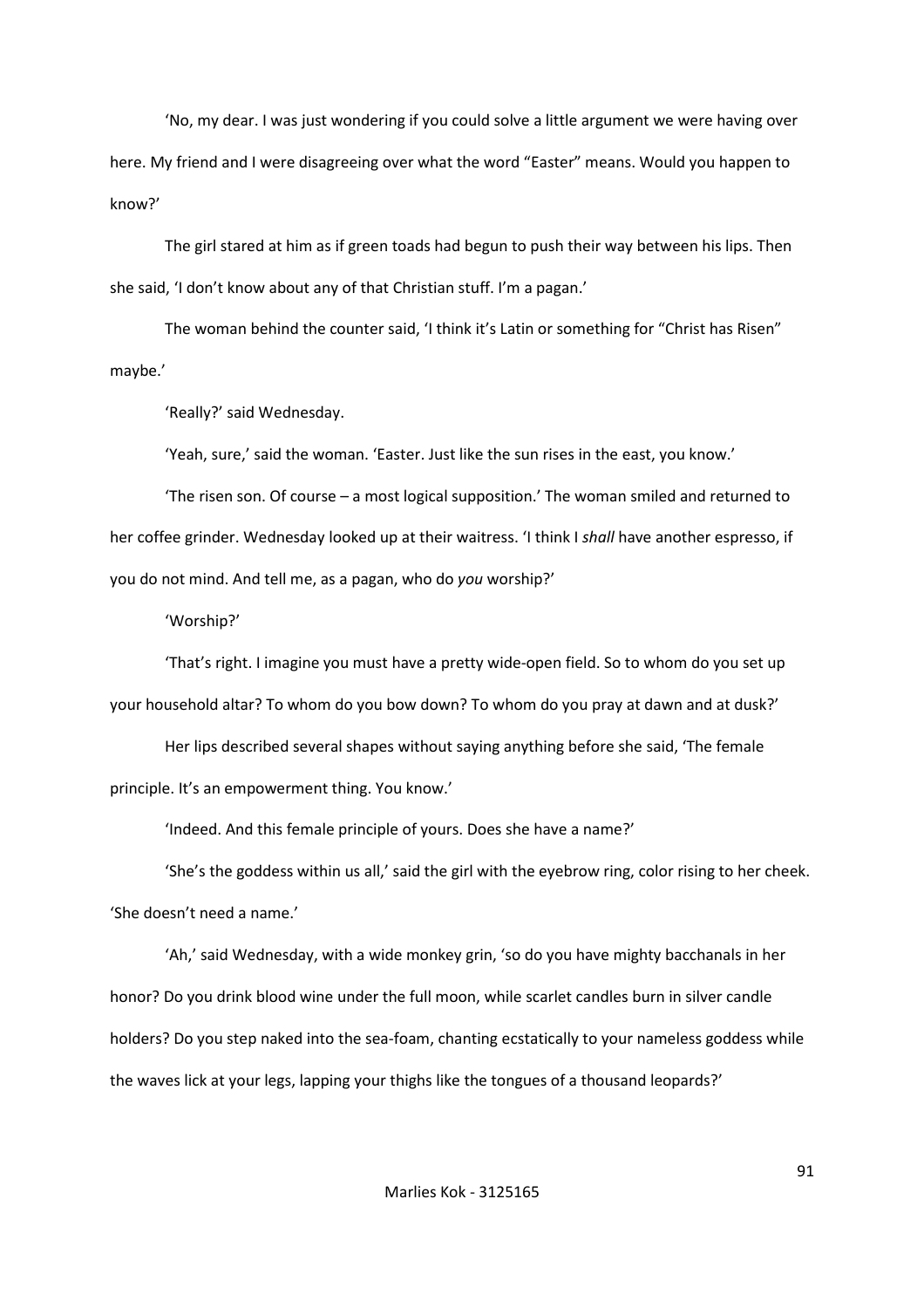'You're making fun of me,' she said. 'We don't do any of that stuff you were saying.' She took a deep breath. Shadow suspected she was counting to ten. 'Any more coffees here? Another Mochaccino for you ma'am?' her smile was a lot like the one she had greeted them with when they had entered.

They shook their heads, and the waitress turned to greet another customer.'

'There,' said Wednesday, 'is one who "*does not have the faith and will not have the fun*". Chesterton. Pagan indeed. So. Shall we go out onto the street, Easter my dear, and repeat the exercise? Find out how many passers-by know that their Easter festical takes its name from Eostre of the Dawn? Let's see – I have it. We shall ask a hundred people. For every one that knows the truth, you may cut off one of my fingers, and when I run out of them,m toes; for every twenty who don't know you spend a night making love to me. And the odds are certainly in your favor here - this is San Francisco, after all. There are heathens and pagans and Wiccans aplenty on these precipitous streets.'

Her green eyes looked at Wednesday. They were, Shadow decided, the exact same color as a leaf in spring with the sun shining through it. She said nothing.

'We *could* try it,' continued Wednesday. 'But I would end up with ten fingers, ten toes, and five nights in your bed. So don't tell me they worship you and keep your festival day. They mouth your name, but it has no meaning to them. Nothing at all.'

Tears stood out in her eyes. 'I know that,' she said, quietly. 'I'm not a fool.' 'No,' said Wednesday. 'You're not.'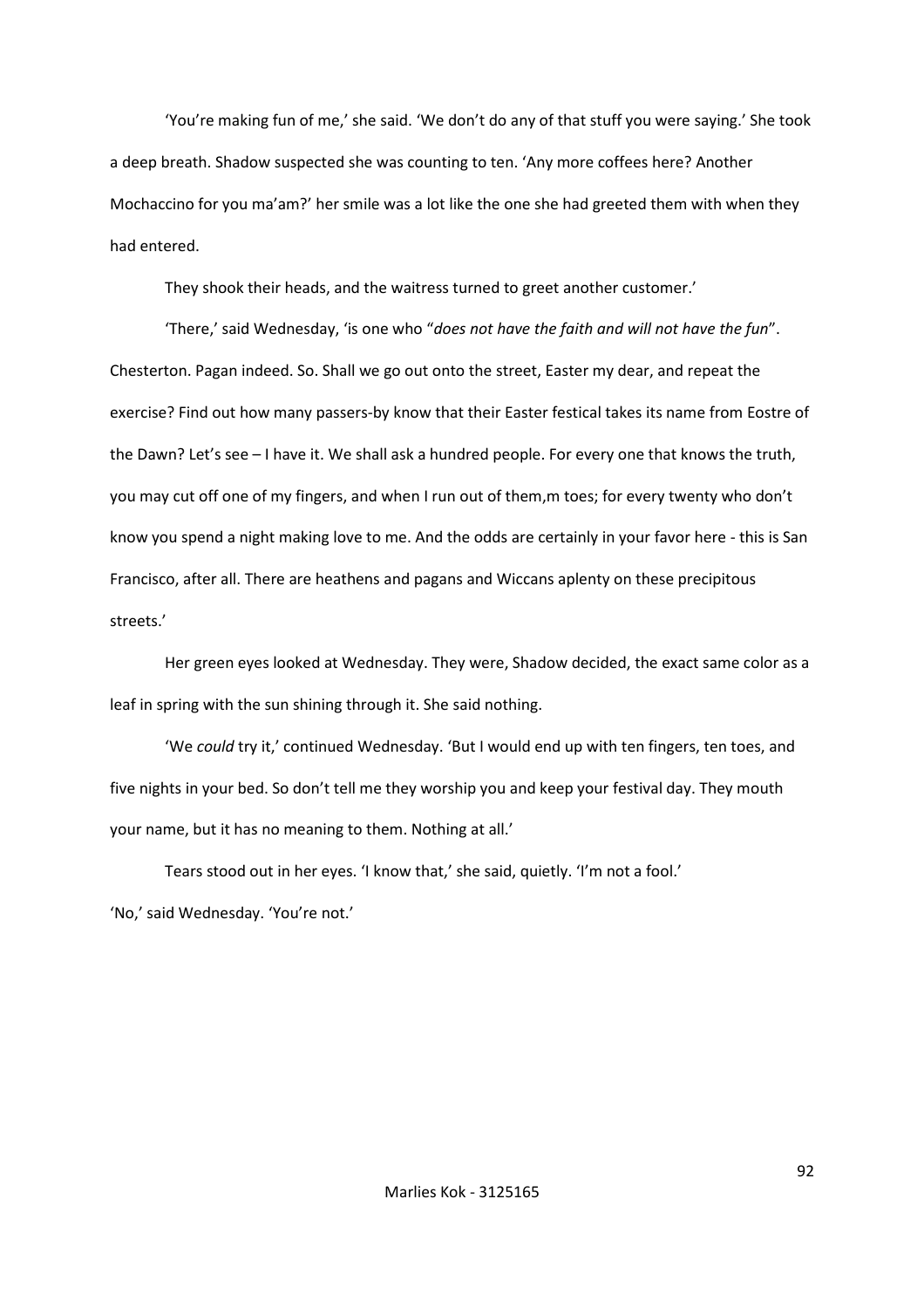# **Good Omens**

## *Terry Pratchett & Neil Gaiman*

You wouldn't have known it as the same car. There was scarcely an inch of it undented. Both front lights were smashed. The hubcaps were long gone. It looked like the veteran of a hundred demolition derbies.

 The pavements had been bad. The pedestrian underpass had been worse. The worst bit had been crossing the river Thames. At least he'd had the foresight to roll up all the windows.

Still he was here now.

 In a few hundred yards he'd be on the M40; a fairly clear run up to Oxfordshire. There was only one snag: once more between Crowley and the open road was the M25. A screaming, glowing ribbon of pain and dark light<sup>31</sup>. Odegra. Nothing could cross it and survive.

 Nothing mortal, anyway. And he wasn't sure what it would do to a demon. It couldn't kill him, but it wouldn't be pleasant.

 There was a police roadblock in front of the flyover before him. Burnt-out wrecks – some still burning – testified to the fate of previous cars that had to drive across the flyover above the dark road.

The police did not look happy.

Crowley shifted down into second gear, and gunned the accelerator.

He went through the roadblock at sixty. That was the easy bit.

 <sup>31</sup> Not actually an oxymoron. It's the colour past ultra-violet. The technical term for it is infra-black. It can be seen quite easily under experimental conditions. To perform the experiment simply select a healthy brick wall, with a good runup, and, lowering your head, charge.

The colour that flashes in bursts behind your eyes, behind the pain, just before you die, is infra-black.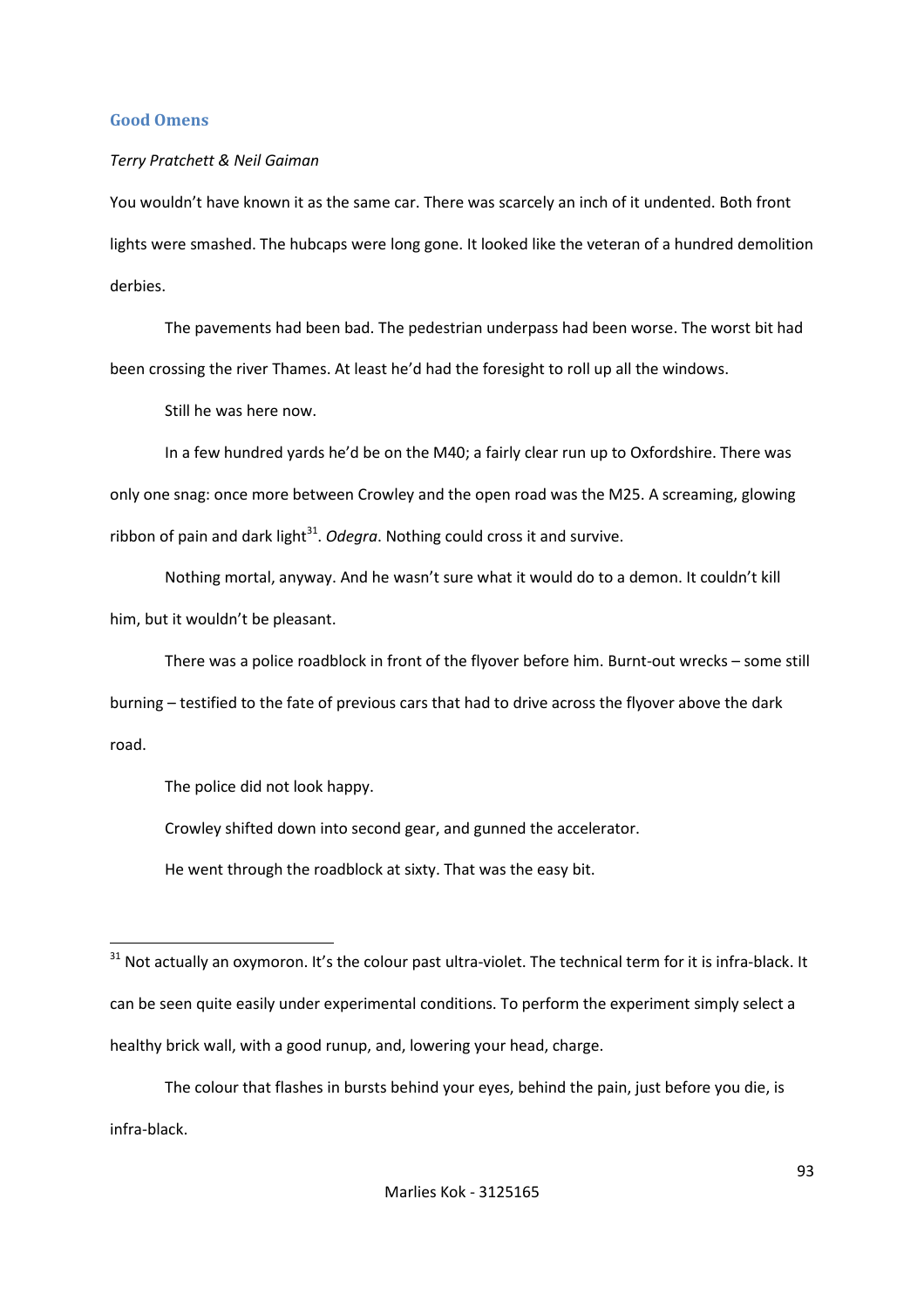Cases of spontaneous human combustion are on record all over the world. One minute someone's quite happily chugging along with their life; the next there's a sad photograph of a pile of ashes and a lonely and mysteriously uncharred foot or hand. Cases of spontaneous vehicular combustion are less well documented.

Whatever the statistics were, they had just gone up by one.

The leather seatcovers began to smoke. Staring ahead of him, Crowley fumbled left-handed on the passenger seat for Agnes Nutter's Nice and Accurate Prophecies, moved it to the safety of his lap. He wished she'd prophecied this $^{32}$ .

Then the flames engulfed the car.

He had to keep driving.

On the other side of the flyover was a further police roadblock, to prevent the passage of cars trying to come into London. They were laughing about a story that had just come over the radio, that a motorbike cop on the M6 had flagged down a stolen police car, only to discover the driver to be a large octopus.

Some police forces would believe anything. Not the Metropolitan police, though. The Met was the hardest, most cynically pragmatic , most stubbornly down-to-earth police force in Britain.

It would take a lot to faze a copper from the Met.

It would take, for example, a huge, battered car that was nothing more nor less than a fireball, a blazing, roaring, twisted metal lemon from Hell, driven by a grinning lunatic in sunglasses,

 Most of the family had gone along with Gelatly Device, who wrote a brief monograph in the 1830s explaining it as a metaphor for the banishment of Weishaupt's Illuminati from Bavaria in 1785.

<sup>&</sup>lt;sup>32</sup> She had. It read:

A street of light will screem, the black chariot of the Serpente will flayme, and a Queene wille sing quickfilveres songes no moar.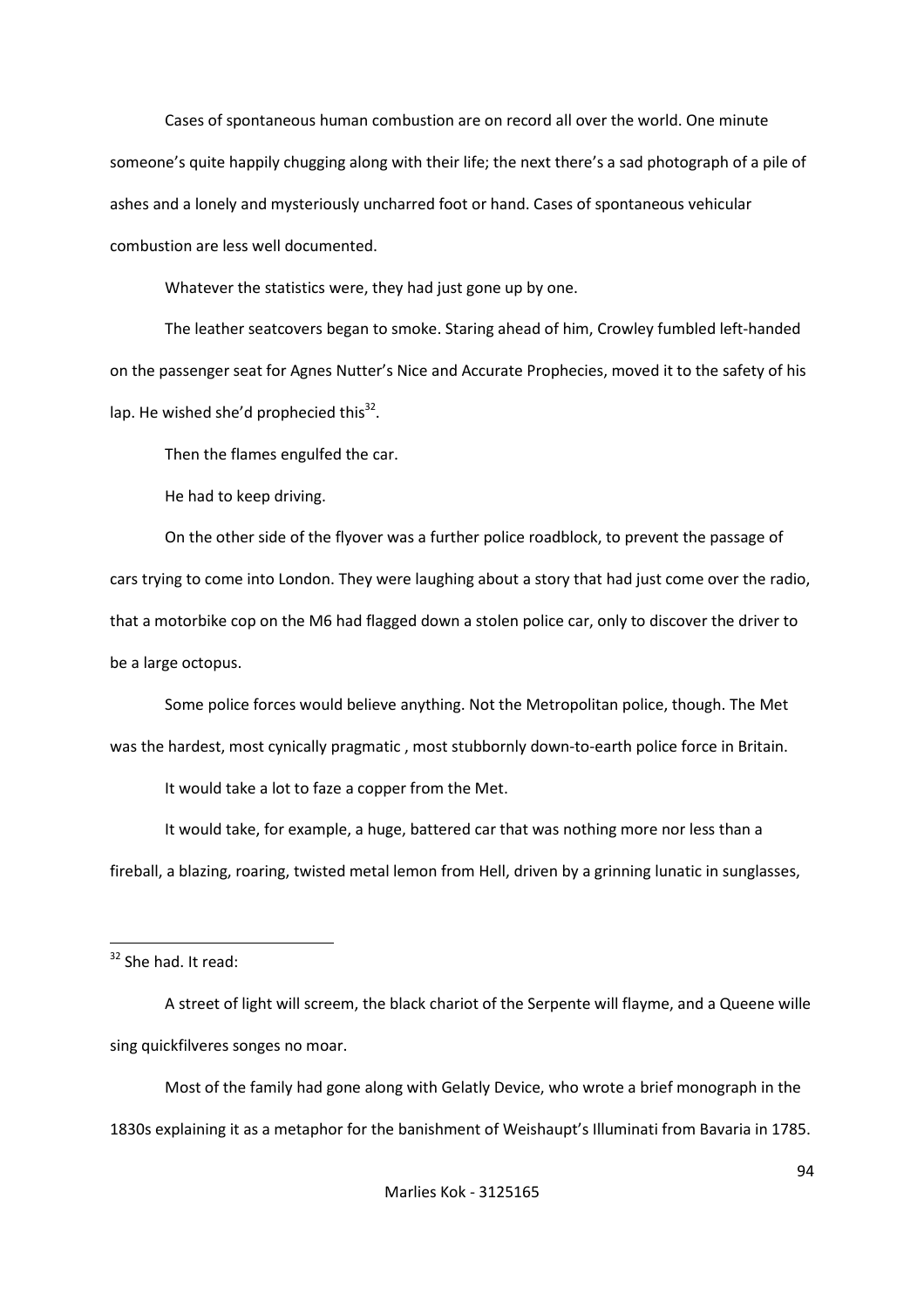sitting amid the flames, trailing thick black smoke, coming straight at them through the lashing rain and the wind at eighty miles per hour.

That would do it every time.

 $~\sim$ \* $~\sim$ 

The quarry was the calm centre of a stormy world.

Thunder didn't just rumble overhead, it tore the air in half.

'I've got some more friends coming,' Adam repeated. 'They'll be here soon, and then we can

really get started.'

Dog started to howl. It was no longer the siren howl of a lone wolf but the weird oscillations

of a small dog in deep trouble.

Pepper had been sitting staring at her knees.

There seemed to be something on her mind.

Finally she looked up and stared Adam in the blank grey eyes.

'What bit're you going to have, Adam?' she said.

The storm was replaced by a sudden, ringing silence.

'What?' said Adam.

'Well, you divided up the world, right, and we've all of us got to have a bit – what bit're you

going to have?'

The silence sang like a harp, high and thin.

'Yeah,' said Brian. 'You never told us what bit *you're* having.'

'Pepper's right,' said Wensleydale. 'Don't seem to *me* there's much left, if we've got to have

all these countries.'

Adam's mouth opened and shut.

'What?' he said.

'What bit's yours, Adam?' Pepper said.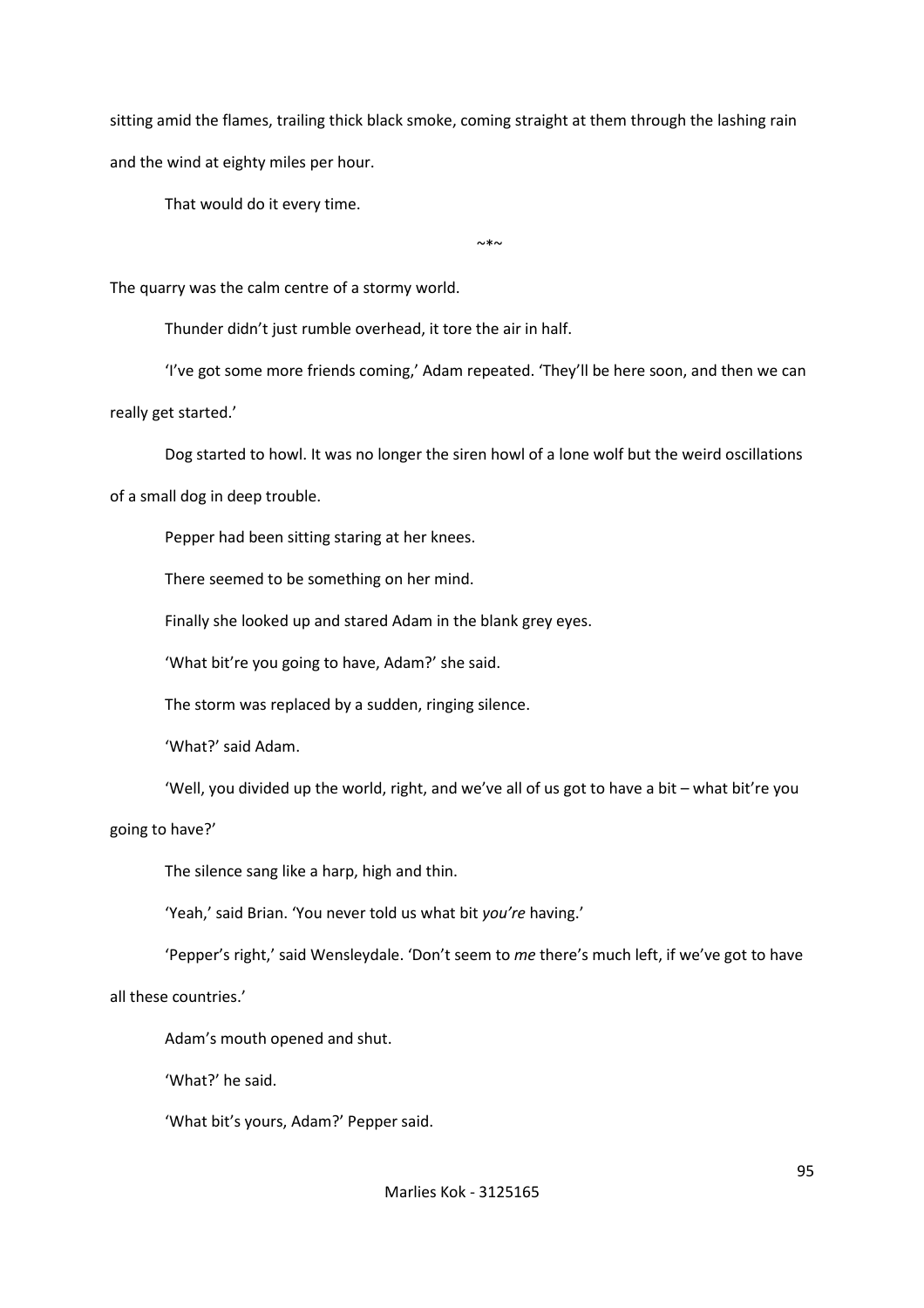Adam stared at her. Dog had stopped howling and had fixed his master with an intent, thoughtful mongrel stare.

'M-me?' he said.

The silence went on and on, one note that could drown out the noises of the world.

'But I'll have Tadfield,' said Adam.

They stared at him.

'An', an' Lower Tadfield, and Norton, and Norton Woods—'

They still stared.

Adam's gaze dragged itself across their faces.

'They're all I've ever wanted,' said Adam.

They shook their heads.

'I can have 'em if I want,' said Adam, his voice tinged with sullen defiance and his defiance

edged with sudden doubt. 'I can make them better, too. Better trees to climb, better ponds, better…'

His voice trailed off.

'You can't,' said Wensleydale flatly. 'They're not like America and those places. They're really

*real*. Anyway, they belong to all of us. They're ours.'

'And you couldn't make 'em better,' said Brian.

'Anyway, even if you did we'd all know,' said Pepper.

'Oh, if that's all that's worryin' you, don't you worry,' said Adam airily, ''cos I could make you

all just do whatever I wanted—'

 He stopped, his ears listening in horror to the words his mouth was speaking. The Them were backing away.

Dog put his paws over his head.

Adam's face looked like an impersonation of the collapse of empire.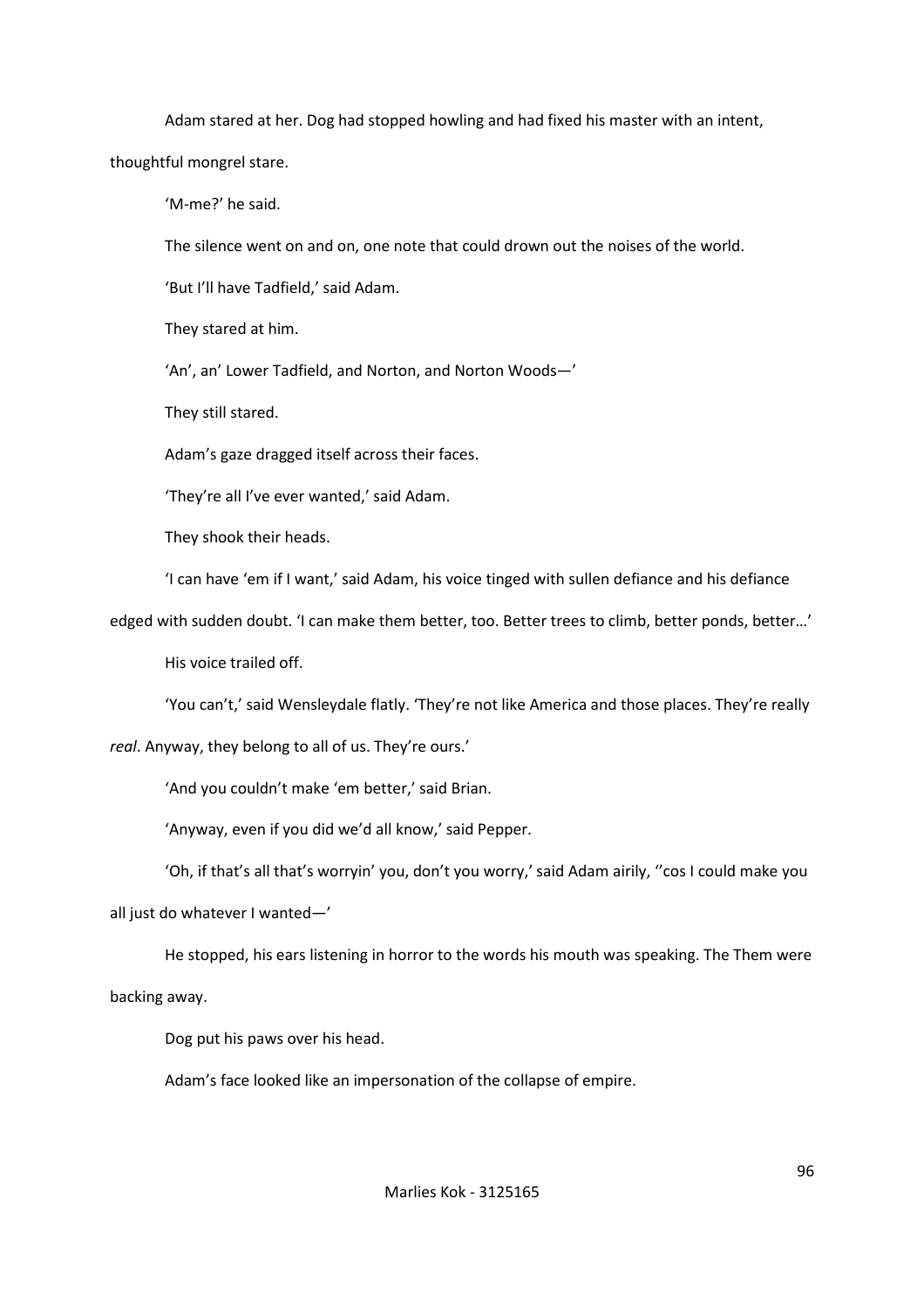'No,' he said hoarsely. 'No. Come back! *I command you!*'

They froze in mid-dash.

Adam stared.

'No, I din't mean it—' he began. 'You're my friends—'

 His body jerked. His head was thrown back. He raised his arms and pounded the skies with his fists.

His face twisted. The chalk floor cracked under his trainers.

 Adam opened his mouth and screamed. It was a sound that a merely mortal throat should not have been able to utter; it wound out of the quarry, mingled with the storm, caused the clouds to curdle into new and unpleasant shapes.

It went on and on.

It resounded around the universe, which is a good deal smaller than physicists would believe.

It rattled the celestial spheres.

It spoke of loss, and it did not stop for a very long time.

And then it did.

Something drained away.

Adam's head tilted down again. His eyes opened.

Whatever had been standing in the old quarry before, Adam Young was standing there now.

A more knowledgeable Adam Young, but Adam Young nevertheless. Possibly more of Adam Young

than there had ever been before.

 The ghastly silence in the quarry was replaced by a more familiar, comfortable silence, the mere and simple absence of noise.

The freed Them cowered against the chalk cliff, their eyes fixed on him.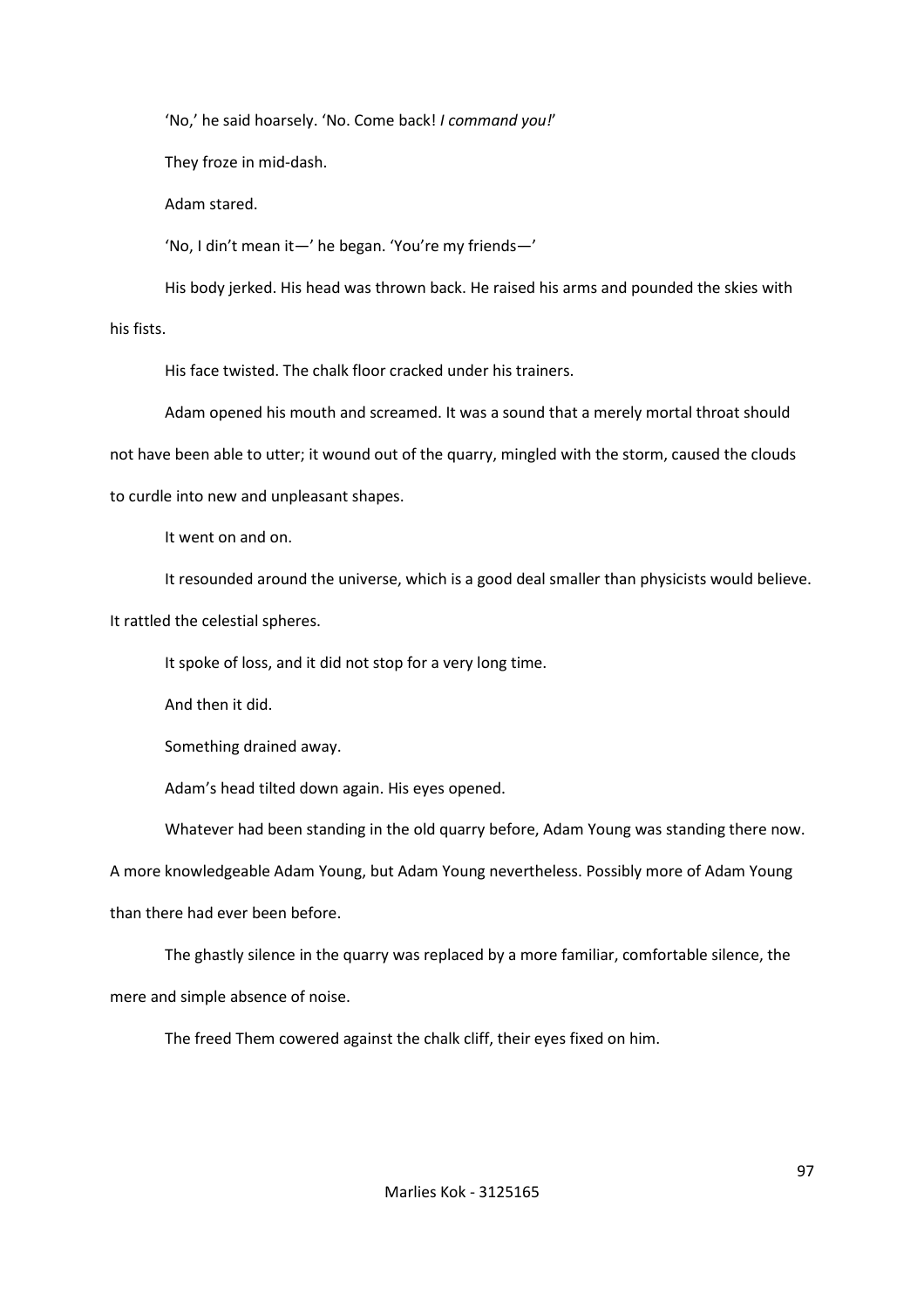'It's all right,' said Adam quietly. 'Pepper? Wensley? Brian? Come back here. It's all right. It's all right. I know everything now. And you've got to help me. Otherwise it's all goin' to happen. It's really all goin' to happen. It's all goin' to happen, if we don't do somethin'.'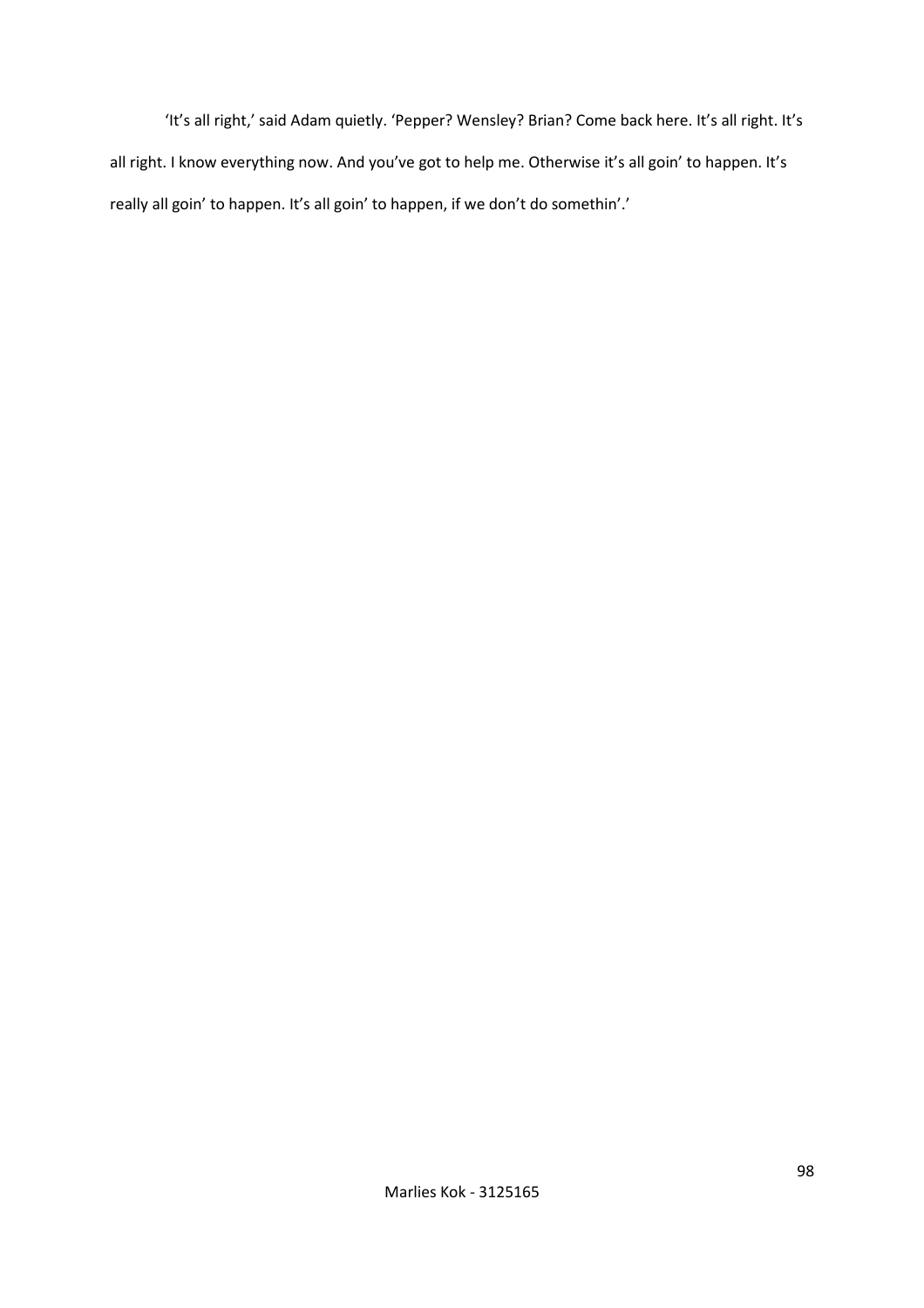#### **Storm Front**

## *Jim Butcher*

## Chapter One

I heard the mailman approach my office door, half an hour earlier than usual. He didn't sound right. His footsteps fell more heavily, jauntily, and he whistled. A new guy. He whistled his way to my office door, then fell silent for a moment. Then he laughed.

Then he knocked.

I winced. My mail comes through the mail slot unless it's registered. I get a really limited selection of registered mail, and it's never good news. I got up out of my office chair and opened the door.

The new mailman, who looked like a basketball with arms and legs and a sunburned, balding head, was chuckling at the sign on the door glass.

He glanced at me and hooked a thumb toward the sign. "You're kidding, right?"

I read the sign (people change it occasionally), and shook my head. "No, I'm serious. Can I

have my mail, please."

"So, uh. Like parties, shows, stuff like that?" He looked past me, as though he expected to see a white tiger, or possibly some skimpily clad assistants prancing around my one-room office.

I sighed, not in the mood to get mocked again, and reached for the mail he held in his hand.

"No, not like that. I don't do parties."

He held on to it, his head tilted curiously. "So what? Some kinda fortune-teller? Cards and crystal balls and things?"

"No," I told him. "I'm not a psychic." I tugged at the mail.

He held on to it. "What are you, then?"

"What's the sign on the door say?"

"It says 'Harry Dresden. Wizard.' "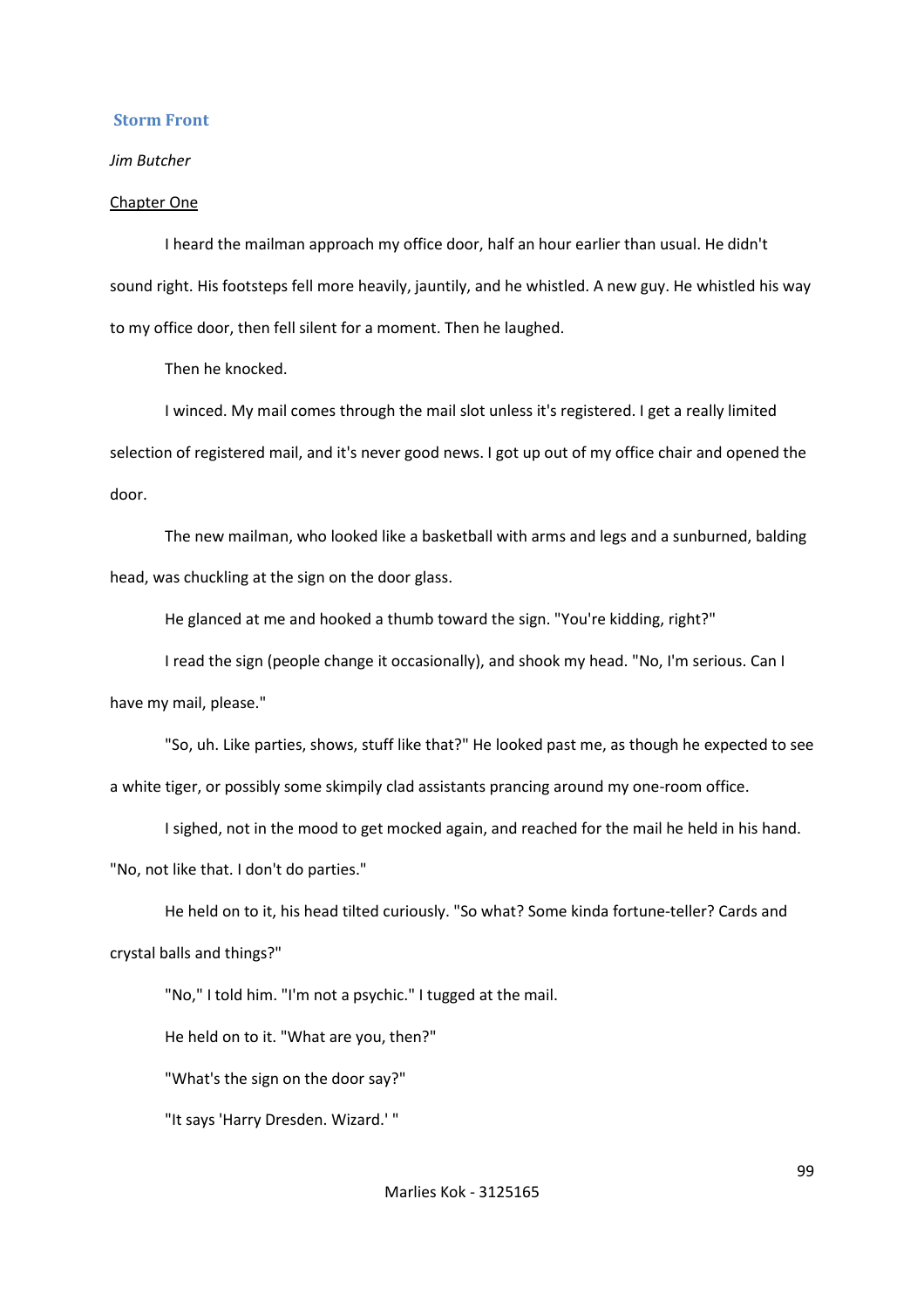"That's me," I confirmed.

"An actual wizard?" he asked, grinning, as though I should let him in on the joke. "Spells and potions? Demons and incantations? Subtle and quick to anger?"

"Not so subtle." I jerked the mail out of his hand and looked pointedly at his clipboard. "Can I sign for my mail please."

The new mailman's grin vanished, replaced with a scowl. He passed over the clipboard to let me sign for the mail (another late notice from my landlord), and said, "You're a nut. That's what you are." He took his clipboard back, and said, "You have a nice day, sir."

I watched him go.

"Typical," I muttered, and shut the door.

My name is Harry Blackstone Copperfield Dresden. Conjure by it at your own risk. I'm a wizard. I work out of an office in midtown Chicago. As far as I know, I'm the only openly practicing professional wizard in the country. You can find me in the yellow pages, under "Wizards." Believe it or not, I'm the only one there. My ad looks like this:

#### *HARRY DRESDEN—WIZARD*

## *Lost Items Found. Paranormal Investigations.*

#### *Consulting. Advice. Reasonable Rates.*

### *No Love Potions, Endless Purses, Parties, or Other Entertainment*

You'd be surprised how many people call just to ask me if I'm serious. But then, if you'd seen the things I'd seen, if you knew half of what I knew, you'd wonder how anyone could *not* think I was serious.

The end of the twentieth century and the dawn of the new millennium had seen something of a renaissance in the public awareness of the paranormal. Psychics, haunts, vampires—you name it. People still didn't take them seriously, but all the things Science had promised us hadn't come to pass. Disease was still a problem. Starvation was still a problem. Violence and crime and war were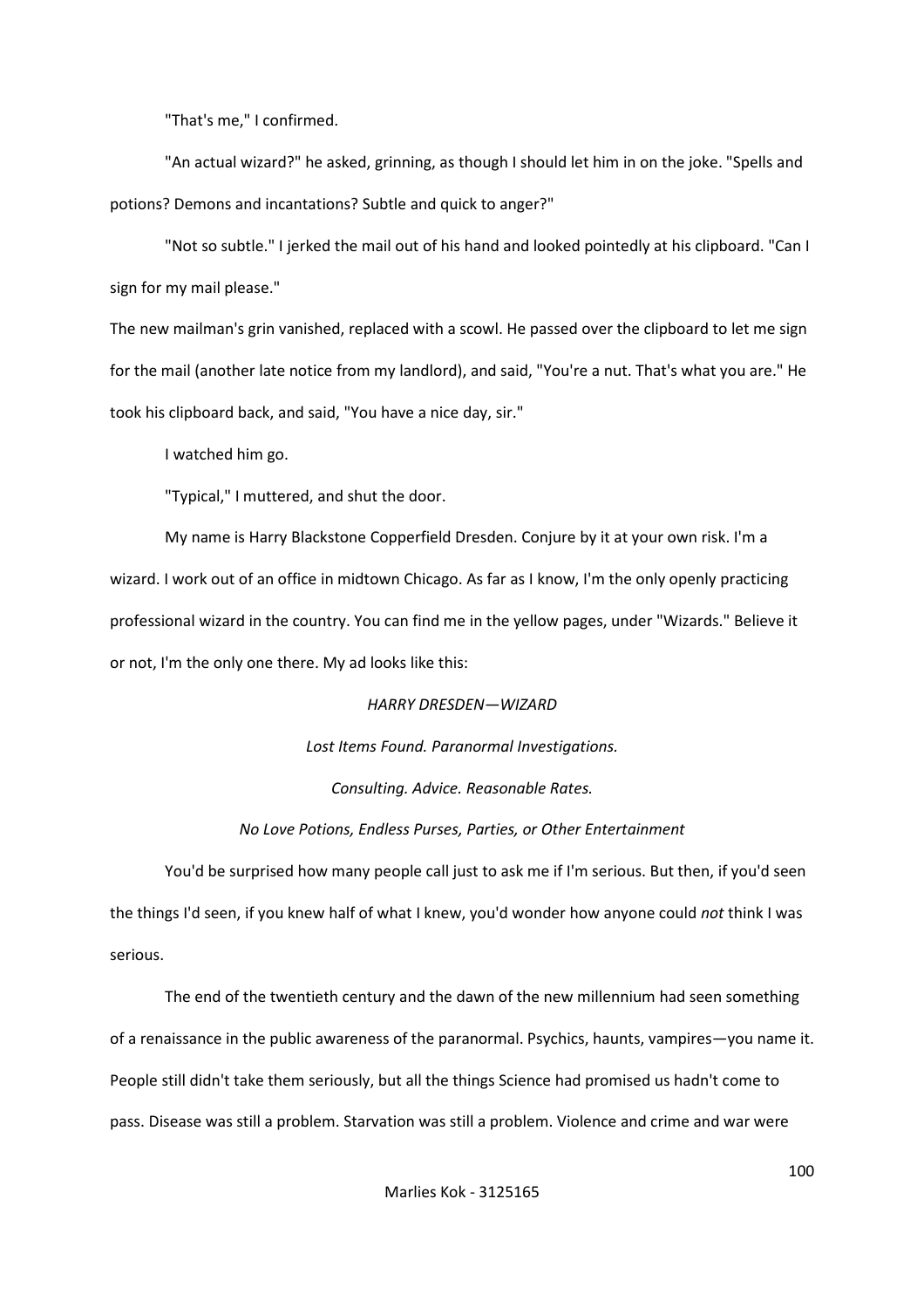still problems. In spite of the advance of technology, things just hadn't changed the way everyone had hoped and thought they would.

Science, the largest religion of the twentieth century, had become somewhat tarnished by images of exploding space shuttles, crack babies, and a generation of complacent Americans who had allowed the television to raise their children. People were looking for something—I think they just didn't know what. And even though they were once again starting to open their eyes to the world of magic and the arcane that had been with them all the while, they still thought I must be some kind of joke.

Anyway, it had been a slow month. A slow pair of months, actually. My rent from February didn't get paid until the tenth of March, and it was looking like it might be even longer until I got caught up for this month.

My only job had been the previous week, when I'd gone down to Branson, Missouri, to investigate a country singer's possibly haunted house. It hadn't been. My client hadn't been happy with that answer, and had been even less happy when I suggested he lay off of any intoxicating substances and try to get some exercise and sleep, and see if that didn't help things more than an exorcism. I'd gotten travel expenses plus an hour's pay, and gone away feeling I had done the honest, righteous, and impractical thing. I heard later that he'd hired a shyster psychic to come in and perform a ceremony with a lot of incense and black lights. Some people.

I finished up my paperback and tossed it into the DONE box. There was a pile of read and discarded paperbacks in a cardboard box on one side of my desk, the spines bent and the pages mangled. I'm terribly hard on books. I was eyeing the pile of unread books, considering which to start next, given that I had no real work to do, when my phone rang.

I stared at it in a somewhat surly fashion. We wizards are terrific at brooding. After the third ring, when I thought I wouldn't sound a little too eager, I picked up the receiver and said, "Dresden."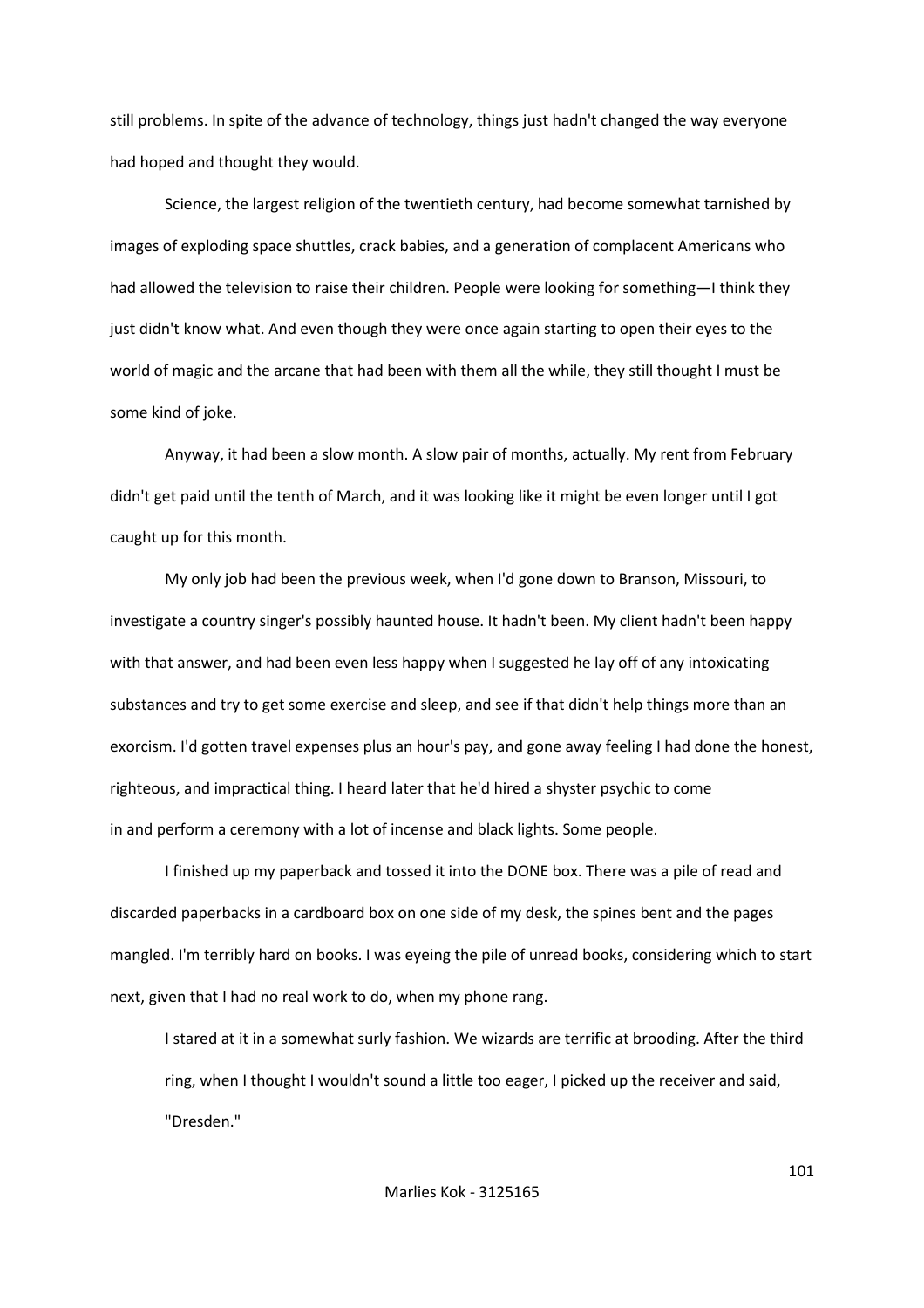"Oh. Is this, um, Harry Dresden? The, ah, wizard?" Her tone was apologetic, as though she were terribly afraid she would be insulting me.

No, I thought. It's Harry Dresden the, ah, lizard. Harry the wizard is one door down. It is the prerogative of wizards to be grumpy. It is not, however, the prerogative of freelance consultants who are late on their rent, so instead of saying something smart, I told the woman on the phone, "Yes, ma'am. How can I help you today?"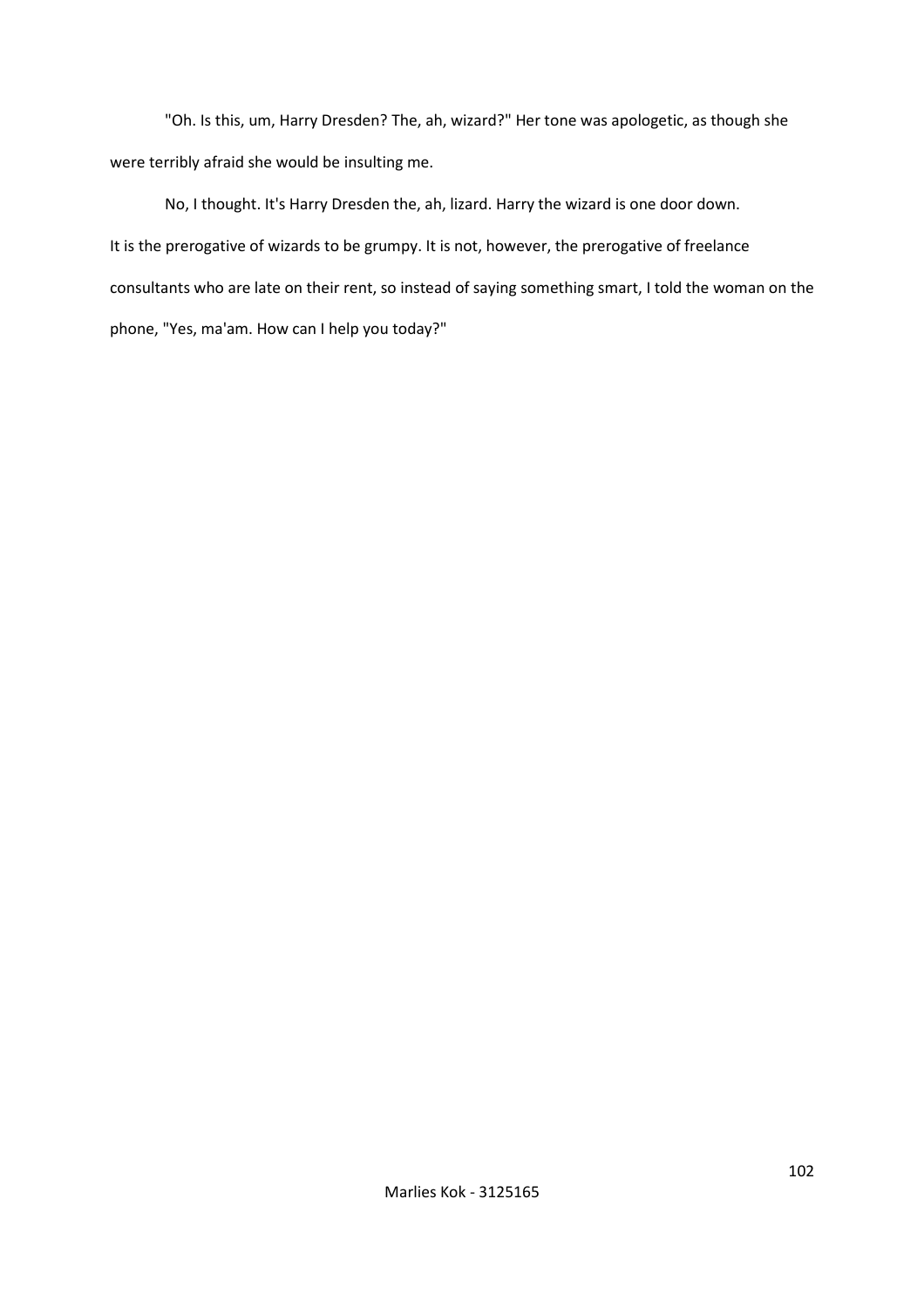# **Fool Moon**

#### *Jim Butcher*

"Fine. I can get started on these. How much do you know about werewolves, Bob?" "Plenty. I was in France during the Inquisition." Bob's voice was dry (but that is to be expected, considering).

[...] "Lot of werewolfery going on then?"

"Are you kidding?" Bob said. "It was werewolf central. We had every kind of werewolf you could think of. Hexenwolves, werewolves, lycanthropes, and loup-garou to boot. Every kind of lupine theriomorph you could think of."

"Therro-what?" I said.

"Theriomorph," Bob said. "Anything that shape-shifts from a human being into an animal form. Werewolves are theriomorphs. So are werebears, weretigers, werebuffaloes…"

"Buffaloes?" I asked.

"Sure. Some Native American shamans could do a buffalo. But almost everyone does

predators, and until pretty recently, wolves were the scariest predator anyone around Europe could think of."

"Uh, okay," I said. "And there's a difference between types of werewolves?"

"Right," Bob confirmed. "Mostly it depends on how you go from human form to wolf form,

and how much of your humanity you retain. Don't burn the coffee."

I turned down the flame beneath the beaker of coffee, annoyed. "I know, I know. Okay, then. How do you get to be a wolf?"

"The classic werewolf," Bob said, "is simply a human being who uses magic to shift himself into a wolf."

"Magic? Like a wizard?"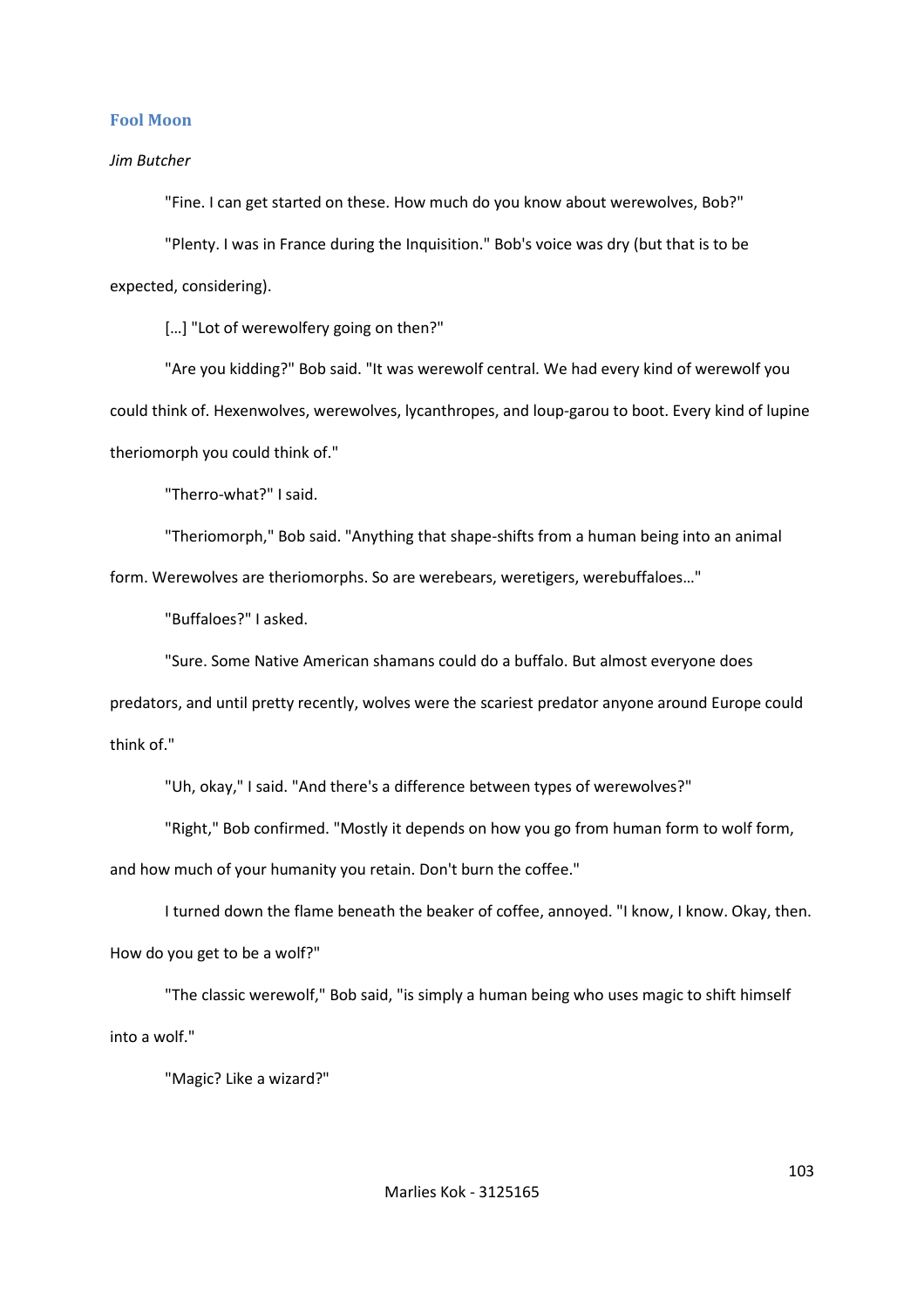"No," Bob said. "Well. Sort of. He's like a wizard who only knows how to cast the one spell, the one to turn him into a wolf, and knows how to get back out of it again. Most people who learn to be werewolves aren't very good at it for a while, because they keep all of their own humanity."

"What do you mean?"

"Well," Bob said, "they can reshape themselves into the form of a wolf, but it's pretty much just topology. They rearrange their physical body, but their mind remains the same. They can think and reason, and their personality doesn't change—but they don't have a wolf's instincts or reflexes. They're used to being sight-oriented bipeds, not smell-oriented quadrupeds. They would have to learn everything from scratch."

"Why would someone do something like that?" I said. "Just learn to turn into a wolf, I mean."

"You've never been a peasant in medieval France, Harry," Bob said. "Life was hard for those people. Never enough food, shelter, medicine. If you could give yourself a fur coat and the ability to go out and hunt your own meat, you would have jumped at the chance, too."

"Okay, I think I've got it," I said. "Do you need silver bullets or anything? Do you turn into a werewolf if you get bitten?"

"Bah," Bob said. "No. Hollywood stole that from vampires. And the silver-bullet thing is only in special cases. Werewolves are just like regular wolves. You can hurt them with weapons just like you can a real wolf."

"That's good news," I said, stirring the potion. "What other kinds are there?"

"There's another version of a werewolf—when someone else uses magic to change you into a wolf."

I glanced up at him. "Transmogrification? That's illegal, Bob. It's one of the Laws of Magic. If you transform someone into an animal, it destroys their personality. You can't transform someone else without wiping out their mind. It's practically murder."

104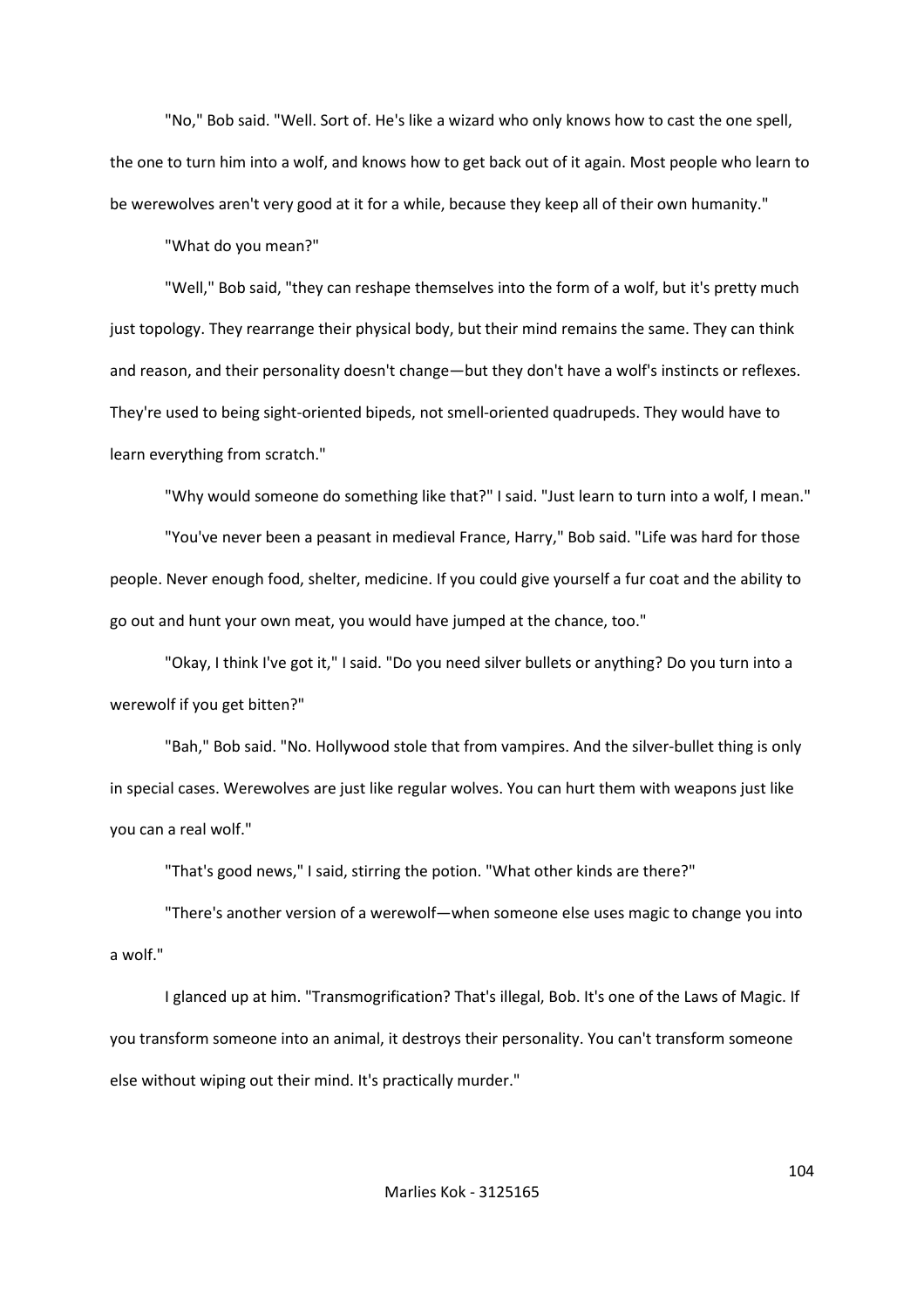"Yeah. Neat, huh? But actually, most personalities can survive the transformation. For a little while at least. Really strong wills might manage to keep their human memories and personality locked away for several years. But sooner or later, they're irretrievably gone, and you're left with nothing but a wolf."

I turned from the potions to scribble in my notebook. "Okay. What else makes a werewolf?" "The most common way, back in France, was to make a deal with a demon or a devil or a powerful sorcerer. You get a wolf-hide belt, put it on, say the magic words, and whammy, you're a wolf. A Hexenwolf."

"Isn't that just like the first kind?"

"No, not at all. You don't use your own magic to become a wolf. You use someone else's." I frowned. "Isn't that the second kind, then?"

"Stop being obtuse," Bob chided me. "It's different because you're employing a talisman. Sometimes it's a ring or amulet, but usually it's a belt. The talisman provides an anchor for a spirit of bestial rage. Nasty thing from the bad side of the Nevernever. That spirit wraps around a human personality to keep it from being destroyed."

"A kind of insulation," I said.

"Exactly. It leaves you with your own intellect and reason, but the spirit handles everything else."

I frowned. "Sounds a little easy."

"Oh, sure," Bob said. "It's really easy. And when you use a talisman to turn into a wolf, you lose all of your human inhibitions and so on, and just run on your unconscious desires, with the talisman-spirit in charge of the way the body moves. It's really efficient. A huge wolf with humanlevel intelligence and animal-level ferocity."

[…]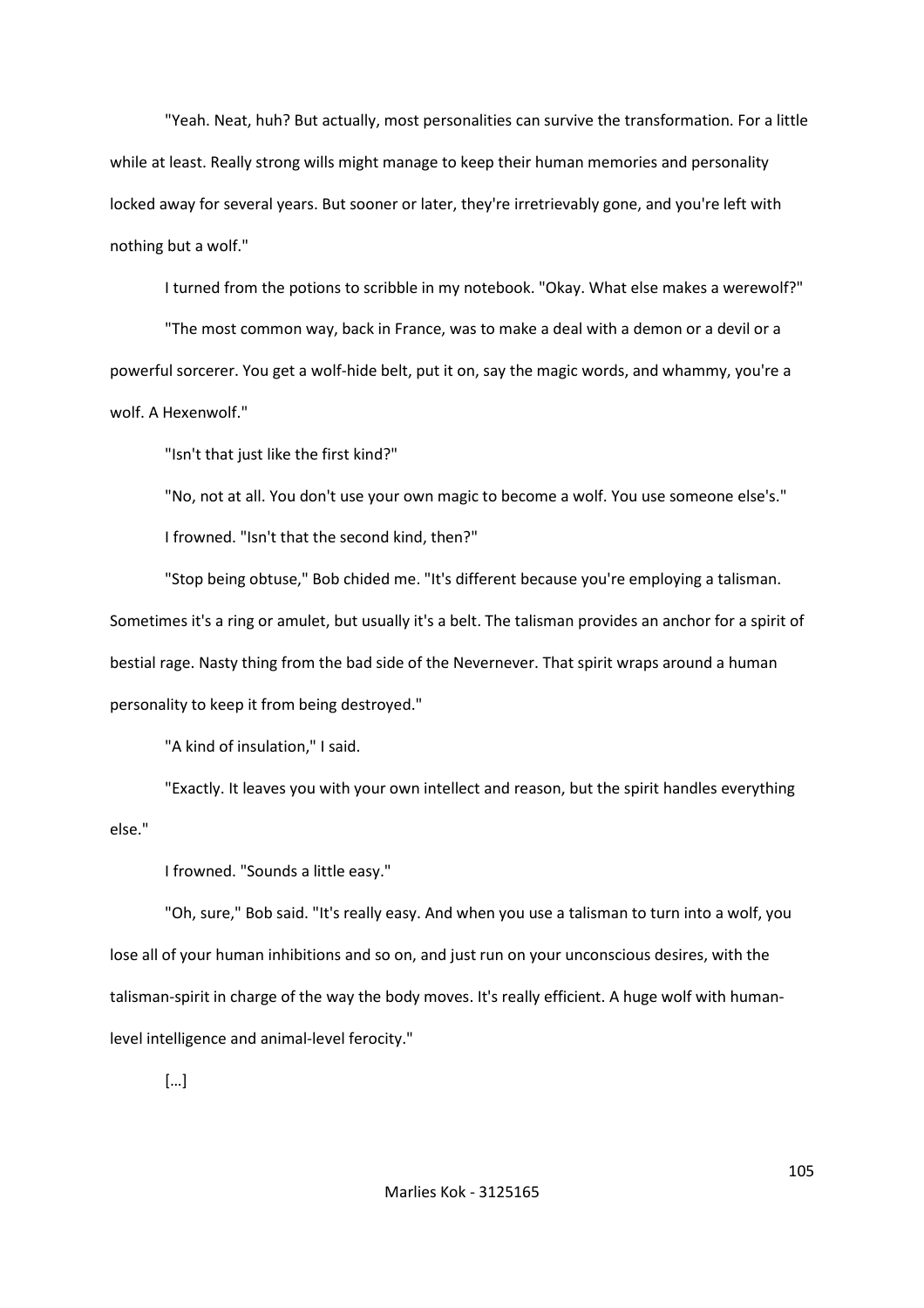Bob said nothing while I added the ingredients, and when I was finished I said, "Most people don't have the strength to control a spirit like that, I'd think. It would influence their actions. Maybe even control them. Suppress their conscience."

"Yeah. So?"

"So it sounds more like you'd be creating a monster."

"It's effective," Bob said. "I don't know about the good or the evil of the thing. That's

something that only you mortals worry about."

"What did you call this flavor again?"

"Hexenwolf," Bob said, with a strong Germanic accent. "Spell wolf. The Church declared war on anyone who chose to become a Hexenwolf, and burned a huge number of people at the stake."

"Silver bullets?" I asked. "Bitten and turn into a werewolf?"

"Would you get off this 'bitten and turn into a werewolf' kick, Harry?" Bob said. "It doesn't work that way. Not ever. Or you'd have werewolves overrunning the entire planet in a couple of years."

"Fine, fine," I sighed. "What about the silver bullets?"

"Don't need them."

"All right," I said, and continued jotting down information to put together for Murphy in a report. "*Hexenwolf.* Got it. What else?"

"Lycanthropes," Bob said.

"Isn't that a psychological condition?"

"It might *also* be a psychological condition," Bob said. "But it was a reality first. A lycanthrope is a natural channel for a spirit of rage. A lycanthrope turns into a beast, but only inside his head. The spirit takes over. It affects the way he acts and thinks, makes him more aggressive, stronger. They also tend to be very resistant to pain or injury, sickness; they heal rapidly—all sorts of things."

"But they don't actually shapeshift into a wolf?"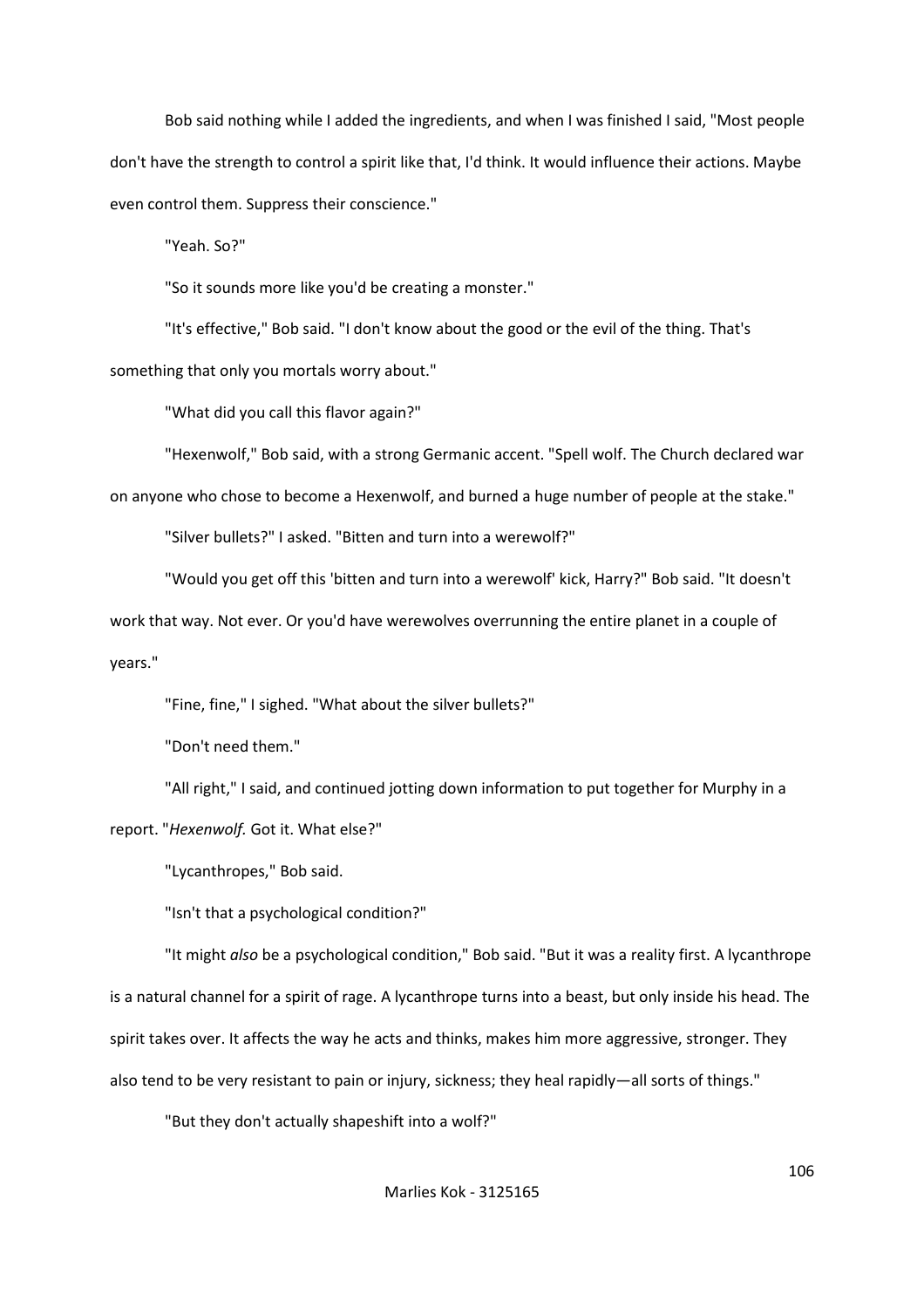"Give that boy a Kewpie," Bob said. "They're just people, too, but they're awfully fierce. Ever heard of the Norse berserkers? Those guys were lycanthropes, I think. And they're born, not made."

I stirred the stimulant potion, and made sure it was at an even simmer. "And what was the last one? Loop what?"

"Loup-garou," Bob said. "Or that was the name Etienne the Enchanter used for them, before he got burned at the stake. The loup-garou are the major monsters, Harry. Someone has cursed them to become a wolflike demon, and usually at the full moon. That someone's got to be really powerful, too, like a major heavyweight sorcerer or a demon lord or one of the Faerie Queens. When the full moon comes, they transform into a monster, go on a killing spree, and slaughter everything they come across until the moon sets or the sun rises."

A sudden little chill went over me, and I shivered. "What else?"

"Supernatural speed and power. Supernatural ferocity. They recover from injuries almost instantly, if they become hurt at all. They're immune to poison and to any kind of sorcery that goes for their brain. Killing machines."

"Sounds great. I guess this hasn't happened all that often? I'd have heard something by now."

"Right," Bob said. "Not often. Usually, the poor cursed bastard knows enough to shut himself away somewhere, or to head out into the wilderness. The last major loup-garou rampage happened around Gevaudan, France, back in the sixteenth century. More than two hundred people were killed in a little more than a year."

"Holy shit," I said. "How did they stop it?"

"They killed it," Bob said. "Here's where the silver bullets finally come in, Harry. Only a silver weapon can hurt a loup-garou, and not only that, the silver has to be inherited from a family member. Inherited silver bullets."

"Really? Why would that work and not regular silver?"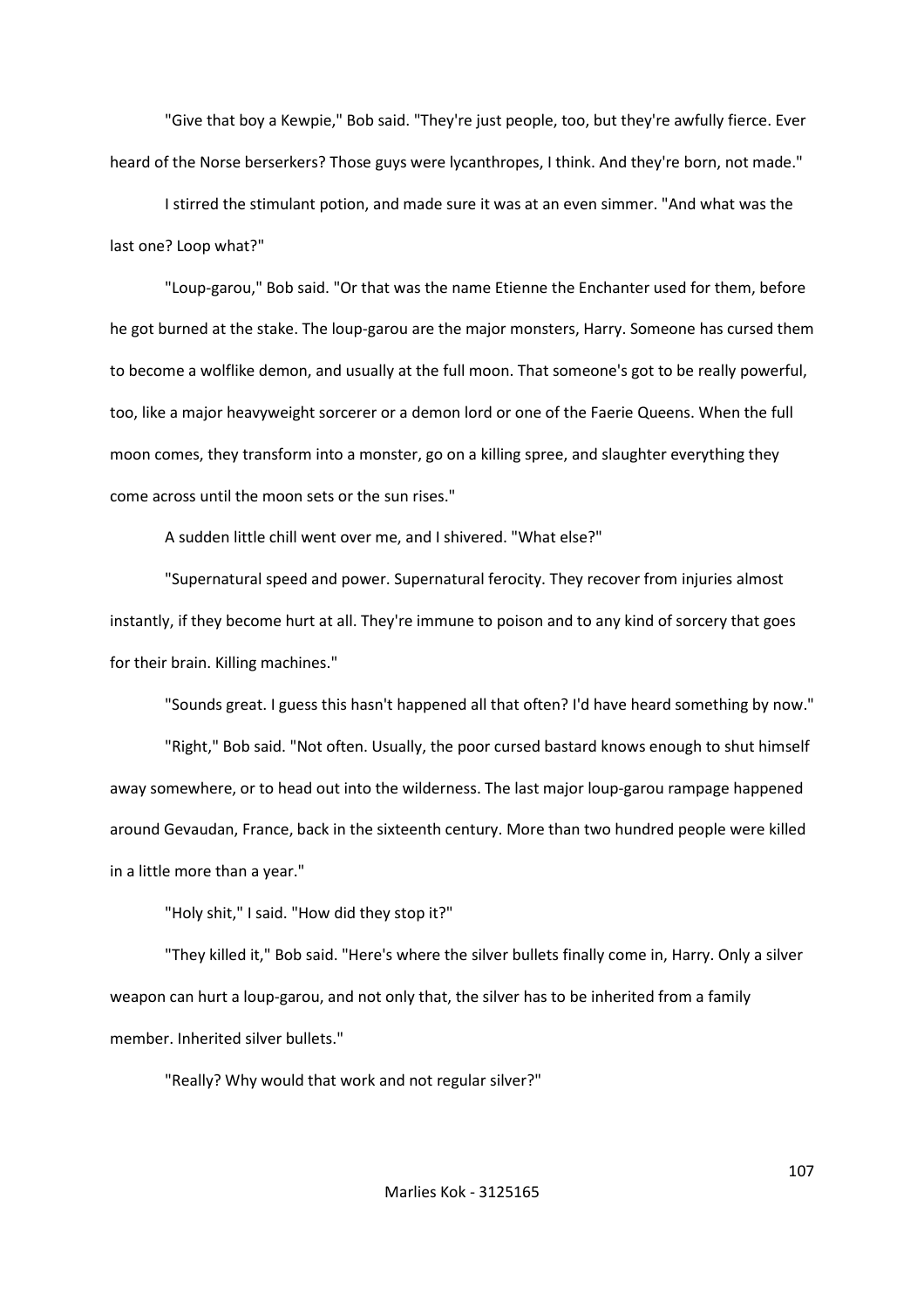"I don't make the laws of magic, Harry. I just know what they are and have an idea of when they're changing. That one hasn't changed. I think maybe it has something to do with the element of sacrifice."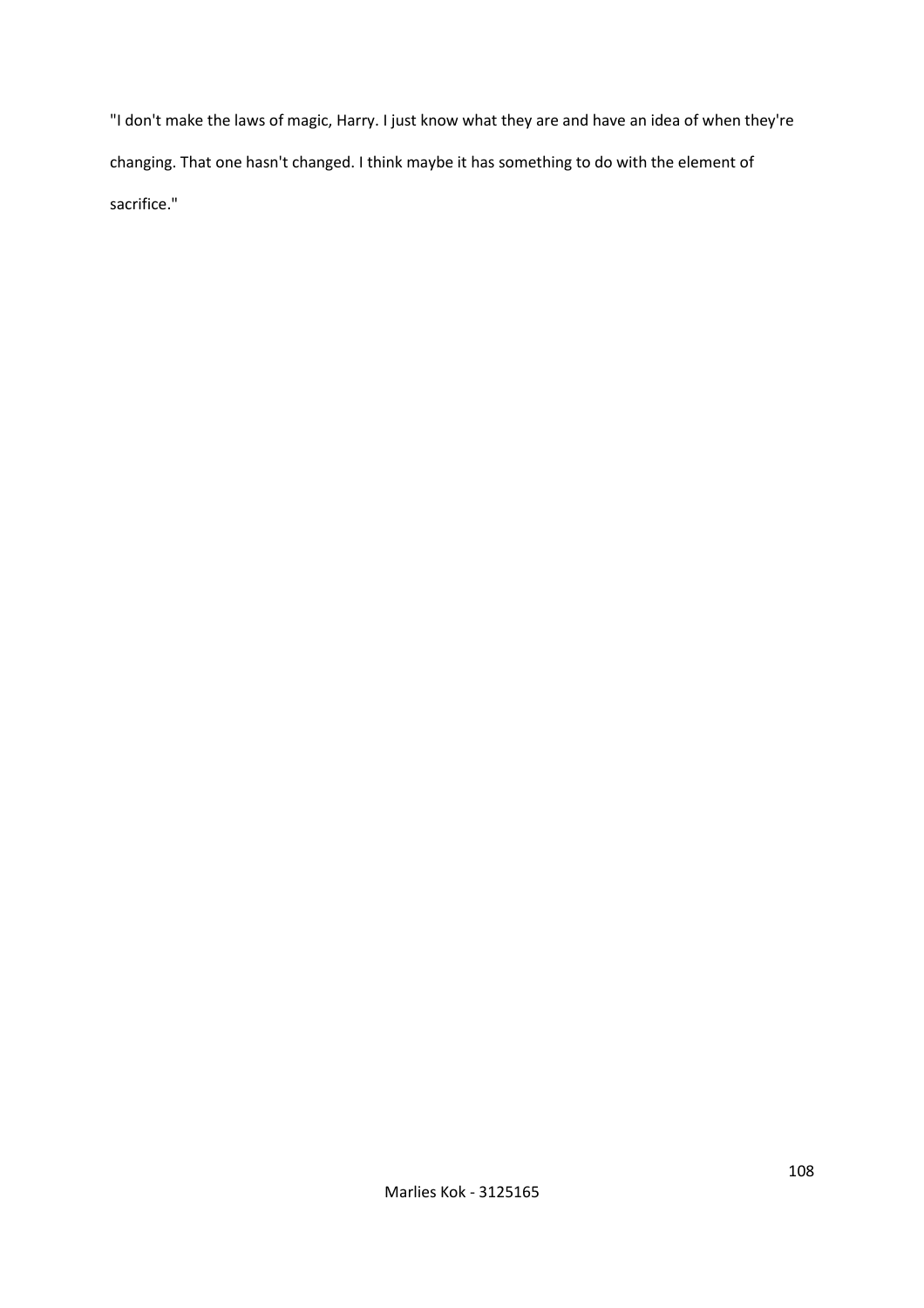## **Bibliography**

Bell, Chris, and David Langford. "Prophecy." *The Encyclopedia of Fantasy*. Ed. John Clute & John Grant. New York: St Martin's Press, 1997. 789-790.

Butcher, Jim. *Fool Moon.* New York: Penguin Group, 2001.

Butcher, Jim. *Storm Front*. New York: Penguin Group, 2000.

- Clute, John. "Fantasy." *The Encyclopedia of Fantasy*. Ed. John Clute & John Grant. New York: St Martin's Press, 1997. 337-339.
- Clute, John. "Urban Fantasy." *The Encyclopedia of Fantasy*. Ed. John Clute & John Grant. New York: St Martin's Press, 1997. 975-976.
- Clute, John, and Roz Kaveney. "Contemporary Fantasy." *The Encyclopedia of Fantasy*. Ed. John Clute & John Grant. New York: St Martin's Press, 1997. 225.

Feist, Raymond E. *Magician*. London: Voyager by HarperCollins Publishers, 1997. (1983)

- Feist, Raymond. E. and Janny Wurts. *Daughter of the Empire.* London: HarperCollins Publishers, 1996 (1987).
- Feist, Raymond. E. and Janny Wurts. *Servant of the Empire.* London: HarperCollins Publishers, 1996 (1990).
- Feist, Raymond. E. and Janny Wurts. *Mistress of the Empire.* London: HarperCollins Publishers, 1997 (1992).

Fernandes, Lincoln. "Translation of Names in Children's Fantasy Literature: Bringing the Young Reader into Play." *New Voices in Translation Studies 2* (2006), 44-57.

Gaiman, Neil. *American Gods*. London: Headline Publishing Group, 2004 (2001).

Goodkind, Terry. *Wizard's First Rule*. New York: Tor, 1994.

Hermans, Theo. *Translation's Other, Inaugural Lecture*. London, 1996.

http://discovery.ucl.ac.uk/198/1/96\_Inaugural.pdf

Hobb, Robin. *Assassin's Apprentice.* London: Voyager by HarperCollins Publishers, 1995.